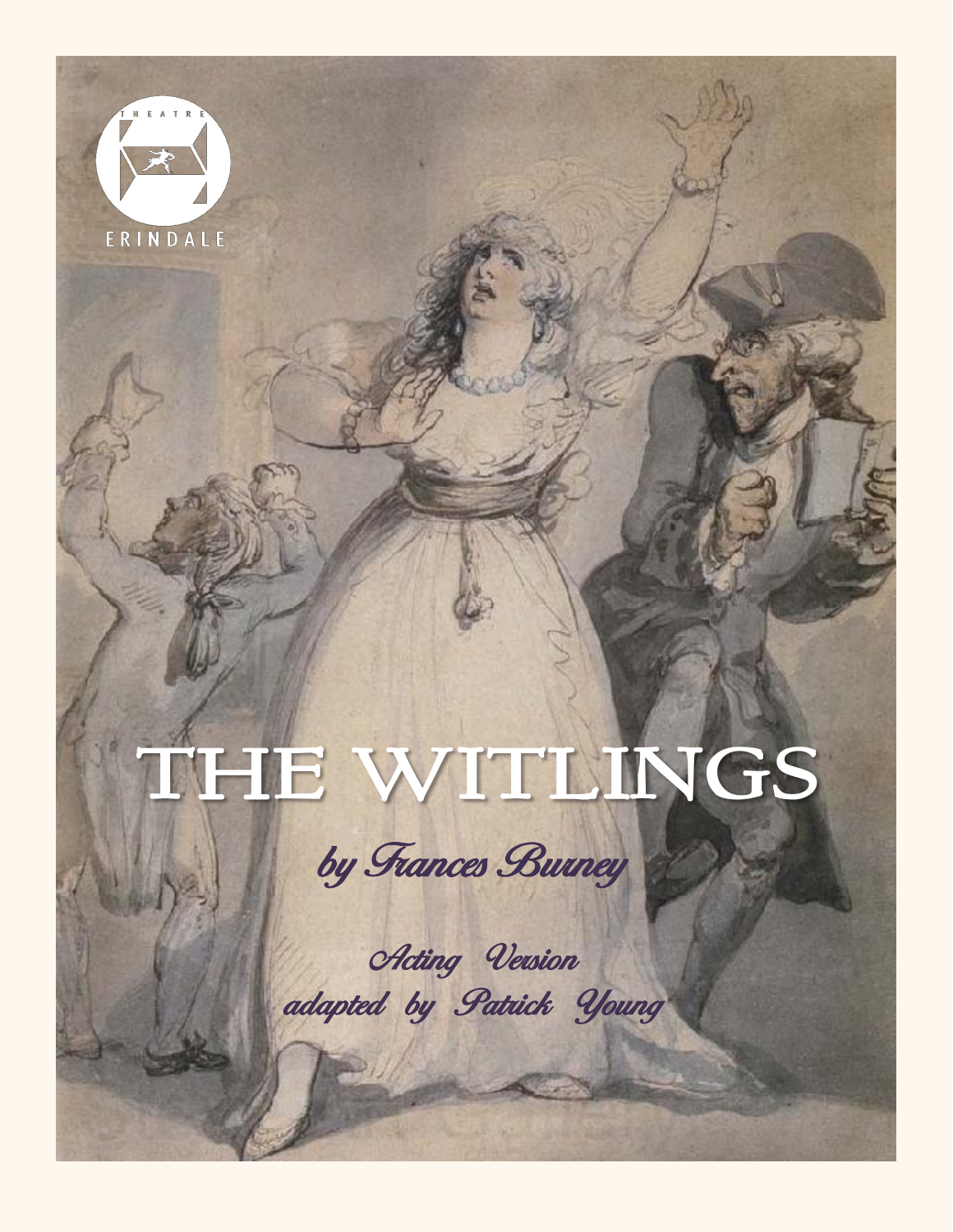## **The Witlings**

**A Comedy By**

#### **A Sister of the Order (Frances Burney, 1779)**

#### **Acting Version adapted by Patrick Young Copyright © 2012-2013-2014**

This edition is freely available for personal or classroom study. Production rights, however, are strictly reserved. For all enquiries, whether professional or amateur, contact the Playwrights Guild of Canada at 416-703-0201 o[r info@playwrightsguild.ca](mailto:info@playwrightsguild.ca) ISBN 978-1-555435-559-4.

"Patrick Young and his cast of effervescent young actors breathe life into Burney's long-lost text…. Young ... keeps the spirit, the story, and certainly the wit of Burney's original text splendidly." – Kelcie Jones, *British Society for Eighteenth Century Studies*

"Theatre Erindale made history by presenting the Canadian premiere of *The Witlings*.... Demonstrates clearly that Burney's play has many positive features of its own, most notably a large cast of eccentric characters that look forward more to the novels of Charles Dickens than back to Restoration comedy. … We can feel nothing but gratitude to Theatre Erindale for choosing to stage it…. Thoroughly delightful!" – Christopher Hoile, *Stage Door*

"Wry and witty … Consistently remarkable … If you're a fan of comedy where people get locked in cupboards and doors are constantly being slammed, you'll find this production right up your street." – David Paterson, *Mississauga News*

"A marvellous, hilarious treat that's worth rapt attention every minute."

– Alexandra Balaj, *The Medium*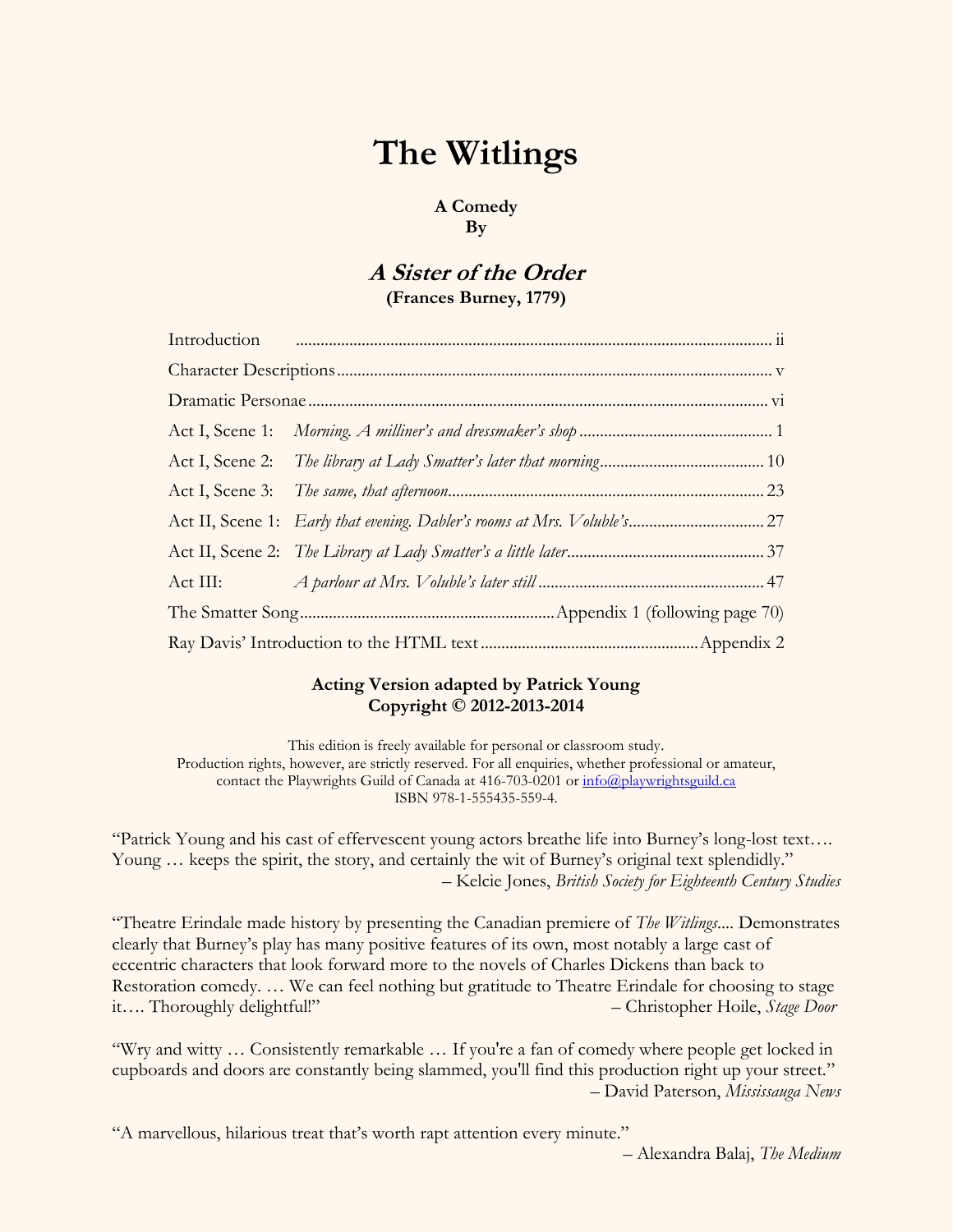## **INTRODUCTION**

#### **About the Author …**

**FRANCES BURNEY (1752-1840)** is still regarded as a pioneer in the development of the comic novel of manners. She laid the groundwork for Jane Austen – who wrote that in Burney's work "the most thorough knowledge of human nature … the liveliest effusions of wit and humour, are conveyed to the world in the best chosen language" – and even for Charles Dickens.

'Fanny' was the third of six children of Charles Burney, a noted musicologist and composer whose brilliant social circle included Joshua Reynolds, Richard Brinsley Sheridan, and Dr. Samuel Johnson. She lost her mother at the age of ten, a misfortune she passed on to many of her characters, and was entirely self-educated. In 1778, with the help of a brother, she published her first and most popular novel anonymously behind her father's back. *Evelina; or, a Young Lady's Entrance into the World* was an instant hit, and her identity soon became known. Her subsequent writing was under constant pressure from her parent, who feared that her work – if it strayed beyond the perameters becoming to a female – would threaten both her reputation and his own professional and social standing. Nevertheless, she published *Cecilia* in 1782, *Camilla* in 1796, and *The Wanderer* in 1814, all of which enjoyed multiple printings.



Yet Burney's fondest ambition was to write for the theatre. With the success of *Evelina*, both Sheridan and Johnson clamoured for a comedy for Drury Lane. The result was *The Witlings*, the first draft of which met with enthusiasm. But Charles Burney would have none of it, and neither would family friend Samuel Crisp, whom Frances considered a second 'Daddy'. Aside from reputation, they were afraid that the satirical portrait of Lady Smatter would offend Elizabeth Montagu, leader of the Bluestocking group. Frances wrote three more comedies and two tragedies for which there was no such concern, but her 'Daddies' were no less adamant. A single tragedy, *Edwy and Elgiva*, made it to the stage unsuccessfully in 1794. The plays were not discovered until her papers were acquired by the New York Public Library in 1945. They were published by McGill University in 1995, and one of them, *A Busy Day*, has seen multiple professional productions including one in 2000 by the Bristol Old Vic.

Burney spent several frustrated years at court as a Keeper of the Queen's Robes. In her forties she married Alexandre d'Arblay, who had been exiled to England during the French Revolution, and bore him one son. In 1811 she underwent a mastectomy for breast cancer – without anaesthetic – and lived another 29 years, dying in London at the age of 87. A lifetime collection of

brilliant letters and diaries was published soon after her death, and still serves as a major source for the social and political history of the time.

#### **About the Acting Version …**

I first read *The Witlings* in the fine scholarly edition of Peter Sabor and Geoffrey Sills, and I immediately fell in love with it. A brilliant eighteenth-century Comedy of Manners harking back to the sharp-tongued romps of the Restoration, but also looking forward to the comic eccentricities of our favourite Dickens characters, with a cast dominated by a colourful collection of females – not to mention a romantic provenance featuring a true story of male suppression and an accidental rediscovery after more than two centuries of collecting dust? What's not to like?

Well, for starters, as it was never produced in the author's lifetime (though twice in recent decades in the USA), the original text exhibits the typical symptoms of a wonderful but not-yet-ready first draft. It is close to four hours long and wildly over-written, with one incomplete subplot and loose ends that cry out to be woven into the otherwise very tightly structured comedy. In other words, it needs the working over that a professional cast and an accomplished dramaturge would have given it – and almost did. Impresario Richard Brinsley Sheridan wanted badly to produce it at the Drury Lane, and veteran playwright Arthur Murphy promised Burney to see it through whatever changes were necessary to guarantee its success. However, all of that was prevented by Burney's two "Daddies" (see above). Any new production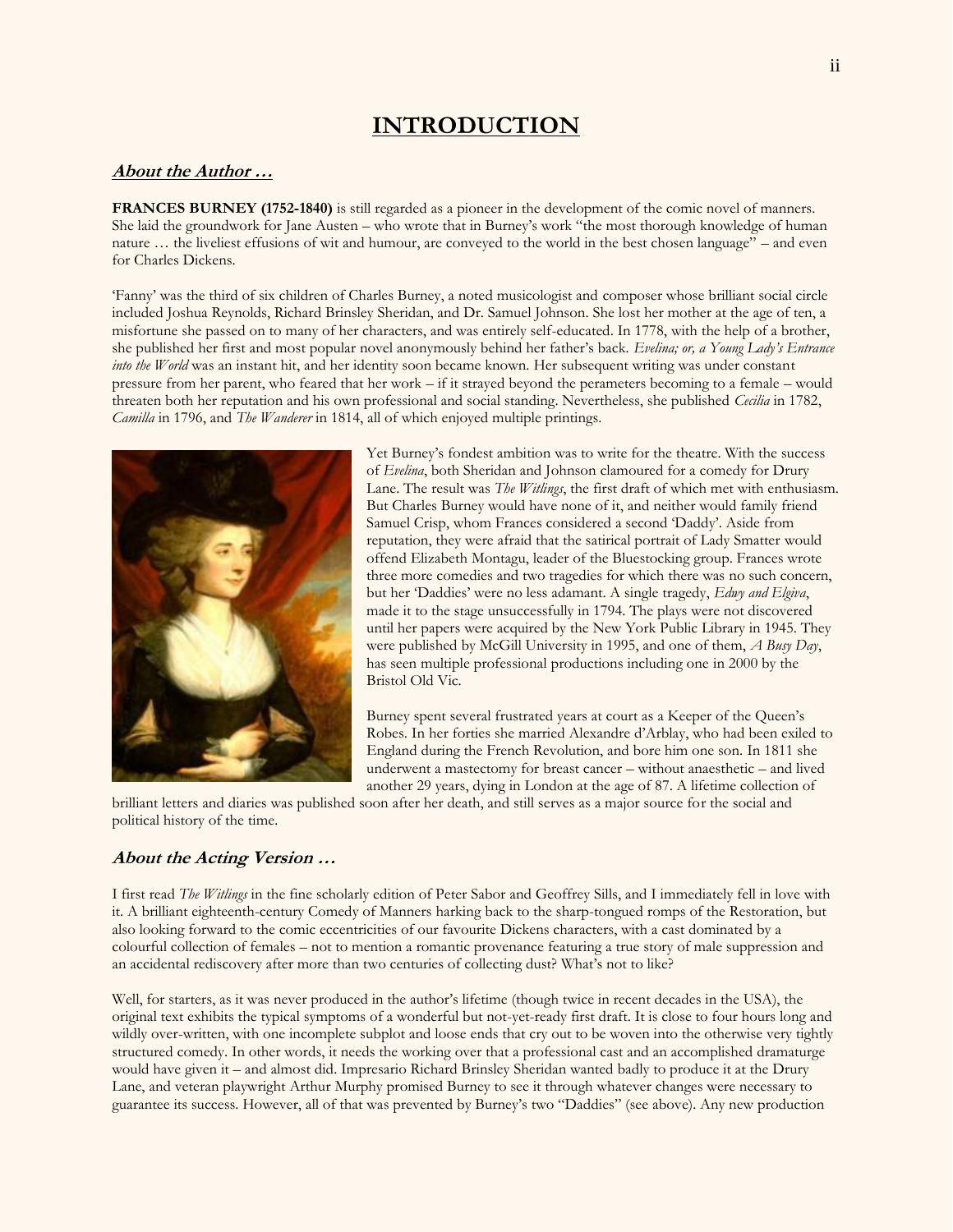would therefore be dependent on completing the process they interrupted 'with prejudice' two hundred and thirty-odd years ago. And so *The Witlings* went back onto my shelf, where it languished for several more years. Until, that is, the meticulous online transcription of the original text by Ray Davis; when that appeared, I had no further excuse for delay and started in with glee.

While it is true that the storylines of *The Witlings* are complex and that overwriting in the original text frequently obscures the forest for the trees, the elements of several complete and one or more partial plots certainly do exist even in the original. Burney's main storyline is the power struggle between Censor and Lady Smatter, for which the lovers provide the stakes. My cast was quickly able to identify the Controlling Idea that resolves this conflict: "Justice prevails at last – when the bully is given a dose of her own medicine!"

As Davis points out, however, Burney has built the layers of characterization and satire in this play less around plot than around a single thematic statement: "Self-regard blocks communication. No character can stop broadcasting long enough to receive any other character's signal." Every one of the characters, whether heroine or villain, suffers from the same all-too-human malady. They refuse to listen to anything that does not correspond with their own agenda, in many cases missing the very thing that could solve their problem. And because of this, Lady Smatter's injustice against Cecilia and Beaufort comes very close to succeeding.

And, as in any other comedy of the "Long Eighteenth Century," the asides are far from disposable. It's to them that the play owes much of its humour.

Had Arthur Murphy and Sheridan's company at the Drury Lane been permitted to rehearse and revise the play, it would no doubt be known today as one of the outstanding comedies of the eighteenth century. The current version continues the labour of re-punctuating and sometimes re-spelling begun by Davis, while preserving the ubiquitous dashes so characteristic of the period. Most importantly however, it aims to throw into relief the key movements in Burney's creation by means of a general and rigourous paring, the elimination of red herrings and redundancies, an occasional resequencing, and an attempt to ensure that all pay-offs have set-ups and vice versa. In particular, a careful attempt has been made to integrate, justify, and complete the vestigial Sapient storyline which suddenly came to the fore in the last act of the original. Overall, my aim has been to make up (somewhat belatedly!) for the missing workshop and rehearsal process and create a producible script.

This version is shorter than the original text by 18 pages, 10,100 words, or more than 27%. Footnotes are mine.

#### **Acknowledgements:**

*The Witlings and The Woman-Hater* / Frances Burney, edited by Peter Sabor and Geoffrey Sill (Toronto: Broadview Press Ltd., 2002)

*The Witlings* / HTML version edited by Ray Davis at<http://www.pseudopodium.org/repress/witlings/index.html>

A very helpful reading of the first draft of this Acting Version took place on 15 December 2012 at the University of Toronto Mississauga. The participants were Kaitlyn Alexander, Nancy Copeland, Marcus Haccius, Ben Hayward, Hannah Jack, Megan Janssen, April Leung, Carolyn Nettleton, Megan O'Kelly, Wes Payne, Victor Pokinko, Nicholas Potter, Gevvy Sidhu, Elizabeth Stuart-Morris, Christian Tribuzio, Jonathan Walls, Evan Williams, and Joshua Wiles.

The excitement and intelligence of the cast for the first full production made rehearsals a pleasure and the finishing touches to the script a joy. And without the commitment of the Theatre Erindale Production Staff, none of it would have been possible.

We had a fine time working to bring this sparkling comedy into the limelight it always deserved. We hope you enjoy it.

*– Patrick Young Toronto, 2014*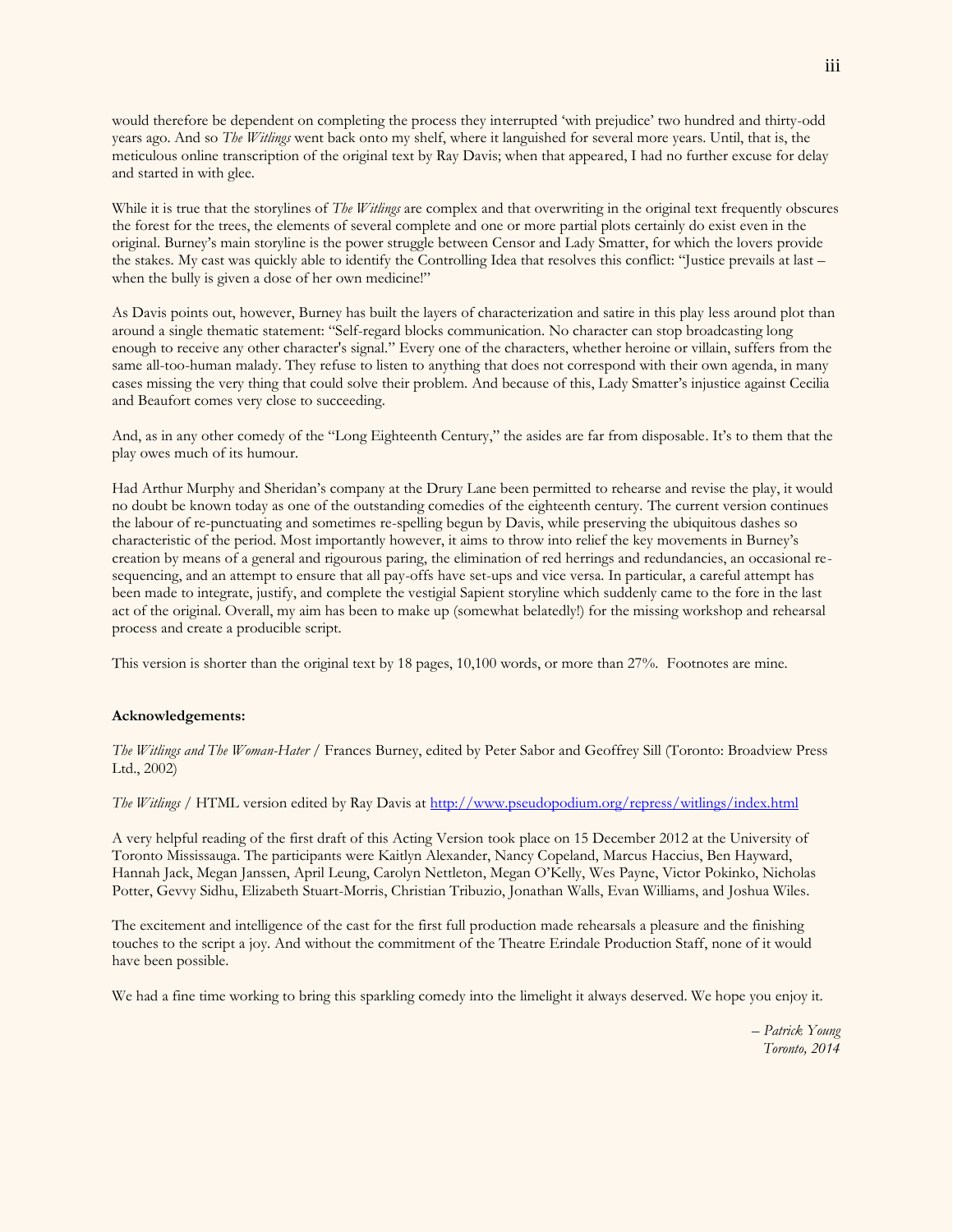Theatre Erindale presented the Canadian Première of *The Witlings* at the Erindale Studio Theatre on the campus of the University of Toronto Mississauga from Februay  $13<sup>th</sup>$  to March  $2<sup>nd</sup>$ , 2014.

## THE WITLINGS

by Frances Burney Adapted and directed by Patrick Young\* Set by Patrick Young Costumes by Barbara Rowe Properties by Sarah Scroggie Lighting by James W. Smagata Stage Management by Jan Munroe\*

#### **THE CAST** *(in order of first appearance):*

| <i>(in order of first appearance)</i> . |
|-----------------------------------------|
| Madeleine Brown                         |
|                                         |
|                                         |
|                                         |
|                                         |
|                                         |
|                                         |
|                                         |
|                                         |
|                                         |
|                                         |
|                                         |
|                                         |
|                                         |
|                                         |
|                                         |
|                                         |
|                                         |

#### **FOR THEATRE ERINDALE**

\* With the permission of Canadian Actors Equity Association.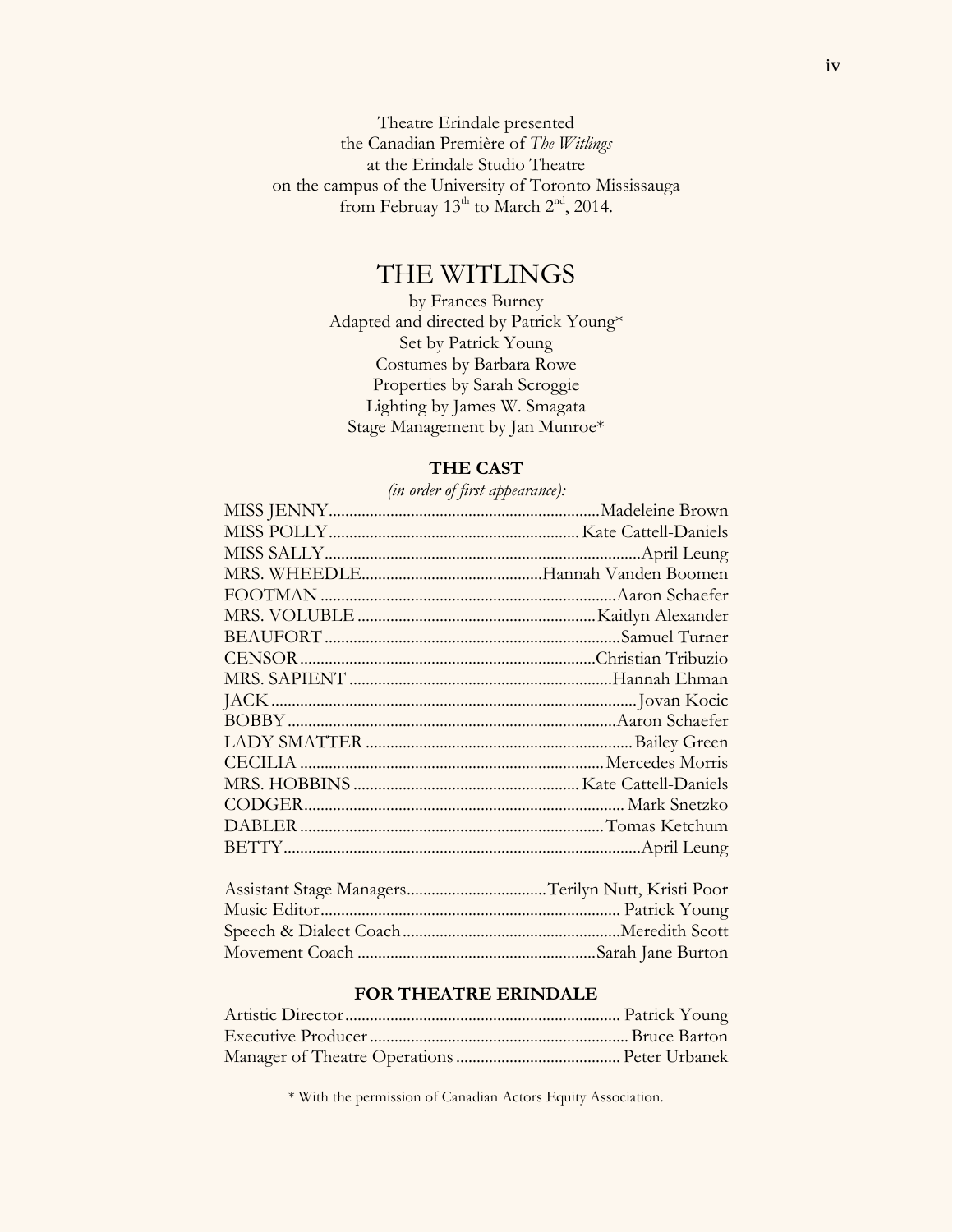## **CHARACTER DESCRIPTIONS**

#### **MEN**

BEAUFORT: In his early twenties, Beaufort is one half of the "hysterically overdramatizing" pair of lovers in the play. Since his mother remarried before she died (ten or more years ago), his only inheritance will be due to his adoption by his aunt, Lady Smatter.

CENSOR: Late twenties to thirty, Beaufort's closest friend, and a man of independent means. The actual protagonist of the piece, Censor's caustically witty one-man crusade against the selfish follies of the world conceals a tender heart.

DABLER: Thirty-something. The dandy darling of the Esprit Party, whose pretentious claim to literary skills vastly exceeds his grasp.

JACK: Eighteen to twenty, a good-hearted lad with an eighteenth-century case of ADHD. Son to Codger and half-brother to Beaufort.

CODGER: Seventies. A doddering country gentleman who is always two beats behind, but actually has better sense than his city associates. Father to Jack and step-father to Beaufort.

BOB: Eighteen, the comically lumpish, eternally optimistic, and much-abused son of Mrs. Voluble. (This actor can double as the Footman.)

A FOOTMAN: Supercilious attendant on Lady Whirligig (who never enters herself).

#### **WOMEN**

LADY SMATTER: In her fifties (though she would never admit it), the elegant Lady Smatter's literary pretensions are exceeded only by her social and financial ones. Childless herself, ten years ago she adopted the son of her dead brother and made him her heir. President of the "Esprit Party".

CECILIA: Just turned twenty-one. An orphan heiress who – though formerly the legal ward of the banker in charge of her fortune, Mr. Stipend – is currently under the reluctant protection of her fiancé's aunt. She is the other half of the "hysterically over-dramatizing" pair of lovers in the play.

MRS. SAPIENT: Fifty but 'admitting to thirty-nine'. A very wealthy widow not long on taste, famous both for her opinionated simple-mindedness and for her raging crush on Mr. Dabler.

MRS. VOLUBLE: Forty to fifty; the gossiping busybody owner of a large house with upscale furnished apartments to let – landlady to Dabler and mother to Bob.

MRS. WHEEDLE: Owner of a fashionable dressmaker's and milliner's establishment which is threatening to slip out of her grasp. Friend to Mrs. Voluble and roughly the same age.

MISS JENNY: Late twenties, a plain and self-conscious but romantic spinster who is Mrs. Wheedle's lead hand.

MISS SALLY: Apprentice to Mrs. Wheedle. This actor can double as Betty.

MISS POLLY: Apprentice to Mrs. Wheedle. This actor can double as Mrs. Hobbins.

MRS. HOBBINS: Housekeeper to Lady Smatter and friend to Mrs. Voluble. Forty-ish.

BETTY: Mrs. Voluble's slovenly maid.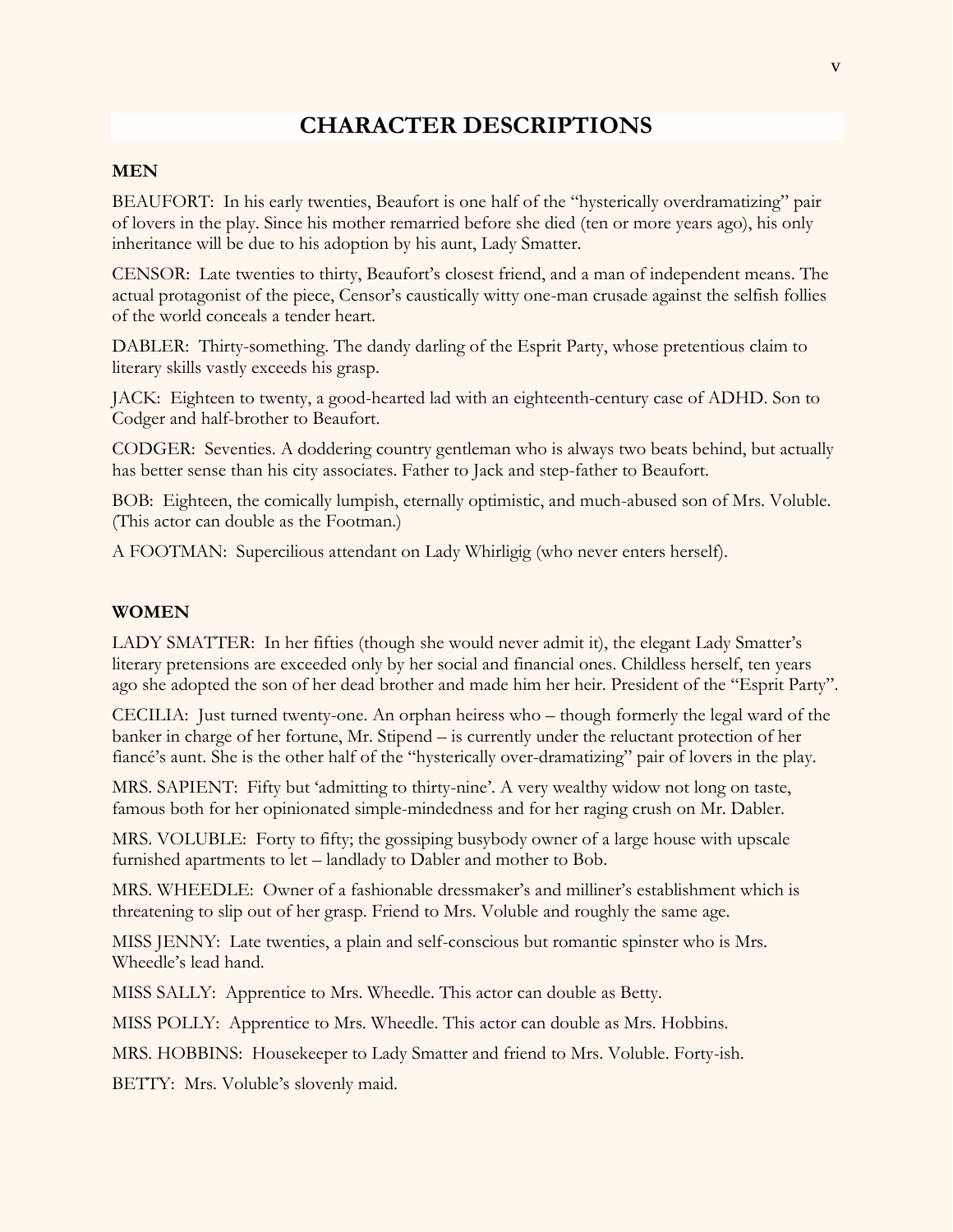## **Dramatis Personæ**

Censor. Beaufort. Dabler. Jack, *half Brother to Beaufort*. Codger, *Father to Jack, and Father in Law<sup>1</sup> to Beaufort*. Bob, *Son to Mrs. Voluble*. [A Footman.]

Lady Smatter, *Aunt to Beaufort*. *2* Cecilia. Mrs. Sapient. Mrs. Voluble. Mrs. Wheedle, *a Milliner.* Miss Jenny, [Miss Sally, Miss Polly,] *her Apprentice*[*s*]. [Mrs. Hobbins, *Housekeeper to Lady Smatter*.] Betty, *Maid to Mrs. Voluble*.

### **Scene**

The play takes place in a single day in London about 1780

## **Running Time**

2 hours 55 minutes including two 10-minute intermissions

 $\frac{1}{1}$  = Stepfather. Codger is the second husband of Beaufort's late mother. Jack is their son.

<sup>&</sup>lt;sup>2</sup> Beaufort's paternal inheritance, if any, seems to have been lost when his mother remarried. When she too died as he was entering his teens, his father's sister – clearly a widow without offspring of her own – adopted him and made him her heir.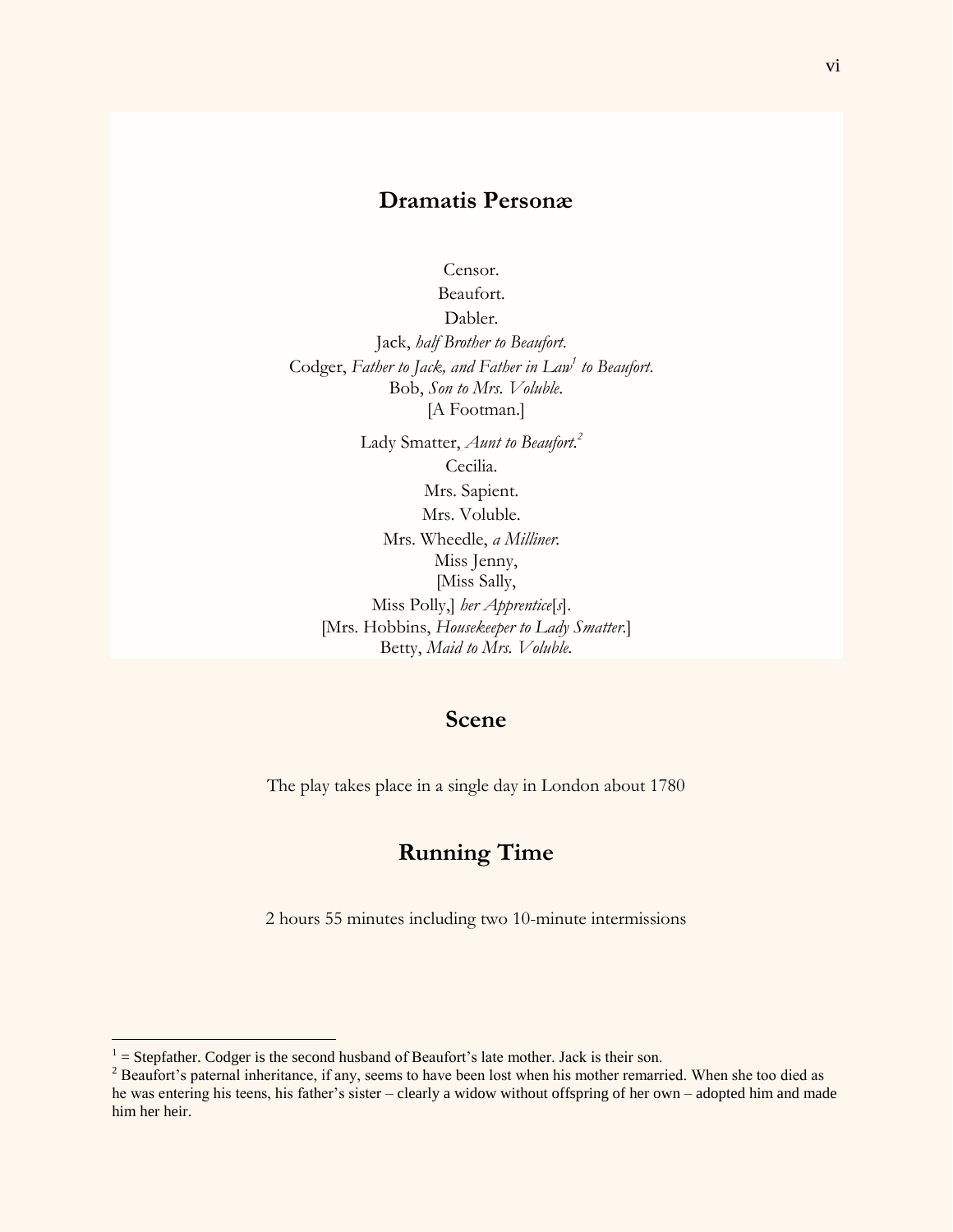## **Act I.**

*A milliner's and dressmaker's shop. A counter spread with caps, ribbons, fans and band boxes; an elaborate wedding dress displayed.*  MISS JENNY *and several young women at work.*

*Enter* MRS. WHEEDLE*.*

MRS. WHEEDLE. So, young ladies! Pray, what have you done today? [*She examines their work.*] Has anybody been in yet?

MISS JENNY. No, ma'am, nobody to signify;— only some people a-foot.

MRS. WHEEDLE. Why, Miss Sally, who is this cap for?

MISS SALLY. Lady Mary Megrim,<sup>1</sup> ma'am.

MRS. WHEEDLE. Lady Mary Megrim, child? Lord, she'll no more wear it than I shall! Why, how have you done the lappets?<sup>2</sup> One would think you had never worked in a Christian land before! Pray, Miss Jenny, set about a cap for Lady Mary yourself.

MISS JENNY. Ma'am, I can't; I'm working for Miss Stanley.

MRS. WHEEDLE. Oh ay, for the wedding.

MISS SALLY. Am I to go on with this cap, ma'am?

MRS. WHEEDLE. Yes, to be sure, and let it be sent with the other things to Mrs. Ape-all in Mint Street;<sup>3</sup> it will do well enough for the City.<sup>4</sup>

#### *Enter a* FOOTMAN*.*

FOOTMAN. Is Lady Whirligig's<sup>5</sup> cloak ready?

MRS. WHEEDLE. Not quite, sir, but I'll send it in five minutes.

FOOTMAN. My Lady wants it immediately; it was bespoke a week ago, and my lady says you promised to let her have it last Friday.

MRS. WHEEDLE. Sir, it's just done, and I'll take care to let her Ladyship have it directly.

[*Exit* FOOTMAN*.*

MISS JENNY. I don't think it's cut out yet.

MRS. WHEEDLE. I know it i'n't. Miss Sally, you shall set about it when you've done that cap. Why, Miss Polly, for goodness' sake, what are you doing?

MISS POLLY. Making a tippet,<sup>1</sup> ma'am, for Miss Lollop.<sup>2</sup>

 $1 =$ Migraine

 $2^2$  = A decorative hanging fold, loose flap, or streamer

<sup>3</sup> Originally "the Minories", a street in the City that intersects with Royal Mint Street near the Tower

 $4 =$  Financial district of London, once encompassed by city walls, home to merchants and tradespeople

 $5 =$  Spinning toy, top, or merry-go-round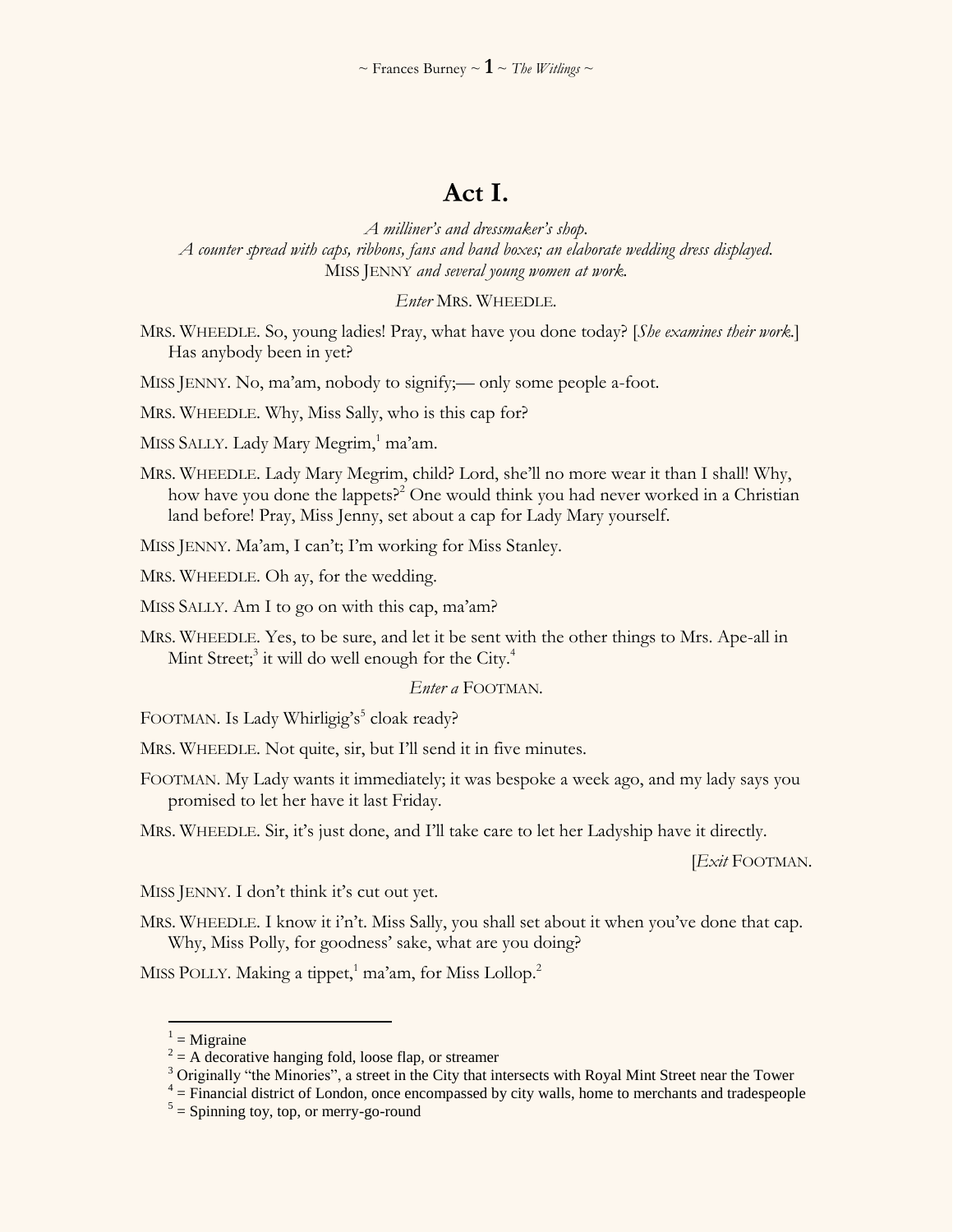$\sim$  Frances Burney  $\sim$  **2**  $\sim$  *The Witlings*  $\sim$ 

MRS. WHEEDLE. Miss Lollop would as soon wear a halter! For goodness' sake add some ribbons to it— *last* year's!

#### *Enter* MRS. VOLUBLE*.*

MRS. VOLUBLE. Mrs. Wheedle, how do do? I'm vastly glad to see you. I hope all the young ladies are well. Miss Jenny, my dear, you look pale; I hope you a'n't in love, child? Miss Sally, your servant. I saw your uncle the other day, and he's very well, and so are all the children; except, indeed, poor Tommy, and they're afraid he's going to have the whooping cough. I don't think I know that other young lady? Oh Lord, yes, I do— it's Miss Polly Dyson! I beg your pardon, my dear, but I declare I did not recollect you at first.

MRS. WHEEDLE. Won't you take a chair, Mrs. Voluble?

MRS. VOLUBLE. Why yes, thank you, ma'am; but there are so many pretty things to look at in your shop, that one does not know which way to turn oneself. I declare it's the greatest treat in the world to me to spend an hour or two here in a morning; one sees so many fine things, and so many fine folks— Lord, who are all these sweet things here for?

MRS. WHEEDLE. Miss Stanley, ma'am, a young lady just going to be married.

- MRS. VOLUBLE. Miss Stanley? Why, I can tell you all about her. Mr. Dabler, who lives in my house, makes verses upon her.
- MISS JENNY. Dear me! Is that gentleman who dresses so smart a poet?
- MRS. VOLUBLE. A poet? Yes, my dear, he's one of the first wits of the age. He can make verses as fast as I can talk.
- MISS JENNY. Dear me! Why, he's quite a fine gentleman; I thought poets were always as poor as Job.
- MRS. VOLUBLE. Why so they are, my dear, in common; your *real* poet is all rags and tatters: but Mr. Dabler is quite another thing; he's what you may call a poet of fashion. Oh he's quite one of the great geniuses, I assure you! I listened at his door, once, when he was at it, but I could make nothing out: only a heap of words all in a chime, as one may say— 'mean, lean, Dean, wean'— Lord, I can't remember half of them!—

MRS. WHEEDLE *motions* MISS JENNY *back to work.*

But, Mrs. Wheedle, I was going to tell you about Miss Stanley; you must know she's a young lady with a fortune all in her own hands, for she's just come of age, and she's got neither papa nor mama, and so—

#### *Re-enter the* FOOTMAN*.*

FOOTMAN. Lady Whirligig desires Mrs. Wheedle will come to the coach door.

[*Exit* FOOTMAN *and* MRS. WHEEDLE*.*

MRS. VOLUBLE. [*Turning herself to* MISS JENNY*.*] And so, Miss Jenny, as I was saying, this young lady came to spend the winter in town with Lady Smatter, and so she fell in love with my lady's nephew, Mr. Beaufort, and Mr. Beaufort fell in love with her, and so—

 $1 = A$  stole or covering for the shoulders with long ends that hang in front

 $2 =$ To lounge about or loll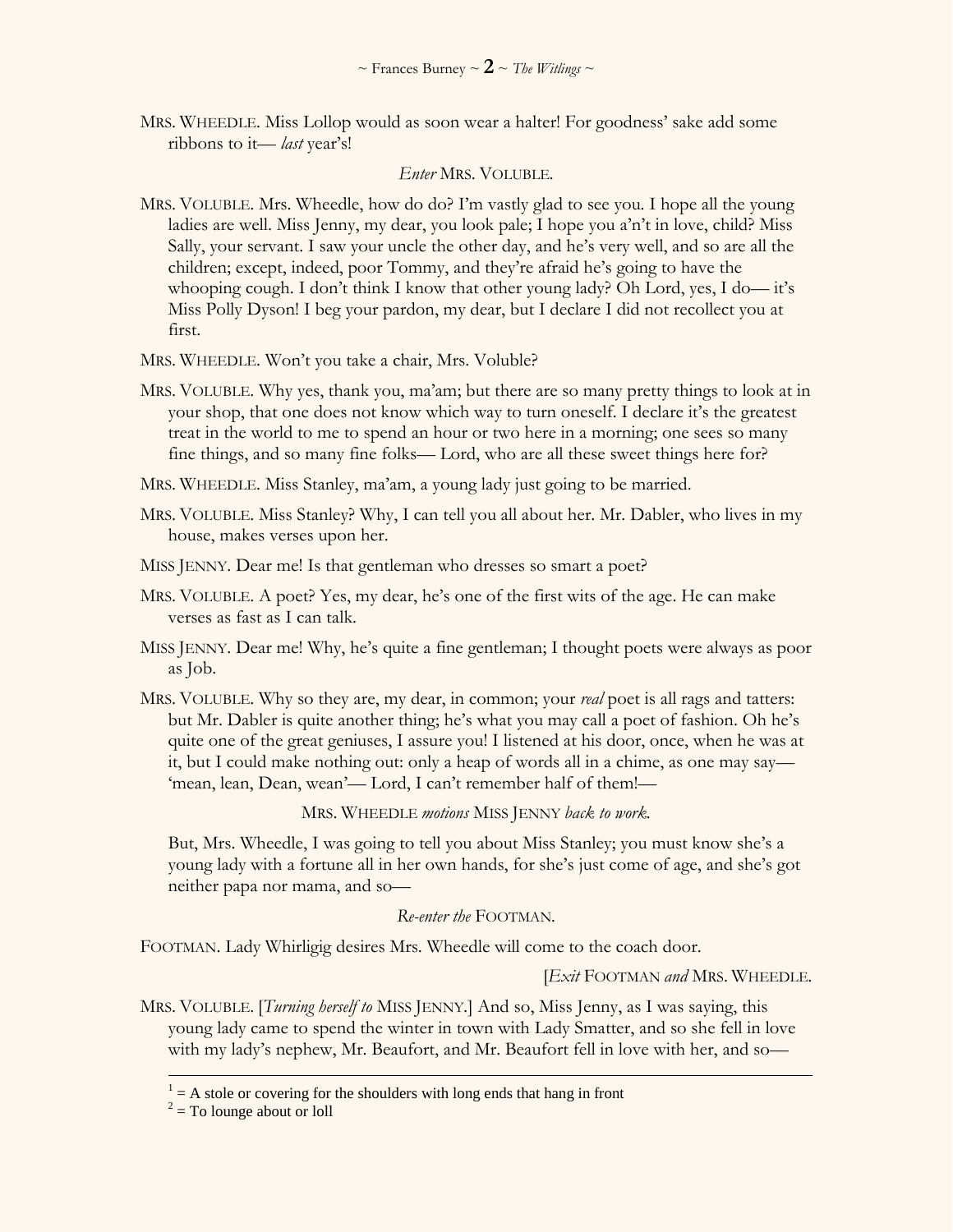#### *Re-enter* MRS. WHEEDLE*.*

MRS. WHEEDLE. Miss Jenny, take Lady Whirligig the new trimming.

- MRS. VOLUBLE. [*Turning to* MISS SALLY*.*] And so, Miss Sally, the match is all agreed upon, and they are to be married next week, and so, as soon as the ceremony is over—
- MRS. WHEEDLE. Miss Sally, put away those ribbons.
- MRS. VOLUBLE. [*Turning to* MISS POLLY*.*] And so, Miss Polly, as soon as the ceremony's over, the bride and bridegroom—
- CENSOR. [*Within.*] No, faith, not I! Do you think I want to study the fashion of a lady's top knot?

BEAUFORT. Nay, prithee, Censor, in compassion to me—

#### *Enter* BEAUFORT *and* CENSOR *struggling.*

- CENSOR. Why how now, Beaufort? Is not a man's person his own property? Do you conclude that, because you take the liberty to expose your own to a ridiculous and unmanly situation, you may use the same freedom with your friend's?
- BEAUFORT. Pho, prithee don't be so churlish. [*Advancing to* MRS. WHEEDLE*.*] Pray, ma'am, has Miss Stanley been here this morning?
- MRS. WHEEDLE. No, sir; but I expect her every moment.
- BEAUFORT. Then, if you'll give me leave, I'll wait till she comes.
- CENSOR. Do as you list, but, for my part, I am gone.

BEAUFORT. How! Will you not stay with me?

CENSOR. No, sir; I'm a very stupid fellow— I take no manner of delight in tapes and ribbons.

[*Going.*

BEAUFORT. [*Holding him.*] You shan't go, I swear!

CENSOR. With what weapons will you stay me? Will you tie me to your little finger with a piece of ribbon, like a lady's sparrow? Or enthral me in a net of Brussels lace? Or will you stop my retreat with a fan?

MISS JENNY. Dear, how odd the gentleman talks!

MRS. WHEEDLE. I wonder they don't ask to look at something.

MRS. VOLUBLE. [*Whispers.*] I fancy I know who they are.

BEAUFORT. Are you not as able to bear the place as I am?

CENSOR. My good friend, do you not consider that there is some little difference in our situations? I—for which I bless my stars!—am a *free* man, and therefore may be allowed to be guided by the light of Reason; you—for which I most heartily pity you—are a *lover*, and, consequently, can have no pretensions to sanity.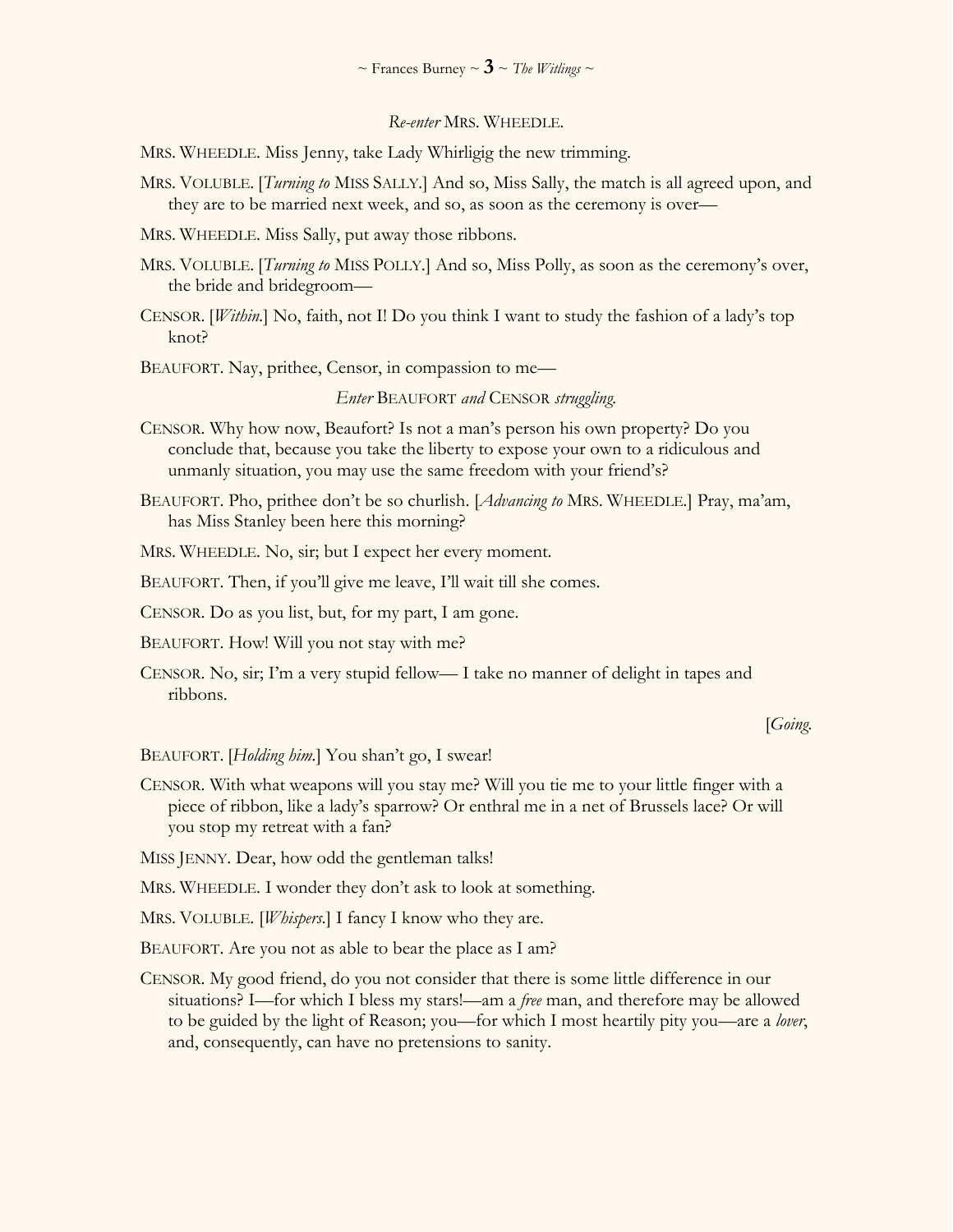- BEAUFORT. Ought you not, in justice, to acknowledge some obligation to me for introducing you to a place which abounds in such copious materials to gratify your splenetic humour?
- CENSOR. Obligation? What, for showing me new scenes of the absurdities of my fellow creatures?
- BEAUFORT. Yes, since those new scenes give fresh occasion for the railing which makes the whole happiness of your life.
- CENSOR. Do you imagine, then, that I *seek* occasion? Have I not eyes? and can I open them without becoming a spectator of dissipation, idleness, luxury and disorder? Have I not ears? and can I use them without becoming an auditor of malevolence, envy, futility and detraction? Oh Beaufort, take me where I can *avoid* occasion of railing, and then, indeed, I will confess my obligation to you!
- MRS. VOLUBLE. [*Whispering* MRS. WHEEDLE*.*] It's the youngest that's the bridegroom, that is to be—
- MRS. WHEEDLE. The bridegroom?[*Aside to the apprentices*.] Polly! Sally! Hide that wedding dress!
- MISS POLLY & MISS SALLY. Whatever for, ma'am?
- MRS. WHEEDLE. Miss Stanley's bridegroom!

MISS POLLY *and* MISS SALLY *rush to do as asked*.

MRS. VOLUBLE.—but I'm pretty sure I know the other too, for he comes to see Mr. Dabler; I'll speak to him. [*Advances to* CENSOR*.*] Sir, your humble servant.

CENSOR. Madam!

- MRS. VOLUBLE. I beg your pardon, sir, but I think I've had the pleasure of seeing you at my house, sir, when you've called upon Mr. Dabler.
- CENSOR. Mr. Dabler?— Oh, yes, I recollect.— Why, Beaufort, what do you mean? Did you bring me hither to be food to this magpie?
- BEAUFORT. Not I, upon my honour; I never saw the woman before. Who is she?
- CENSOR. A fool, a prating, intolerable fool. Dabler lodges at her house, and whoever passes through her hall to visit him, she claims for her acquaintance. She will consume more words in an hour than ten men will in a year!
- MISS JENNY. [*To* MRS. VOLUBLE*.*] I think the gentleman's very proud, ma'am, to answer you so short.
- MRS. VOLUBLE. Oh, but he won't get off so, I can tell him! I'll speak to him again. [*To* CENSOR*.*] Poor Mr. Dabler, sir, has been troubled with a very bad headache lately; I tell him he studies too much, but he says he can't help it; however, I think it's a friend's part to advise him against it, for Mr. Dabler's such a worthy, agreeable gentleman, 'twould be a thousand pities he should come to any ill. Pray, sir, do you think he'll ever make a match of it with Mrs. Sapient? She's ready enough, we all know, and to be sure, she's no chicken. Pray, sir, how old do you reckon she may be?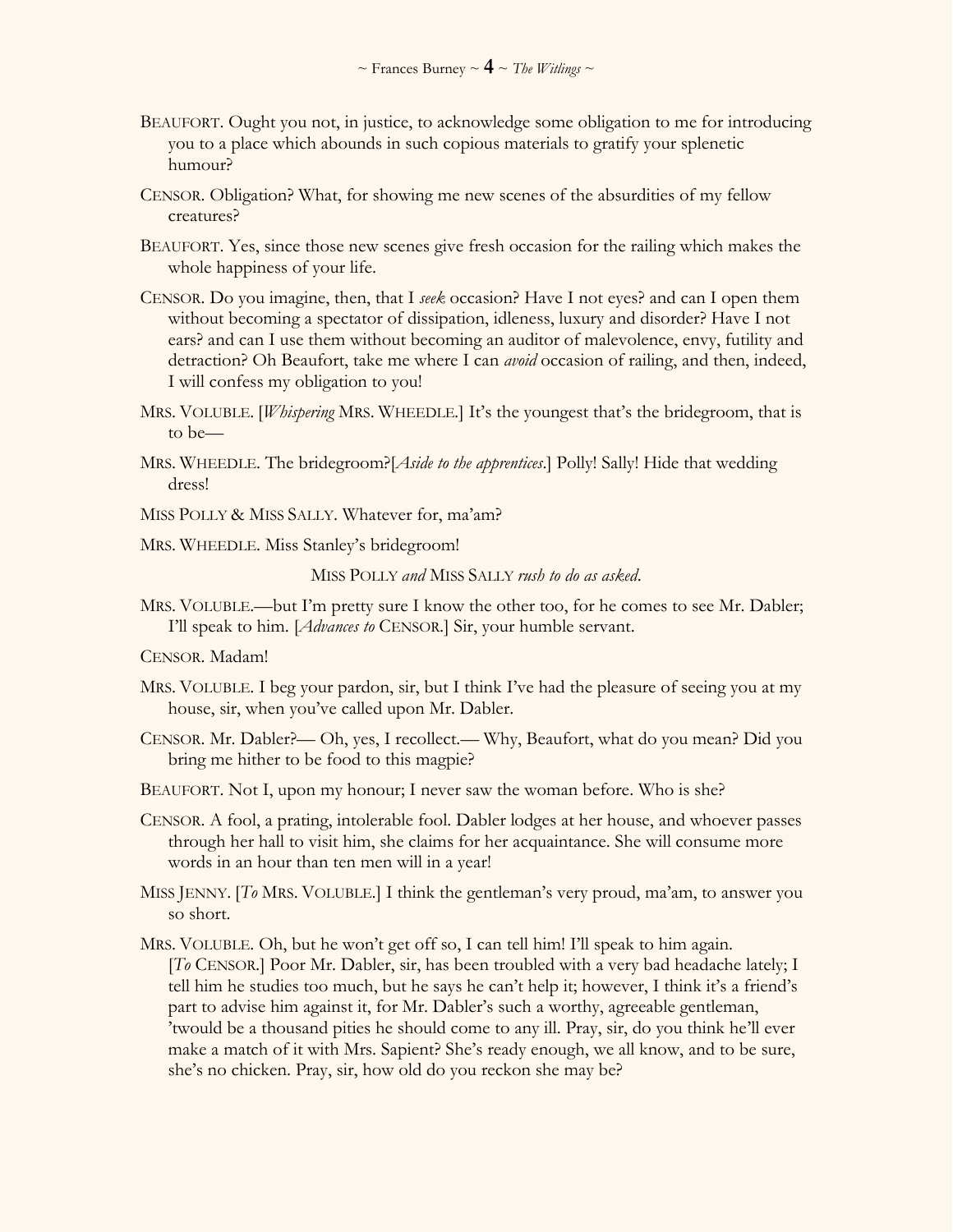CENSOR. Really, madam, I have no talent for calculating either the age of a lady or her chances at a match! [*Aside to* BEAUFORT.] What a torrent of impertinence!

```
[Going.
```
- BEAUFORT. [*Holding him back*.] I cannot imagine what detains Cecilia, but I will do anything rather than wait with such gossips by myself. [*To* MRS. VOLUBLE.] I hope, ma'am, we don't keep you standing?
- MRS. VOLUBLE. Oh no, sir, I was quite tired of sitting.— What a polite young gentleman, Miss Jenny! I'm sure he *deserves* to marry a fortune.— I think, sir, your name's Mr. Beaufort?
- BEAUFORT. At your service, ma'am.
- MRS. VOLUBLE. I was pretty sure it was you, sir, for I happened to be at my window one morning when you called in a coach; and Mr. Dabler was out— that is, between friends, he was only at his studies, but he said he was out, and so that's all one. I hope, sir, your good aunt, my Lady Smatter, is well? For though I have not the pleasure of knowing her Ladyship myself, I know them that do. I suppose you two gentlemen are members of the 'Sprit Party, at my Lady's house?
- CENSOR. 'Sprit Party? Prithee, Beaufort, what's that?
- BEAUFORT. Oh, the most fantastic absurdity under heaven. My good aunt has established a kind of club at her house, professedly for the discussion of literary subjects; and the set who compose it are about as well qualified for the purpose as so many dirty cabin boys would be to find out the longitude. To very little reading, they join less understanding and no judgement, yet they critique books and authors with the most confirmed confidence. And this club they have had the modesty to nominate the "Esprit<sup>1</sup> Party".
- CENSOR. Nay, when you have told me Lady Smatter is President, you need add nothing more to convince me of its futility. I hardly know a more insufferable being. Faith, Beaufort, were you my enemy instead of my friend, I should still commiserate your situation in being dependent upon that woman.
- MRS. VOLUBLE. I always know, sir, when there's going to be a 'Sprit party, for Mr. Dabler shuts himself up to study. Pray, sir, did you ever see his Monody on the Birth of Miss Dandie's Lap Dog?
- CENSOR. A monody on a birth?
- MRS. VOLUBLE. Yes, sir; a monody, or elegy,<sup>2</sup> I don't exactly know which, but I think it's one of the prettiest things he ever wrote; he tells us— Oh dear, is not that Mrs. Sapient's coach? I'm pretty sure I know the monogram.
- CENSOR. Mrs. Sapient? Nay, Beaufort, if *she* is coming hither—
- BEAUFORT. Patience, man; she is one of the Party, and will divert you.
- CENSOR. You are mistaken; such consummate folly only makes me melancholy. She is more weak and superficial even than Lady Smatter, yet, to compensate for that deficiency, she retails all the opinions she hears, and confidently utters them as her own.

 $\overline{a}$ 

 $1 =$  Spirit, vitality, genius, wit

 $2^{2}$  Both monody and elegy are terms for a poem lamenting the dead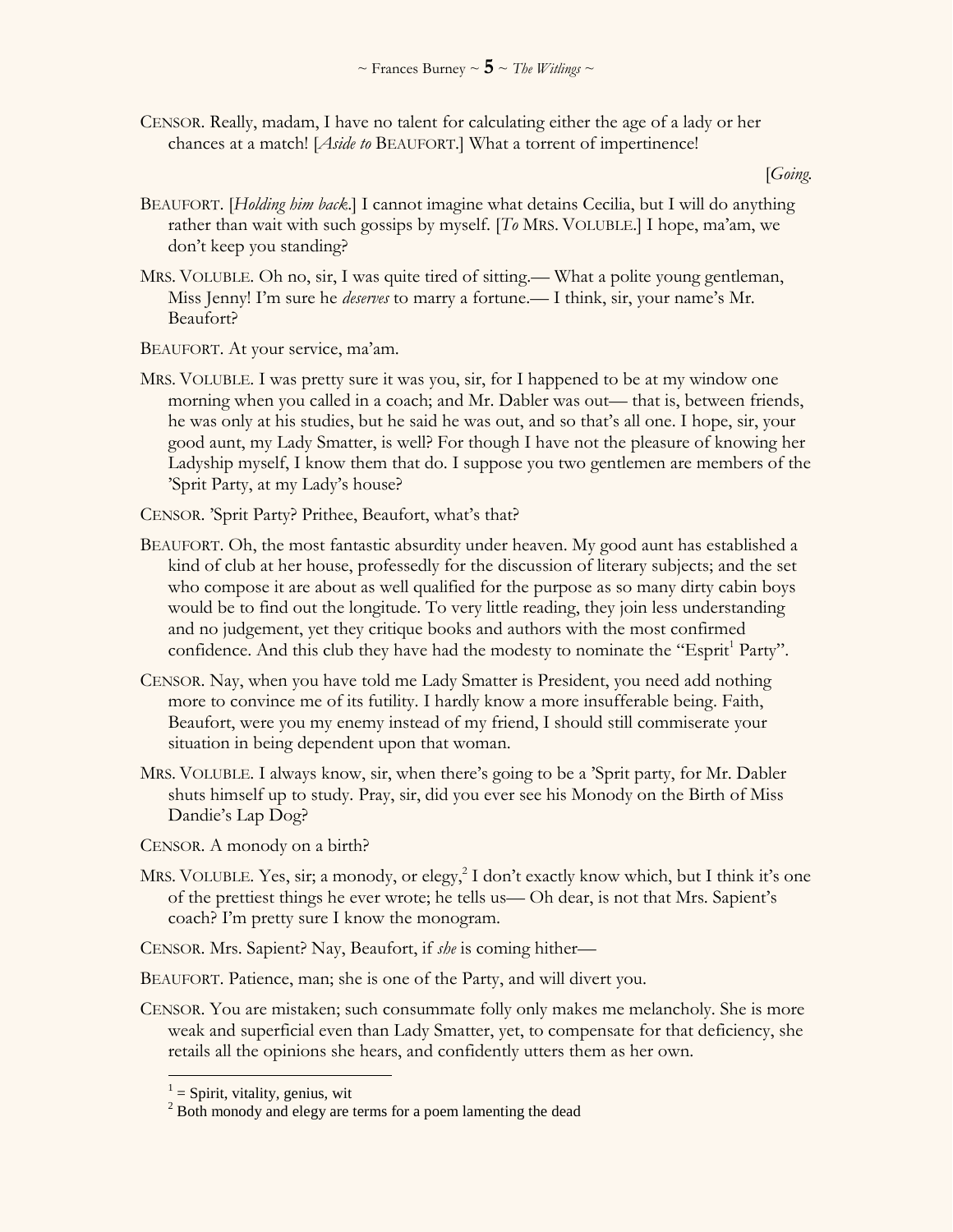$\sim$  Frances Burney  $\sim$  **6**  $\sim$  *The Witlings*  $\sim$ 

BEAUFORT. She is, indeed, immeasurably wearisome.

CENSOR. Moreover she compounds her stupidity by being hopelessly infatuated with Dabler, and fancies him the greatest poet in the world!

BEAUFORT. Silence! She is here.

*Enter* MRS. SAPIENT*.*

- MRS. SAPIENT. Oh Mrs. Wheedle, how could you disappoint me so of my short apron? I believe you make it a rule never to keep to your time; and I declare, for *my* part, I know nothing so provoking as people's promising more than they perform.
- MRS. WHEEDLE. Indeed, ma'am, I beg ten thousand pardons, really, ma'am, we've been so hurried; but upon my word, ma'am, you shall certainly have it this afternoon. Will you give me leave to show you any caps, ma'am? I have some exceeding pretty ones just finished.
- MRS. SAPIENT. [*Looking at the caps.*] Oh, for heaven's sake, don't show me such flaunting things, for, in *my* opinion, nothing can be really elegant that is tawdry.
- MRS. WHEEDLE. But here, ma'am, is one I'm sure you'll like; it's in the immediate taste only look at it, ma'am! What can be prettier?
- MRS. SAPIENT. Why yes, this is well enough, only I'm afraid people—gentlemen—er— [*whispering*] Mr. Dabler—will find it too young for me; don't you think it is?
- MRS. WHEEDLE. Too young? Dear ma'am, no, I'm sure he'll find it becomes you of all things: only try it. [*Holds it over her head.*] Oh ma'am, you can't think how charmingly you look in it! and it sets so sweetly! I never saw anything so becoming in my life.
- MRS. SAPIENT. Is it? Well, I think I'll have it— if you are sure he—it won't be thought too young for me. You must know, I am mightily for people's consulting their time of life in their choice of clothes: and, in *my* opinion, there is a wide difference between fifteen and fifty.
- CENSOR. [*To* BEAUFORT*.*] She'll certainly tell us next that, in *her* opinion, a man who has but one eye, would look rather better if he had another!
- MRS. WHEEDLE. Shall I show you some of our new ribbons, ma'am?
- MRS. SAPIENT. Oh, I know, now, you want to tempt me. *I* always say the best way to escape temptation is to run away from it; however, as I *am* here—
- MRS. VOLUBLE. Had not you better sit down, ma'am? [*Offering a chair.*]
- MRS. SAPIENT. Oh Mrs. Voluble, is it you? How do do? Lord, I don't like any of these ribbons. Pray how does your lodger, Mr. Dabler, do?
- MRS. VOLUBLE. Pretty well, thank you, ma'am, considering so much study's very bad for the health; it's a pity he don't take more care of himself, and so I often tell him; but it's all to no purpose, for he says he has a kind of a *Fury*, I think he calls it, upon him—

MRS. SAPIENT. [*A delighted shiver*] Ah—!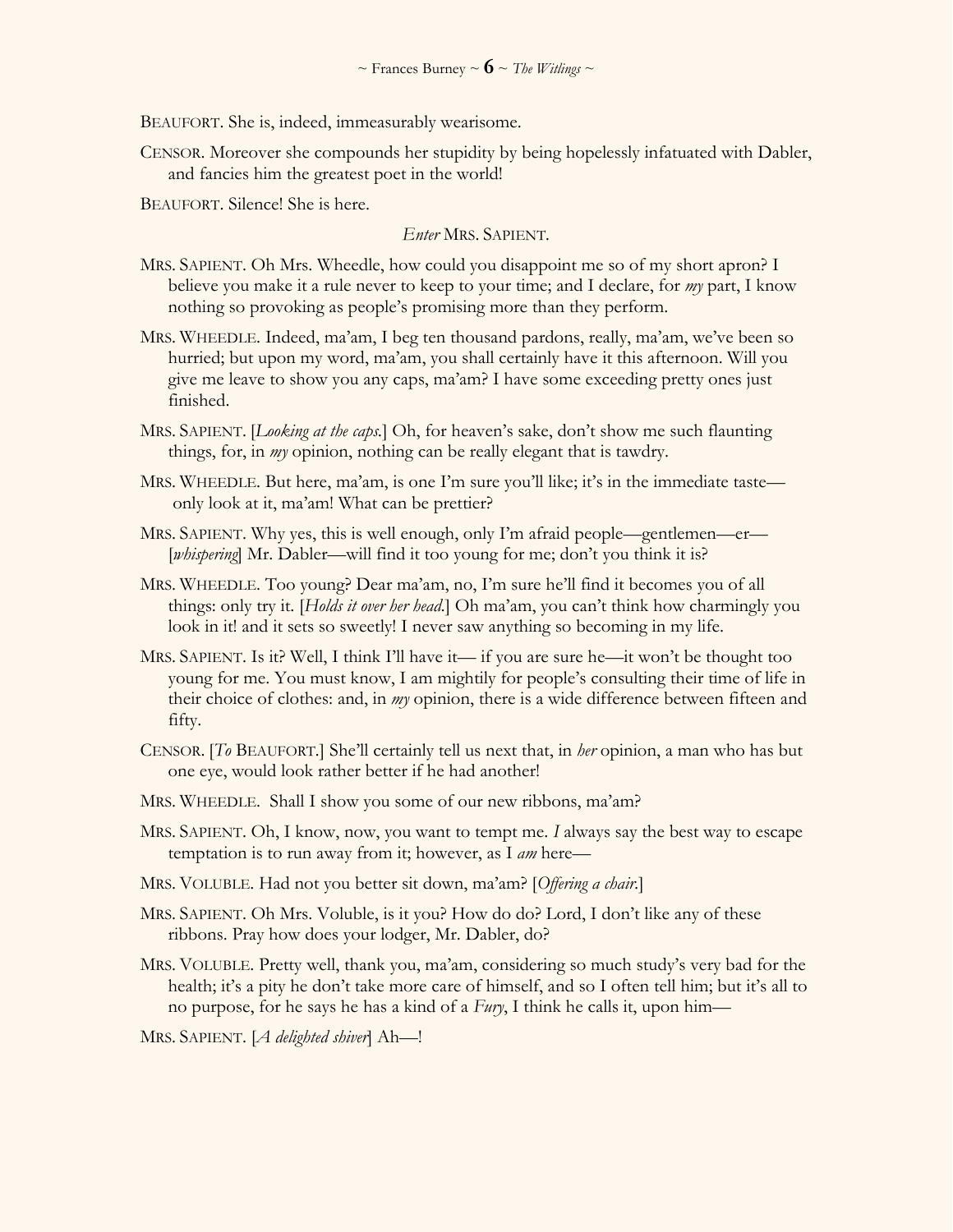- MRS. VOLUBLE.—that makes him write whether he will or not. And, to be sure, he does write most charmingly! and he has such a collection of miniscrips! Lord, I question if a pastry cook or a cheesemonger could use them in a year!<sup>1</sup>
- MRS. WHEEDLE. Do, ma'am, pray let me put this cloak up for you, and I'll make you a hat for it immediately.
- MRS. SAPIENT. Well, then, take great care how you put in the ribbon, for you know I won't keep it if it does not please me. Mr. Beaufort!— Lord bless me, how long have you been here? Oh heavens! Is that Mr. Censor? I can scarce believe my eyes! Mr. Censor in a milliner's shop! Well, this does, indeed, justify an observation I have often made, that the greatest geniuses sometimes do the oddest things.
- CENSOR. Your surprise, madam, at seeing me here today will bear no comparison to what I must myself experience should you ever see me here again.
- MRS. SAPIENT. I assure you, I am equally averse to it myself:— No time, in *my* opinion, turns to so little account as that which we spend in dress.

CENSOR. [*To* BEAUFORT*.*] Did you ever hear such an impudent falsehood?

- MRS. SAPIENT. For *my* part, I always wear just what the milliner and mantua-maker<sup>2</sup> please to send me; for I have a kind of maxim upon this subject, though I don't know if anybody else has ever suggested it: that the real value of a person springs from the *mind*, not from the outside appearance. [*Turning quick to the milliners.*] Be sure you take care how you trim the hat! I shan't wear it else.
- CENSOR. Prithee, Beaufort, how long will you give a man to decide which is greatest, her folly, or her conceit?
- MRS. SAPIENT. Gentlemen, good morning; Mrs. Wheedle, pray send the things in time, for, to *me*, nothing is more disagreeable than to be disappointed. Mrs. Voluble, you may give my very best compliments to dear Mr. Dabler.

*As she is going out,* JACK *enters abruptly, and brushes past her.*

Oh heavens!

JACK. Lord, ma'am, I beg you a thousand pardons! I did not see you, I declare. I hope I did not hurt you?

MRS. SAPIENT. No, sir, no; but you a little alarmed me.

- JACK. Upon my word, ma'am, I'm very sorry— but I was in such monstrous haste, I had no time to look about me.
- MRS. SAPIENT. Oh, sir, 'tis of no consequence; yet, allow me to observe that, in *my* opinion, too much haste generally defeats its own purpose. Good morning.

[*Exit.*

BEAUFORT. For heaven's sake, Jack, what is the occasion of all this furious haste?

<sup>&</sup>lt;sup>1</sup> The fate of more than one missing masterpiece—even a lost play by Shakespeare—is blamed on illiterate cooks using the loose pages to line their pans or wrap their products.

 $2$  Mantua = a loose gown or cloak named after a town in Italy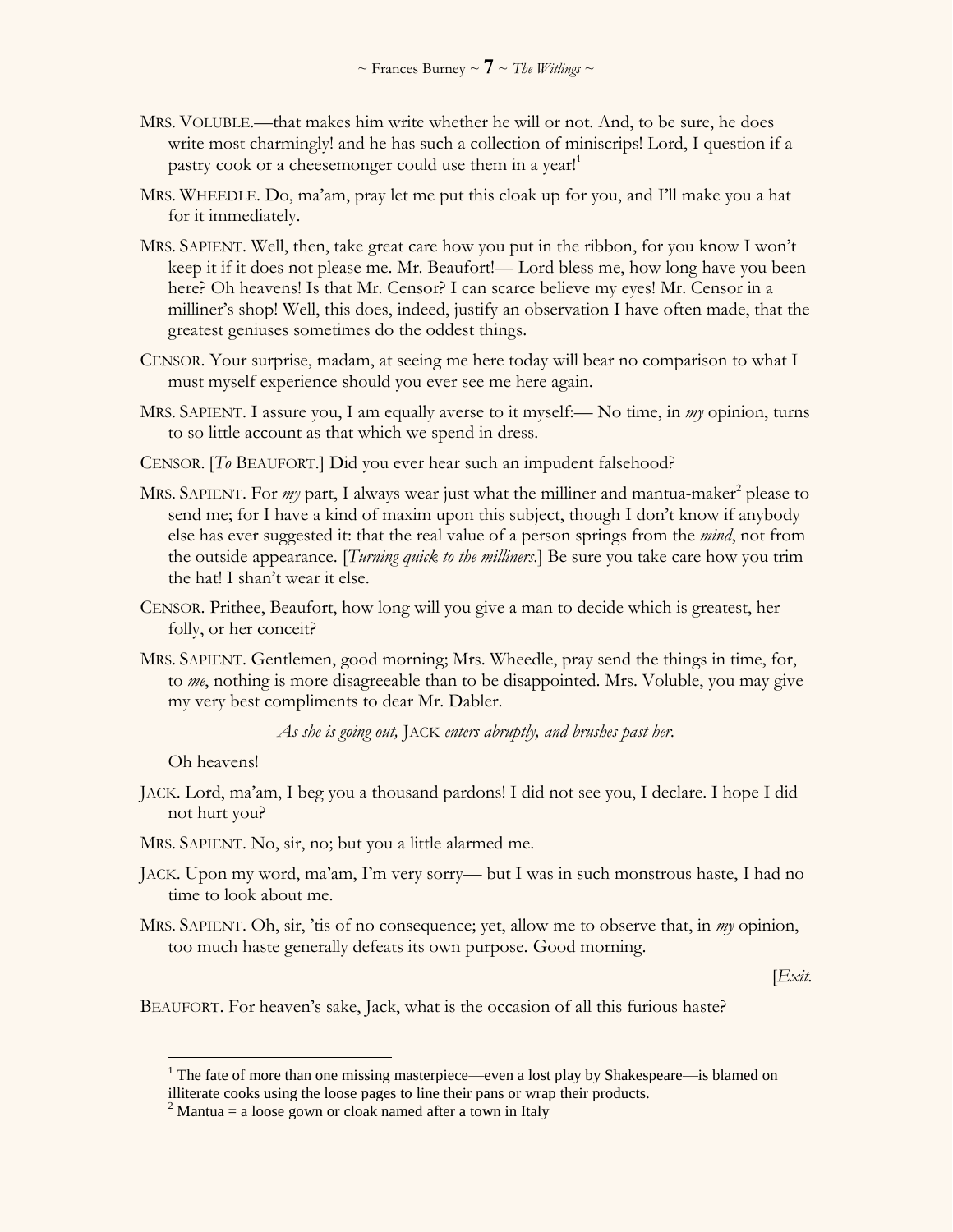- JACK. Why, Lord, you know I'm always in a hurry; how the deuce is anything to be done without a little spirit?
- BEAUFORT. Pho, prithee, Jack, give up this idle humour.
- JACK. Idle? Nay, brother, call me what else you please, but you can never charge me with idleness.
- BEAUFORT. Why, with all your boasted activity, I question if there is a man in England who would be less able to to give any account of his time. Pray, tell us what you have to do this morning.
- JACK. Why more things than either of you would do in a month, but I can't stop now to tell you any of them, for I have three friends waiting for me in Hyde Park, and twenty places to call at in my way.

[*Going.*

MRS. WHEEDLE. [*Following him.*] Sir, would you not choose to look at some ruffles?

JACK. Oh, ay— have you anything new? What do you call these?

- MRS. WHEEDLE. Oh pray, sir, take care! They are so delicate they'll hardly bear to be touched.
- JACK. I don't like them at all! Show me some others.

MRS. WHEEDLE. I'll look some directly, sir— .

- CENSOR. And pray, Jack, are all your hurries equally important and equally necessary as those of this morning?
- JACK. Lord, you grave fellows, who plod on from day to day without any notion of life and spirit, spend half your lives in asking people questions they don't know how to answer, but I shall give you tit for tat when we meet again.

[*Going.*

MRS. WHEEDLE. Sir, I've got the ruffles— won't you look at them?

JACK. Oh, the ruffles! Well, I'm glad you've found them, but I can't stay to look at them now. Keep them in the way against I call again.

[*Exit.*

- MRS. WHEEDLE. Miss Jenny, put these ruffles up again. That gentleman never knows his own mind.
- MISS JENNY. I'm sure he's tumbled and tossed the things about like mad.

BEAUFORT. He is young, and I hope this ridiculous humour will wear away.

- CENSOR. But how came *you* so wholly to escape its infection?
- BEAUFORT. Why we are but *half* brothers, and our educations were as different as our fathers, for my mother's second husband was no more like her first than am I to Hercules— though Jack, indeed, has no resemblance even to his own father.
- CENSOR. Resemblance? An hare and a tortoise are not more different; for Jack is always running, without knowing what he pursues, and his father is always pondering, without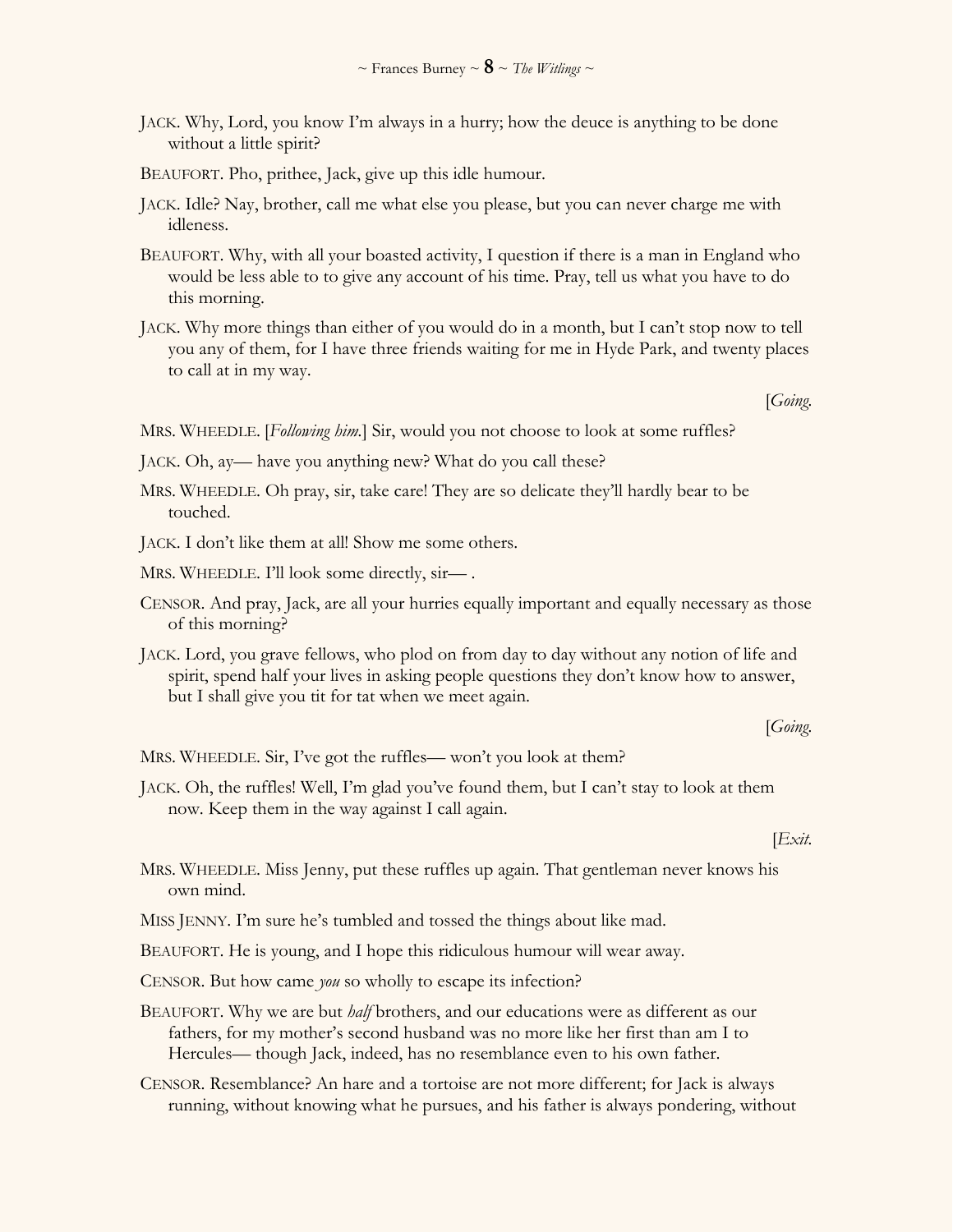knowing what he thinks of!— But pray, sir: what think you by this time of the punctuality of your mistress?

- BEAUFORT. Why— to own the truth— I fear I must have made some mistake.
- CENSOR. Bravo, Beaufort! Ever doubt your own senses in preference to suspecting your mistress of negligence or caprice.
- BEAUFORT. She is much too noble minded, too just in her sentiments, and too uniform in her conduct, to be guilty of either.
- CENSOR. Bravissimo, Beaufort! I commend your patience! In the future, however, I shall take the liberty more closely to investigate the accuracy of your appointments.

[*Exit.*

- BEAUFORT. [*Aside*.] My situation begins to grow as ridiculous as it is disagreeable. Surely Cecilia cannot have forgotten me!
- MRS VOLUBLE. [*Advancing to him.*] To be sure, sir, it's vastly incommodious to be kept waiting so, but, sir, if I might put in a word, I think—

#### *Enter* JACK *running.*

JACK. Lord, brother, I quite forgot to tell you Miss Stanley's message.

BEAUFORT. Message! What message?

JACK. I declare I had got half way to Hyde Park, before I ever thought of it.

BEAUFORT. Upon my honour, Jack, this is too much!

JACK. Why, I ran back the moment I recollected it, and what could I do more? I would not even stop to tell Will Scamper what was the matter, so I'll just step and see if he's in the street.

[*Going.*

BEAUFORT. Jack!! What was the message? Tell me quickly!

JACK. Oh ay, true! Why, she said she could not come.

BEAUFORT. Not come? But *why*? I'm sure she told you *why*?

JACK. Oh yes, she told me a long story about it— but I've forgot what it was.

BEAUFORT. [*Warmly.*] Recollect, then!

 $\overline{a}$ 

JACK. Why, so I will. Oh, it was all your aunt Smatter's fault—somebody came in with the new songs from the Ranelagh Gardens<sup>1</sup>, so she stayed at home to study them; and Miss Stanley bid me say she was very sorry, but of course she could not come by herself.

BEAUFORT. And why might I not have been told this sooner?

JACK. Why, she desired me to come and tell you of it an hour or two ago, but I had so many places to stop at by the way I could not possibly get here sooner: and when I came, my

 $1 =$ Chelsea site of vocal and orchestral concerts featuring the latest compositions by the stars of the day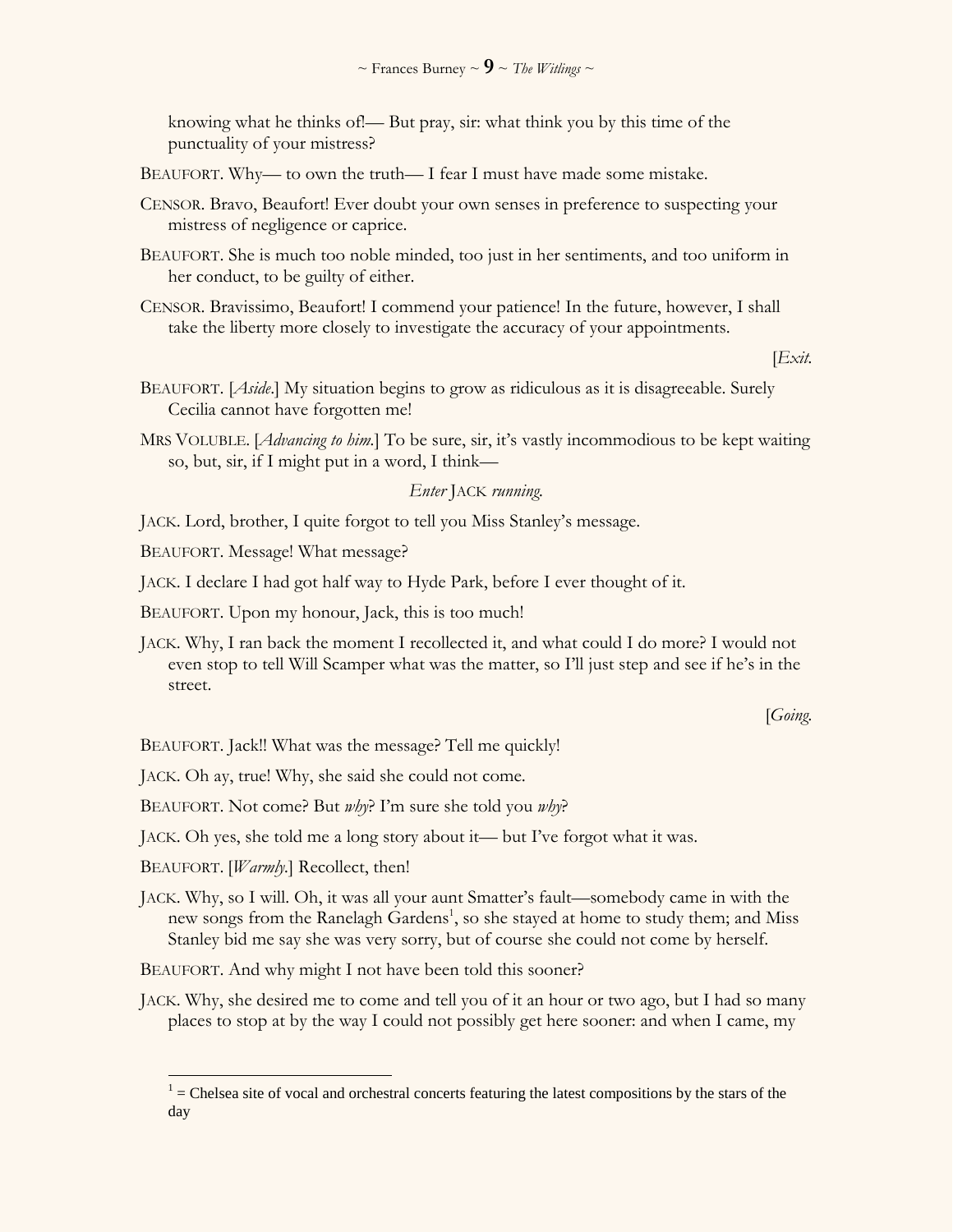head was so full of my own appointments that I never once thought of her message. However, I must run back to Will—

BEAUFORT. Hear me, Jack! If you do not take pains to correct this absurd rage to attempt everything, while you execute nothing, you will render yourself as contemptible to the world, as you are useless or mischievous to your family.

[*Exit.*

JACK. [*Aside*.] What a passion he's in! I've a good mind to run to Miss Stanley, and beg her to intercede for me.

[*Going.*

MRS. WHEEDLE. Sir, won't you please to look at the ruffles?

JACK. Oh ay, true— where are they?

MRS. WHEEDLE. Miss Jenny, give me those ruffles again.

JACK. Oh if they a'n't ready, I can't stay.

[*Exit.*

MRS. VOLUBLE. Well, Mrs. Wheedle, I'm sure you've a pleasant life of it here in seeing so much of the world. I'd a great mind to have spoke to that young gentleman too, but he was in such a violent hurry I could not get in a word.— But now, Mrs. Wheedle, when will you come and drink a snug dish of tea with me? You, and Miss Jenny, and any of the young ladies that can be spared? I'm sure if you can all come—

*Enter* BOB*.*

BOB. I ask pardon, ladies and gentlemen, but pray is my mother here?

- MRS. VOLUBLE. What's that to you, sirrah? Who gave you leave to follow me? Get home, directly, you dirty figure you! Go, go, I say!
- BOB. Why, Lord, mother, you've been out all the morning, and never told Betty what was for dinner!
- MRS. VOLUBLE. Why, you great, tall, greedy, gourmandizing, lubberly cub, you, what signifies whether you have any dinner or no? Go, get away, you idle, good for nothing, dirty, greasy, hulking, tormenting—

*She drives him off, and the scene closes.*

## **Act I, Scene 2.**

*The Library at Lady Smatter's.*

#### LADY SMATTER *and* CECILIA*.*

- LADY SMATTER. Yes, yes, this song is certainly Mr. Dabler's, I am not to be deceived in his style. What say you, my dear Miss Stanley, don't you think I have found him out?
- CECILIA. Indeed, I am too little acquainted with his poems to be able to judge.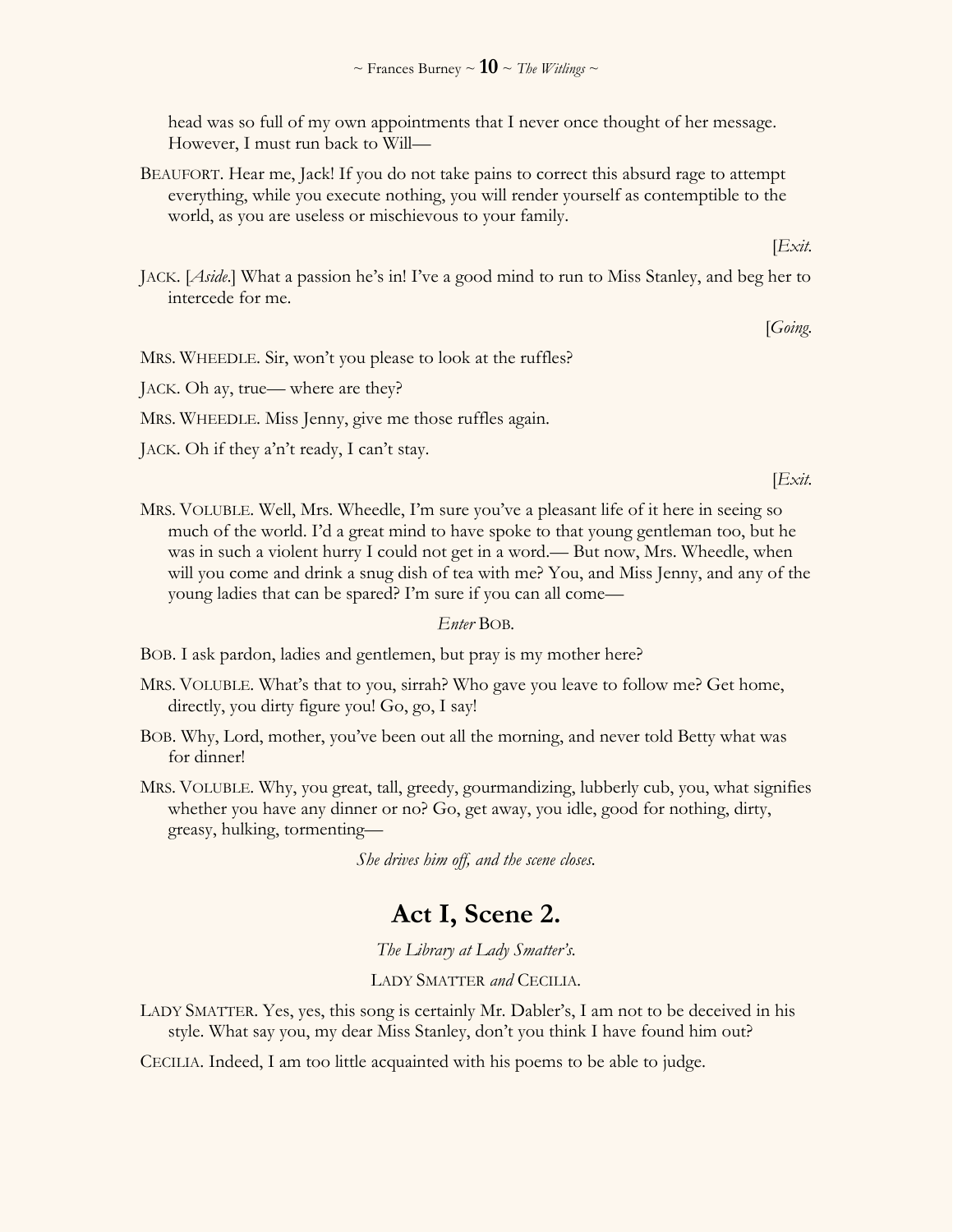- LADY SMATTER. Your indifference surprises me! For my part, I am never at rest till I have discovered the authors of everything that comes out;<sup>1</sup> and, indeed, I commonly hit upon them in a moment. I declare I sometimes wonder at myself when I think how lucky I am in my guesses.
- CECILIA. Your Ladyship devotes so much time to these researches, that it would be strange if they were unsuccessful.
- LADY SMATTER. Yes, I do indeed devote my time to them; I own<sup>2</sup> it without blushing, for how, as a certain author says, can time be better employed than in cultivating intellectual accomplishments? And I am often surprised, my dear Miss Stanley, that a young lady of your good sense should not be more warmly engaged in the same pursuit.—Shall I put up your name for becoming a member of our Esprit Party?
- CECILIA. By no means; my ambition aspires not at an honour for which I feel myself so little qualified.
- LADY SMATTER. Nay, but you are too modest; you can't suppose how much you may profit by coming among us. The authors always bring us something new of their own, and the critics regale us with manuscript notes upon something old.
- CECILIA. And in what class is your Ladyship?
- LADY SMATTER. Oh, I am among the critics. I love criticism passionately, though it is really laborious work, for it obliges one to read with a vast deal of attention. I declare I am sometimes so immensely fatigued with the toil of studying for faults and objections that I am ready to fling all my books behind the fire.
- CECILIA. And what authors have you chiefly criticized?
- LADY SMATTER. Pope and Shakespeare— though I have not, yet, read above half their works, so how they will fare as I go on, I can't determine. Oh, here's Beaufort.

*Enter* BEAUFORT*.*

BEAUFORT. Your Ladyship's most obedient.

- CECILIA. Mr. Beaufort, I am quite ashamed to see you! Yet the disappointment I occasioned you was as involuntary on my part as it could possibly be disagreeable on yours. Your brother, I hope, prevented your waiting long?
- BEAUFORT. That you meant he should is sufficient reparation for my loss of time; but what must be the disappointment that an apology from you would not soften?
- LADY SMATTER. [*Reading.*] 'Oh lovely, charming, beauteous maid,'— I wish this song was not so difficult to get by heart— Oh how little does the world suspect the private hardships and secret labours of a *belle esprit*! 3

*Enter* MRS. HOBBINS*.*

MRS. HOBBINS. Mr. Codger, my lady.

*Enter* MR. CODGER*.*

<sup>&</sup>lt;sup>1</sup> Many works were published anonymously (including the novels of Frances Burney and Jane Austen).<br><sup>2</sup> = Admit, confess

 $3 =$ Lady of wit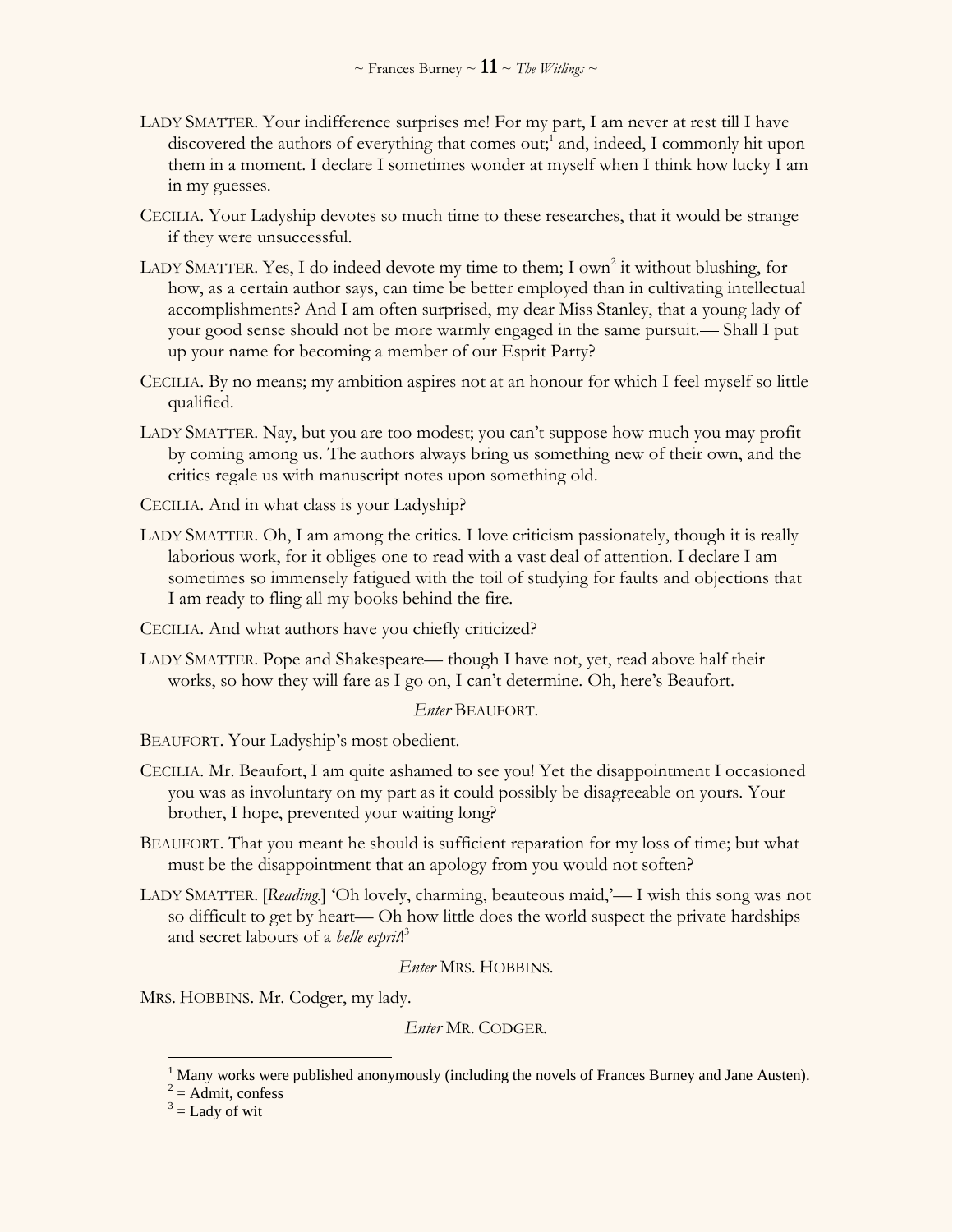LADY SMATTER. Mr. Codger, your servant. I hope I see you well?

- CODGER. Your Ladyship's most humble. Not so well, indeed, as I could wish, yet, perhaps, better than I deserve to be.
- LADY SMATTER. How is your son Jack?
- CODGER. I can't directly say, madam; I have not seen him these two hours, and poor Jack is but a harum-scarum young man; many things may have happened to him in the space of two hours.

LADY SMATTER. Have you heard lately from our friends in the north?

CODGER. Why, madam, yes; my sister Deborah acquainted me with many curious little pieces of history that have happened in her neighbourhood; would it be agreeable to your Ladyship to hear them?

LADY SMATTER. Oh no, I would not take up so much of your time.

- CODGER. I cannot, madam, employ my time more agreeably. Let me see— in the first place— no, that was not first— let me recollect!
- BEAUFORT. Pray, sir, was any mention made of Tom?
- CODGER. Yes; but don't be impatient; I shall speak of him in his turn.
- BEAUFORT. I beg your pardon, sir, but I enquired from hearing he was not well.
- CODGER. I shall explain whence that report arose in a few minutes; in the mean time, I must beg you not to interrupt me, for I am trying to arrange a chain of anecdotes for the satisfaction of Lady Smatter.

LADY SMATTER. Bless me, Mr. Codger, I did not mean to give you so much trouble.

- CODGER. It will be no trouble in the world, if your Ladyship will, for a while, forbear speaking to me, though the loss upon the occasion will be all mine. [*He retires to the side scene.* 1 ]
- LADY SMATTER. [*Aside.*] What a formal old fogy the man grows!— Beaufort, have you seen this song?
- BEAUFORT. I believe not, madam.
- LADY SMATTER. Oh, it's the prettiest thing! But I don't think you have a true taste for poetry; I never observed you to be enraptured or lost in ecstasy when I have been reading to you. But *my* enthusiasm for poetry may, perhaps, carry me too far; come now, my dear Miss Stanley, be sincere with me, don't you think I indulge this propensity too much?
- CECILIA. I should be sorry to have your Ladyship suppose me quite insensible to the elegance of literary pursuits, though I neither claim any title, nor profess any ability to judge of them.

LADY SMATTER. Oh you'll do very well in a few years.

CODGER. [*Coming forward.*] I believe, madam, I can now satisfy your enquiries.

 $1 =$  Up to, but not into, the wings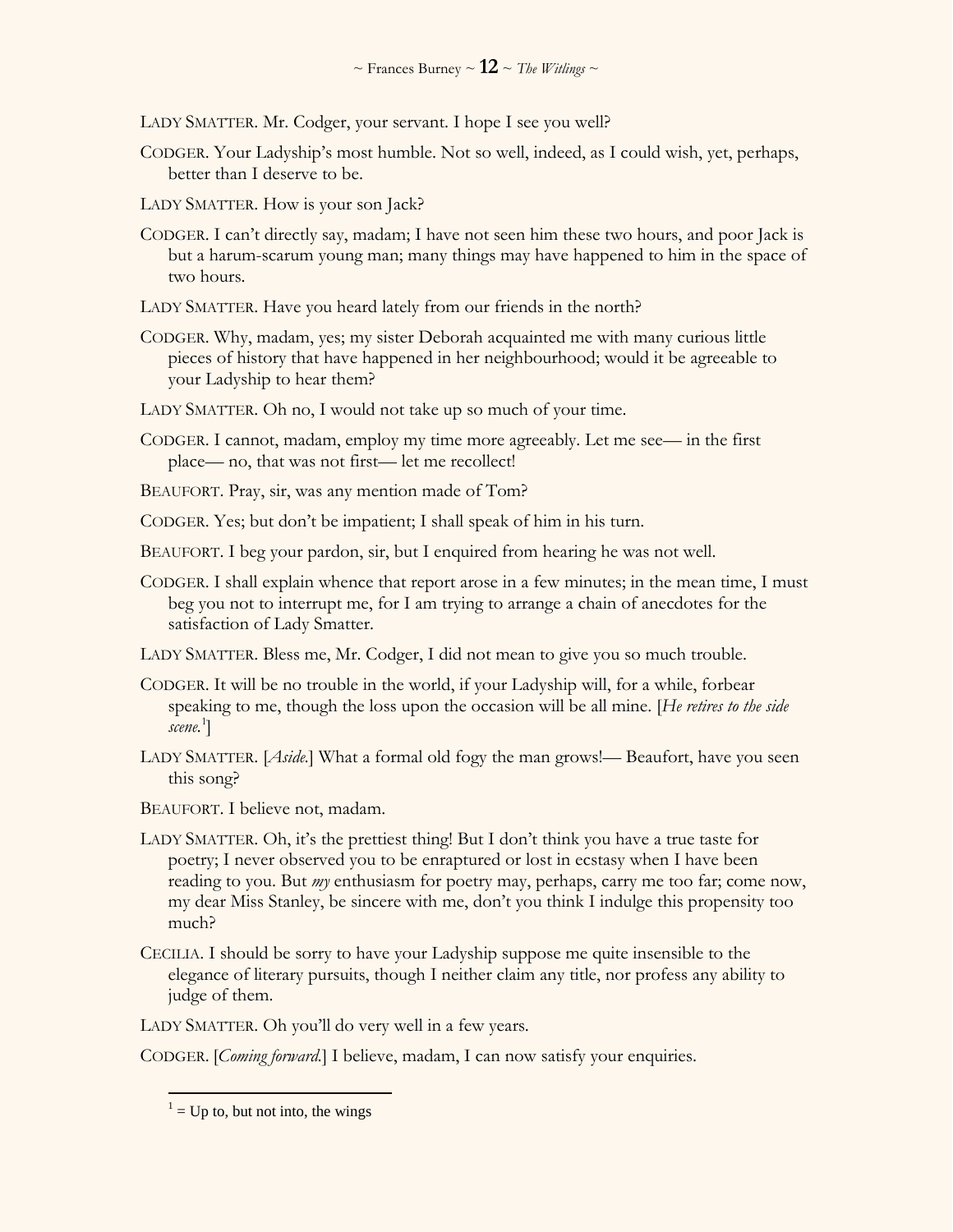$\sim$  Frances Burney  $\sim$  **13**  $\sim$  *The Witlings*  $\sim$ 

LADY SMATTER. What enquiries?

CODGER. Those your Ladyship made in relation to my letter from our friends in Yorkshire. In the first place, my sister Deborah writes me word that the new barn which, you may remember, was begun last summer, is pretty nearly finished. And here, in my pocket book, I have gotten the dimensions of it. It is 15 feet by—

LADY SMATTER. Oh, for heaven's sake, Mr. Codger, don't trouble yourself to be so circumstantial.

CODGER. The trouble, madam, is inconsiderable. It is 15 feet by 30. And pray does your Ladyship remember the old dog kennel at the parsonage house?

LADY SMATTER. No, sir; I never look at dog kennels.

CODGER. Well, madam, my sister Deborah writes me word—

*Enter* MRS. HOBBINS*.*

MRS. HOBBINS. Mr. Dabler, my lady.

#### *Enter* MR. DABLER*.*

LADY SMATTER. Mr. Dabler, you are the man in the world I most wished to see.

DABLER. Your Ladyship is beneficence itself!

- LADY SMATTER. A visit from you, Mr. Dabler, is the greatest of favours, since your time is not only precious to yourself, but to the world.
- DABLER. It is indeed precious to myself, madam, when I devote it to the service of your Ladyship. Miss Stanley, may I hope you are as well as you look? If so, your health must indeed be in a state of perfection; if not, never before did sickness wear so fair a mask.
- CECILIA. Heavens, Mr. Dabler—!
- LADY SMATTER. Tis a thousand pities, Mr. Dabler, to throw away such poetical thoughts and imagery in common conversation.
- DABLER. Why, ma'am, the truth is, something a little out of the usual path is expected from a man whom the world has been pleased to style a poet;— though I protest I never knew why!
- LADY SMATTER. How true is it that modesty, as Pope, or Swift, I forget which, has it, is the constant attendant upon merit!
- DABLER. If merit, madam, were but the constant attendant upon modesty, then, indeed, I might hope to attain no little share! Faith, I'll set that down. [*He takes out his tablets<sup>1</sup> .*]
- CODGER. And so, madam, my sister Deborah writes me word—

LADY SMATTER. Oh dear, Mr. Codger, I merely wanted to know if all our friends were well.

CODGER. Nay, if your Ladyship does not want to hear about the dog kennel—

LADY SMATTER. Not in the least! I hate kennels, and dogs too.

 $1 =$  Notepad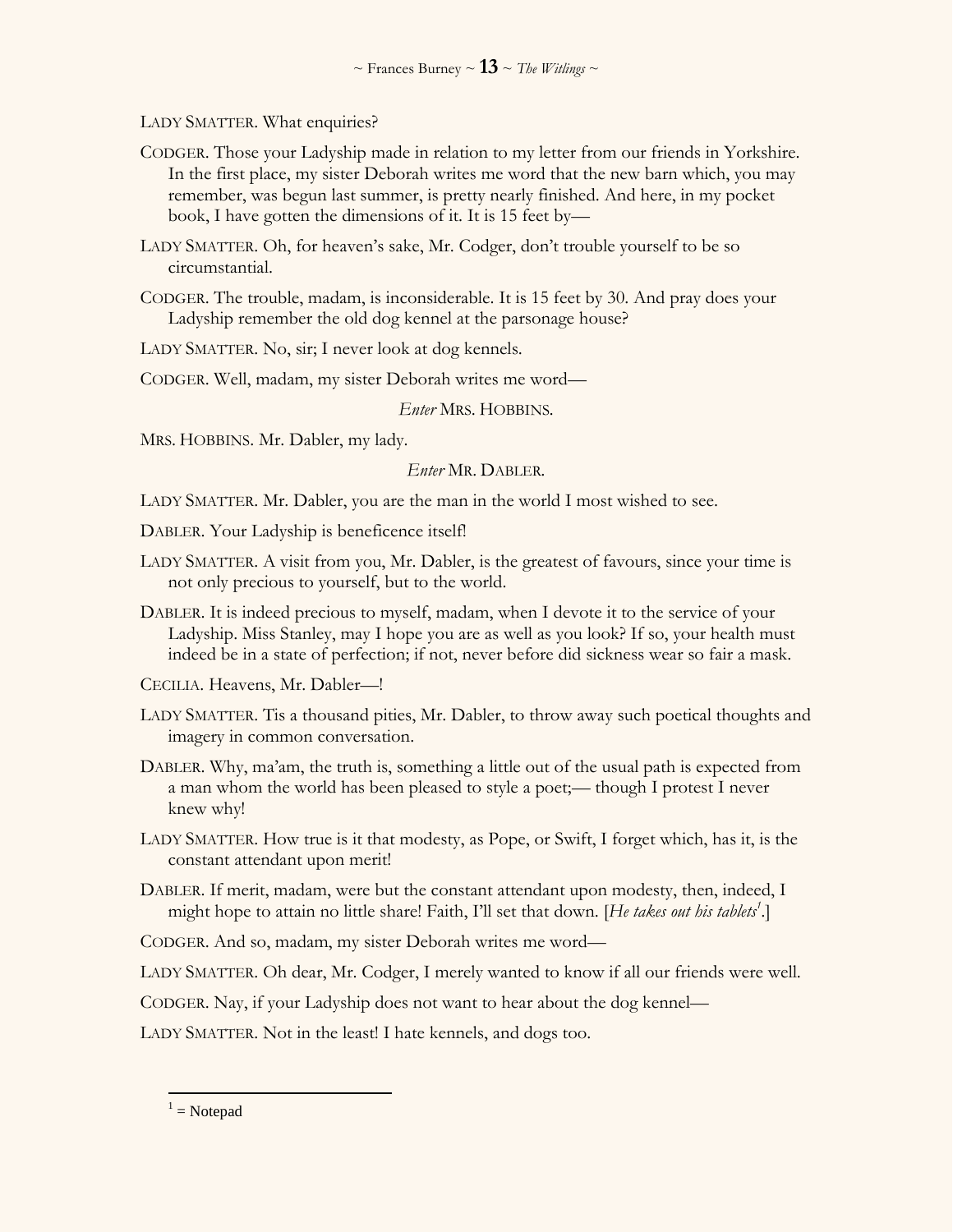CODGER. As you please, madam! [*Aside.*] She has given me the trouble of ten minutes recollection, and now she won't hear me!

LADY SMATTER. Mr. Dabler, I believe I've had the pleasure of seeing something of yours this morning.

DABLER. Of mine? You alarm me beyond measure!

LADY SMATTER. Nay, nay, 'tis in print, so don't be frightened.

DABLER. Your Ladyship relieves me: but, really, people are so little delicate in taking copies of my foolish manuscripts that I protest I go into no house without the fear of meeting something of my own. But what may it be?

LADY SMATTER. Why I'll repeat it.

'Oh sweetest, softest, gentlest maid'—

DABLER. No, ma'am, no;— you mistake—

'Oh lovely, beauteous, charming maid'—

is it not so?

LADY SMATTER. Yes, yes, that's it. Oh what a vile memory is mine!—I was reading, the other day, that the memory of a poet *should* be short, that his works may be original.

DABLER. Oh curse it, how unlucky!

LADY SMATTER. Why so?

DABLER. Why, madam, 'tis my own thought! I've just finished an epigram upon that very subject!

LADY SMATTER. But, dear sir, pray let's hear it!

DABLER. Why— if your Ladyship insists upon it— [*Reads.*]

Ye gentle Gods, Oh hear me plead, And kindly grant this little loan; Make me forget whate'er I read That what I write may be my own.

LADY SMATTER. Oh charming! Very clever indeed.

BEAUFORT. But pray, sir, if such is your wish, why should you read at all?

DABLER. Why, sir, one *must* read; one's reputation requires it.

BEAUFORT. [*Aside to* CECILIA*.*] What a shallow coxcomb!

- LADY SMATTER. You must positively let me have a copy of that epigram, Mr. Dabler. Don't you think it charming, Mr. Codger?
- CODGER. Madam, I never take anything in at first hearing; if Mr. Dabler will let me have it in my own hand, I will give your Ladyship my opinion of it after I have read it over two or three times.
- DABLER. [*Giving it to him*.] Sir, it is much at your service; but I must insist upon it that you don't get it by heart.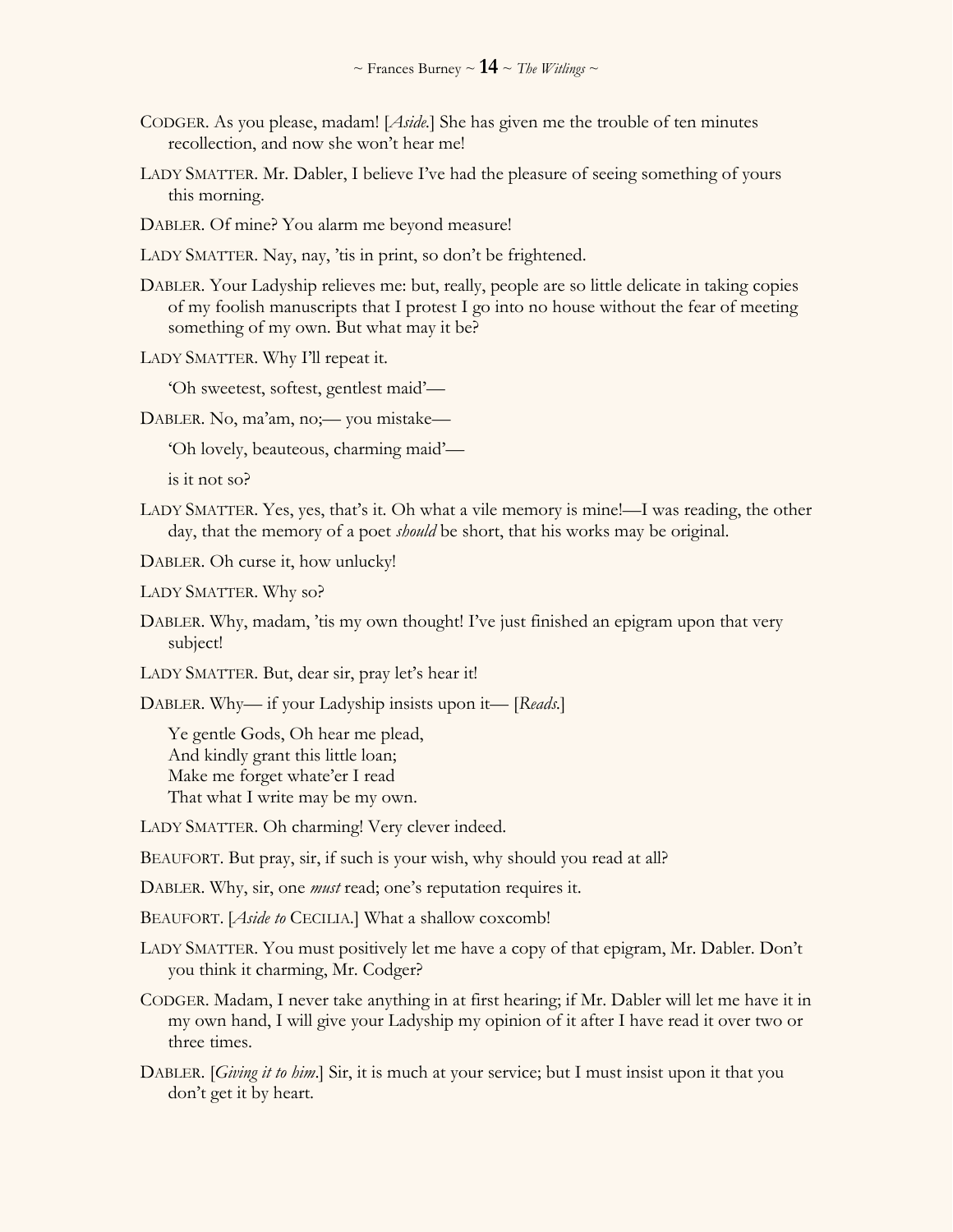- CODGER. Bless me, sir, I should not do that in half a year! I have no turn for such sort of things.
- LADY SMATTER. I know not in what Mr. Dabler most excels, epigrams, sonnets, odes or elegies.
- DABLER. Your Ladyship far over-rates my poor abilities;— my writings are mere trifles, and I believe the world would be never the worse if they were all committed to the flames.
- BEAUFORT. [*Aside to* CECILIA*.*] I would I could try the experiment!
- DABLER. Everybody, I believe, has some little talent— mine happens to be for poetry, but it's all a chance! Nobody can choose for himself, and really, to be candid, I don't know if some other things are not of equal consequence.
- LADY SMARTER. There, Mr. Dabler, I must indeed differ from you! What in the universe can be put in competition with poetry?
- DABLER. Your Ladyship's enthusiasm for the fine arts—

*Enter* MRS. HOBBINS*.*

MRS. HOBBINS. Mrs. Sapient, madam.

LADY SMATTER. Lord, how tiresome! She'll talk us to death!

*Enter* MRS. SAPIENT*.*

Dear Mrs. Sapient, this is vastly good of you!

DABLER. Your arrival, madam, is particularly critical at this time, for we are engaged in a literary controversy; and to whom can we so properly apply to enlighten our doubts by the sunbeams of her counsel, as to Mrs. Sapient?

MRS. SAPIENT. You do me too much honour, sir!

- LADY SMATTER. What a sweet speech! [*Aside.*] I wonder how he could make it to that stupid woman!
- MRS. SAPIENT. But what is the subject I have been so unfortunate as to interrupt?
- DABLER. The present question is upon poetry. We were considering whether, impartially speaking, some other things are not of equal importance?
- MRS. SAPIENT. I am unwilling, sir, to decide upon so delicate a point; yet, were I to offer my humble opinion, it would be that though to *me* nothing is more delightful than poetry, I yet fancy there may be other things of greater utility in common life.

DABLER. Pray, Mr. Codger, what is your opinion?

- CODGER. Sir, I am so intently employed in considering this epigram, that I cannot, just now, maturely weigh your question.
- DABLER. Sir, you do my foolish epigram much honour. [*Aside.*] That man has twice the sense one would suppose from his look. I'll show him my new sonnet.
- MRS. SAPIENT. How much was I surprised, Mr. Beaufort, at seeing Mr. Censor this morning in a milliner's shop!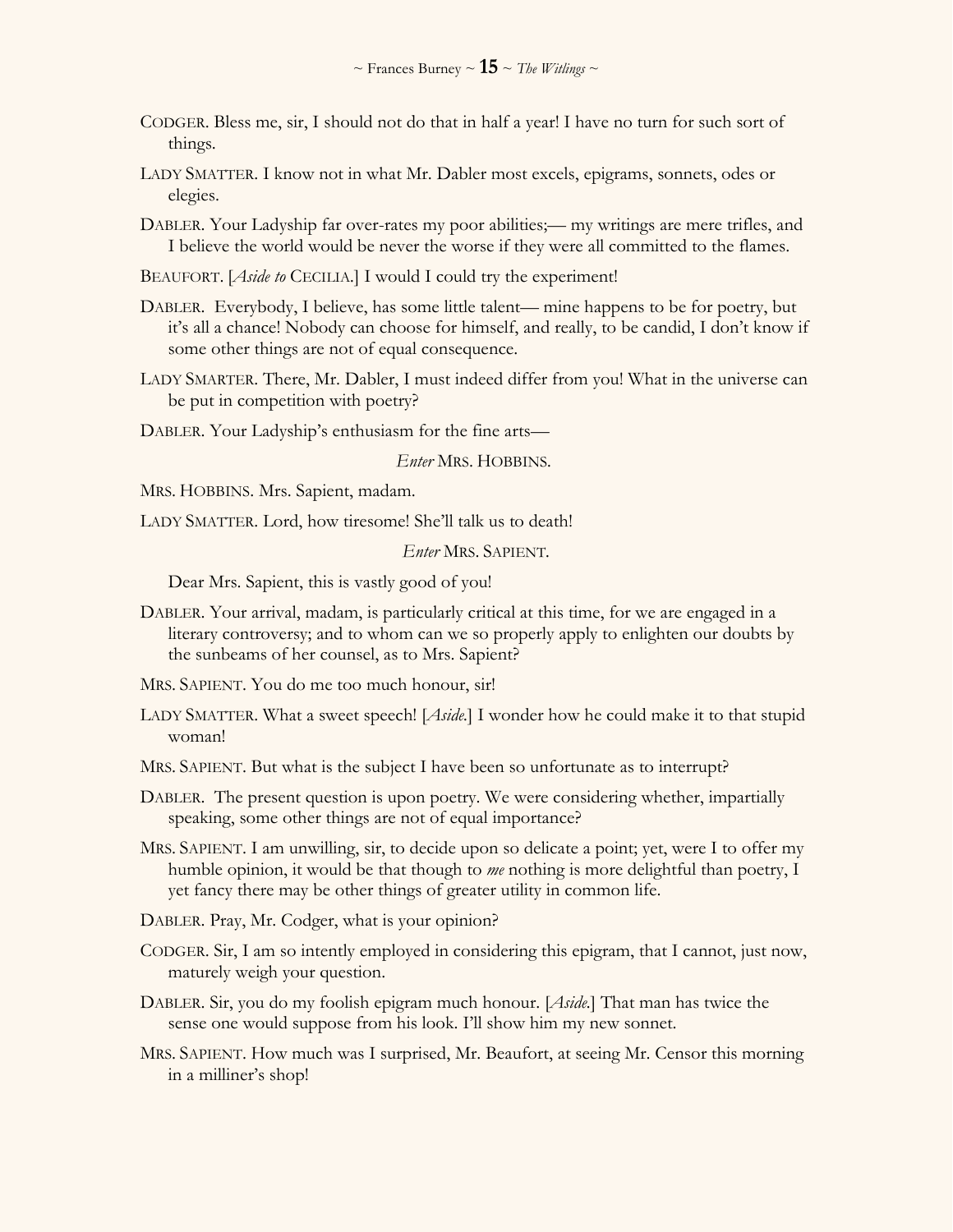- CECILIA. [*To* BEAUFORT] I rejoice to hear you had such a companion;— if the sting of his raillery did not inflame your disappointment and vexation.
- BEAUFORT. The sting of a professed satirist only proves poisonous to *fresh* subjects; those who have *often* felt it are merely tickled by the wound.
- DABLER. [*Aside.*] How the deuce shall I introduce the sonnet? [*To the company.*] Pray, ladies and gentlemen, you who so often visit the muses, is there anything new in the poetical way?
- LADY SMATTER. Who, Mr. Dabler, can so properly answer that question as you— you, to whom all their haunts are open?
- DABLER. Oh dear ma'am, such compositions as mine are the merest baubles in the world! I dare say there are people who would even be ashamed to set their names to them.
- BEAUFORT. [*Aside to* CECILIA*.*] I hope there is but one person who would not!
- MRS. SAPIENT. How much more amiable in my eyes is genius when joined with diffidence than with conceit!
- DABLER. Too kind, too kind, ma'am.
- CODGER. [*Returning the epigram.*] Sir, I give you my thanks: and I think, sir, your wish is somewhat uncommon.
- DABLER. I am much pleased, sir, that you approve of it. [*Aside.*] This man does not want understanding, with all his formality. He'll be prodigiously struck with my sonnet. [*Takes it out*.]
- MRS. SAPIENT. What, is that something new of Mr. Dabler's? Surely, sir, you must write night and day.
- DABLER. Oh dear no, ma'am, for I compose with a facility that is really surprising,
- CODGER. With respect, sir, to that point concerning which you consulted me, I am inclined to think—

DABLER. Sir!

- CODGER. You were speaking to me, sir, respecting the utility of poetry; I am inclined to think—
- DABLER. Oh, apropos, now I think of it, I have a little sonnet here that is quite pat to the subject, and—
- CODGER. What subject, good sir?

DABLER. What subject?— why— this subject, you know.

CODGER. As yet, sir, we are talking of no subject; I was going—

DABLER. Well but— ha! ha!— it puts me so in mind of this little sonnet we were speaking of, that—

CODGER. But, sir, you have not heard what I was going to say.—

DABLER. True, sir, true;— I'll put the poem away for the present—unless, indeed, you very much wish to see it?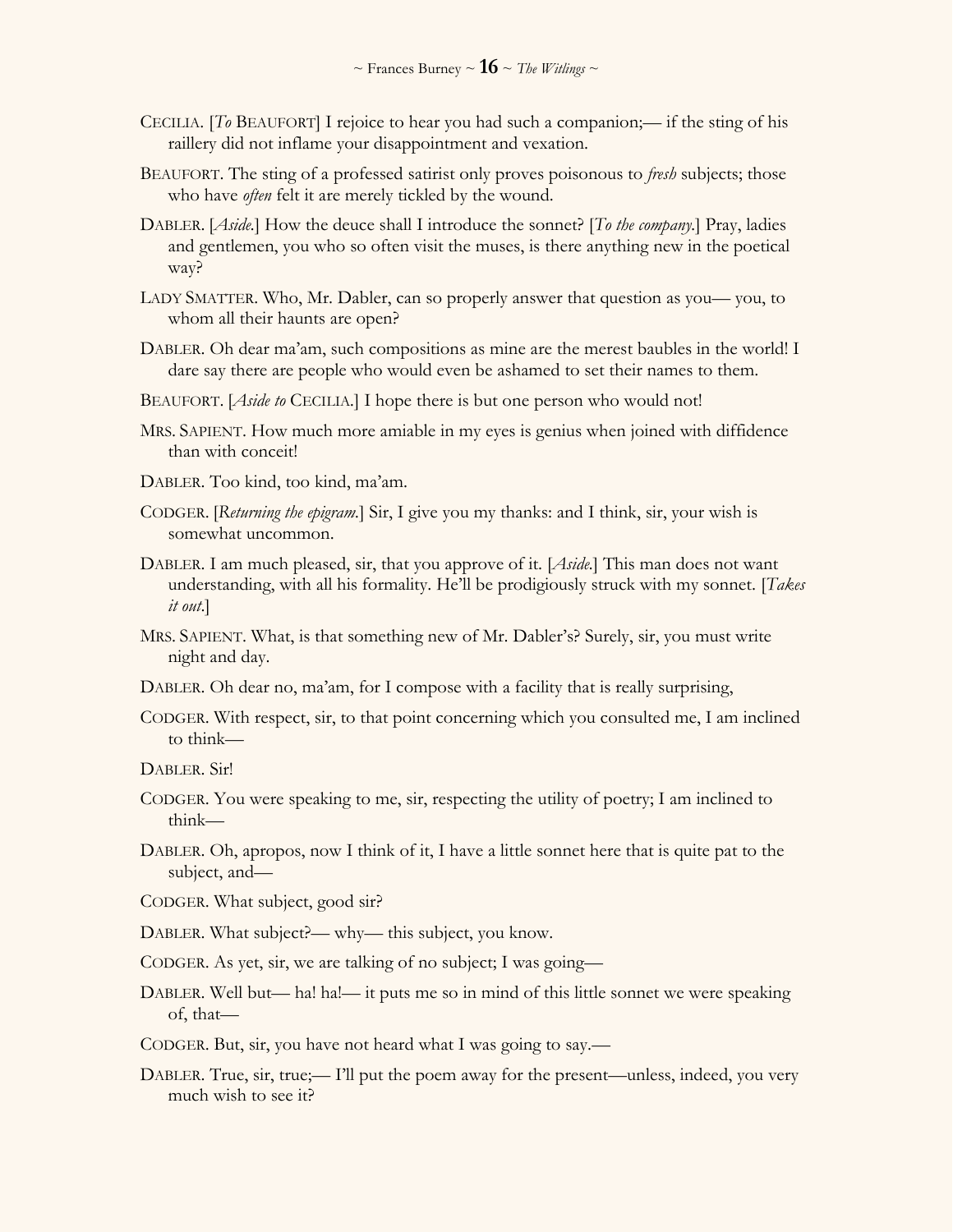- CODGER. Another time will do as well, sir. I don't rightly comprehend what I read before company.
- DABLER. Dear sir, such trifles as these are hardly worth your serious study; however, if you'll promise not to take a copy, I think I'll venture to trust you with the manuscript— but you must be sure not to show it a single soul—and pray take great care of it.
- CODGER. Good sir, I don't mean to take it at all.
- DABLER. Sir!
- CODGER. I have no time for reading; and I hold that these sort of things only turn one's head from matters of more importance.
- DABLER. Oh very well, sir—if you don't want to see it—[Aside.] What a tasteless old dolt! The fellow's a perfect driveller!
- LADY SMATTER. I declare, Mr. Codger, had we known you were so indifferent to the charms of poetry, we should never have admitted you.

#### *Enter* JACK*.*

JACK. [*To* LADY SMATTER*.*] Ma'am, your servant. Where's Miss Stanley? I'm so out of breath I can hardly speak.— Miss Stanley, I'm come on purpose to tell you some news.

CECILIA. It ought to be of some importance by your haste.

BEAUFORT. His haste indicates nothing, for it accompanies him in everything.

JACK. Nay, if you won't hear me at once, I'm gone!

CODGER. And pray, son Jack, whither may you be going?

JACK. Lord, sir, to an hundred places at least. I shall be all over the town in less than half an hour.

CODGER. I am much afraid, son Jack, you will be a blockhead all your life.

- LADY SMATTER. For shame, Mr. Codger! Jack, you were voted into our Esprit Party last meeting; and if you come tonight, you will be admitted.
- JACK. I'll come with the greatest pleasure, ma'am, if I can but get away from Will Scamper, but we are upon a frolic tonight, so it's ten to one if I can make off.
- MRS. SAPIENT. If I might take the liberty, sir, to offer *my* advice upon this occasion, I should say that useful friends were more improving than frivolous companions, for in *my* opinion, it is pity to waste time.
- JACK. Why, ma'am, that's just my way of thinking! I like to be always getting forward, always doing something. Why, I am going now as far as Fleet Street, to a print shop where I left Tom Whiffle. I met him in my way from Cornhill, and promised to be back with him in half an hour.

BEAUFORT. Cornhill? You said you were going to Hyde Park.

JACK. Yes, but I met Kit Filligree, and he hauled me into the City. But now you put me in mind of it, I believe I had best run *there* first, and see who's waiting.

BEAUFORT. But what, in the meantime, is to become of Tom Whiffle?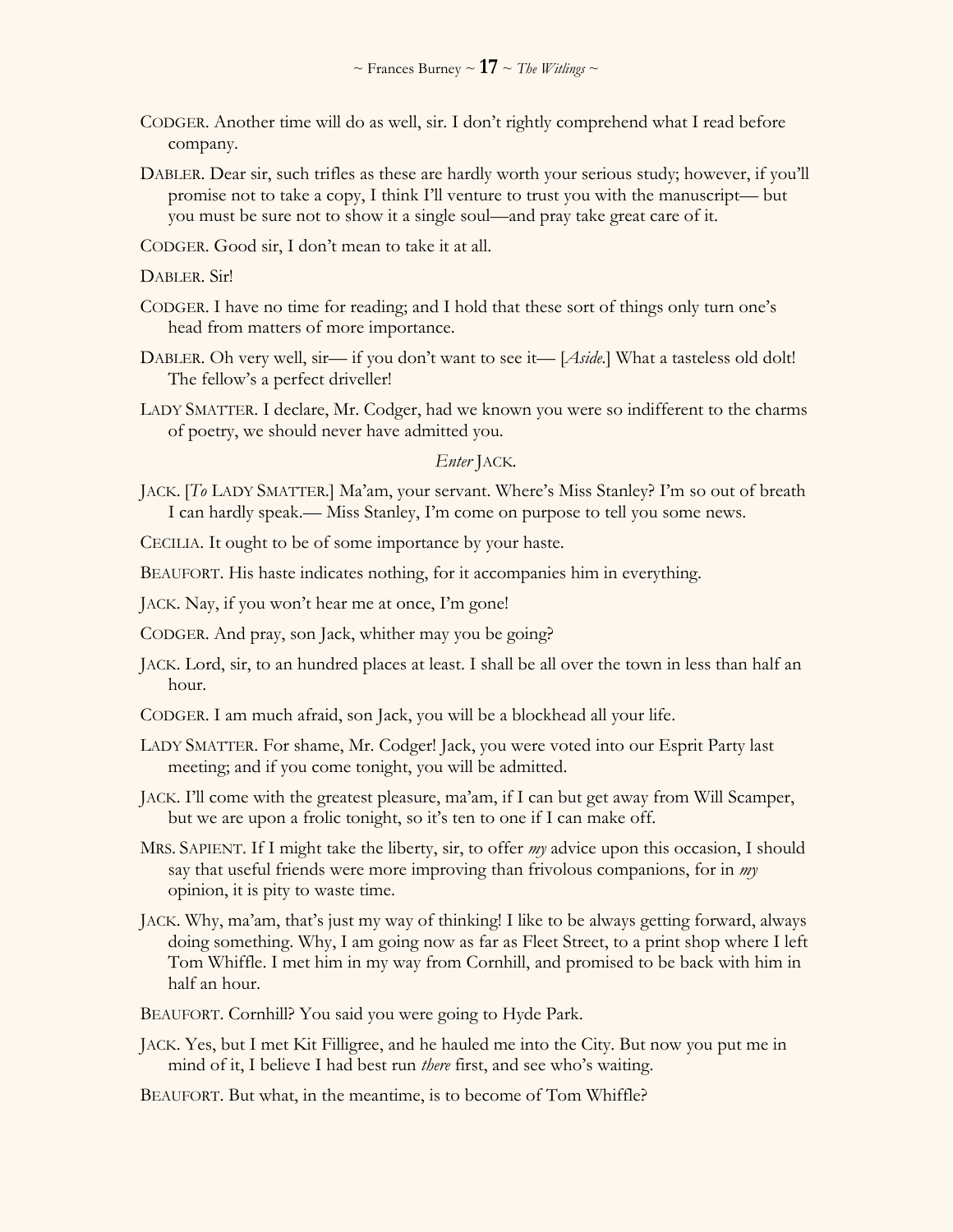$\sim$  Frances Burney  $\sim$  **18**  $\sim$  *The Witlings*  $\sim$ 

JACK. Oh, hang him, he can wait.

CODGER. In truth, son Jack, you scandalize me! You appear to me to be *non compos mentis<sup>1</sup>* !

BEAUFORT. Tis pity you cannot change situations with a running footman.

JACK. Ay, ay, good folks, I know you all love to cut me up, so pray amuse yourselves your own way— only don't expect me to stay and hear you.

[*Going.*

- CECILIA. [*Following him.*] Jack! You are destined to be tormented this morning, for I cannot suffer you to escape till we come to an explanation: you said you had news for me?
- JACK. Oh ay, true; I'll tell you what it was. While I was upon 'Change<sup>2</sup> this morning— but hold, I believe I'd best tell Lady Smatter first.

CECILIA. Why so?

JACK. Because perhaps you'll be frightened.

CECILIA. Frightened? At what?

JACK. Why it's very bad news.

CECILIA. Good God, what can this mean?

BEAUFORT. Nothing, I dare be sworn.

JACK. Very well, brother! I wish you may think it nothing when you've heard it.

CECILIA. Don't keep me in suspense, I beseech you.

BEAUFORT. Jack, what is it you mean by alarming Miss Stanley thus?

CECILIA. Why will you not explain yourself?

JACK. Why, ma'am, if you please, I'll call on you in the afternoon.

CECILIA. No, no, you do but increase my apprehensions by this delay.

BEAUFORT. Upon my honour, Jack, this is insufferable!

JACK. Why Lord, brother, don't be so angry.

LADY SMATTER. Nay, now Jack, you are really provoking.

MRS. SAPIENT. Why yes, I must needs own I am, myself, of opinion that it is rather disagreeable to wait long for bad news.

CODGER. In truth, Jack, you are no better than a booby.

- JACK. Well, if you will have it, you will! But I tell you beforehand you won't like it. You know Stipend, the banker?
- CECILIA. Good heaven, know him? Yes— what of him?
- JACK. Why— now, upon my word, I'd rather not speak.

<sup>&</sup>lt;sup>1</sup> Latin: Not of sound mind (therefore legally incompetent)

 $2 = At$  the Royal Exchange (the centre of London commerce— a sort of combination stock exchange and trade centre incorporating a boutique shopping mall)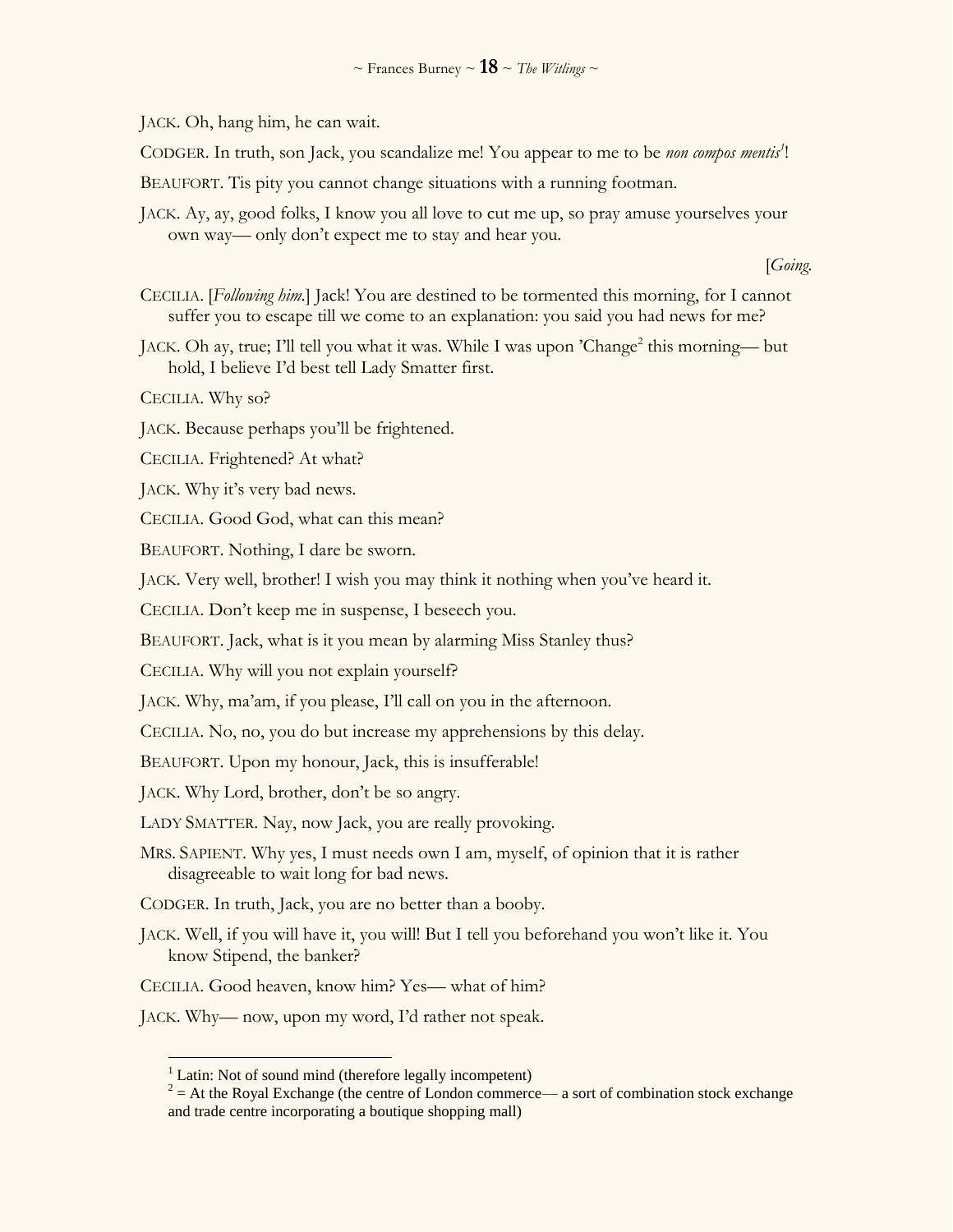CECILIA. You sicken me with apprehension!

JACK. Well— had you much money in his hands?

CECILIA. Everything I am worth in the world!

JACK. Had you, faith?

CECILIA. You terrify me to death!— what would you say?

BEAUFORT. Jack, I could murder you!

JACK. There, now, I said how it would be! Now would not anybody suppose the man went broke through my fault?

CECILIA. Broke?— Oh heaven, I am ruined!

BEAUFORT. No, my dearest Cecilia, your safety is wrapped in mine, and, to my heart's last sigh, they shall be inseparable.

LADY SMATTER. Broke?— what can this mean?

MRS. SAPIENT. Broke? Who is broke? I am quite alarmed.

CODGER. In truth, this has the appearance of a serious business.

CECILIA. Mr. Beaufort, let me pass— I can stand this no longer.

BEAUFORT. Allow me to conduct you to your own room.— Jack, wait till I return!

#### *He leads* CECILIA *out.*

JACK. No, no, brother, you'll excuse me there!— I've stayed too long already.

#### [*Going.*

- LADY SMATTER. Hold, Jack. I have ten thousand questions to ask you. Explain to me what all this means. It is of the utmost consequence I should know immediately.
- MRS. SAPIENT. I, too, am greatly terrified: I know not but I may be myself concerned in this transaction; and the thought of losing one's money is extremely serious, for, as far as *I* have seen of the world, there's no living without it.

CODGER. In truth, son Jack, you have put us all into tribulation.

MRS. SAPIENT. What, sir, did you say was the banker's name?

JACK. Stipend, ma'am.

MRS. SAPIENT. Stipend? I protest he has concerns with half my acquaintance! Lady Smatter, half the people I know are ruined! I wish your Ladyship good morning. Upon my word, in my opinion, a bankruptcy is no pleasant thing!

[*Exit.*

- LADY SMATTER. Pray, Jack, satisfy me more clearly how this affair stands; tell me all you know of it?
- JACK. [*Aside.*] Lord, I shan't get away till midnight!— Why, ma'am, the man's broke, that's all.

LADY SMATTER. Is there no prospect his affairs may be made up?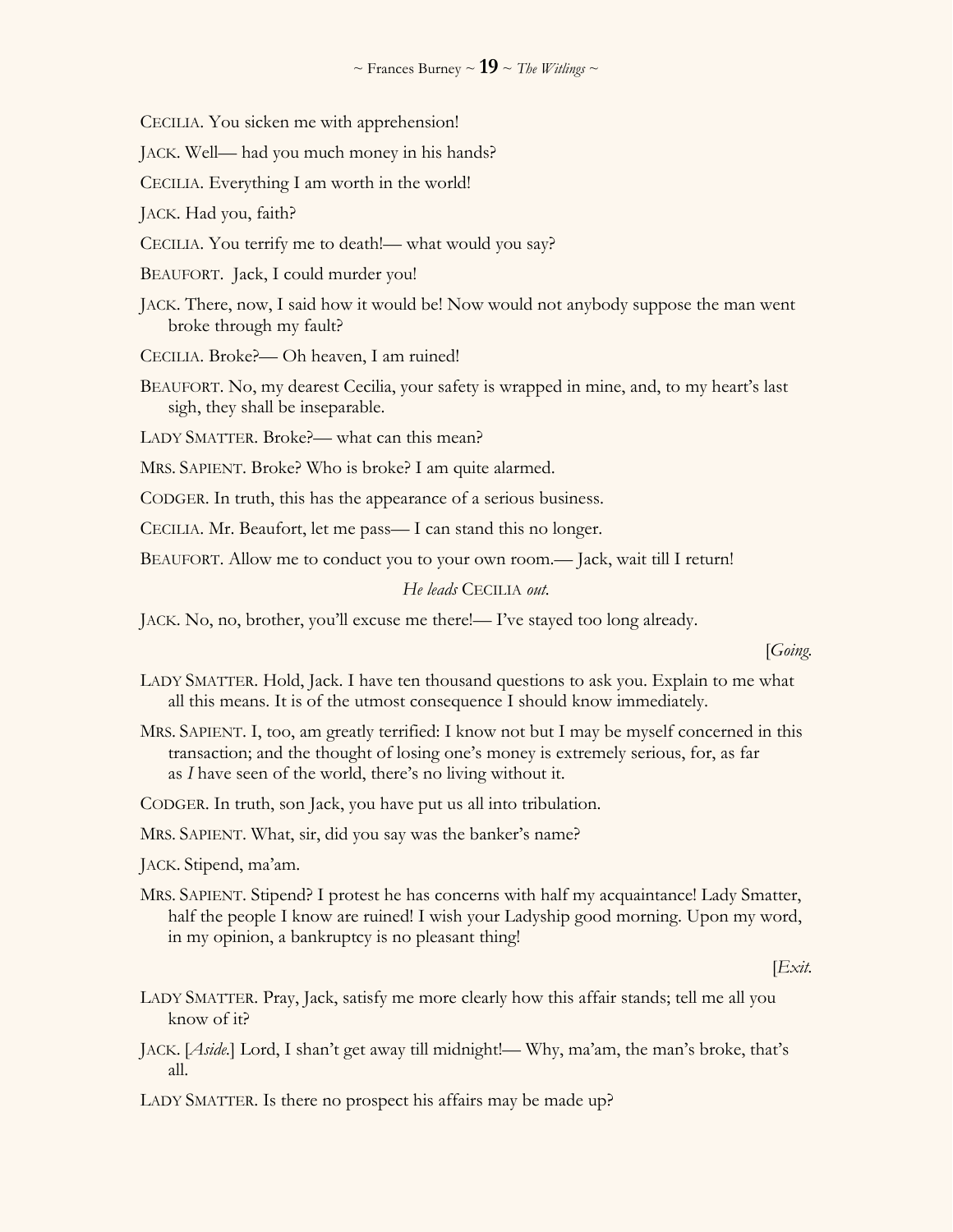JACK. None; they say upon 'Change there won't be a shilling in the pound.

LADY SMATTER. What an unexpected blow! Poor Miss Stanley!

- DABLER. 'Tis a shocking circumstance indeed. [*Aside.*] I think it will make a pretty good elegy, though!
- LADY SMATTER. I can't think what the poor girl will do! For here is an end of our marrying her! I have the greatest regard in the world for Miss Stanley— nobody can esteem her more— but I can't think of letting Beaufort marry without money.
- CODGER. Pray, madam, how came Miss Stanley to have such very large concerns with Mr. Stipend?
- LADY SMATTER. Why he was not only her banker, but her guardian, and her whole fortune was in his hands. She is a pretty sort of girl— I am really grieved for her.
- DABLER. Tis very hard upon her indeed. [*Aside.*] 'Twill be the most pathetic thing I ever wrote! [*To* LADY SMATTER*.*] Ma'am, your Ladyship's most obedient. [*Aside.*] I'll to work while the subject is warm— nobody will read it with dry eyes!

[*Exit.*

JACK. Lord, here's my brother! [*Aside*.] I wish I could make off.

#### *Re-enter* BEAUFORT*.*

- BEAUFORT. Stay, sir! One word, and you will be most welcome to go. Whence had you the intelligence you so humanely communicated to Miss Stanley?
- JACK. I had it from the Royal Exchange: everybody was talking of it. Perhaps you think I am not sorry for Miss Stanley, but I made a point of running all the way for fear she should hear it from a stranger.

BEAUFORT. Enough. I have no desire to detain you any longer.

JACK. Very well, brother. [*Aside*.] Plague take it, I wish I had gone to Hyde Park at once!

[*Exit.*

CODGER. Madam, as your house seems in some little perturbation, I hope you will excuse the shortness of my visit if I take leave now. Your Ladyship's most humble servant.— Jack is a good lad at the bottom, although he be somewhat wanting in solidity.

[*Exit.*

BEAUFORT. At length, thank heaven, the house is cleared. Oh madam, will you not go to Miss Stanley? I have left her in an agony of mind which I had no ability to mitigate.

LADY SMATTER. Poor thing! I am really in great pain for her.

BEAUFORT. Your Ladyship alone has power to soothe her— a power which, I hope, you will instantly exert.

LADY SMATTER. I will go to her presently— or send for her here.

BEAUFORT. Surely your Ladyship will go to *her*?— at such a time as this—

LADY SMATTER. I am thinking what the poor girl had best do; I really don't know what to advise.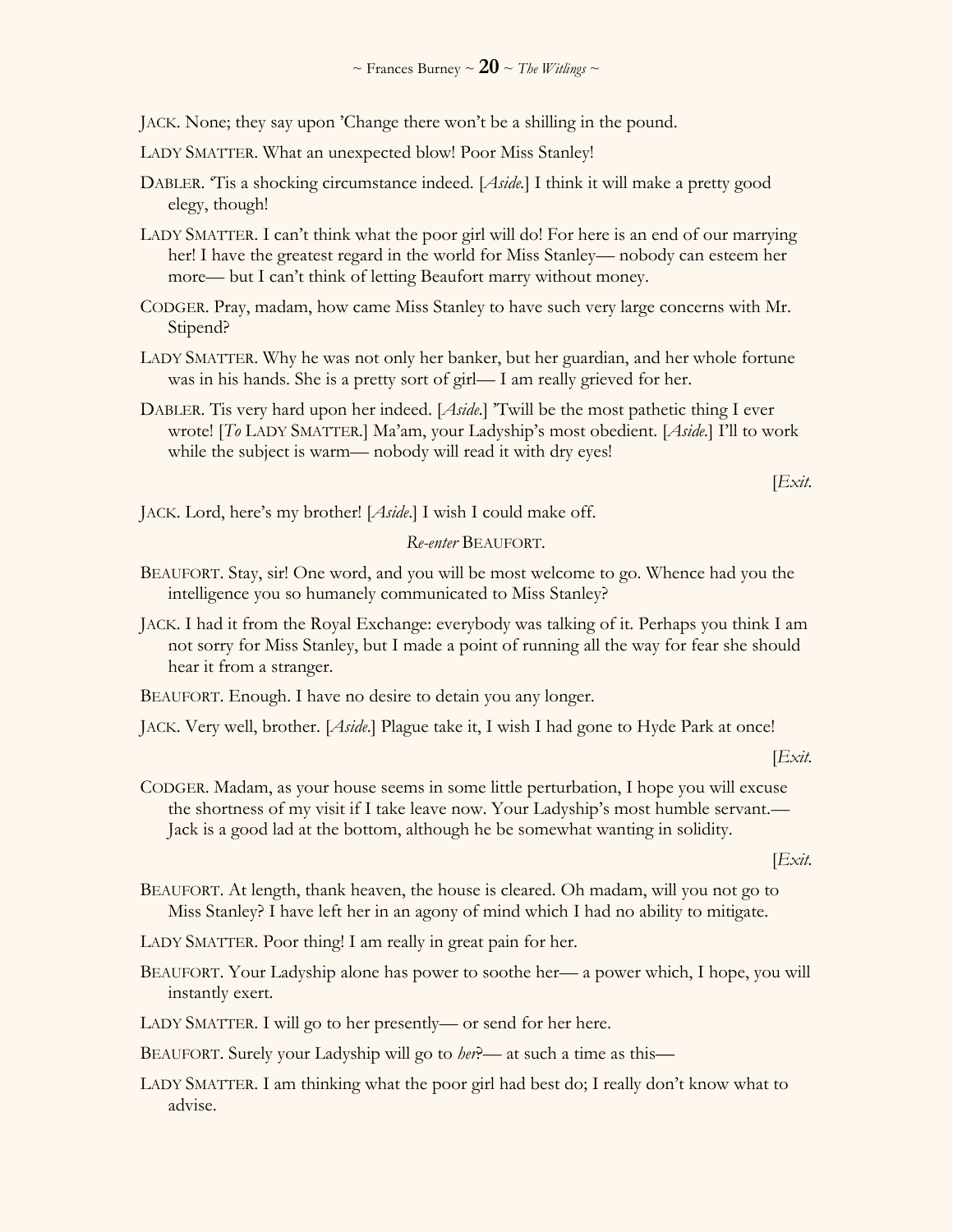$\sim$  Frances Burney  $\sim$  **21**  $\sim$  *The Witlings*  $\sim$ 

BEAUFORT. I hope to prevail with her to be mine immediately.

LADY SMATTER. Pho, pho, don't talk so idly.

BEAUFORT. Madam!

LADY SMATTER. Be quiet a few minutes, and let me consider what can be done. Nothing is so difficult as disposing of a poor girl of fashion.

BEAUFORT. Madam!

LADY SMATTER. She has been trained in nothing— if she can make a cap, 'tis as much as she can do— and, in such a case, when a girl is reduced to a penny, what is to be done?

BEAUFORT. Good heaven, madam, will Miss Stanley ever be reduced to a penny while I live in affluence?

LADY SMATTER. Beaufort— to cut the matter short, you must give her up.

BEAUFORT. Give her up?

LADY SMATTER. Certainly; you can never suppose I shall consent to your marrying a girl who has lost all her fortune. While the match seemed suitable to your expectations and to my intentions towards you, I readily countenanced it, but now it is quite a different thing— all is changed, and—

BEAUFORT. No, madam, no, all is *not* changed, for the heart of Beaufort is unalterable! I loved Miss Stanley in prosperity— in adversity, I adore her! I solicited her favour when she was surrounded by my rivals, and I will still supplicate it, though she should be deserted by all the world besides. Her distress shall increase my tenderness, her poverty shall redouble my respect, and her misfortunes shall render her more dear to me than ever!

LADY SMATTER. Beaufort, you offend me extremely. I have as high notions of sentiment and delicacy as you can have, for the study of the fine arts, as Pope justly says, greatly enlarges the mind; but, for all that, if you would still have me regard you as a son, you must pay me the obedience due to a mother. Never suppose I adopted you to marry you to a beggar!

BEAUFORT. A beggar?— Indignation chokes me!— I must leave you, madam— the submission I pay you as a nephew, and the obedience I owe you as an adopted son, will else both give way to feelings I know not how to stifle!

[*Exit.*

LADY SMATTER. This is really an unfortunate affair.—Hobbins!

*Enter* MRS. HOBBINS*.*

Tell Miss Stanley I beg to speak to her.

[*Exit* MRS. HOBBINS*.*

I protest I wish she was fairly out of the house! I never cordially liked her— she has not a grain of taste, and her compliments are so cold, one has no pleasure in receiving them— a most insipid thing! I shan't be sorry to have done with her.

*Enter* CECILIA*.*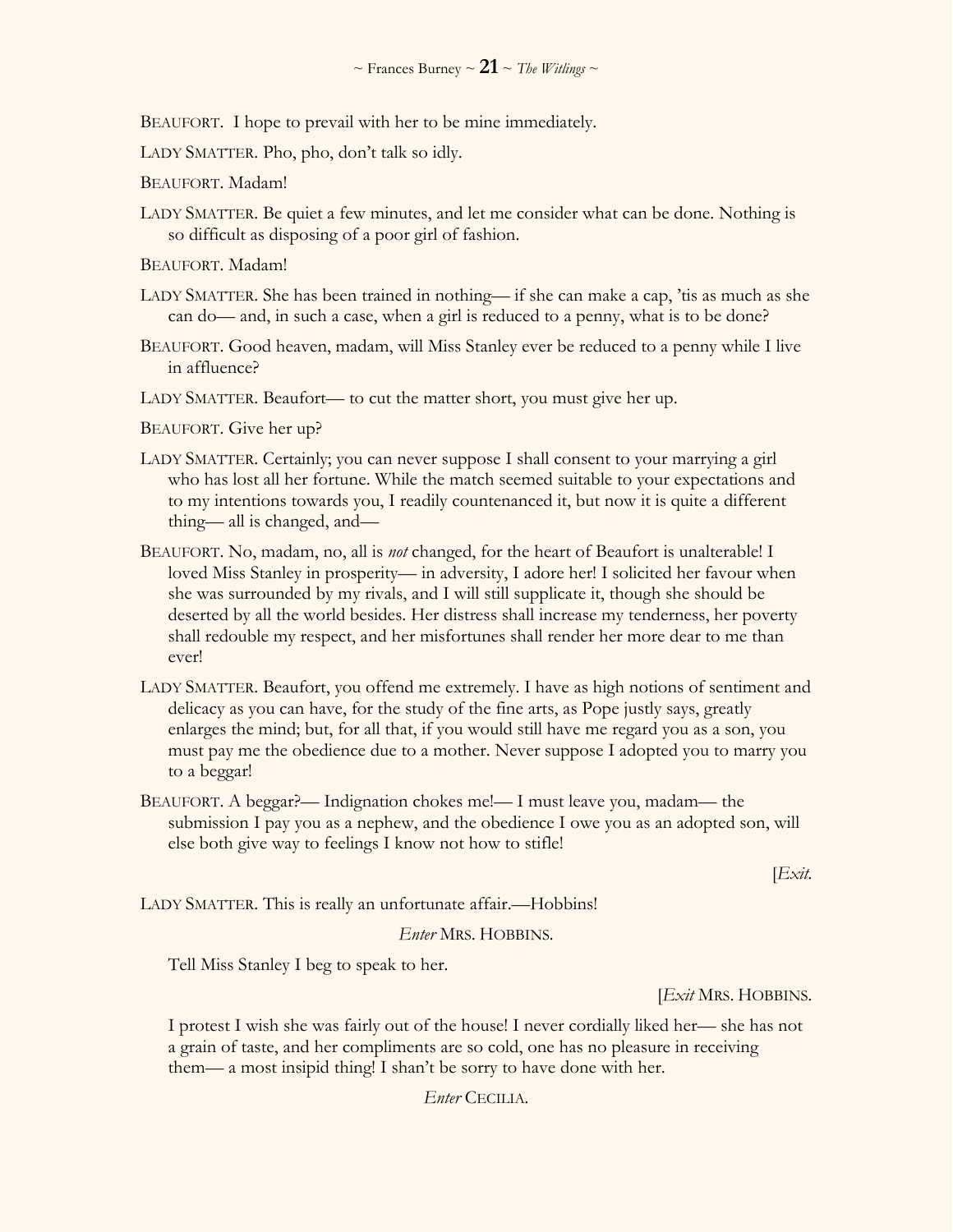Miss Stanley, my dear, your servant.

CECILIA. Oh madam!

- LADY SMATTER. Take courage; don't be so downcast— a noble mind, as I was reading the other day, is always superior to misfortune. Do you think Jack may have been misinformed?
- CECILIA. Alas no! I have just received from Mr. Stipend this melancholy confirmation of his intelligence. [*Gives* LADY SMATTER *a letter.*]
- LADY SMATTER. Upon my word 'tis a sad thing! A sad stroke upon my word! However, you have good friends, and such as, I dare say, will take care of you.
- CECILIA. Take care of me, madam?
- LADY SMATTER. Yes, my dear, *I* will for one. I assure you of my continued regard; and if you can think of anything in which I can serve you, I am quite at your command; nobody can wish you better. My house, too, shall always be open to you. I should scorn to desert you because you are in distress. A mind, indeed, cultivated and informed, as Shakespeare has it, will ever be above a mean action.

CECILIA. I am quite confounded!

- LADY SMATTER. In short, my dear, you will find *me* quite at your disposal, and as much your friend as in the sunshine of your prosperity.— But … as to Beaufort—
- CECILIA. Hold, madam! I now begin to understand your Ladyship perfectly.
- LADY SMATTER. Don't be hasty, my dear. I say as to Beaufort, he is but a young man, and young men, you know, are mighty apt to be rash; but when they have no independence, and are of no profession, they should be very cautious how they disoblige their friends. Besides, it always happens that, when they are drawn in to their own ruin, they involve—
- CECILIA. No more, I beseech you, madam! I know not how to brook such terms, or to endure such indignity. I shall leave your Ladyship's house instantly, nor, while any other will receive me, shall I re-enter it! Pardon me, madam, but I am yet young in the school of adversity, and my spirit is not yet tamed down to that abject submission to unmerited mortifications which time and long suffering can alone render supportable.
- LADY SMATTER. You quite surprise me, my dear! I can't imagine what you mean. However, when your mind is more composed, I beg you will follow me to my room. Till then, I will leave you to your meditations, for, as Swift has well said, 'tis vain to reason with a person in a passion.

[*Exit.*

#### MRS. HOBBINS*, who has been listening, appears at the other door.*

CECILIA. [*Aside*.] Follow you? No, no, I will converse with you no more, cruel, unfeeling woman! I will quit your inhospitable roof, I will seek shelter— alas where?— where can the poor Cecilia seek shelter, peace or protection? Oh Beaufort! 'tis thine alone to console me; thy sympathy shall soften my calamities, and thy fidelity shall instruct me to support them. Yet fly I must!— Insult ought not to be borne, and those who twice risk, the third time deserve it.— [*Seeing and running to her*.] Oh Mrs. Hobbins!—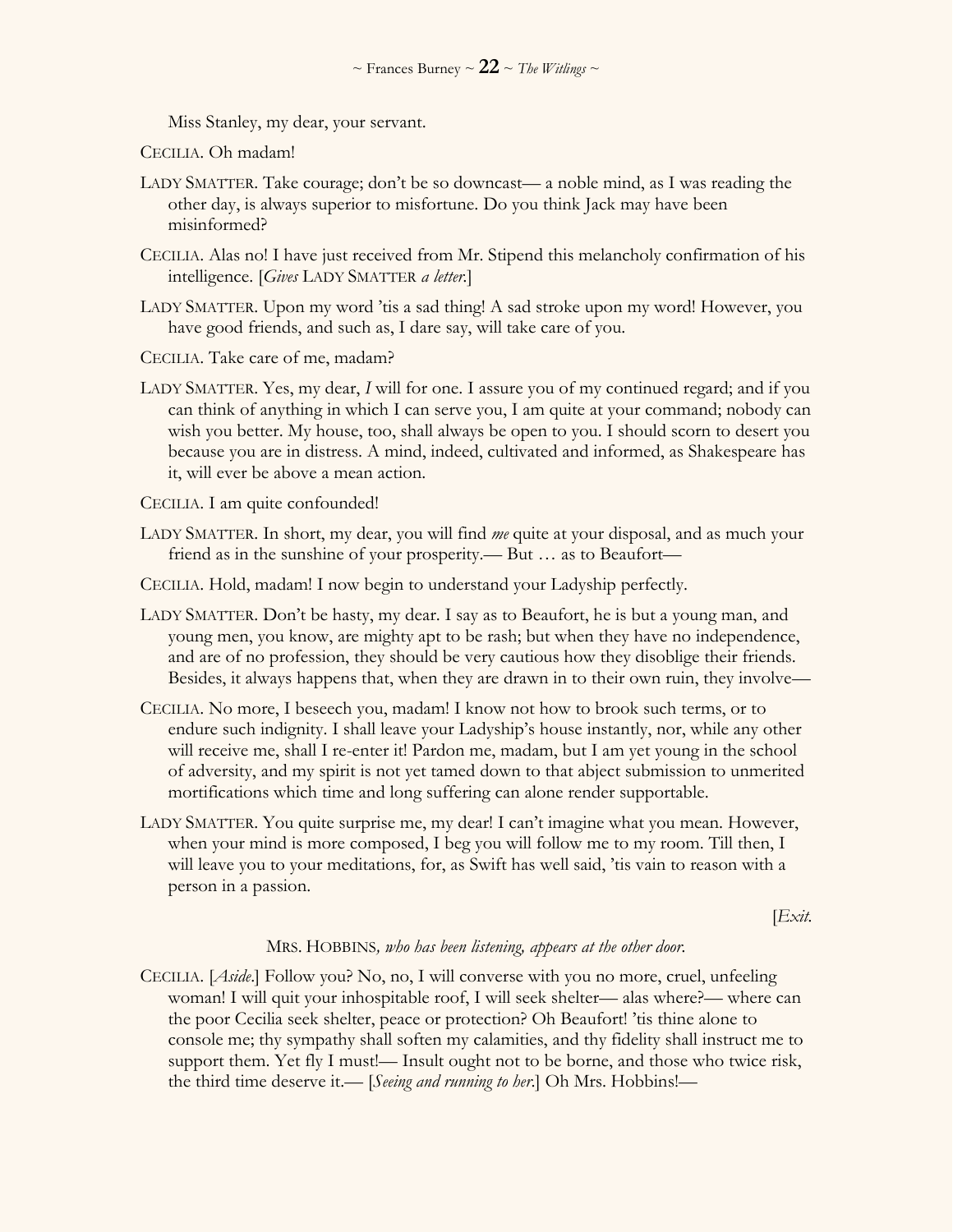[*Exeunt.*

## **Act I, Scene 3.**

*The Library at Lady Smatter's an hour or so later.*

*Enter* LADY SMATTER*, followed by* BEAUFORT*.*

- BEAUFORT. Madam, you distract me! 'Tis impossible her intentions should be unknown to you— tell me, I beseech you, whither she is gone? what are her designs? and why she deigned not to acquaint *me* with her resolution?
- LADY SMATTER. Why will you, Beaufort, eternally forget that it is the duty of every wise man, as Swift has admirably said, to keep his passions to himself? Do you remember what Pope has said upon this subject?
- BEAUFORT. This is past endurance!— no, madam, no!— at such a time as this, his very name is disgustful to me.

LADY SMATTER. How!— did I hear right?— the name of Pope disgustful?—

BEAUFORT. Yes, madam— Pope, Swift, Shakespeare himself, and every other name you can mention but that of Cecilia Stanley, is hateful to my ear, and detestable to my remembrance.

LADY SMATTER. I am thunderstruck!— this is downright blasphemy.

- BEAUFORT. Good heaven, madam, is this a time to talk of books and authors?— If your Ladyship will give me no satisfaction, I must endeavour to procure intelligence elsewhere.
- LADY SMATTER. I protest to you she went away without speaking to me; she sent for a chair,<sup>1</sup> and did not even let the servants hear whither she ordered it.

BEAUFORT. Perhaps, then, she left a letter for you?—

- LADY SMATTER. Well, well, whether she writ or not is nothing to the purpose; she has acted a very prudent part in going away, and, once again I repeat, you must give her up.
- BEAUFORT. No, madam, never!— never while life is lent me will I give up the tie that renders it most dear to me.
- LADY SMATTER. Well, sir, I have only this to say— one must be given up, she or me— the decision is in your own hands.

#### *Enter* MRS. HOBBINS*.*

MRS. HOBBINS*.* Mr. Censor, my lady.

LADY SMATTER. Beg him to walk up stairs. [*Aside.*] He is a sour, morose, ill-tempered wretch, and will give Beaufort no quarter.

#### *Enter* CENSOR*.*

Mr. Censor, I am vastly glad you came, for I want to have a little rational consultation with you.

 $<sup>1</sup>$  A covered sedan chair carried by two sturdy chairmen was a principle means of hired transportation.</sup>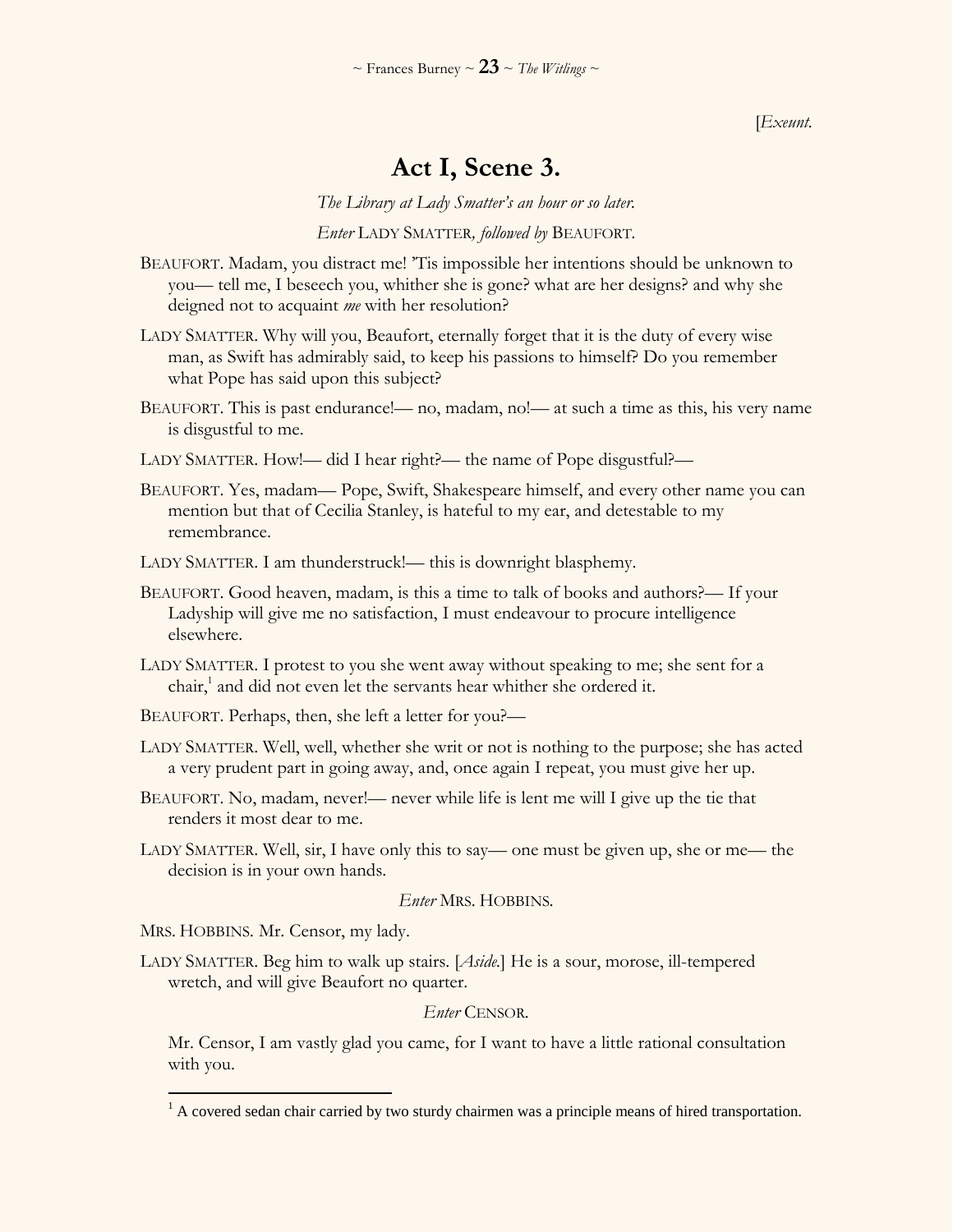- CENSOR. I thank your Ladyship. I have heard the whole affair. Where is Miss Stanley?
- LADY SMATTER. Why, not at home. Alas, Mr. Censor, what an unexpected stroke! You can't imagine how unhappy it makes me.
- CENSOR. Possibly not.— When does your Ladyship expect Miss Stanley's return?
- LADY SMATTER. Why, really, I can't exactly say, for she left the house in a sort of a hurry. I would fain have dissuaded her, but all my rhetoric was ineffectual;— however, poor thing, great allowance ought to be made, for, as the poet has it, misfortune renders everybody unamiable.
- CENSOR. What poet?

- LADY SMATTER. Bless me, don't you know? Well, I shall now grow proud indeed if I can boast of making a quotation that is new to the learned Mr. Censor. My present author, sir, is Swift.
- CENSOR. Swift?— you have, then, some private edition of his works?
- LADY SMATTER. Well, well, I won't be positive as to Swift— perhaps it was Pope. 'Tis impracticable for anybody that reads so much as I do to be always exact as to an author. Let us, for the present, quit these abstruse points, and, as Parnell says, "e'en talk a little like folks of this world."
- CENSOR. Parnell?— you have, then, made a discovery with which you should oblige the public, for that line passes for Prior's.<sup>1</sup>
- LADY SMATTER. Prior?— Oh, very true, so it is. Bless me, into what errors does extensive reading lead us! But to business— this poor girl must, some way or other, be provided for, and my opinion is she had best return to her friends in the country. London is a dangerous place for girls who have no fortune. Suppose you go to her, and reason with her upon the subject?
- BEAUFORT. You *do* know her address, then?
- LADY SMATTER. No matter; I will not have *you* go to her, whoever does. Would you believe it, Mr. Censor, this unthinking young man would actually marry the girl without a penny? However, it behoves me to prevent him, if only for example's sake.
- CENSOR. I hope, madam, the gratitude of the world will be adequate to the obligations it owes you.
- LADY SMATTER. Well, Mr. Censor, I will commit the affair to your management. This paper will tell you where Miss Stanley is to be met with, and pray tell the poor thing she may always depend upon my protection, and that I feel for her most extremely; but she must think no more of Beaufort, for why should the poor girl be fed with false hopes? It would be barbarous to trifle with her expectations! Tell her —
- BEAUFORT. Oh madam, forbear!— Heavens, what a message for Miss Stanley! Is she not the same Miss Stanley who was so lately respected, caressed, and admired? Can a few

<sup>&</sup>lt;sup>1</sup> Sabor & Sill: "The line is from Prior's poem 'A Better Answer' (1718): 'Let Us e'en talk a little like Folks of this World.' Prior himself is alluding to Falstaff's words to Pistol in Shakespeare's *Henry IV Part 2*: 'I pray thee now, deliver them like a man of this world' (V.iii.95)."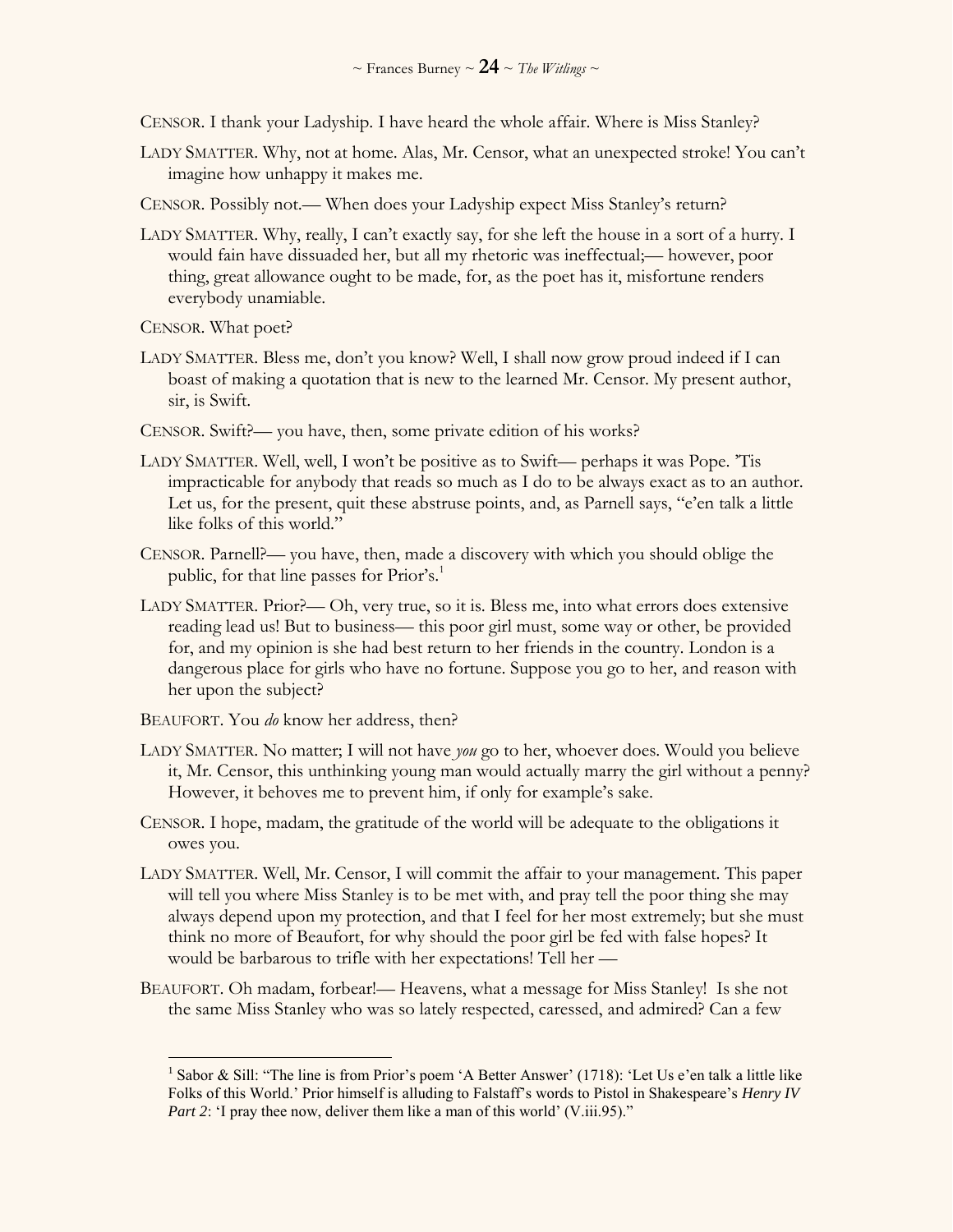moments have obliterated all remembrance of her merit? Shall *we* be treacherous because *she* is unfortunate?

LADY SMATTER. Beaufort, you offend me extremely. Do you suppose I have laboured so long at the fine arts to be taught, at last, the right rule of conduct by my *nephew*? Oh Mr. Censor, how well has Shakespeare said rash and inconsiderate is youth!— But I must waive a further discussion as I have some notes to prepare for our Esprit Party tonight. Remember, Beaufort, that if you make any attempt to see or write to Miss Stanley, I will disown and disinherit you. Mr. Censor, you will enforce this doctrine, and pray tell him, it was a maxim with Pope— or Swift, I am not sure which— that resolution, in a cultivated mind, is unchangeable.

[*Exit.*

- BEAUFORT. By heaven, Censor, with all your misanthropy, I had believed you incapable of listening to such inhumanity without concern.
- CENSOR. No man is much moved by events that merely answer his expectations.
- BEAUFORT. I must hasten to the lovely, injured innocent, and endeavour to make her forget my connections. Show me the paper at once, I beseech you.

CENSOR. Not so fast, Beaufort.

BEAUFORT. Surely you do not mean to refuse me her direction?

CENSOR. Indeed I do.

BEAUFORT. Why will you trifle with me thus? The paper! The direction! If you are determined to refuse it, say so; I have other resources and will use them.

CENSOR. It is no news to me that a man may find more ways than one to ruin himself.

BEAUFORT. I will trouble you no longer— your servant.

[*Going.*

CENSOR. Hold, Beaufort! Forget, for a few moments, the lover, and listen to me, not with passion but understanding. Miss Stanley, you find, has now no dependence but upon you;— you have none but upon Lady Smatter— what follows?

BEAUFORT. Distraction, I believe— I have nothing else before me!

CENSOR. If, instantly and wildly, you oppose her in the first heat of her determination, you will have served a ten years' apprenticeship to her caprices without any other payment than the pleasure of having endured them. She will regard your disobedience as rebellion to her judgement, and resent it with acrimony.

BEAUFORT. Oh misery of dependence!

CENSOR. There is but one thing in the world can excuse your seeking Miss Stanley.

BEAUFORT. Whatever it may be, I shall agree to it with transport. Name it.

CENSOR. Insanity.

BEAUFORT. Censor, at such a time as this, raillery is unpardonable.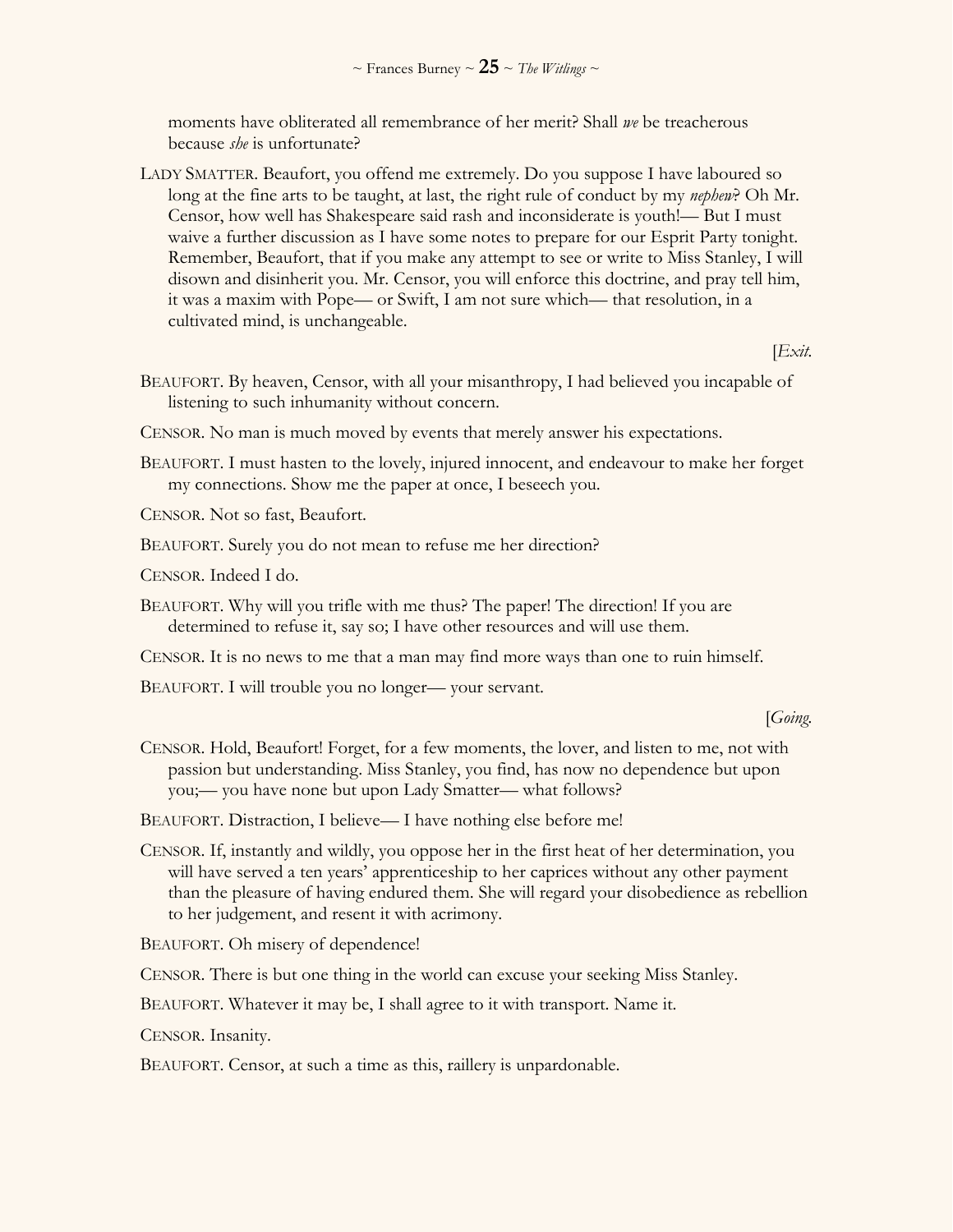$\sim$  Frances Burney  $\sim$  **26**  $\sim$  *The Witlings*  $\sim$ 

- CENSOR. Attend to me, then, in sober sadness. You must give up all thoughts of quitting this house, till the ferocity of your learned aunt is abated.
- BEAUFORT. Impossible!
- CENSOR. I will go to Miss Stanley myself, and bring you an account of her situation.
- BEAUFORT. Would you have me, then, *submit* to this tyrant?
- CENSOR. Would I have a farmer, after sowing a field, not wait to reap the harvest?
- BEAUFORT. I will endeavour, then, to yield to your counsel; but remember, Censor, if I do not speedily find the good effects of my self-denial, I will boldly and firmly give up forever all hopes of advantage, for the greater blessing of claiming my lovely Cecilia!
- CENSOR. And do you, Beaufort, remember in turn, that had I believed you capable of a different conduct, I had never ranked you as my friend.
- BEAUFORT. Oh Censor, how soothing to my anxiety is your approbation! Hasten, then, to the sweet sufferer— tell her my heart bleeds at her unmerited distresses— tell her that, with her fugitive self, peace and happiness both flew this mansion— tell her that when we meet—
- CENSOR. Do you suppose I can find no better topic for conversation, than making soft speeches by proxy?
- BEAUFORT. Tell her, at least, how much—
- CENSOR. My good friend, I am not ignorant that lovers, fops, fine ladies and chambermaids have all charters for talking nonsense; it is a part of their business; but I never yet heard of any order of men so unfortunate as to be under a necessity of listening to them.

[*Exit.*

BEAUFORT. Dear, injured Cecilia! Why cannot I be myself the bearer of the faith I have plighted thee?— prostrate myself at thy feet, mitigate thy sorrows, and share or redress thy wrongs! Even while I submit to captivity, I disdain the chains that bind me— but alas, I rattle them in vain! Oh happy those who to their own industry owe their subsistence, and to their own fatigue and hardships their rest and their affluence!

*End of Act the First.*

*— Interval —*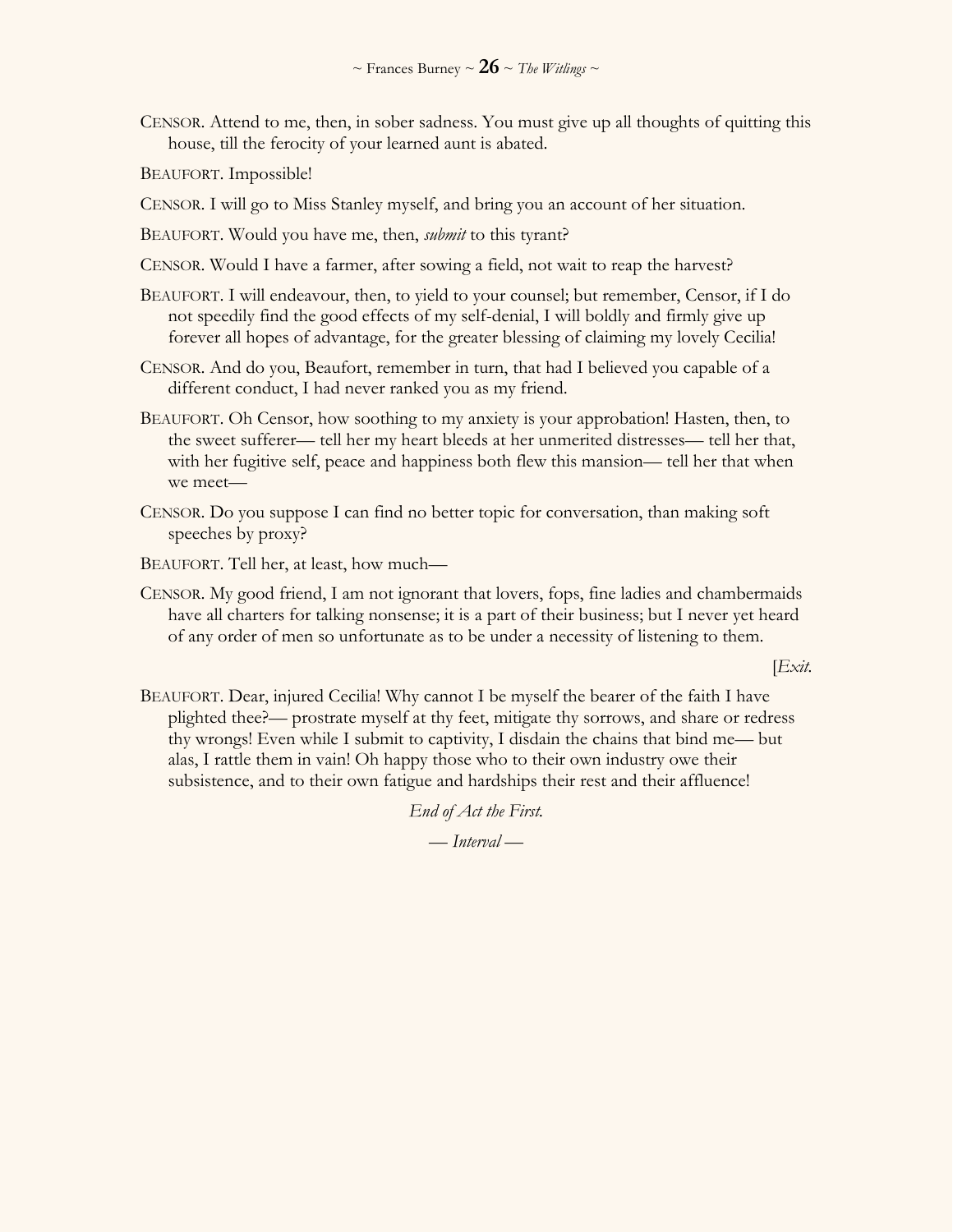## **Act II.**

*An apartment at Mrs. Voluble's.*

DABLER *is discovered writing.*

DABLER. *The pensive maid, with saddest sorrow sad—* no, hang it, that won't do!—*saddest sad* will never do. With— with— with *mildest*— ay that's it!—*The pensive maid with mildest sorrow sad—* I should like, now, to hear a man mend that line!— I shall never get another equal to it.— Let's see— sad, bad, lad, dad— curse it, there's never a rhyme will do!— Where's *The Art of Poetry*? <sup>1</sup>—Oh, here— now we shall have it; [*Reads.*] Add— hold, that will do at once— *with mildest sorrow sad, Shed crystal tears, and sigh to sigh did add.* Admirable! Admirable by all that's good! Now let's try the first stanza. [*Reads.*]

'Ye gentle nymphs, whose hearts are prone to love, Ah, hear my song, and ah! my song approve; And ye, ye glorious, mighty sons of fame, Ye mighty warriors'—

How's this, two *mightys*?— hang it, that won't do!— let's see— ye *glorious* warriors— no, there's *glorious* before— Oh curse it, now I've got it all to do over again!— just as I thought I had finished it!— ye *fighting*— no— ye *towering*, no;— ye— ye— ye— I have it, by Apollo!

#### *Enter* BETTY*.*

BETTY. Sir, here's a person below who—

 $\overline{a}$ 

- DABLER. [*Starting up in a rage.*] Now curse me if this is not too much! What do you mean by interrupting me at my studies? How often have I given orders not to be disturbed?
- BETTY. I'm sure, sir, I thought there was no harm in just telling you—
- DABLER. Tell me nothing!— get out of the room directly!—and take care you never break in upon me again— no, not if the house be on fire!— Go, I say!

BETTY. Yes, sir. [*Aside.*] Lord, how masters and missusses do love scolding!

[*Exit.*

DABLER. What a provoking intrusion! Just as I had worked myself into the true spirit of poetry!— I shan't recover my ideas this half hour. 'Tis a most barbarous thing that a man's retirement cannot be sacred. [*Sits down to write*.] Ye *fighting*— no, that was not it ye— ye— ye— Oh curse it, [*Stamping.*] if I have not forgot all I was going to say! I protest, I was upon the point of making as good a poem as any in the language— my numbers flowed— my thoughts were ready— my words glided— but now, all is gone! all gone and evaporated! [*Claps his hand on his forehead.*] Here's nothing left! Nothing in the world!— What shall I do to compose myself? Suppose I read?— Why, where the deuce are all the things gone? [*Looking over his papers.*] Oh, here— I wonder how my epigram

<sup>&</sup>lt;sup>1</sup> Sabor & Sill: "Edward Bysshe's *The Art of English Poetry* ... contained a rhyming dictionary, as well as 'Rules for making English Verse' … It went through nine editions between 1702 and 1762."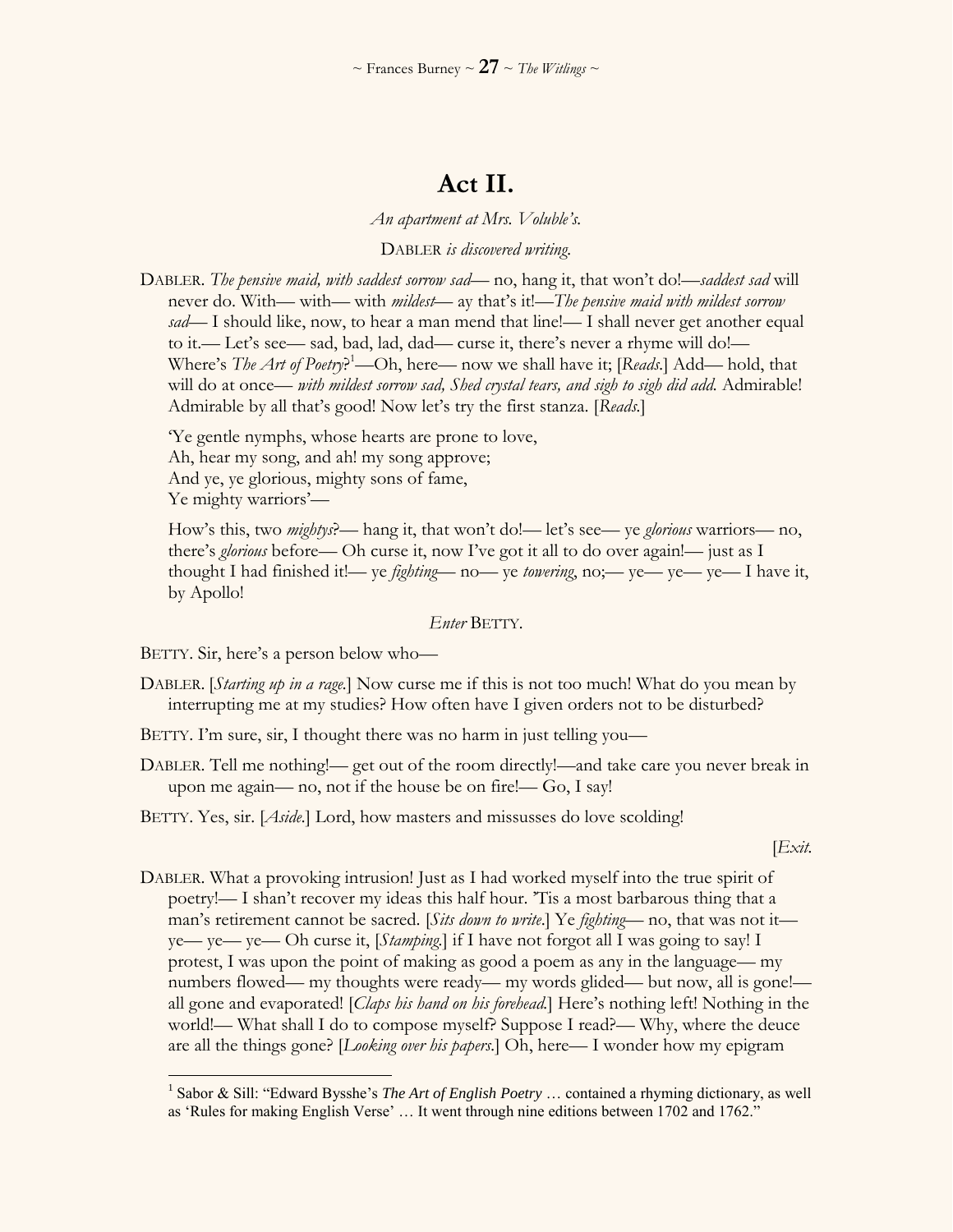will read today— I think I'll show it to Censor— he has seen nothing like it of late. I'll pass it off for— let's see— suppose Pope?— no, it's too smart for Pope— Pope never wrote anything like it!— well then, suppose—

#### *Enter* MRS. VOLUBLE*.*

Oh curse it, another interruption!

- MRS. VOLUBLE. I hope, sir, I don't disturb you?— I'm sure I would not disturb you for the world, for I know nothing's so troublesome; and I know you gentlemen writers dislike it of all things; but I only just wanted to know if the windows were shut, for fear of the rain, for I asked Betty if she had been in to see about them, but she said—
- DABLER. They'll do very well— pray leave them alone— I am extremely busy;— [*Aside.*] I must leave these lodgings, I see!
- MRS. VOLUBLE. Oh sir, I would not stay upon any account, but only sometimes there are such sudden showers, that if the windows are left open, half one's things may be spoilt. And if so much as a paper of yours was to be damaged, [*Shuts it*.] I should never forgive myself, for I'd rather all the poets in the world should be burnt in one great bonfire, than lose so much as the most minikin bit of your writing, though no bigger than my nail.
- DABLER. My dear Mrs. Voluble, you are very obliging. [*Aside.*] She's a mighty good sort of woman— I've a great mind to read her that song;— no, this will be better. [*To* MRS. VOLUBLE*.*] Mrs. Voluble, do you think you can keep a secret?
- MRS. VOLUBLE. Oh dear sir, I'll defy anybody to excel me in that! I am more particular scrupulous about secrets than anybody.
- DABLER. Well, then, I'll read you a little thing I've just been composing, and you shall tell me your opinion of it. [*Reads.*] *On a Young Lady Blinded by Lightning.*

 Fair Cloris, now depriv'd of sight, To error ow'd her fate uneven; Her eyes were so refulgent bright The blundering lightning thought them heaven.

What do you think of it, Mrs. Voluble?

MRS. VOLUBLE. Oh, I think it the prettiest, most moving thing I ever heard in my life.

DABLER. Do you indeed?— pray sit down, Mrs. Voluble, I protest I never observed you were standing.

MRS. VOLUBLE. Dear sir, you're vastly polite.

[*Seats herself.*

DABLER. So you really think it's pretty good, do you?

- MRS. VOLUBLE. Oh dear yes, sir; I never heard anything I liked so well in my life. It's prodigious fine, indeed!
- DABLER. Pray don't sit so near the door, Mrs. Voluble; I'm afraid you will take cold. [*Aside.*] 'Tis amazing to me where this woman picked up so much taste!
- MRS. VOLUBLE. But I hope, sir, my being here is of no hindrance to you, because, if it is, I'm sure—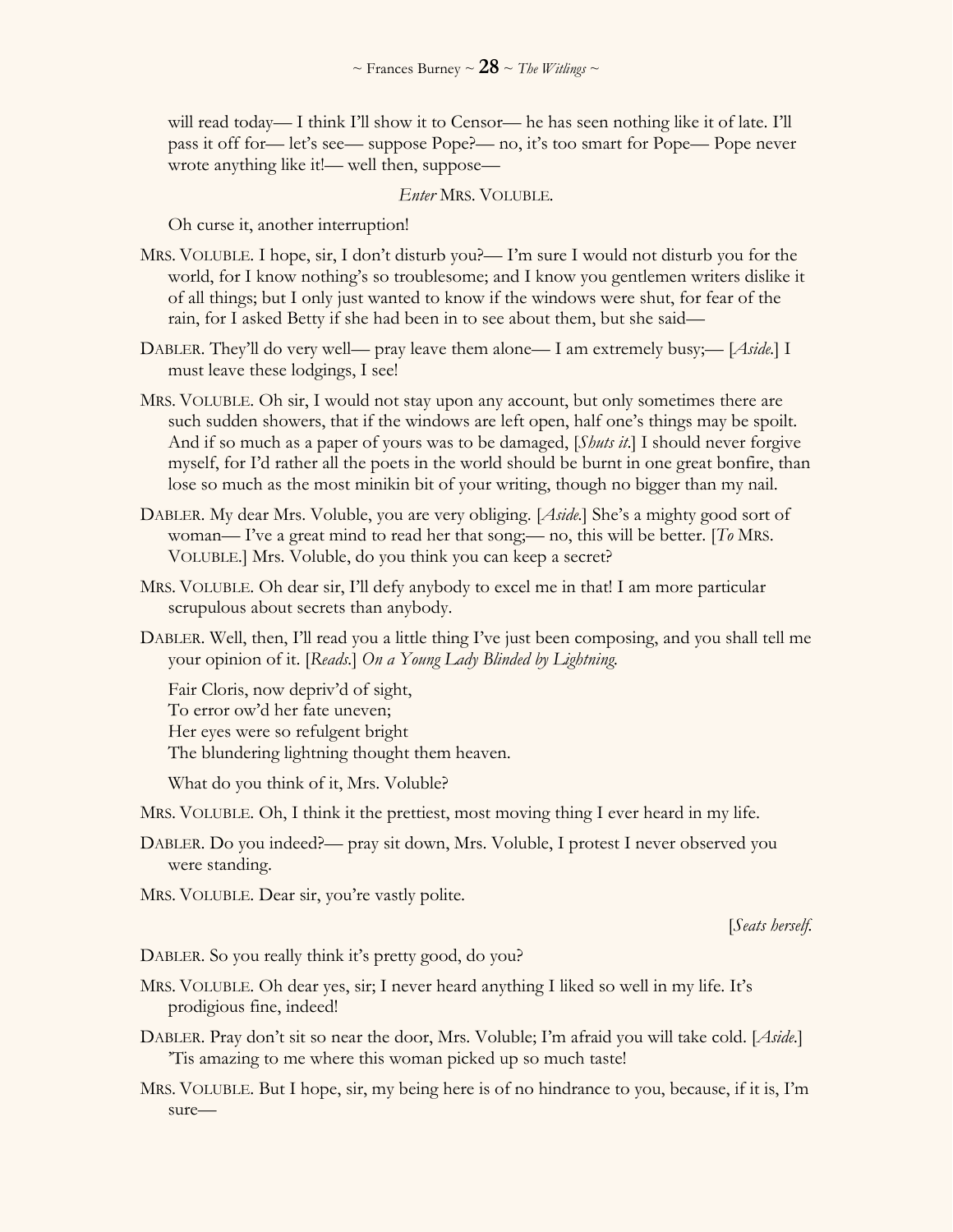- DABLER. [*Looking at his watch.*] No, Mrs. Voluble, I am obliged to go out myself now. I leave my room in your charge; let care be taken that no human being enters it in my absence, and don't let one of my papers be touched or moved upon any account.
- MRS. VOLUBLE. Sir, I shall lock the door, and put the key in my pocket. Nobody shall so much as know there's a paper in the house.

[*Exit* DABLER*.*

MRS. VOLUBLE. I believe it's almost a week since I've had a good rummage of them myself. Let's see, is not this 'Sprit Night? Yes; and he won't come home till very late, so I think I may as well give them a fair look over at once. [*Seats herself at the table.*] Well, now, how nice and snug this is! What's here? [*Takes up a paper.*] "To Cleora"—

#### *Enter* BOB*.*

BOB. Mother, here's Miss Jenny, the milliner maker.

MRS. VOLUBLE. Is there? Ask her to come up.

- BOB. Lord, mother, why you would not have her come into Mr. Dabler's room? Why, if he—
- MRS. VOLUBLE. What's that to you? Do you suppose I don't know what I'm about? You're never easy but when you're a-talking—always prate, prate, prate about something or other. Go and ask her to come up, I say.

BOB. Lord, one can't speak a word!

[*Exit.*

MRS. VOLUBLE. Have done, will you? Mutter, mutter, mutter;— It will be a prodigious treat to Miss Jenny to come into this room.

*Enter* MISS JENNY*.*

Miss Jenny, how do do, my dear? This is very obliging of you. Do you know whose room you are in?

MISS JENNY. No, ma'am.

MRS. VOLUBLE. Mr. Dabler's own room, I assure you! And here's all his papers; these are what he calls his *miniscrips*.

MISS JENNY. Well, what a heap of them!

MRS. VOLUBLE. And he's got five or six boxes brimful besides.

MISS JENNY. Dear me! Five or six boxes?

MRS. VOLUBLE. Now if you'll promise not to tell a living soul a word of the matter, I'll read you some of them: but be sure, now, you don't tell.

MISS JENNY. Dear no, I would not for ever so much.

MRS. VOLUBLE. Well, then, let's see— what's this? [*Takes up a paper.*] *Elegy on the Slaughter of a Lamb.*

MISS JENNY. Oh, pray let's have that.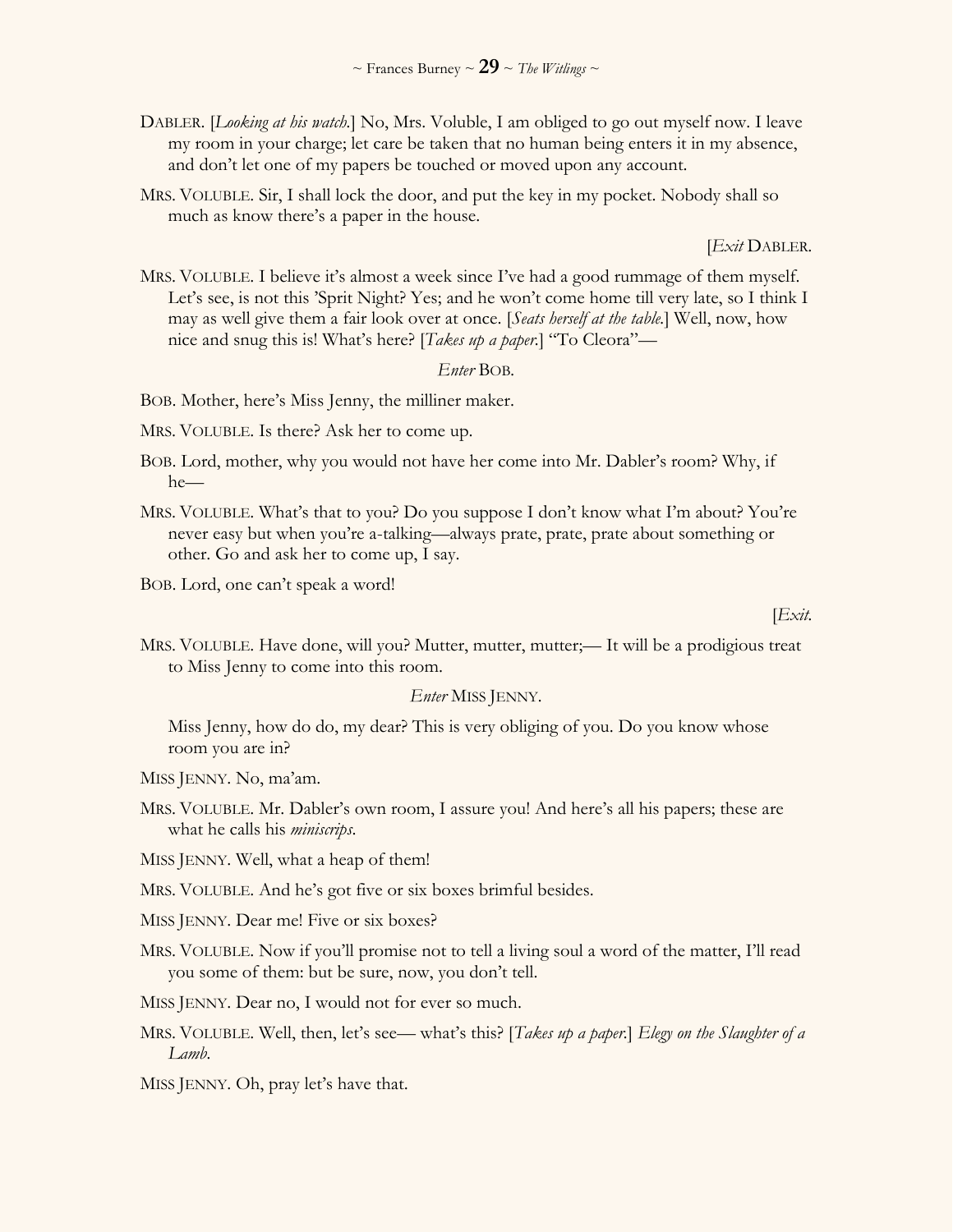$\sim$  Frances Burney  $\sim$  **30**  $\sim$  *The Witlings*  $\sim$ 

MRS. VOLUBLE. I'll put it aside, and look out some more. *A Dialogue between a Tear and a Sigh*—*Verses on a Young Lady's Fainting Away*—

MISS JENNY. That must be pretty indeed! I dare say it will make us cry.

MRS. VOLUBLE. *An Epitaph on a Fly killed by a Spider; an*—

*Enter* BOB*.*

BOB. Mother, here's a young gentlewoman wants you.

MRS. VOLUBLE. A young gentlewoman?— who can it be?

BOB. I never see her before. She's a deal smarter than Miss Jenny.

MISS JENNY. I'm sure I'd have come more dressed, if I'd known of seeing anybody.

- MRS. VOLUBLE. Well, I can't imagine who it is. I'm sure I'm in a sad pickle. Ask her into the parlour.
- MISS JENNY. Dear ma'am, you'd better by half see her here; all the fine folks have their company up stairs, for I see a deal of the quality by carrying things to their homes.

MRS. VOLUBLE. Well then, ask her to come up.

- BOB. But suppose Mr. Dabler—
- MRS. VOLUBLE. Mind your own business, sir, and don't think to teach me. Go and ask her up this minute.

BOB. I'm going, a'n't I?

#### [*Exit.*

MRS. VOLUBLE. I do verily believe that boy has no equal for prating; I never saw the like of him— his tongue's always a-running.

*Re-enter* BOB*, followed by* CECILIA *with a small bag .*

BOB. Mother, here's the young gentlewoman.

CECILIA. I presume, ma'am, you are Mrs. Voluble?

MRS. VOLUBLE. Yes, ma'am.

CECILIA. I hope you will excuse this intrusion; and I must beg the favour of a few minutes private conversation with you.

MRS. VOLUBLE. To be sure, ma'am. Bobby, get the lady a chair. I hope, ma'am, you'll excuse Bobby's coming in before you; he's a sad rude boy for manners.

BOB. Why the young gentlewoman bid me herself; 'twas no fault of mine.

MRS. VOLUBLE. Be quiet, will you? Jabber, jabber, jabber!— Pray, ma'am, do sit down.

- CECILIA. I thank you, I had rather stand. I have but a few words to say to you, and will not detain you five minutes.
- MISS JENNY. [*Apart to* MRS. VOLUBLE*.*] Why Lord, Mrs. Voluble, I know who that lady is as well as I know you! Why, it's Miss Stanley, that we've been making such a heap of things for.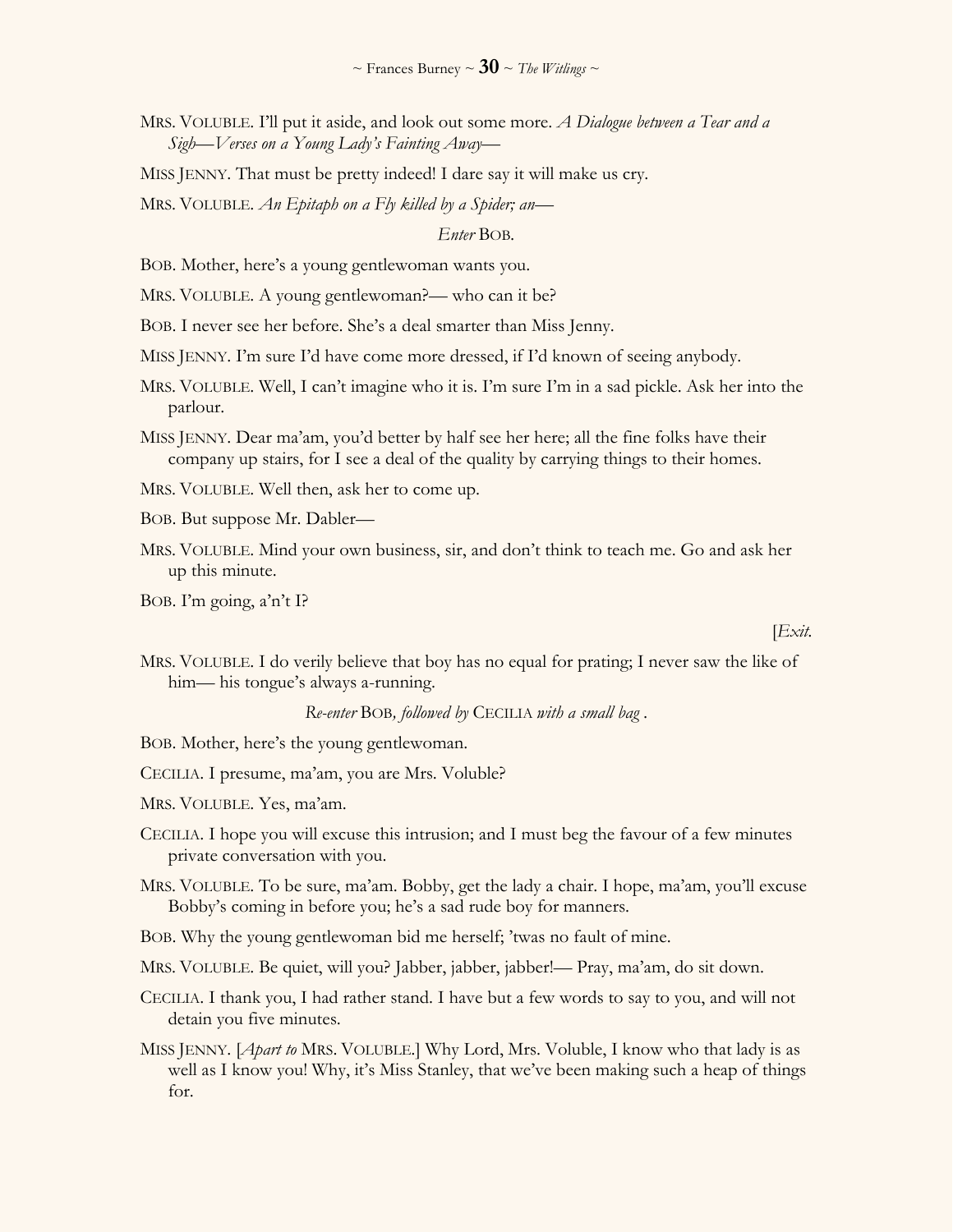MRS. VOLUBLE. Why you don't say so! What, the bride?

MISS JENNY. Yes.

MRS. VOLUBLE. Well, I protest I thought I'd seen her somewhere before. [*To* CECILIA*.*] Ma'am, I'm quite ashamed of not recollecting you sooner, but I hope your goodness will excuse it. I hope, ma'am, the good lady your aunt is well?— that is, your aunt that is to be?

CECILIA. If you mean Lady Smatter— I believe she is well.—

- MRS. VOLUBLE. I'm sure, ma'am, I've the greatest respect in the world for her Ladyship, though I have not the pleasure to know her; but I hear all about her from Mrs. Hobbins— to be sure, ma'am, you know Mrs. Hobbins, my lady's housekeeper?
- CECILIA. Certainly: it was by her direction I came hither.
- MRS. VOLUBLE. That was very obliging of her, I'm sure, and I take your coming as a very particular favour. I hope, ma'am, all the rest of the family's well? But I beg pardon for my ill manners, ma'am, for to be sure, I ought first to have asked for Mr. Beaufort. I hope he's well, ma'am?

CECILIA. I— I don't know— I believe— I fancy he is.—

MRS. VOLUBLE. Well, he's a most agreeable gentleman indeed, ma'am, and I think—

CECILIA. If it is inconvenient for me to speak to you now—

MRS. VOLUBLE. Not at all, ma'am; Miss Jenny and Bobby can as well divert themselves in the parlour.

MISS JENNY. Dear me, yes, we'll go directly.

CECILIA. No, it is not necessary.

MISS JENNY. Then we'll keep at this side, and we shan't hear what you say. Come, then, Master Bobby. [*Aside to* BOB*.*] She's very melancholic, I think, for a young lady just going to be married.

[MISS JENNY *and* BOB *walk aside.*

CECILIA. The motive which has induced me to give you this trouble, Mrs. Voluble—

- MRS. VOLUBLE. Dear ma'am, pray don't talk of trouble, for I'm sure I think it none. I take it quite as a favour to receive a visit from such a young lady as you. But pray, ma'am, sit down; I'm quite ashamed to see you standing— it's enough to tire you to death.
- CECILIA. It is not of the least consequence. A very unexpected and unhappy event has obliged me, most abruptly, to quit the house of Lady Smatter, and if—
- MRS. VOLUBLE. Dear ma'am, you surprise me! But I hope you have not parted upon account of any disagreement?

CECILIA. I am not now at liberty to say. I have, at present, insuperable objections to visiting any of my friends; and Mrs. Hobbins said she believed you would be able to recommend me to some place where I can be properly accommodated till my affairs are settled.

MRS. VOLUBLE. Oh dear yes, ma'am, I know many. Let's see—there's one in King Street and there's one in Charles Street—and there's another in— Lord, I dare say I know an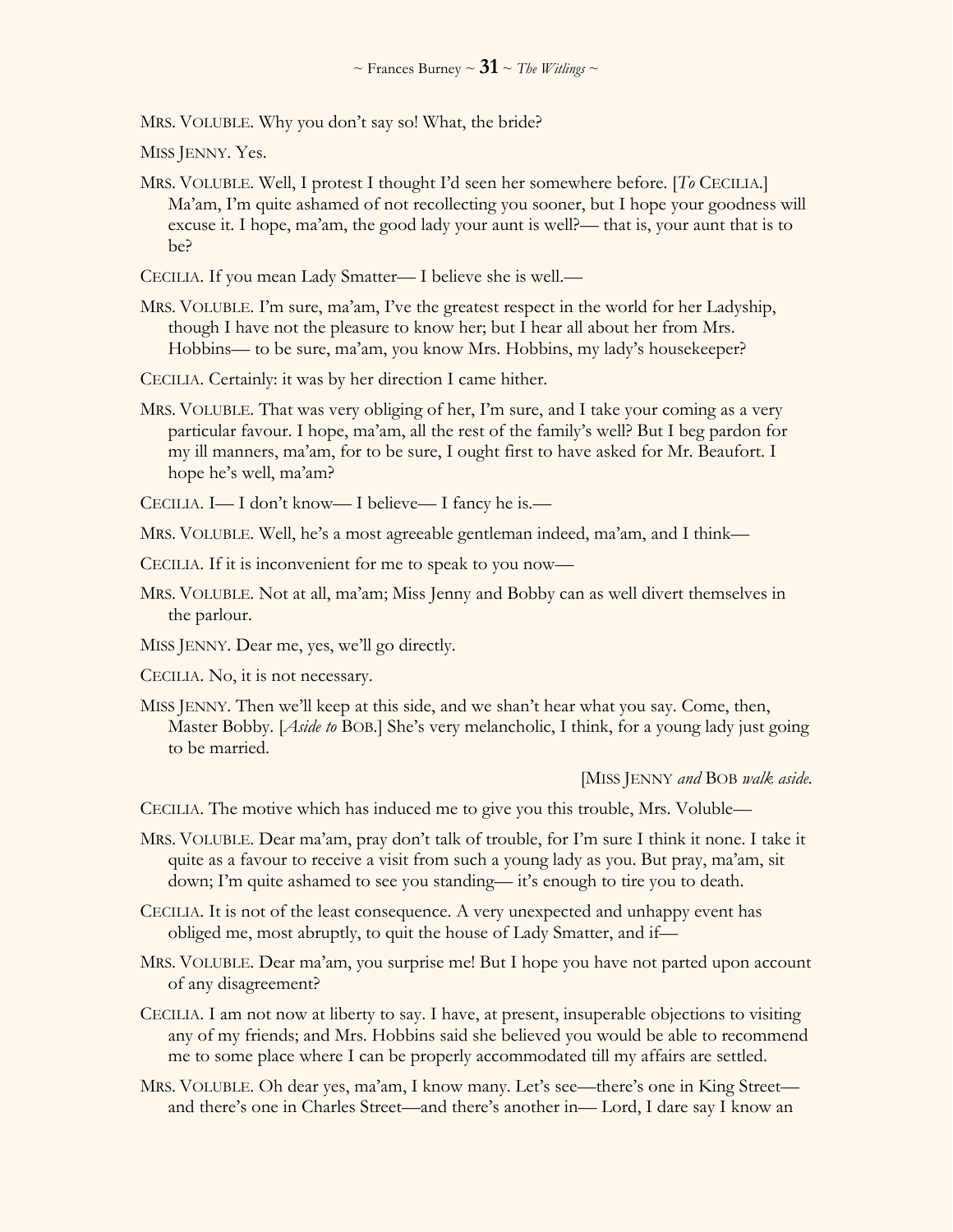$\sim$  Frances Burney  $\sim$  **32**  $\sim$  *The Witlings*  $\sim$ 

hundred! Only it is not every place will do for such a lady as you. But pray, ma'am, where may Mr. Beaufort be? I hope he has no hand in this affair?

CECILIA. Pray ask me no questions!

MRS. VOLUBLE. I'm sure, ma'am, I don't mean to be troublesome; and as to asking questions, I make a point not to do it, for I think that curiosity is the most impertinent thing in the world. I suppose, ma'am, he knows of your being here?

CECILIA. No, no— he knows nothing about me.

MRS. VOLUBLE. Well, that's quite surprising, upon my word!

CECILIA. Can you name no place to me, Mrs. Voluble, that you think will be eligible?

MRS. VOLUBLE. Yes sure, I can, ma'am. I know a lady in the very next street, who has very genteel apartments that will come to about five or six guineas a week,<sup>1</sup> for to be sure, a young lady of your fortune would not choose to give less.

CECILIA. Alas!

MRS. VOLUBLE. Dear ma'am, don't vex so.

- CECILIA. I must entreat you, Mrs. Voluble, not to speak of my affairs at present; my mind is greatly disordered, and I cannot bear the subject.
- MRS. VOLUBLE. I won't say another word. To be sure, nothing's so improper as talking of private affairs— But what think you, ma'am, of that place I mentioned?

CECILIA. I mean to be quite private, and should wish for a situation less expensive.

MRS. VOLUBLE. Why sure, ma'am, you would not think of giving less than five guineas a week? That's just nothing out of such a fortune as yours! Forty thousand pounds—!

CECILIA. Talk to me no more of my fortune, I beseech you— I have none!— I have lost it all!—

MRS. VOLUBLE. Dear ma'am, why, you put me quite in a cold sweat! Lost all your fortune?

CECILIA. I know not what I say!— I can talk no longer;— pray excuse my incoherence. [*Walks away. Aside.*] Oh Beaufort, my only hope and refuge! Hasten to my support!

MRS. VOLUBLE. Well, this is quite what I call a *nigma!* Miss Jenny, my dear, come here.

MISS JENNY. Lost all her fortune? Lack a daisy! Why, then who's to pay for all our things? Why, we've got such a heap as will come to a matter of I don't know how much.

MRS. VOLUBLE. Well, to be sure it's a sad thing; but my notion is she has been falling out with her sweetheart, and if so may be her head's a little touched. Them things often happens in the quarrels of lovers.

*Enter* BETTY*.*

BETTY. Ma'am, here's a gentleman wants the young lady.

<sup>1</sup> An exorbitant rent, as a pound a week would provide a comfortable average lodging (*cf* Liza Picard: *Dr. Johnson's London*, pp. 230-231). One guinea = 21 shillings = one pound, one shilling. While there are multiple King Streets and Charles Streets in London, they were closely paired at Covent Garden (by this time low-brow) and at St. James Square (a prestige address).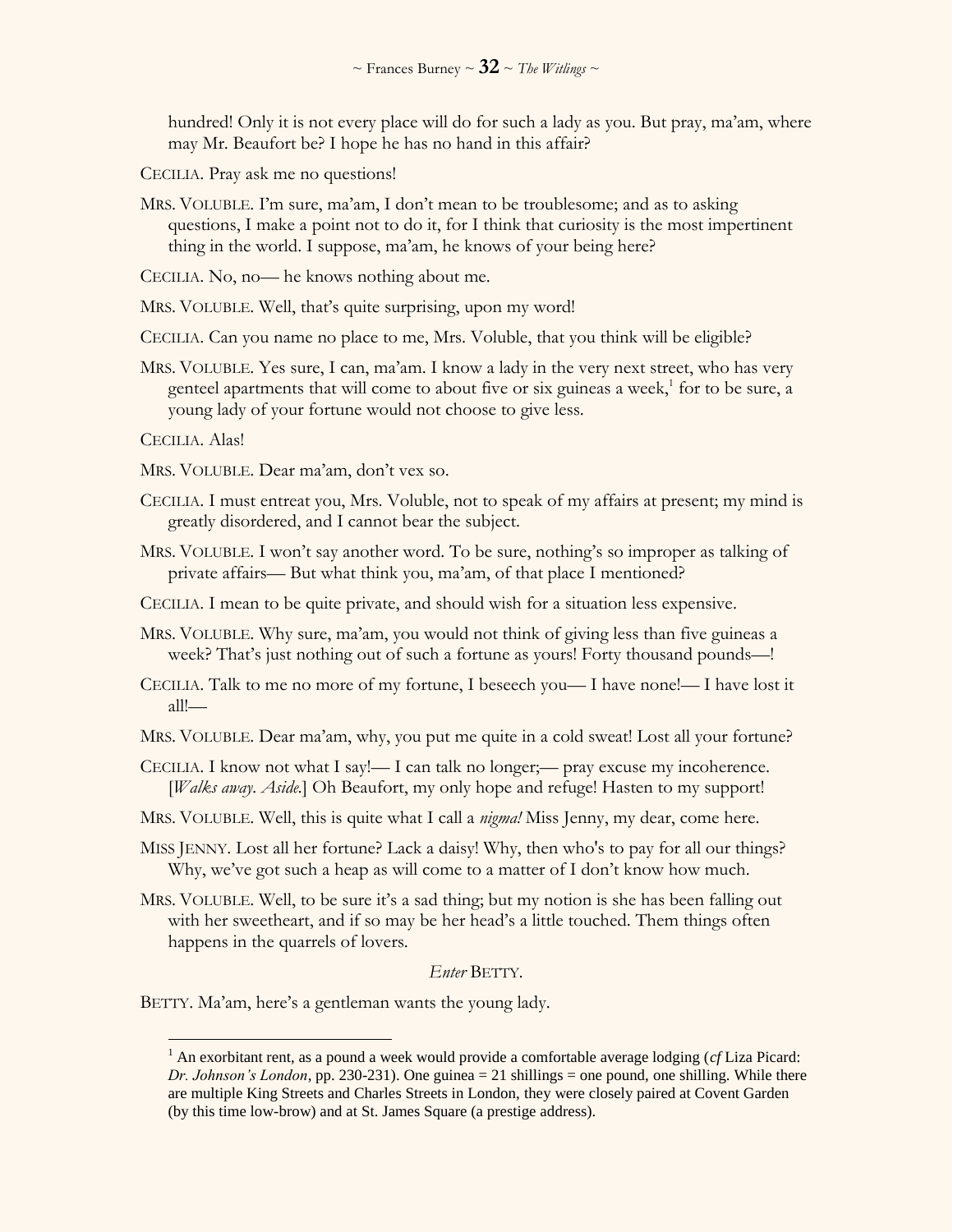$\sim$  Frances Burney  $\sim$  33  $\sim$  *The Witlings*  $\sim$ 

CECILIA. [*Starting.*] Tis surely Beaufort!— Beg him to walk upstairs.— Mrs. Voluble, will you excuse this liberty?

MRS. VOLUBLE. Yes, sure, ma'am.

[*Exit* BETTY*.*

CECILIA. [*Aside.*] Dear, constant Beaufort!— how grateful to my heart is this generous alacrity!

MRS. VOLUBLE. [*Aside to* MISS JENNY*.*] I dare say this is her sweetheart.

MISS JENNY. Dear me, how nice! We shall hear all they say!

*Enter* CENSOR*.*

CECILIA. Mr. Censor!— good heaven!

CENSOR. Miss Stanley, I will not say I rejoice— for, in truth, in this place I grieve to see you.

MRS. VOLUBLE. Pray, sir, won't you sit down?

- CENSOR. I thank you, madam, I had rather stand. Miss Stanley, I must beg the honour of speaking to you alone.
- MRS. VOLUBLE. Oh sir, if you like it, I'm sure we'll go.

CENSOR. Ay, pray do.

MRS. VOLUBLE. [*Aside to* MISS JENNY*.*] This gentleman is by no means what I call a polite person. [*To* CENSOR*.*] Sir, I hope you'll put the young lady in better spirits; she has been very low indeed since she came; and, sir, if you should want for anything, I beg—

CENSOR. Do, good madam, be quick. I am in haste.

- MRS. VOLUBLE. We're going directly, sir. Come, Miss Jenny. Bobby, you great oaf, what do you stand gaping there for? Why don't you go?
- BOB. Why, you would not have me go faster than I can, would you?
- MRS. VOLUBLE. I would have you hold your tongue, Mr. prate-apace! Always wrangling and wrangling. Come, Miss Jenny!

MISS JENNY. I don't see why we might not as well have stayed here.

[*Exeunt.*

CECILIA. By what means, sir, have you discovered me?

- CENSOR. First let me ask you what possible allurement could draw you under this roof? Did you mean, by the volubility of folly here, to overpower the sadness of recollection?
- CECILIA. No, no! I came hither by the dire guidance of necessity. I am sending a porter to Mr. Stipend, from whom I expect further intelligence speedily. But tell me, I beseech you, whence you had your information of the calamity that has befallen me? and who directed you hither? and whether my letter has been shown or concealed?—and what I am to infer from *your* being the first to seek me?

CENSOR. Pray go on!

CECILIA. Sir?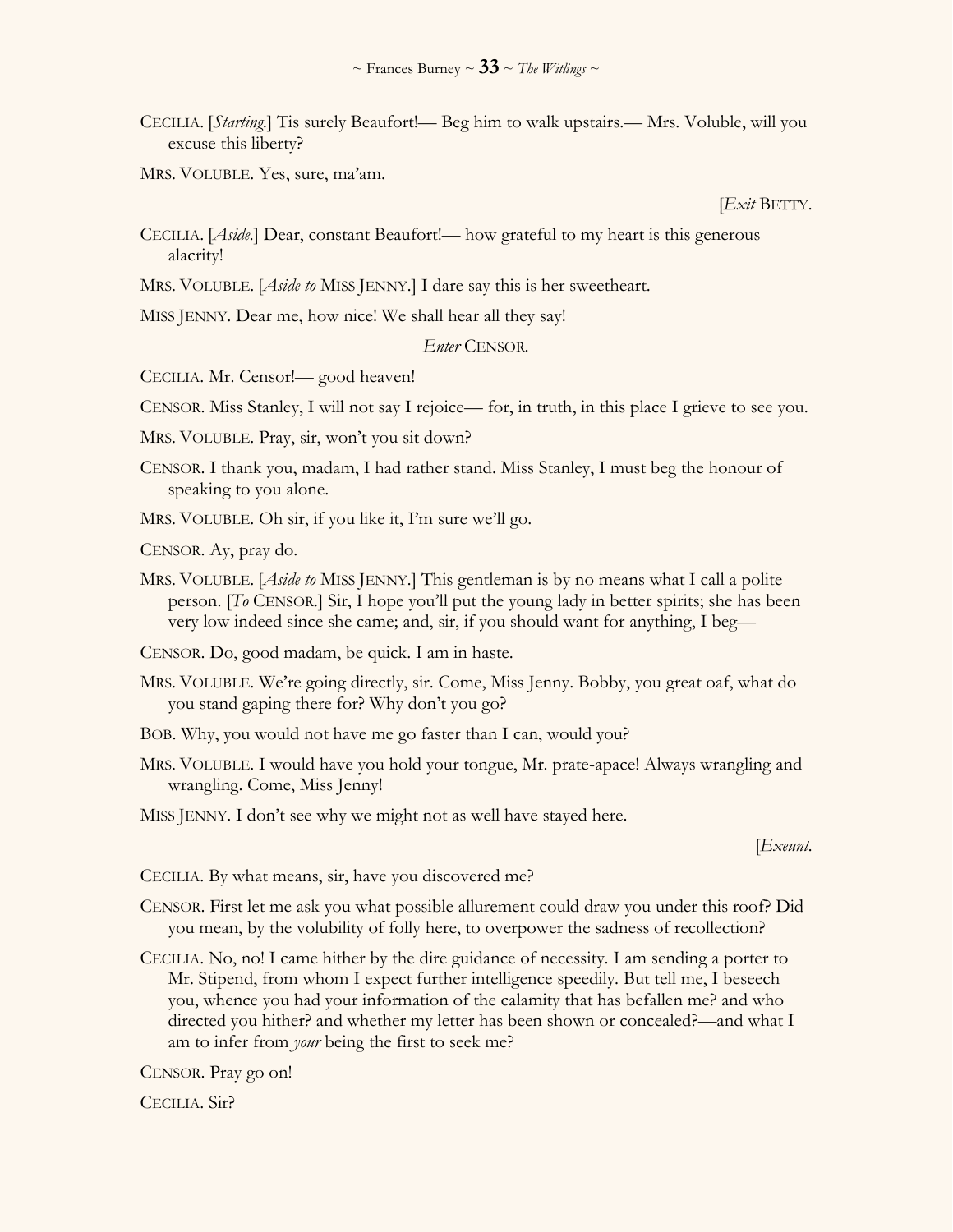$\sim$  Frances Burney  $\sim$  **34**  $\sim$  *The Witlings*  $\sim$ 

- CENSOR. Nay, if you ask forty more questions without waiting for an answer, I have messages that will more than keep pace with your enquiries; therefore ask on, and spare not!
- CECILIA. [*Disconcerted.*] No, sir, I have done.
- CENSOR. How? Have I, then, discovered the art of silencing a lover? Hasten to me, ye wearied guardians of pining youth, I will tell ye a secret precious to ye as repose!
- CECILIA. Spare this raillery, I beseech you;—and keep me not in suspense as to the motive of your visit.
- CENSOR. My first motive is the desire of seeing, my second of serving, you; if indeed, the illusage you have experienced from one banker will not intimidate you from trusting in another.
- CECILIA. How am I to understand you?
- CENSOR. As an honest man! Or, in other words, as a man to whose friendship distressed innocence has a claim indisputable.
- CECILIA. You amaze me!

 $\overline{a}$ 

- CENSOR. It must be some time ere your affairs can be settled, and your present situation will teach you many lessons you are ill prepared to learn. Consider *me*, therefore, as your banker, and draw upon me without reserve.
- CECILIA. Stay, stay Mr. Censor!— amazement has, indeed, silenced me, but it must not make me forget myself. I—
- CENSOR. Probably you suspect my motives? and if you do, I am the last man whom your doubts will offend; in fact, suspicion in worldly transactions is but another word for common sense.
- CECILIA. Is it, then, possible you can think so ill of all others and yet be so generous yourself?
- CENSOR. Will any man follow an example he abhors?
- CECILIA. Oh how little are you known, and how unjustly are you judged!
- CENSOR. In truth, madam, you will, indeed, find me an odd fellow: a fellow who can wish you well without loving you, and be active in your service without any sinister view; a fellow unmoved by beauty, yet zealous in the cause of distress. If you accept my good offices, *I* shall ever after be *your* debtor for the esteem your acceptance will manifest.
- CECILIA. I am charmed with your generous offer, and shall henceforward know better how to value you; but I must not, *cannot*, accept it. I hope that someday, some woman … [*She realizes she is overstepping her bounds*.]— But tell me, for uncertainty is torture, have you or have you not been at Lady Smatter's?
- CENSOR. I have; and I come hither loaded with as many messages as ever abigail<sup>1</sup> was charged with for the milliner of a fantastic bride. Lady Smatter offers you her

<sup>&</sup>lt;sup>1</sup> The name of the handmaid of King David in the biblical Book of Samuel, proverbial for a lady's maid and frequently used in plays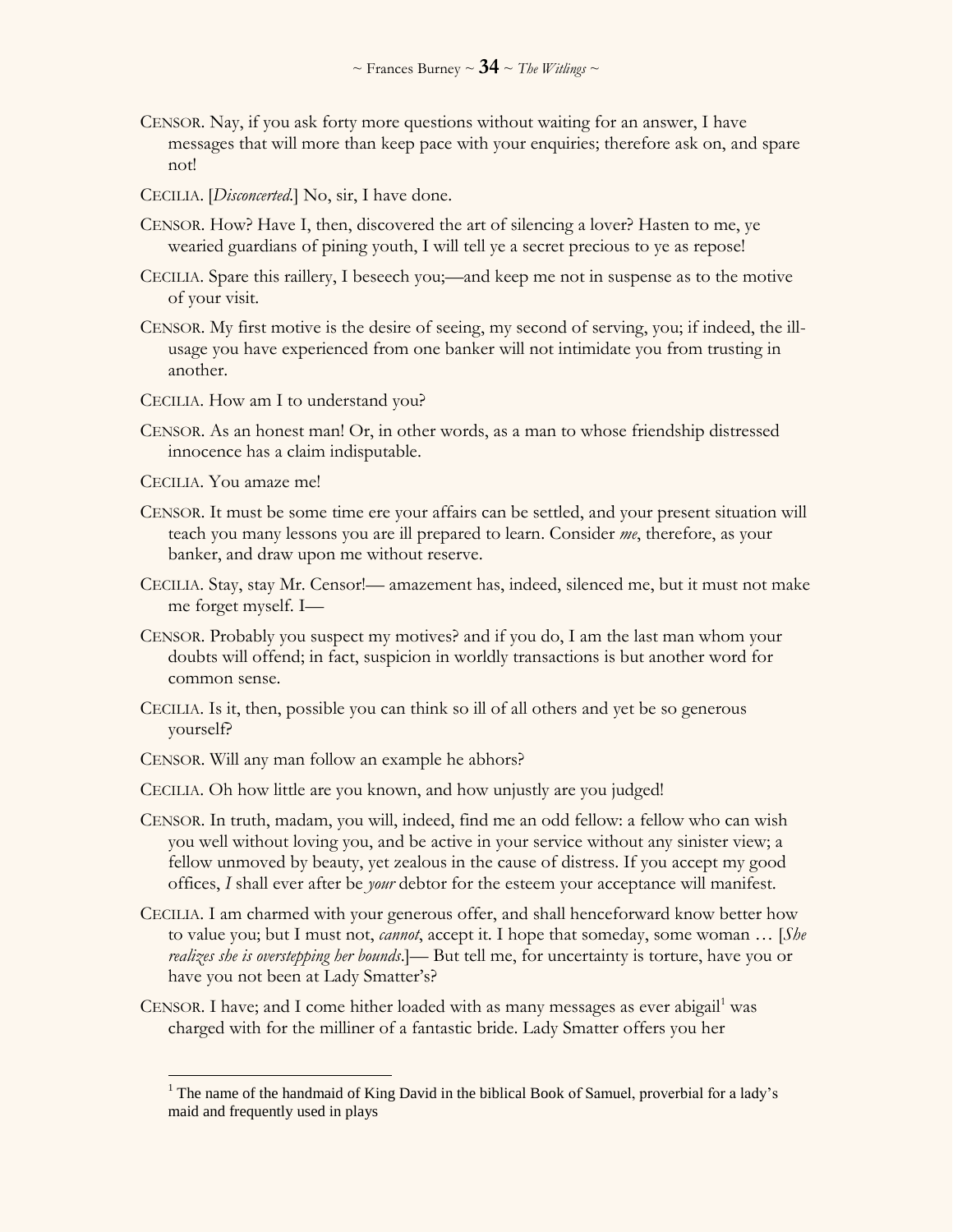protection— which is commonly the first step towards the insolence of avowed superiority; and Beaufort—

- CECILIA. Beaufort?— Good Heaven!— did Mr. Beaufort know whither you were coming?
- CENSOR. He did; and charged me with as many vows, supplications, promises, and tender nonsenses, as if he took my memory for some empty habitation that his fancy might furnish at its pleasure. He commissioned me—
- CECILIA. Oh heaven! [*Weeps.*]

CENSOR. Why how now? He commissioned me, I say—

CECILIA. Oh faithless Beaufort! Lost, lost Cecilia!

CENSOR. — to sue for him— kneel for him—

CECILIA. Leave me, leave me, Mr. Censor!— I can hear no more.

CENSOR. Nay, prithee, madam, listen to his message.

CECILIA. No, sir, never! At such a time as this, a message is an insult! He must know I was easily to be found, or he would not have sent it, and, knowing that, whose duty was it to have sought me?— Go, go, hasten to your friend— tell him I heard all that it became me to hear, and that I understood him too well to hear more: tell him that I will save both him and myself the disgrace of a further explanation— tell him, in short, that I renounce him for ever!

CENSOR. Faith, madam, this is all beyond my comprehension.

- CECILIA. To desert me at such a time as this! To know my abode, yet fail to seek it! To allow my wounded heart, bleeding in all the anguish of recent calamity, to doubt his faith, and suspect his tenderness!
- CENSOR. I am so totally unacquainted with the logic employed by fine ladies, that—
- CECILIA. Once more, Mr. Censor, I must beg you to leave me. Pardon my impatience, but I cannot converse at present. Ere long, perhaps, time and reason may restore my tranquility.
- CENSOR. Time, indeed, may possibly stand your friend, but I know not what right you have to expect succour from Reason if you are determined not to hear it. Beaufort, I say—
- CECILIA. Why will you thus persecute me? Nothing can extenuate the coldness, the neglect, the insensibility of his conduct. Tell him that it admits no palliation, and that henceforth— no, tell him nothing— I will send him no message— I will receive none from him— I will tear his image from my heart— I will forget, if possible, that there I cherished it!—

## *Enter* MRS. VOLUBLE*.*

- MRS. VOLUBLE. I hope I don't disturb you, sir? Pray, ma'am, don't let me be any hindrance to you; I only just come to ask if you would not have a bit of fire, for I think it's grown quite cold. What say you, sir?
- CENSOR. Intolerable! Will you, Miss Stanley, allow me five minutes conversation to explain—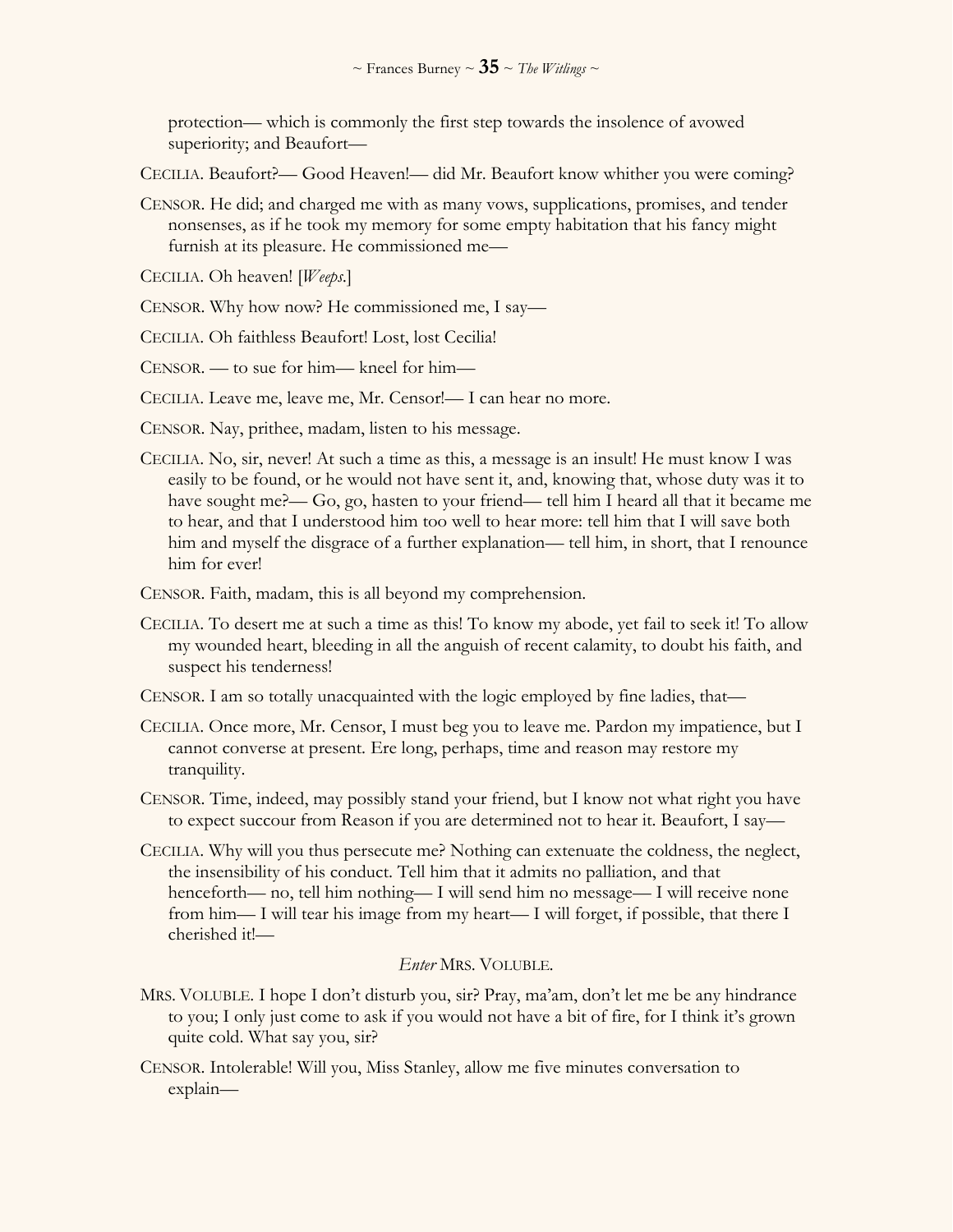- MRS. VOLUBLE. I beg that my being here may not be any stop to you, for I'll go directly if I'm in the way. I've no notion of prying into other people's affairs— indeed, I quite make it a rule not to do it, for I'm sure I've business enough of my own, without minding other peoples. Why, I've got to—
- CENSOR. Oh pray, good madam, don't make your complaints to me— I am hard of heart, and shall be apt to hear them without the least compassion. Miss Stanley—

MRS. VOLUBLE. Nay, sir, I was only going—

CENSOR. Do prithee, good woman, give me leave to speak. Miss Stanley, I say—

- MRS. VOLUBLE. Good woman! I assure you, sir, I'm not used to be spoke to in such a way as that.
- CENSOR. If I have called you by an appellation opposite to your character, I beg your pardon; but—
- MRS. VOLUBLE. I can tell you, sir, whatever you may think of it, I was never called so before; besides—

CENSOR. Miss Stanley, some other time—

MRS. VOLUBLE. Besides, sir, I say, I think in one's own house it's very hard if—

CENSOR. Intolerable! Surely this woman was sent to satirize the use of speech! Once more—

MRS. VOLUBLE. I say, sir, I think it's very hard if—

CENSOR. Miss Stanley, your most obedient!

#### [*Exit abruptly.*

- MRS. VOLUBLE. Well, I must needs say, I think this is the rudest fine gentleman among all my acquaintance. 'Good woman', indeed! I won't so much as go downstairs to open the street door for him*.*
- CECILIA. [*Aside*] Hast thou not, Fortune, exhausted now thy utmost severity?— Reduced to poverty— abandoned by the world— and now betrayed by Beaufort— what more can I fear?
- MRS. VOLUBLE. Lord, ma'am, sure you a'n't a-crying?
- CECILIA. Loss of fortune I could have borne with patience— change of situation I could have suffered with fortitude— but such a stroke as this!—
- MRS. VOLUBLE. [*Aside*] Poor young lady!— I declare I don't know what to think of to entertain her.
- CECILIA. Oh Beaufort! Had our situations been reversed, would such have been *my* conduct?
- MRS. VOLUBLE. Come, dear ma'am, what signifies all this fretting? I'm sure I have my misfortunes as well as other people: only think, ma'am, what a plague my son Bobby is to me! If—
- CECILIA. Oh for a little repose!— leave me to myself, I beseech you! I can neither speak nor listen to you;— Go!— pray go!— Alas, I know not what I say! I forget that this house is yours, and that I have no right even to the shelter its roof affords me.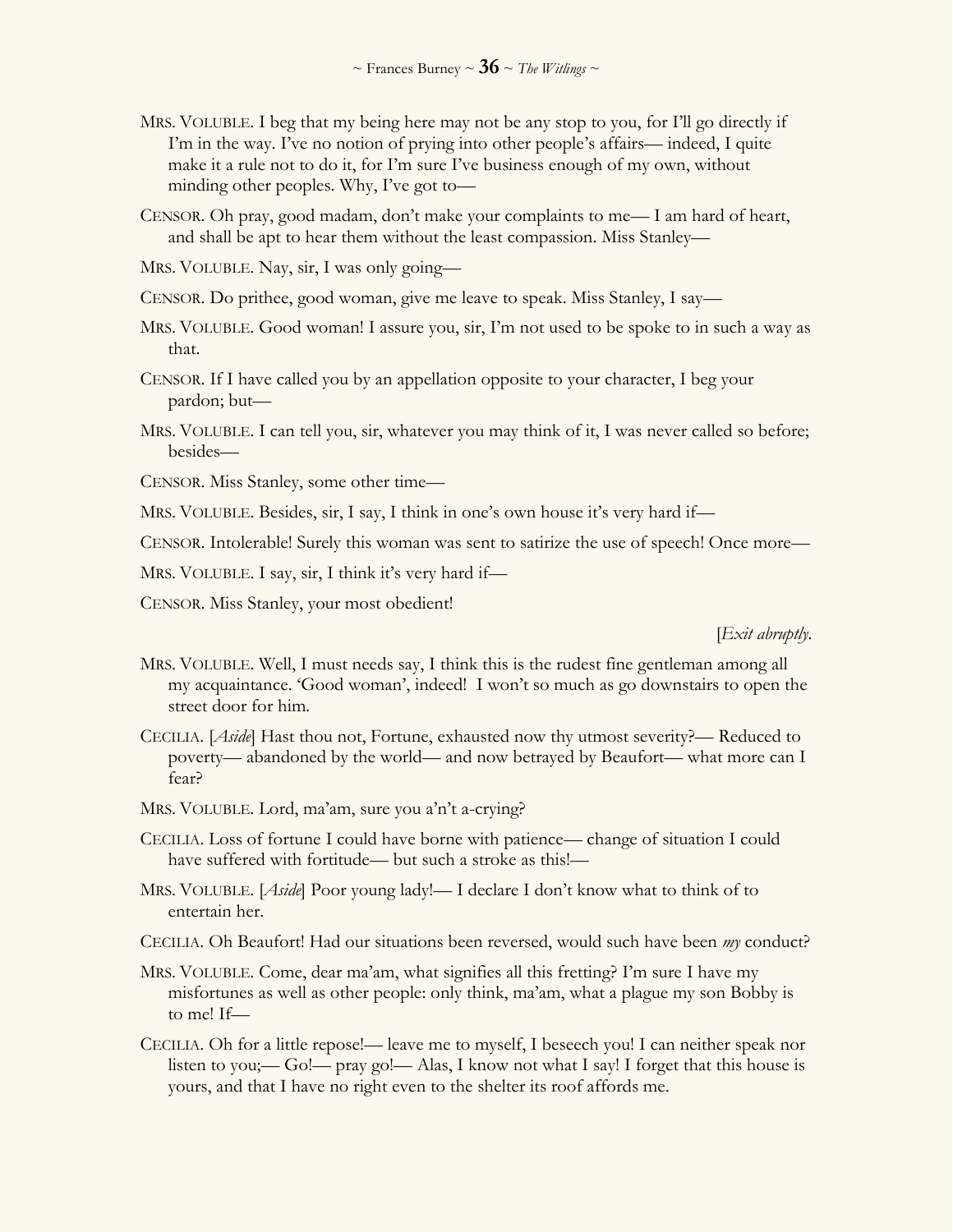MRS. VOLUBLE. Dear ma'am, pray take a little comfort—

- CECILIA. Have you, madam, any room which for a few hours you can allow me to call my own?— where, unmolested and alone, I may endeavour to calm my mind, and settle some plan for my future conduct?
- MRS. VOLUBLE. Why, ma'am, the room overhead is just such another as this, and if it's agreeable—

CECILIA. Pray show it me— I'm sure it will do.

MRS. VOLUBLE. I only wish, ma'am, it was better for your sake; however, I'll make it as comfortable as ever I can, and as soon—

[*Exit, talking, with* CECILIA*.*

*The scene changes to …*

# **Act II, Scene 2.**

*The library at Lady Smatter's that evening.*

LADY SMATTER*,* MRS. SAPIENT*,* DABLER *and* CODGER*, seated at a round table covered with books.*

LADY SMATTER. Now before we begin our literary subjects, allow me to remind you of the rule established at our last meeting, that everyone is to speak his real sentiments, and no flattery is to taint our discussions.

ALL. Agreed.

- LADY SMATTER. This is the smallest assembly we have had yet; some or other of our members fail us every time.
- DABLER. But where such luminaries are seen as Lady Smatter and Mrs. Sapient, all other could only appear to be eclipsed.

MRS. SAPIENT. Oh fie, Mr. Dabler!

LADY SMATTER. What have you brought to regale us with tonight, Mr. Dabler?

DABLER. Me? Dear ma'am, nothing!

- LADY SMATTER. Oh barbarous!
- MRS. SAPIENT. Surely you cannot have been so cruel? For, in my opinion, to give pain causelessly is rather disobliging.
- DABLER. Dear ladies, you know you may command me; but, I protest, I don't think I have anything worth your hearing.
- LADY SMATTER. Let us judge for ourselves. Bless me, Mr. Codger, how insensible you are! Why do you not join in our entreaties?
- CODGER. For what, madam?

LADY SMATTER. For a poem, to be sure.

CODGER. Madam, I understood Mr. Dabler he had nothing worth your hearing.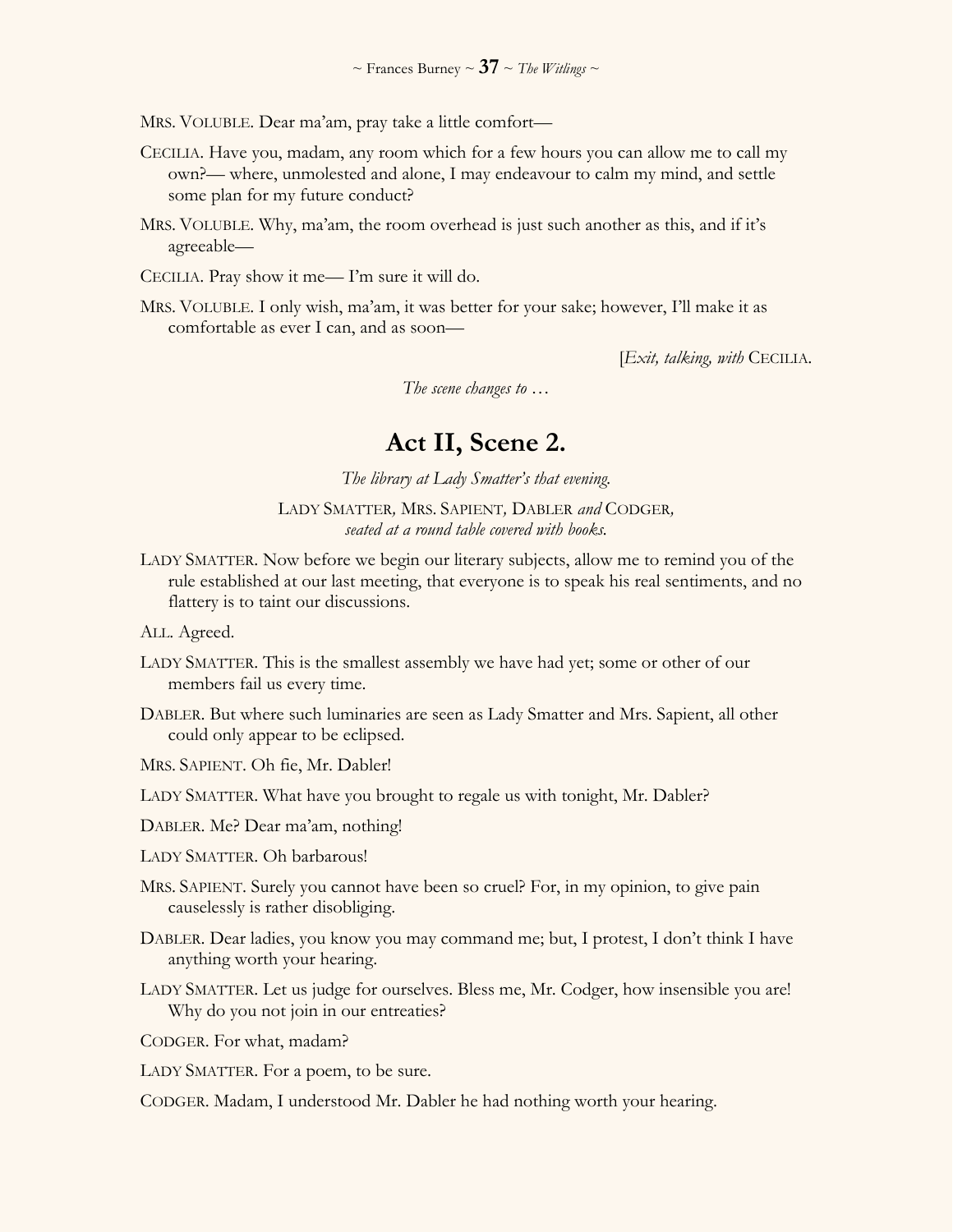$\sim$  Frances Burney  $\sim$  **38**  $\sim$  *The Witlings*  $\sim$ 

LADY SMATTER. But surely you did not believe him?

CODGER. I knew no reason, madam, to doubt him.

LADY SMATTER. Oh you Goth!<sup>1</sup> Come, dear Mr. Dabler, produce something at once, if only to shame him.

DABLER. Your Ladyship has but to speak. [*Takes a paper from his pocket book, and reads.*]

*On a Certain Party of Beaux Esprits*

Learning, here, doth pitch her tent, Science, here, her seeds doth scatter; Learning, in form of Sapient, Science, in guise of heav'nly Smatter.

LADY SMATTER. Oh charming! Beautiful lines indeed.

MRS. SAPIENT. Elegant and poignant to the last degree!

LADY SMATTER. What do *you* think, Mr. Codger, of this poem? [*Whispering him.*] To be sure, the compliment to Mrs. Sapient is preposterously overstrained.

MRS. SAPIENT. Why, Mr. Codger, you don't speak a word! [*Whispering him.*] Between friends, don't you think the choice of Lady Smatter for Science to be rather unskillful?

CODGER. Why, madam, you give me no time to think at all.

LADY SMATTER. Well, now to other matters. I have a little observation to offer upon a line of Pope; he says,

"Most Women have no character at all."<sup>2</sup>

Now I should be glad to know, if this was true in the time of Pope, why people should complain so much of the depravity of the present age?

DABLER. Your Ladyship has asked a question that might perplex a Solomon.

MRS. SAPIENT. It is, indeed, surprisingly ingenious.

DABLER. Yes, and it reminds me of a little foolish thing which I composed some time ago.

LADY SMATTER. Oh pray let us hear it.

DABLER. Your Ladyship's commands—

The lovely Iris, young and fair, Possess'd each charm of Face and air That with the Cyprian<sup>3</sup> might compare; So sweet her Face, so soft her mind, So mild she speaks— she looks so kind— To hear— might melt!— to see— might blind!

<sup>&</sup>lt;sup>1</sup> = Member of a Germanic tribe that contributed to the fall of Rome. In this context, a barbarian or Philistine.

<sup>2</sup> Sabor & Sill: "Misquoting line two of Pope's *Moral Essays* (1731-5), Epistle II, 'To a Lady: Of the Characters of Women.' " Note that 'character' in this period is a synonym for reputation; Pope means simply that few women are known outside the home.

 $3 =$ Aphrodite, goddess of love, who was born in the sea near Cyprus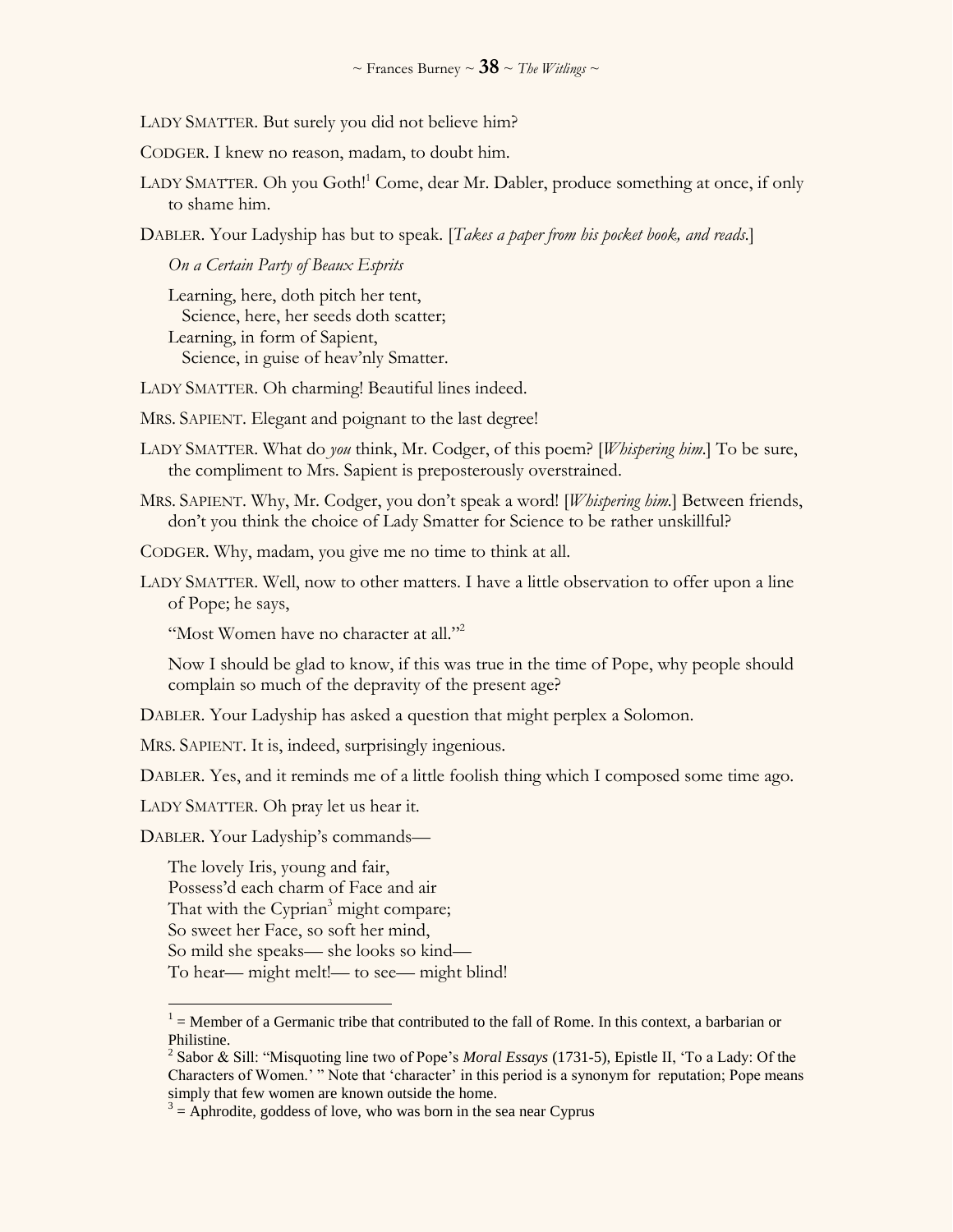- LADY SMATTER AND MRS. SAPIENT. [*Together.*] Oh elegant! Enchanting! Delicious! Oh delightful! Pathetic! Delicate!
- LADY SMATTER. Why Mr. Codger, have you no soul? Is it possible you can be unmoved by such poetry as this?
- CODGER. I was considering, madam, what might be the allusion to which Mr. Dabler referred, when he said he was *reminded* of this little foolish thing, as he was pleased to call it himself.
- DABLER. [*Aside.*] I should like to toss that old fellow in a blanket!
- CODGER. Now, sir, be so good as to gratify me by relating what may be the connection between your song, and the foregoing conversation?
- DABLER. [*Pettishly.*] Sir, I only meant to read it to the ladies.
- LADY SMATTER. I'm sure you did us great honour.
- DABLER. [*Aside.*] What an old curmudgeon!
- CODGER. Madam, to the best of my apprehension, I conceive your Ladyship has totally mistaken that line of Pope which says 'Most women have no character at all'.
- LADY SMATTER. Mistaken? How so, sir? [*Aside to* DABLER*.*] I begin to think the poor creature is superannuated.
- DABLER. So do I, ma'am; I have observed it for some time.
- CODGER. By 'no character', madam, he only means—
- LADY SMATTER. A bad character, to be sure!
- CODGER. There, madam, lies your Ladyship's mistake; he means, I say—
- LADY SMATTER. Oh dear sir, don't trouble yourself to tell me his meaning;— I dare say I shall be able to make it out.
- MRS. SAPIENT. [*Aside to* DABLER*.*] How irritable is her temper!
- DABLER. Oh, intolerably!
- CODGER. Your Ladyship, madam, will not hear me. I was going—
- LADY SMATTER. If you please, sir, we'll drop the subject, for I rather fancy you will give me no new information— do you think he will, Mr. Dabler?
- CODGER. Mr. Dabler, Madam, is not a competent judge of the case, as—
- DABLER. [*Rising.*] Not a judge, sir? Not a judge of poetry?
- CODGER. Not in the present circumstance, sir, because, as I was going to say—
- DABLER. Nay then, sir, I'm sure I'm a judge of nothing!
- CODGER. That may be, sir, but is not to the present purpose; I was going—
- DABLER. Suppose, sir, we refer to the ladies? Pray, now, ladies, which do *you* think the most adequate judge of poetry, Mr. Codger, or your humble servant? Speak sincerely, for I hate flattery.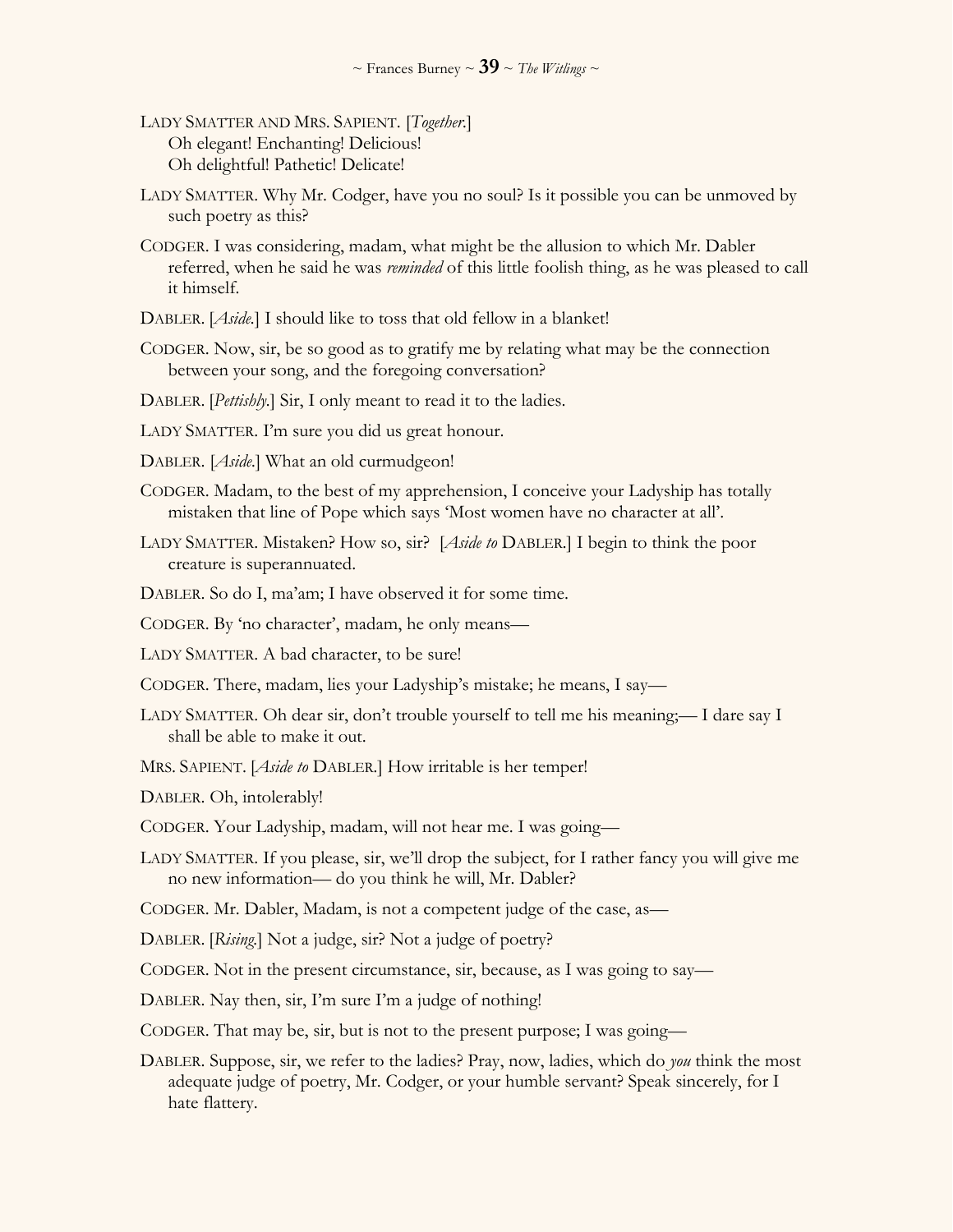- MRS. SAPIENT. I would by no means be so ill bred as to determine for Mr. Dabler in the presence of Mr. Codger, because *I* have always thought that a preference of one person implies less approbation of another; yet—
- CODGER. Pray, madam, let me speak; the reason, I say—
- MRS. SAPIENT. Yet the well-known skill of Mr. Dabler in this delightful art—
- CODGER. Madam, this interruption is somewhat injudicious, since it prevents my explaining—
- MRS. SAPIENT. [*Rising.*] Injudicious, sir? I am sorry, indeed, if I have merited such an accusation: there is nothing I have more scrupulously endeavoured to avoid, for, in *my* opinion, to be injudicious is no mark of an extraordinary understanding.
- LADY SMATTER. [*Aside to* DABLER*.*] How soon she's hurt!
- DABLER. Oh most unreasonably!
- CODGER. Madam, you will never hear me out; you prevent my explaining the reason, I say, why Mr. Dabler cannot decide upon Lady Smatter's error in judgement—
- LADY SMATTER. [*Rising.*] Error in judgement? Really this is very diverting!

CODGER. I say, madam—

- LADY SMATTER. It's rather a hard case if, after so many years of intense study and most laborious reading, I am not allowed to criticize a silly line of Pope!
- DABLER. —And if I, who, from infancy have devoted all my time to the practice of poetry, am now thought to know nothing of the matter!
- MRS. SAPIENT. —And if I, who, during my whole life, have made propriety my peculiar study, am now found to be deficient in it!
- LADY SMATTER. And as to this line of Pope—

## *Enter* MRS. HOBBINS*.*

- MRS. HOBBINS. Mr. Censor, my lady, begs to speak to your Ladyship for only two minutes upon business of consequence.
- DABLER. Censor? Suppose we admit him?— [*Aside.*] 'Twill be an admirable opportunity to show him my epigram.
- LADY SMATTER. Admit him? What, to ask his opinion of Mr. Codger's critical annotations?

CODGER. My doubt, madam, is, if you will give him time to speak it.

LADY SMATTER. Well, is it agreeable to ye all that Mr. Censor should have admittance? I know it is contrary to rule, yet, as he is one of the wits, and therefore ought to be among us, suppose we indulge him?

CODGER. Madam, I vote against it.

LADY SMATTER. Pray, Mr. Codger, why?

CODGER. Because, madam, there are already so many talkers that I cannot be heard myself.

DABLER. [*Aside to* LADY SMATTER*.*] You see how it is.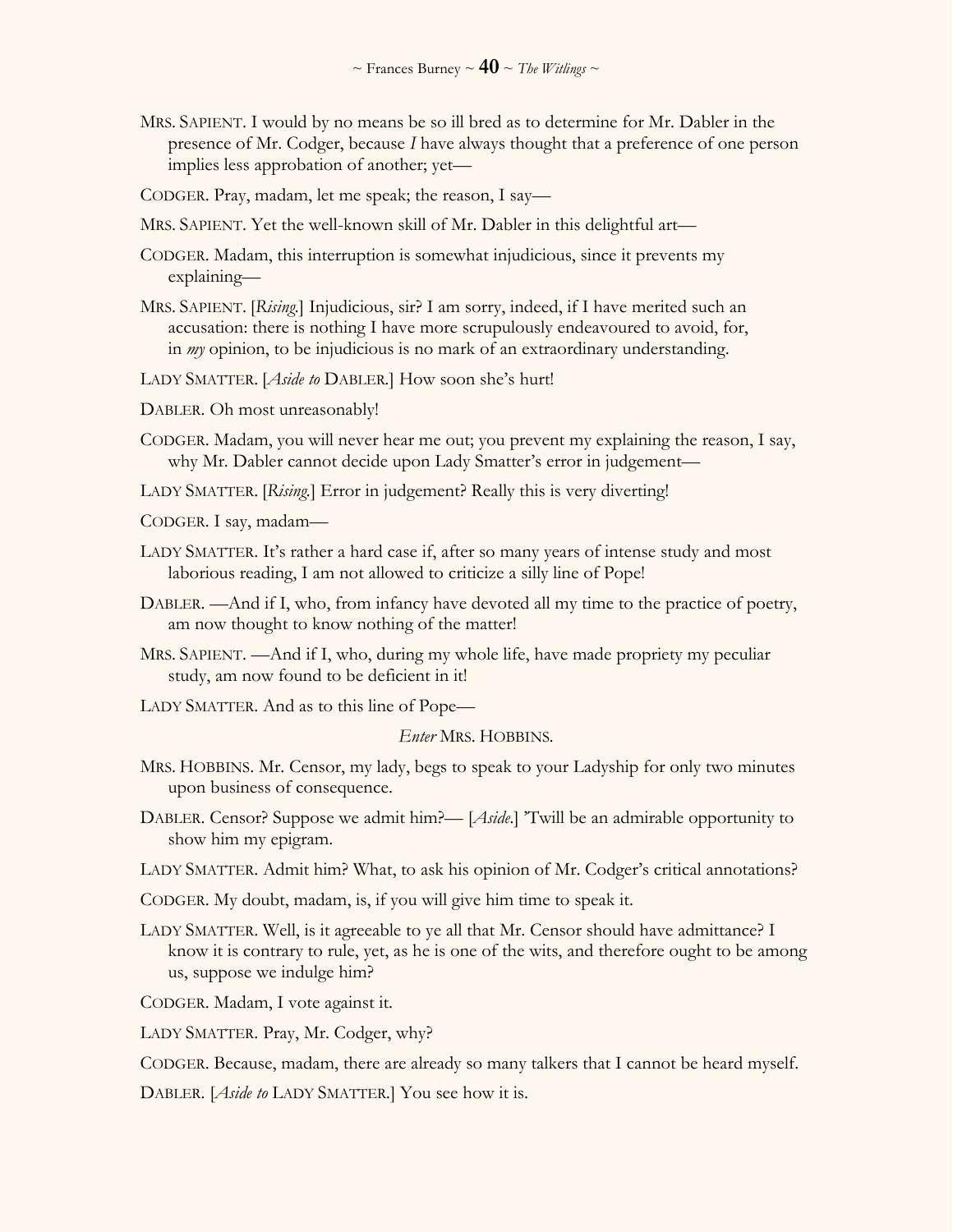$\sim$  Frances Burney  $\sim$  **41**  $\sim$  *The Witlings*  $\sim$ 

LADY SMATTER. Yes.— Desire Mr. Censor to walk upstairs.

[*Exit* MRS. HOBBINS*.*

CODGER. I am thinking, madam—

#### *Enter* CENSOR*.*

- LADY SMATTER. Mr. Censor, your entrance is most critically fortunate; give me leave to present you to our society.
- CENSOR. I expected to have seen your Ladyship alone.
- LADY SMATTER. Yes, but I have obtained a dispensation for your admittance to our Esprit Party. You must know we are at present discussing a very knotty point, and I should be glad of your opinion upon the merits of the cause.
- DABLER. And as soon as that is decided, I have a little choice piece of literature to communicate to you which I think you will allow to be tolerable.

MRS. SAPIENT. And I, too, sir, must take the liberty to appeal to your judgement concerning—

- CENSOR. Ay, ay, speak all at a time, and then one hearing may do.— Madam, the business which brings me hither—
- DABLER. Business? Oh name not the word in this region of fancy and felicity.
- MRS. SAPIENT. That's finely said, Mr. Dabler, and corroborates with an opinion of mine which I have long formed— that business and fancy should be regarded as two things.

CENSOR. Ay, madam, and with one of mine which I hold to be equally singular.

MRS. SAPIENT. What is it, sir?

CENSOR. That London and Paris should be regarded as two places.

MRS. SAPIENT. Pshaw!

- CODGER. [*To* LADY SMATTER*.*] I say, madam, I am thinking—
- CENSOR. Then, sir, you are most worthily employed.
- DABLER. Suppose, therefore, we change the subject. Oh, apropos, have you seen the new verses that run about?
- CENSOR. No. [*Turning to* LADY SMATTER*.*] Give me leave, madam, to acquaint you with the motive of my present visit.—
- LADY SMATTER. You would not be such a Goth as to interrupt our literary discussions? besides, I must positively have your sentiments upon an argument I have just had with Mr. Codger upon this line of Pope: 'Most women'—
- CENSOR. Hold, madam; I am no Don Quixote, $<sup>1</sup>$  and therefore encounter not danger where</sup> there is no prospect of reward; nor shall I, till I emulate the fate of Orpheus,<sup>1</sup> ever argue about women … in their presence.

 $1 = I$  do not tilt at windmills (a reference to Cervantes' mad knight)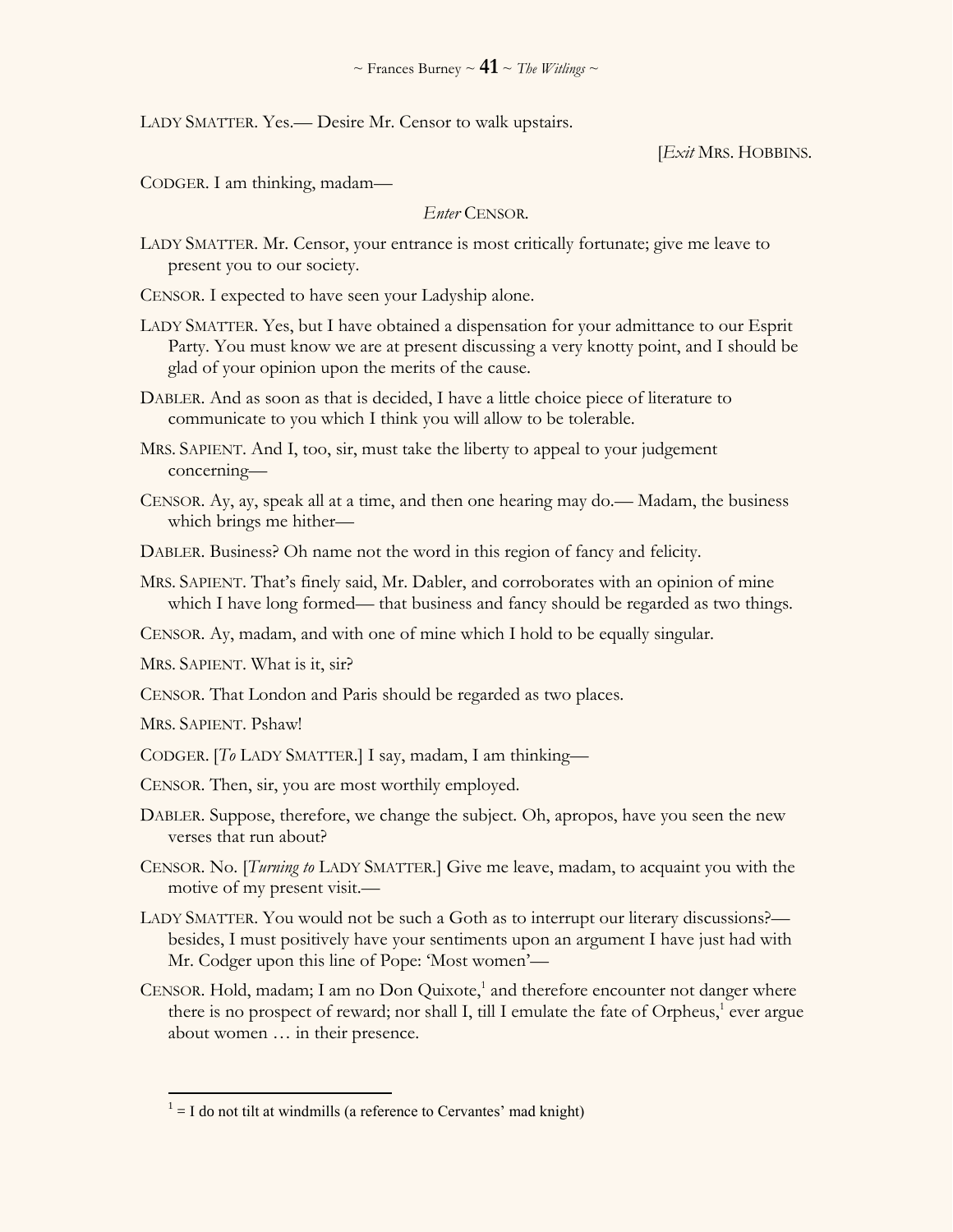$\sim$  Frances Burney  $\sim$  42  $\sim$  *The Witlings*  $\sim$ 

- DABLER. Ha, Ha! Mighty well said. [*Aside*] A good thought that! I'll turn it into a lampoon, and drop it at the printer's. [*Walks aside and writes in his tablets.*]
- CENSOR. [*To* LADY SMATTER*.*] I have seen Miss Stanley, madam, and—

LADY SMATTER. Did you find her at Mrs. Voluble's?

- CENSOR. Yes. [*They whisper.*]
- MRS. SAPIENT. [*Listening. Aside.*] So, so, Cecilia is at Mrs. Voluble's? And her engagement to Beaufort ended?— This can only mean some design upon Dabler!

CENSOR. But hear me, madam. I have something to communicate to you which—

- LADY SMATTER. Not now, I can attend to nothing now. These evenings, sir, which I devote to the fine arts, must not be contaminated with common affairs.
- MRS. SAPIENT. [*Aside.*] I shan't rest till I have dived into this matter! Leave genius exposed to the blandishments of any pretty young hoyden who loses her fortune? Never! [*To* LADY SMATTER*.*] I am much chagrined, madam, at the disagreeable necessity I am under of breaking abruptly from this learned assembly, but I am called hence by an appointment which I cannot give up without extreme rudeness; and I have long been of opinion that a breach of good manners— is no great sign of politeness.

LADY SMATTER. I am quite sorry to lose you so soon.

[*Exit* MRS. SAPIENT*.*

[*Aside.*] What a tiresome creature! How glad I am she's gone!

- CODGER. Notwithstanding the rebuff I have just met with, madam, I must say I cannot help thinking that—
- LADY SMATTER. Mr. Dabler, what are you writing?

DABLER. Only a little memorandum, ma'am, about business; nothing more.

CODGER. [*Aside.*] I find I can never get in two words at a time.

*Enter* JACK*.*

JACK. Ma'am, your Ladyship's most obedient.

 $\overline{a}$ 

LADY SMATTER. Why did not you come sooner, Jack?— we are just broke up.

JACK. I could not help it, upon my word. I came away now just as my tea was poured out at the coffee house, because I would not stay to drink it. I believe I have been to sixteen places since dinner!

CODGER. [*Aside.*] I'm glad Jack's come; I think, at least, I shall make *him* listen to me.

JACK. So this is your Club Room, where you all meet to talk?

CENSOR. Yes; and the principal maxim of the learned members is that no one shall listen to what is said by his neighbour.

 $<sup>1</sup>$  Some time after Orpheus' failed attempt to rescue his beloved Eurydice from the underworld, he was</sup> torn apart by Maenads in a jealous Dionysian frenzy.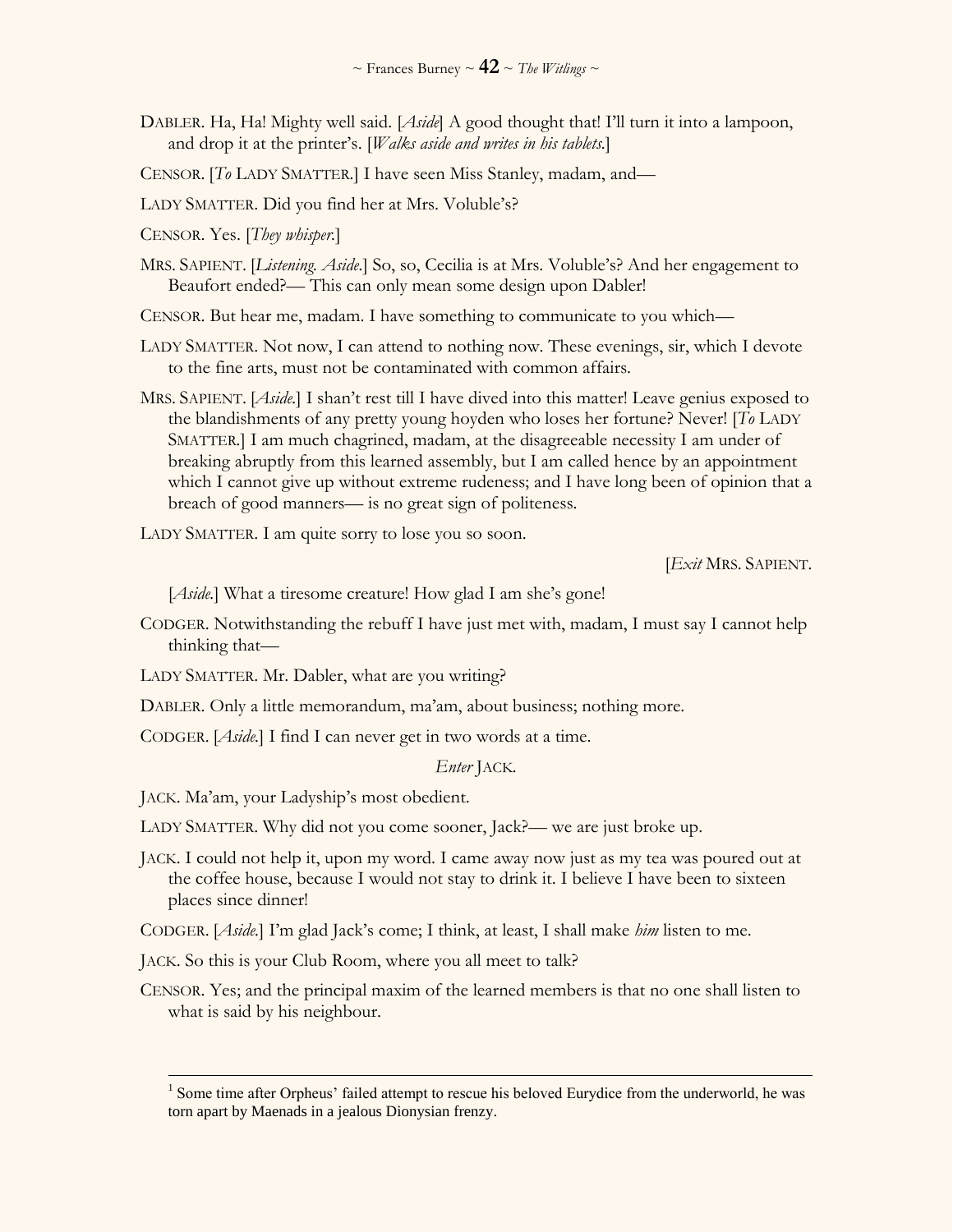LADY SMATTER. Fie, Mr. Censor! Mr. Dabler, suppose, in compliment to our new member Jack, you were to indulge us with a few lines?

DABLER. Does your Ladyship mean an *extempore*? 1

LADY SMATTER. The thing in the world I should like best.

DABLER. Really, ma'am, I wish for nothing upon earth so much as the honour of your Ladyship's commands— but as to an *extempore*— the amazing difficulty— the genius requisite— the masterly freedom— the— the— the things of that sort it requires make me half afraid of so bold an undertaking.

CENSOR. Sir, your exordium<sup>2</sup> is of sufficient length.

DABLER. I shall but collect my thoughts, and be ready in a moment.

[*Walks apart.*

LADY SMATTER. Never mind what Mr. Censor says, Jack, for you know he is a professed Stoic.

CENSOR. Stoic? Pray what does your Ladyship mean?

LADY SMATTER. Well, well, Cynic, then, if you like it better.

CENSOR. You hold, then, that their signification is the same?

LADY SMATTER. Mercy, Mr. Censor, do you expect me to define the exact meaning of every word I make use of?

CENSOR. No, madam, I do not.

*While they are speaking,* DABLER *privately looks at a paper, which he accidentally drops instead of putting in his pocket.*

DABLER. [*Advancing.*] I hope I have not detained you long?

LADY SMATTER. Is it possible you can be ready so soon?

DABLER. Oh dear yes, ma'am; these little things are done in a moment; they cost *us* nothing.

 In one sole point agree we all, Both rich and poor, and saint and sinner, Proud or humble, short or tall— And that's— a taste for a good dinner.

LADY SMATTER. Oh charming! I never heard anything so satirical in my life.

CENSOR. And so, sir, you composed these lines just now?

DABLER. This very moment.

CENSOR. It seems, then, you can favour your friends whenever they call upon you?

DABLER. Oh yes, sir, with the utmost pleasure.

CENSOR. I should be obliged to you, then, sir, for something more.

 $2 = Introduction$ 

 $\overline{a}$ 

 $1 =$ Impromptu or improvisation; a poem improvised on the spot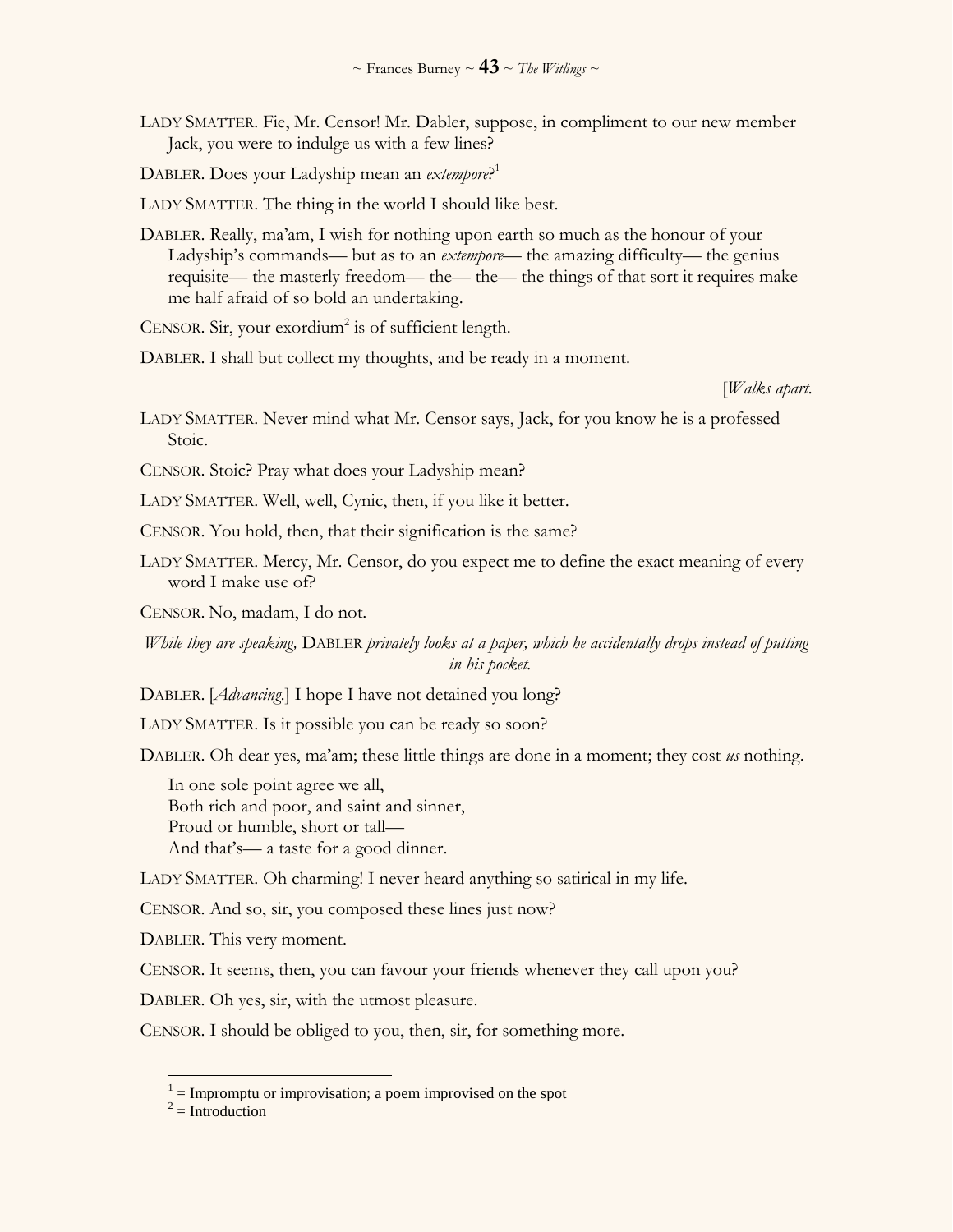DABLER. Sir, you do me honour. I will but take an instant for consideration, and endeavour to obey you. [*Aside.*] So, so!— I thought I should bring him round at last!

[*Walks away, groping for another paper.*

- CENSOR. You can have no objection, I presume, to my choosing you a subject?
- DABLER. Sir!
- CENSOR. And then with firmer courage your friends may counteract the skepticism of the envious, and boldly affirm that the verses are your own, and unstudied.
- DABLER. Really, sir, as to that, I can't say I very much mind what those sort of people say; we authors, sir, are so much inured to illiberal attacks that we regard them as mere marks of celebrity.
- CENSOR. You are averse, then, to my proposal?
- DABLER. Oh dear no, sir!— not at all— not in the least, I assure you, sir! [*Aside.*] I wish he was in the deserts of Libya with all my Heart!
- CENSOR. The readiness of your compliance, sir, proves the promptness of your wit. I will not affront you by naming so hackneyed a theme as Love, but give us, if you please, a spirited couplet upon War.
- DABLER. Upon War?— hum— let's see— upon War— ay— but hold! Don't you think, sir, that War is rather a disagreeable subject where there are ladies? For *myself* I can certainly have no objection, but, I must confess, I am rather in doubt whether it will be quite polite to Lady Smatter.
- JACK. Why Lord, Mr. Dabler, a man might ride ten times round Hyde Park before you are ready to begin.
- DABLER. Sir, things of this importance are not to be settled rashly.
- CENSOR. Then, Mr. Dabler, let your verses be upon the use and abuse of time, and address them, if you please, to *that* gentleman. [*Indicating JACK*.]
- JACK. Ay, with all my heart— so as he will not keep me long to hear him.
- DABLER. Time, did you say?— the use and the abuse of time?— ay, very good, a very good subject— Time?— [*Pauses.*] But pray, sir, pray, Mr. Censor, let me speak a word to you; are you not of opinion— now don't imagine this is any objection of *mine*, no, I like the subject of all things— it is just what I wished— but don't you think that poor Mr. Codger, here, may think it is meant as a sneer at him?
- CENSOR. How so, sir?
- DABLER. Why, sir, on account of his being so slow, poor man, for he means no harm. Besides, sir, his age!— consider that; we ought all to make allowances for the infirmities of age. I'm sure *I* do— poor old soul!
- CENSOR. Well, sir, I shall name but one subject more, and to that if you object, you must give me leave to draw my own inference and to report it accordingly.
- DABLER. Sir, I shall be very— I that is, sir, I shall be quite at your service. [*Aside.*] What a malignant fellow!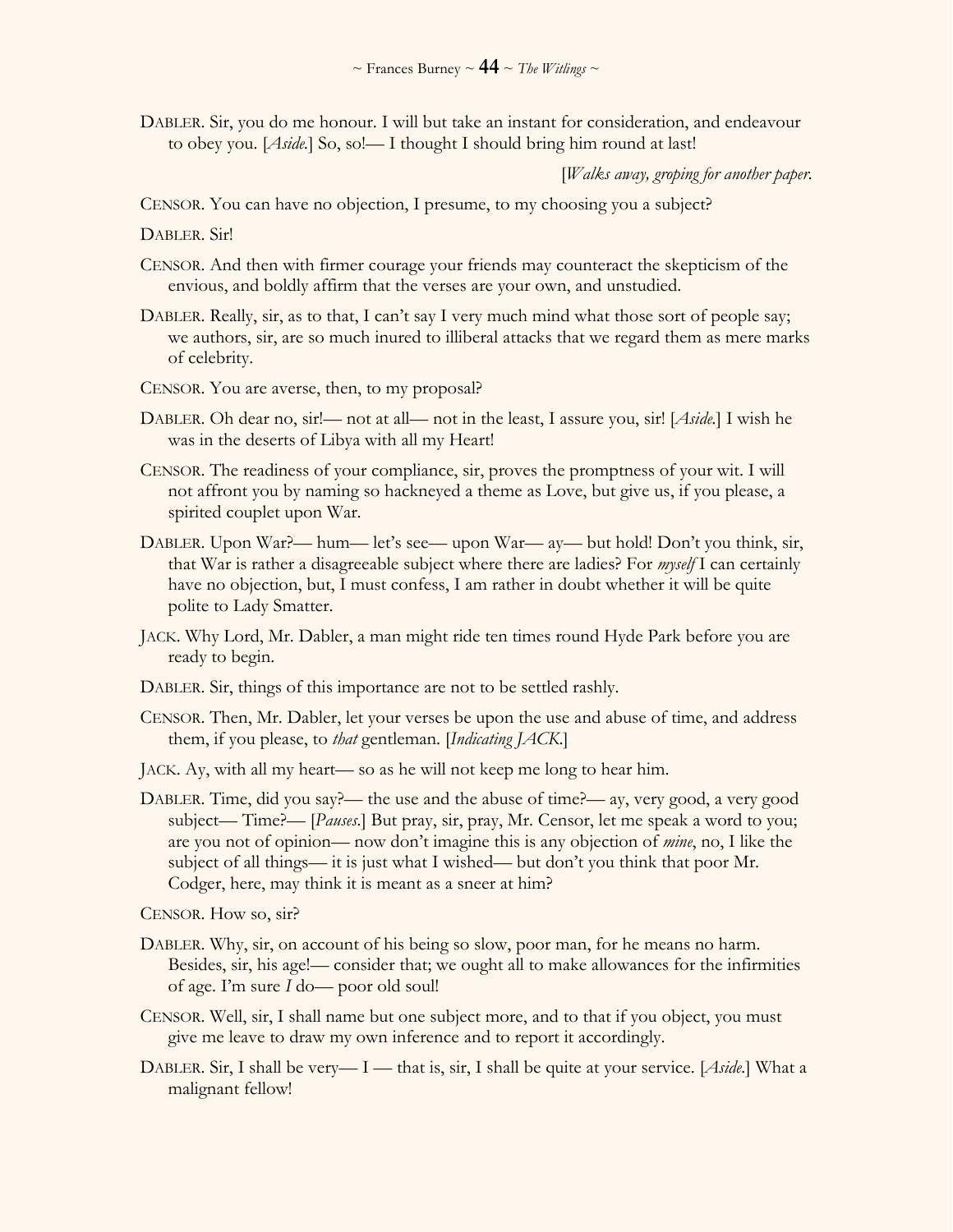$\sim$  Frances Burney  $\sim$  45  $\sim$  *The Witlings*  $\sim$ 

CENSOR. Slander.

DABLER. Slander—?!

CENSOR. Yes, sir; what objection can you devise to that?

DABLER. Sir, I should be extremely happy to obey you— nothing could give me greater pleasure, only that just now I am so particularly pressed for time, that— Lady Smatter, I have the honour to wish your Ladyship good night.

[*Going.*

JACK. [*Stopping him.*] Fair play, fair play! You shan't go till you have made the verses.

DABLER. Upon my word, sir—

LADY SMATTER. Come, Mr. Dabler!— I see you relent.

DABLER. Why— hem!— if— if your Ladyship insists— Slander, I think it was?— [*Aside. Holding his hand before his eyes, and walking about.*] Not one thought— not one thought to save me from ruin!

CENSOR. Why, Mr. Codger, what are you about? Is it not rather melancholy to sit by yourself at the table, and not join at all in the conversation?

CODGER. [*Raising his head.*] Perhaps, sir, I may conceive myself to be somewhat slighted.

- DABLER. [*Pettishly*.] Upon my word, if you all keep talking so incessantly, it is not possible for a man to know what he is about.
- CODGER. I have not spoken before for this half hour, and yet I am as good as bid to hold my tongue! [*Leans again on the table.*]
- LADY SMATTER. My good friend, we should all be extremely happy to hear you, if you were not so long in coming to the point; is it not so, Jack?
- JACK. To be sure, ma'am: I have made a journey to Bath and back again, while he has been considering whether his next wig should be a bob or a full-bottom!

CODGER. Son Jack, this is very unseemly discourse—

LADY SMATTER. Nay, pray don't scold him.

CODGER. [*Aside, and reclining as before.*] I verily believe they'd rather hear Jack than me!

JACK. Lord, Mr. Dabler, I believe you are dreaming. Will you never be ready?

- DABLER. Sir, this is really unconscionable! I was just upon the point of finishing—and now you have put it all out of my head!
- CENSOR. Well, Mr. Dabler, you have now sufficiently satisfied us of your skill at an *extempore*. We release you from all further trouble.
- DABLER. Sir, making verses is no sort of trouble to me, I assure you— however, if you don't choose to hear these which I have been composing—
- LADY SMATTER. Oh but *I* do, so pray—
- JACK. Pho, pho, he has not got them ready.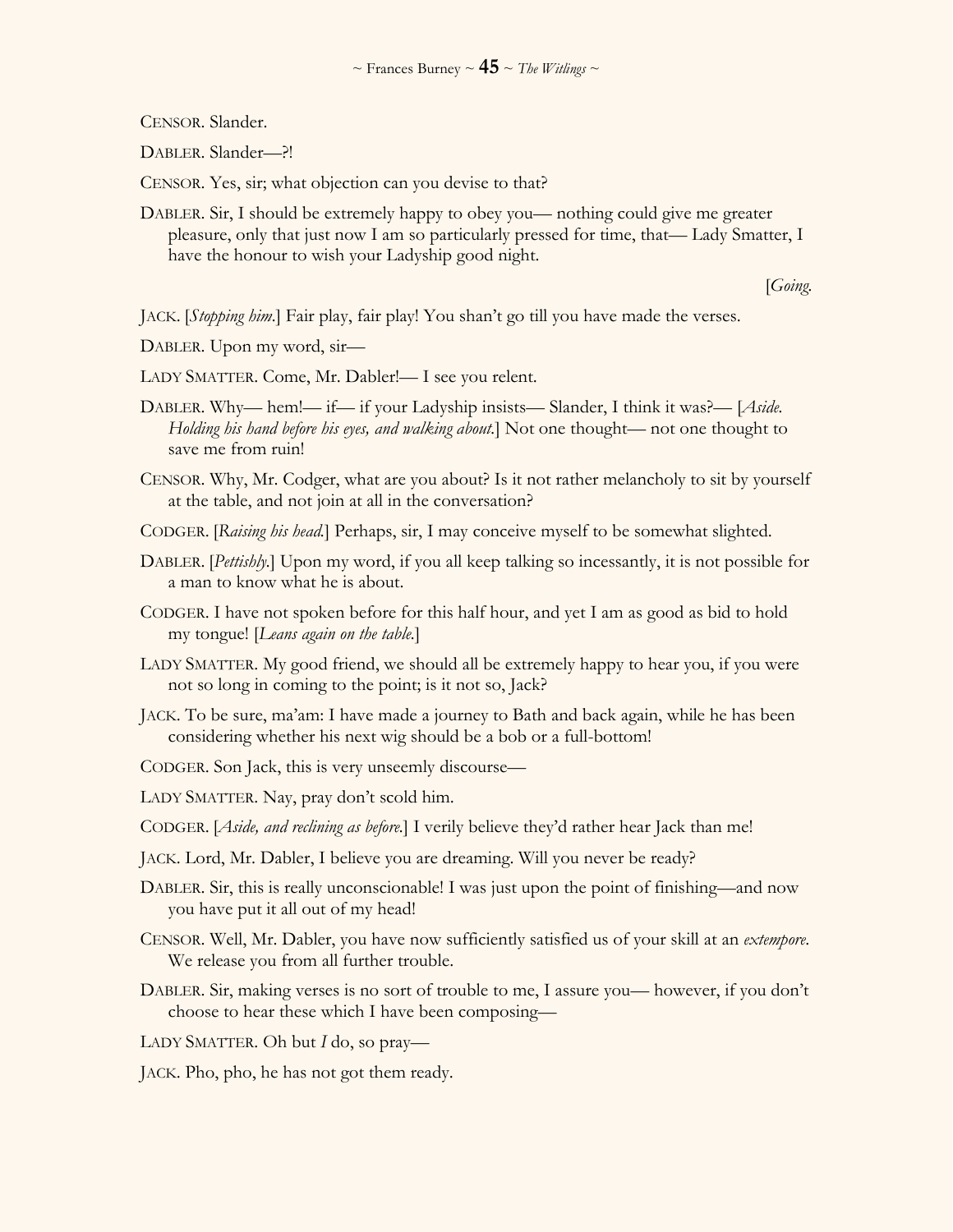DABLER. You are mistaken, sir, these are quite ready— entirely finished—and lodged here! [*Pointing to his head*]

CENSOR. If they are ready, you may as well repeat them.

DABLER. No, sir, no, since you declined at first, I am above compelling you to hear them at all. Lady Smatter, the next time I have the honour of seeing your Ladyship, I shall be proud to have your opinion of them.

[*Exit hastily.*

CENSOR. Poor wretch!— what's this? [*Picks up the paper dropped by* DABLER*.*] So! So! So—! *Enter* BEAUFORT*.*

BEAUFORT. [*To* LADY SMATTER*.*] Pardon me, madam, if I interrupt you, I am come but for a moment. [*Apart to* CENSOR*.*] Censor, have you no heart? Are you totally divested of humanity?

CENSOR. Why, what's the matter?

BEAUFORT. The matter? You have kept me on the rack— you have wantonly tortured me with the most intolerable suspense that the mind of man is capable of enduring. Where is Cecilia?—have you given her my message?— have you brought me any answer? why am I kept in ignorance of everything I wish or desire to know?

CENSOR. Is your harangue finished?

BEAUFORT. No, sir, it is hardly begun!

- CENSOR. At least, my good friend, object not to raillery in me, till you learn to check railing in yourself.
- LADY SMATTER. Beaufort, after an education such as I have bestowed upon you, this weak anxiety about mere private affairs is unpardonable;— especially in the presence of people of learning.

BEAUFORT. I waited, madam, till Mrs. Sapient and Mr. Dabler were gone.

JACK. [*Aside.*] Not a word of me! I'll e'en sneak away before he finds me out.

[*Going.*

CODGER. Son Jack, please to stop.

JACK. Sir, I can't; my time's expired.

CODGER. Jack, come hither and sit by me; you may hear me, I think, if nobody else will. Sit down, I say.

JACK. Lord, sir—

CODGER. Sit down when I bid you, and listen to what I am going to tell you.

[*Makes* JACK *seat himself at the table, and talks to him.*

LADY SMATTER. Beaufort, let me speak to Mr. Censor. What have you done, sir, about this poor girl? Did you give her my message?

CENSOR. She had too much sense, too much spirit, too much dignity to hear it.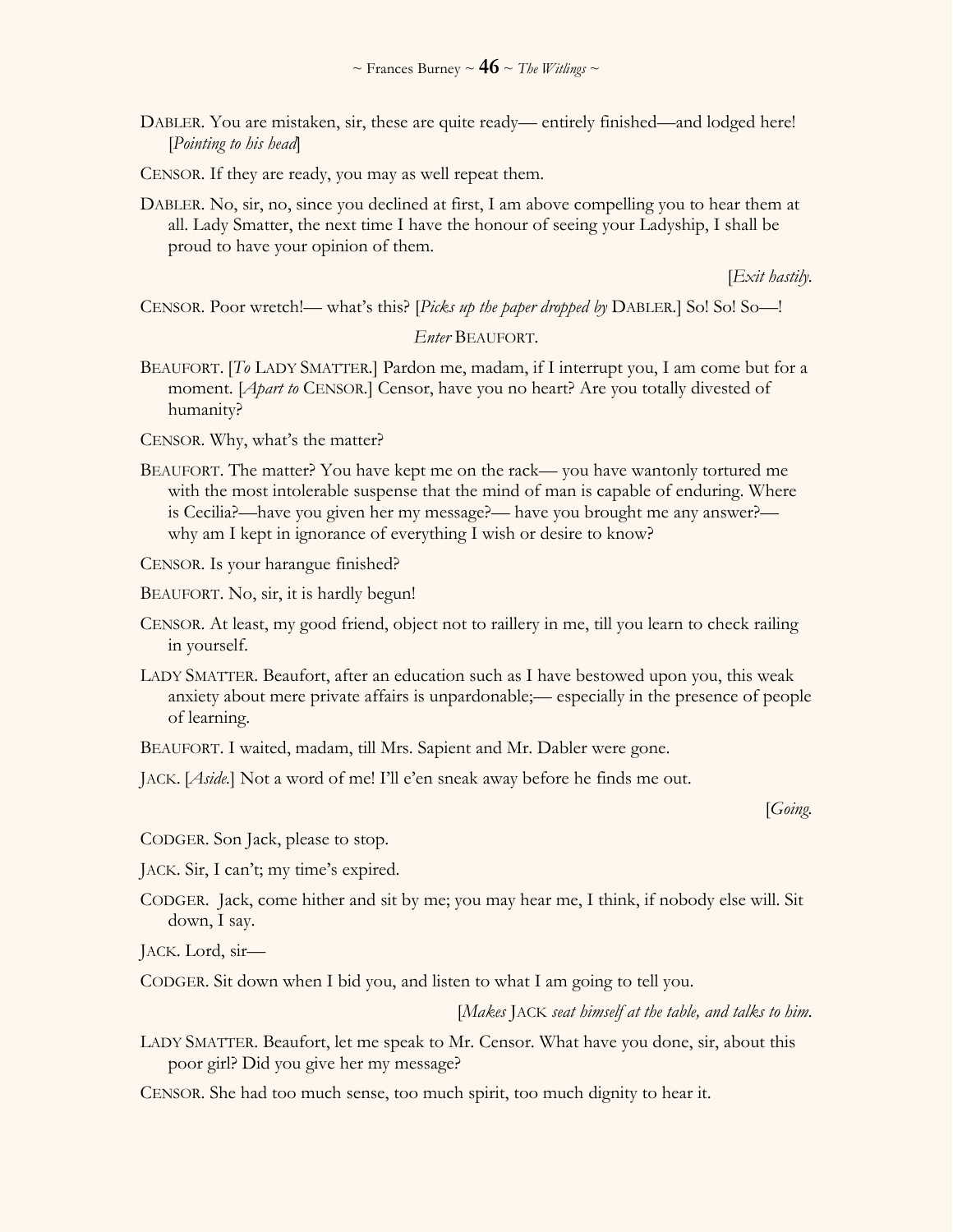$\sim$  Frances Burney  $\sim$  **47**  $\sim$  *The Witlings*  $\sim$ 

LADY SMATTER. Indeed?

CENSOR. Yes; and therefore I should propose—

LADY SMATTER. Sir, I must beg you not to interfere in this transaction; it is not that I mean to doubt either your knowledge or your learning, far from it;— but I have reason to believe that I have read as many books as you have.

BEAUFORT. Oh those eternal books! Would to heaven there were not one in the world!

LADY SMATTER. Oh monstrous!

BEAUFORT. Once again, madam, I entreat, I conjure—

LADY SMATTER. I will not hear a word more. Wish there was not a book in the world? Monstrous, shocking, and horrible! Beaufort, you are a lost wretch! I tremble for your intellects; and if you do not speedily conquer this degenerate passion, I shall abandon you without remorse to that ignorance and depravity to which I see you are plunging.

[*Exit.*

- BEAUFORT. Hard-hearted, vain, ostentatious woman! Go, then! I will fly to Cecilia, and I will tear myself from her no more. If *without* her I can receive no happiness, why *with* her should I be apprehensive of misery?
- CENSOR. Beaufort, is not security from want the basis of all happiness? Will the presence of Cecilia soften the hardships of penury? Will her smiles teach you to forget the pangs of famine?
- BEAUFORT. Well, well, tell me where I can find her, and she shall direct my future conduct herself.
- CENSOR. I have a scheme upon Lady Smatter for you, which I think has some chance of succeeding.

BEAUFORT. Till I have seen Cecilia, I can attend to nothing else.

- CENSOR. Then she has more wisdom than her lover, for she charged me to command your absence.
- BEAUFORT. My absence? I don't understand you.— Is Cecilia offended?

CENSOR. Yes, and most marvelously, for neither herself nor her neighbours know why.

BEAUFORT. Then I will not stay another minute!— I will find other methods to discover her abode.

[*Going.*

CENSOR. Prithee, Beaufort: my scheme upon Lady Smatter— !

BEAUFORT. I will not hear it! I disdain Lady Smatter! It is time to shake off the yoke and dare to be poor, that I may learn to be happy!

[*Exit.*

CENSOR. Shall this noble fellow be suffered to ruin himself? No! The world has too few like him. Jack, a word with you— Jack, I say!— are you asleep, man?

CODGER. Asleep? Surely not.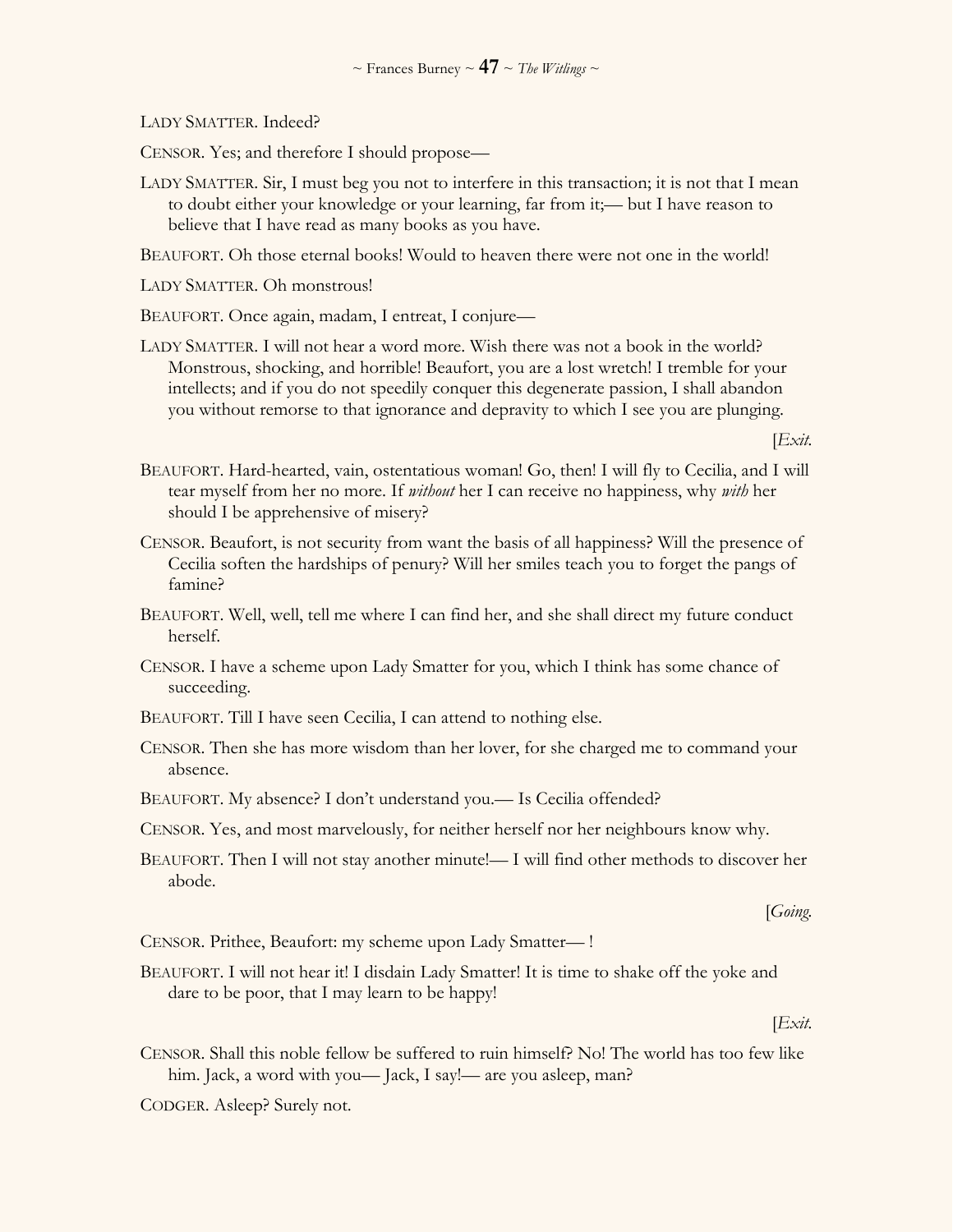$\sim$  Frances Burney  $\sim$  **48**  $\sim$  *The Witlings*  $\sim$ 

CENSOR. If you're awake, answer!

JACK. [*Yawning.*] Why, what's the matter?

CENSOR. Wake, man, wake and I'll tell you.

CODGER. How, asleep? Pray, Son Jack, what's the reason of your going to sleep when I'm talking to you?

JACK. Why, sir, I have so little time for sleep, that I thought I might as well take the opportunity.

CODGER. Son Jack, son Jack, you are verily an ignoramus!

CENSOR. Come hither, Jack. I have something to propose to you—

CODGER. Sir, I have not yet done with him myself. Whereabouts was I, son, when you fell asleep?

JACK. Why there, sir, where you are now.

CODGER. Son, you are always answering like a blockhead; I mean whereabouts was I in my story?

JACK. What story, sir?

CODGER. How? Did not you hear my story about your aunt Deborah's poultry?

JACK. Lord, no, sir!

CODGER. Not hear it? Why what were you thinking of?

JACK. How many places I've got to go tonight.

CODGER. This is the most indecorous behaviour I ever saw! You don't deserve ever to hear me tell a story again! In fact, I never intend to utter a word more in this room, and I shall quit the place directly!

[*Exit.*

JACK. Is he gone? Huzzah! I was never so tired in my life.

[*Going.*

CENSOR. Hold! I yet have something to say to you.

JACK. Can't possibly stay to hear you.

- CENSOR. On this occasion I believe you can. And you will!— Jack, are you willing to serve your brother?
- JACK. That I am! I would ride to York to see what's o'clock for him.
- CENSOR. I will put you in a way to assist him with less trouble, though upon a matter of at least equal importance.—

CENSOR *begins to whisper to* JACK; JACK *begins to laugh*.

*End of Act the Second.*

*— Interval —*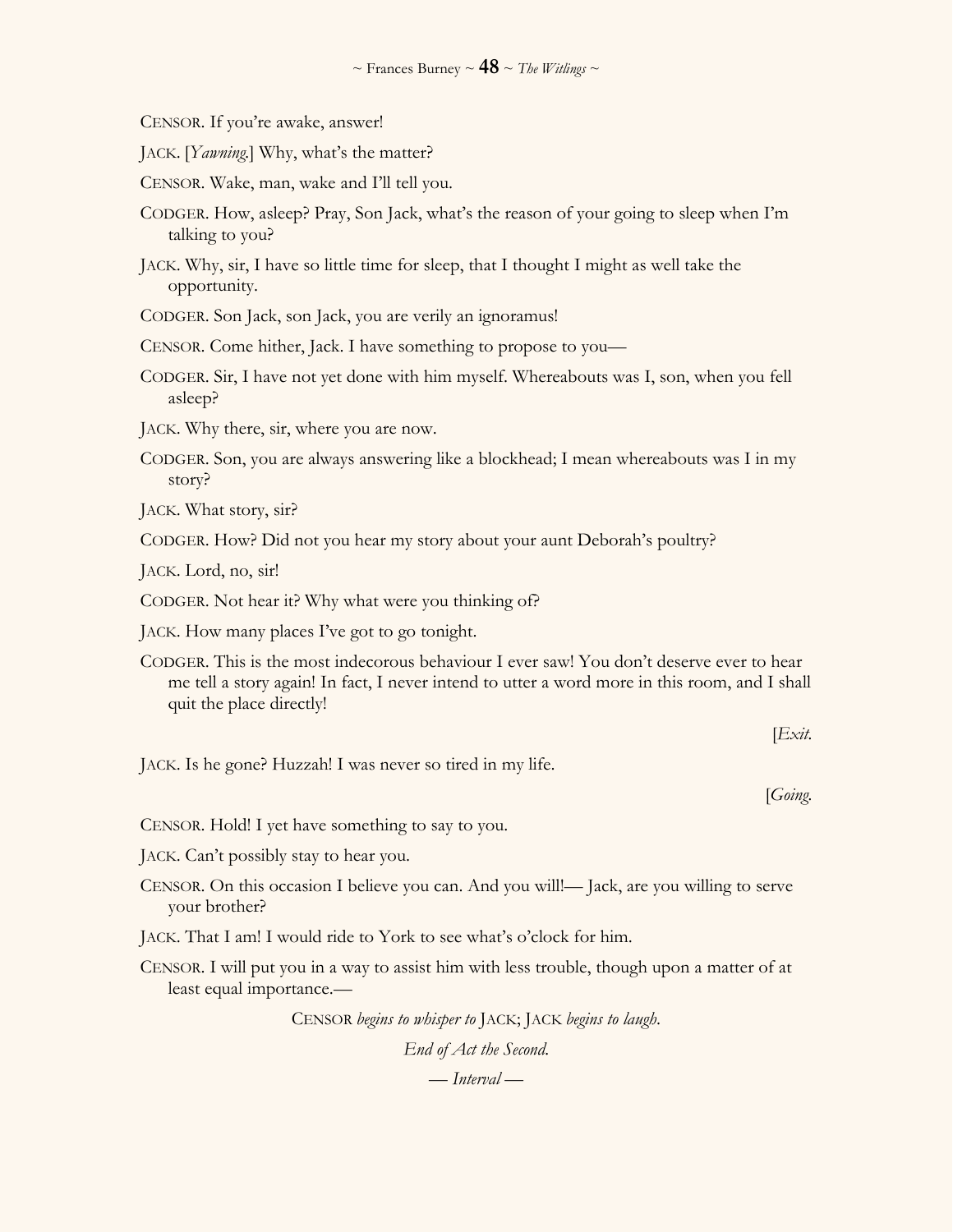$\sim$  Frances Burney  $\sim$  **49**  $\sim$  *The Witlings*  $\sim$ 

# **Act III.**

## *A parlour at Mrs. Voluble's.*

MRS. VOLUBLE*,* MRS. WHEEDLE*,* MISS JENNY *and* BOB *are seated at a round table at supper;* BETTY *is waiting.*

MRS. VOLUBLE. Betty, give me some beer. Come, Miss Jenny, here's to your love and mine.

[*They drink.*

Well, this is a sad thing indeed!

MRS. WHEEDLE. I do believe there's more misfortunes in our way of business than in any in the world; the fine ladies have no more conscience than a Tartar— they keep ordering and ordering, and think no more of paying than they do of working for a living.

MRS. VOLUBLE. Ah, the times are very bad! Very bad, indeed!— all the gentlefolks going broke— poor Mr. Mite, the rich cheesemonger at the corner is quite knocked up.<sup>1</sup>

MRS. WHEEDLE. You don't say so?

MRS. VOLUBLE. Very true, indeed.

MISS JENNY. Why, it is but a week ago that I met him a-driving his own trap<sup>2</sup>.

MRS. WHEEDLE. Well, who'd have thought of that? Pray, Mrs. Betty, give me some bread.

MRS. VOLUBLE. Ah, this is a sad world! A very sad world, indeed! Nothing but ruination going forward from one end of the town to the other. My dear Mrs. Wheedle, you don't eat; pray let me help you to a little slice more.

MRS. WHEEDLE. Oh, I shall do very well; I only wish you'd take care of yourself.

MRS. VOLUBLE. There, that little bit can't hurt you, I'm sure. As to Miss Jenny, she's quite like a crocodile, for she lives upon air.<sup>3</sup>

MRS. WHEEDLE. No, ma'am, the thing is she laces so tight that she can't eat half her natural victuals.

MRS. VOLUBLE. Ay, ay, that's the way with all the young ladies; they pinch for fine shapes.

BOB. Mother, I wish you'd help *me*— I'm just starved.

MRS. VOLUBLE. Would you have me help you before I've helped the company, you greedy fellow, you? Stay till we've done, can't you?

MISS JENNY. I'll give Master Bobby a piece of mine, if you please, ma'am.

MRS. VOLUBLE. No, no, he can't be very hungry, I'm sure, for he ate a dinner<sup>1</sup> to frighten a horse. There— take that, and be quiet. So, as I was saying—

 $1 =$ Ruined

 $2^2$  = A light two-wheeled carriage with springs

<sup>3</sup> Herodotus, in *Inquiries, Book 2*, declared that crocodiles ate nothing in the four winter months. The Renaissance revival of classical learning made this myth proverbial.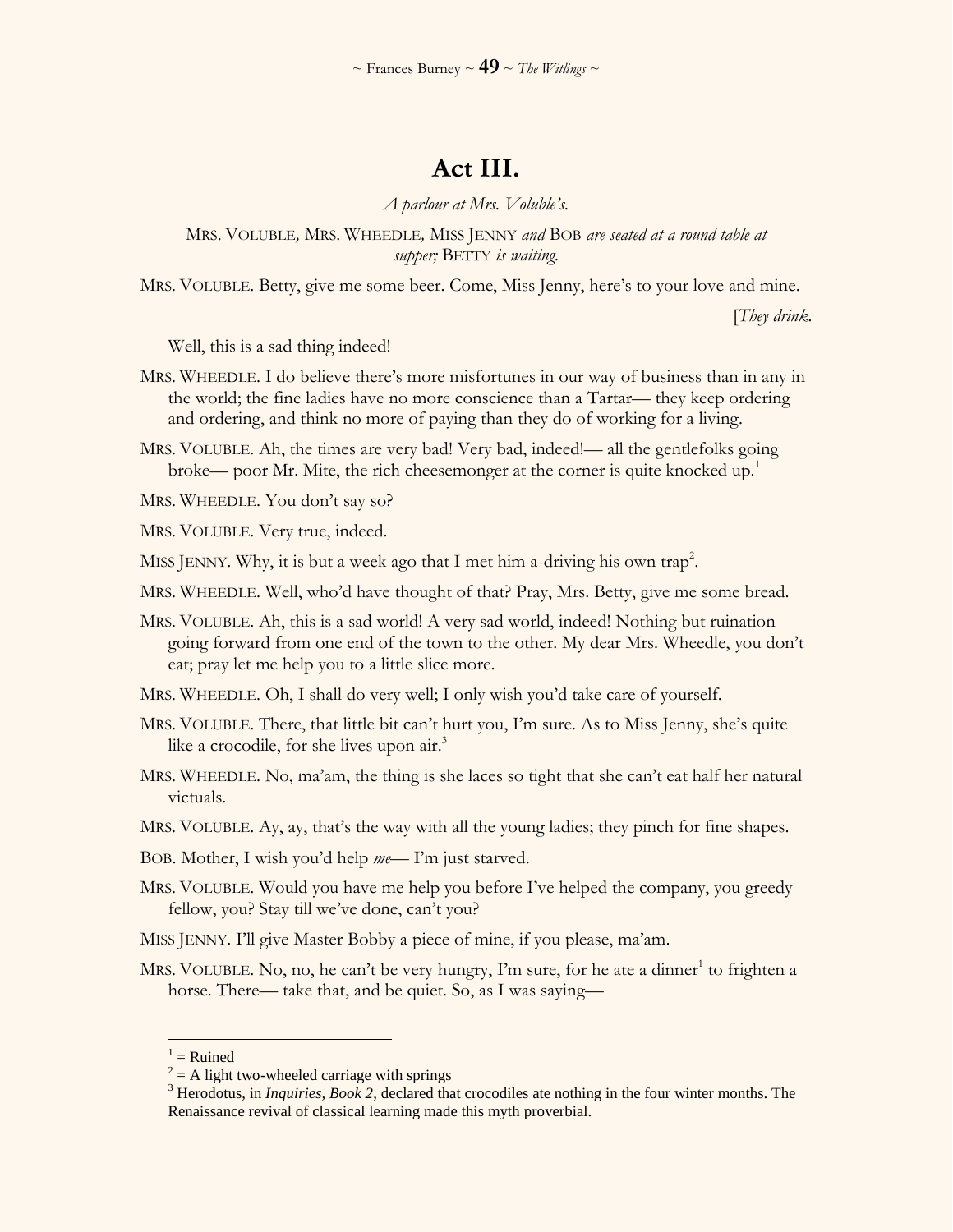BOB. Lord, Mother, you've given me nothing but fat!

MRS. VOLUBLE. Ay, and too good for you, too.

- MRS. WHEEDLE. Ah, Master Bobby, these are no times to be dainty! One ought to be glad to get bread to eat.
- MRS. VOLUBLE. If you'll take my advice, Mrs. Wheedle, you'll send in your account directly, and then, if the young lady has any money left, you'll get it at once.
- MRS. WHEEDLE. Why that's just what I thought myself, so I made out the bill, and brought it in my pocket.
- MRS. VOLUBLE. Quite right! But, good lack, Mrs. Wheedle, who'd have thought of such a young lady's being brought to such a pass?— I shall begin soon to think there's no trusting in anybody.

## *Enter* CECILIA*.*

Oh Law!— I hope she did not hear me!

- CECILIA. I beg your pardon, Mrs. Voluble, for this intrusion, but I rang my bell three times, and I believe nobody heard it.
- MRS. VOLUBLE. I'm sure, ma'am, I'm quite sorry you've had such a trouble; but I dare say it was all my son Bobby's fault, for he keeps such a continual jabbering, that there's no hearing anything in the world for him.

BOB. Lord, mother, I'll take my oath I ha'n't spoke three words the whole time!

MRS. VOLUBLE. What, you are beginning again, are you?—

- CECILIA. I beg I may occasion no disturbance; I merely wished to know if my messenger were returned from Mr. Stipend.
- MRS. VOLUBLE. Dear no, ma'am, not yet.
- CECILIA. Then he has certainly met with some accident. If you will be so good as to lend me your pen and ink once more, I will send another man after him.
- MRS. VOLUBLE. Why, ma'am, he could not have got back so soon, let him go never so fast.
- CECILIA. So soon?! [*Walking apart.*] Oh, how unequally are we affected by the progress of time! Winged with the gay plumage of hope, how rapid seems its flight; oppressed with the burden of misery, how tedious its motion!—

MISS JENNY. I believe she's talking to herself.

- MRS. VOLUBLE. Yes, she has a mighty way of musing. Ma'am, will it be agreeable to you to eat a bit of supper with us?
- MRS. WHEEDLE. The young lady does not hear you; I'll go to her myself. [*Rises and follows* CECILIA*.*] I hope, Miss Stanley, you're very well? I believe, ma'am, you don't recollect me?

CECILIA. Mrs. Wheedle?— yes, I do.

 $<sup>1</sup>$  Dinner was the mid-day or early-afternoon meal; the evening meal was supper.</sup>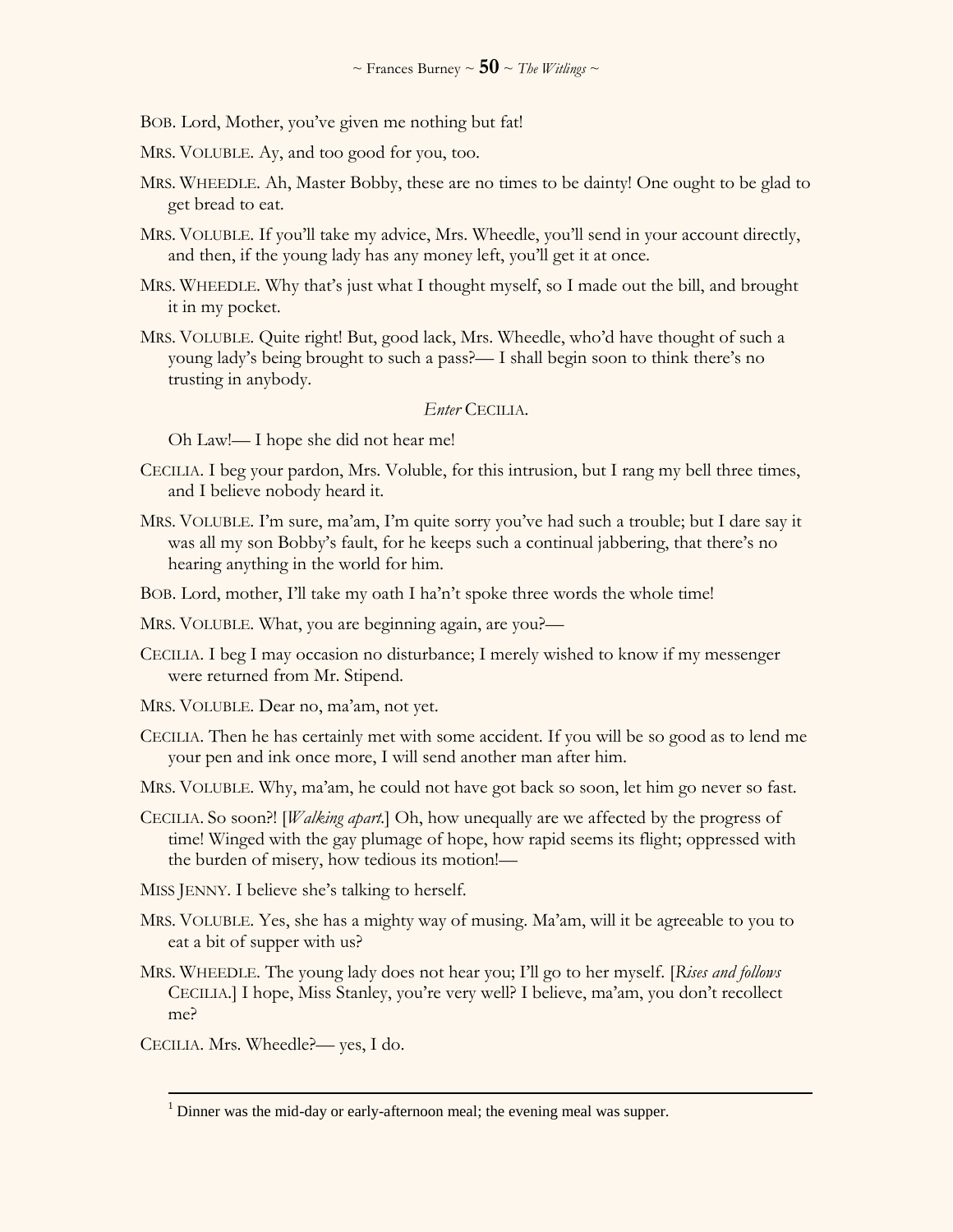MRS. WHEEDLE. I'm very sorry, I'm sure, ma'am, to hear of your misfortunes.

CECILIA. I thank you. Mrs. Voluble, is your pen and ink here?

- MRS. VOLUBLE. You shall have it directly; but pray, ma'am, let me persuade you to eat a morsel first.
- CECILIA. I am obliged to you, but I cannot.
- MRS. VOLUBLE. Why now here's the nicest little minikin bit you ever saw;— it's enough to tempt you to look at it.
- BOB. Mother, if the lady don't like it, can't you give it me?
- MRS. VOLUBLE. I was just this minute going to help you, but now you're so greedy, you shan't have a bit.
- CECILIA. Mrs. Voluble, I'll step upstairs, and when you are at leisure, you will be so good as to send me the pen and ink.

## [*Going.*

MRS. WHEEDLE. [*Stopping her.*] Ma'am, as I did not know when I might have the pleasure of seeing you again, I took the liberty just to make out my little account and bring it with me; and I hope, ma'am, that when you make up your affairs, you'll be so good as to let me be the first person that's considered, for I'm a deal out of pocket, and should be very glad to have some of the money as soon as possible.

CECILIA. Dunned already! Good heaven, what will become of me! [*Bursts into tears.*]

MRS. VOLUBLE. Dear ma'am, what signifies fretting?— better eat a bit of supper, and get up your spirits. Betty, go for a clean plate.

[*Exit* BETTY*.*

MRS. WHEEDLE. Won't you please, ma'am, to look at the bill?

- CECILIA. Why should I look at it?—I cannot pay it—I am a destitute creature— without friend or resource!
- MRS. WHEEDLE. But, ma'am, I only mean—
- CECILIA. No matter what you mean!— all application to me is fruitless— I possess nothing— The beggar who sues to you for a penny is not more powerless and wretched!
- MRS. WHEEDLE. But sure, ma'am, when there comes to be a division among your creditors, your debts won't amount to more than—
- CECILIA. Forbear, forbear!— I am not yet inured to disgrace, and this manner of stating my affairs is insupportable. Your debt, assure yourself, is secure, for sooner will I famish with want, or perish with cold, than appropriate to my own use the smallest part of my shattered fortune till your and every other claim upon it is answered.

MRS. WHEEDLE. Well, ma'am, that's as much as one can expect.

*Re-enter* BETTY*, with a plate and a letter.*

BETTY. Ma'am, is your name Miss Stanley?

CECILIA. Yes; is that letter for me? [*Takes it.*]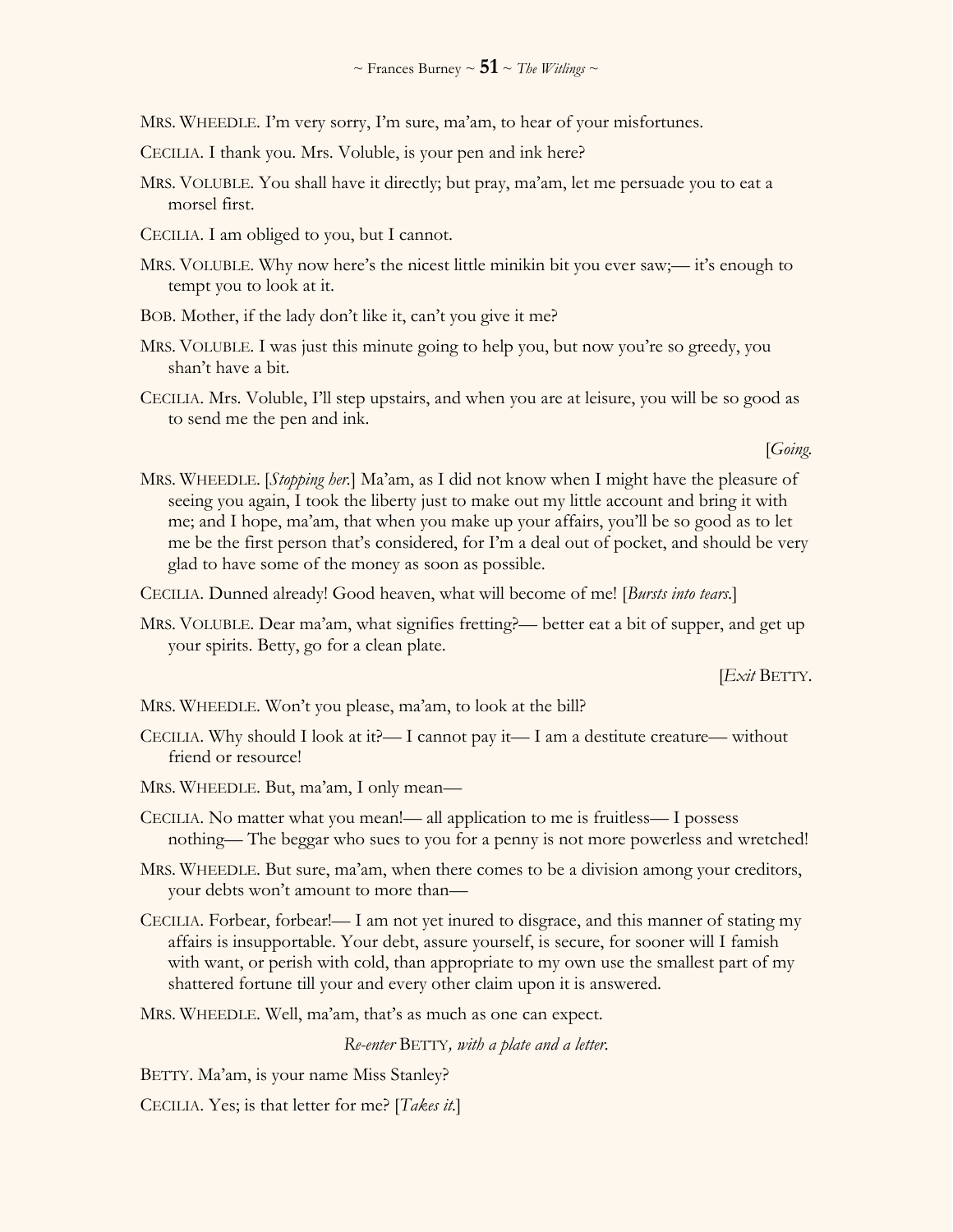$\sim$  Frances Burney  $\sim$  52  $\sim$  *The Witlings*  $\sim$ 

MRS. VOLUBLE. Come, Mrs. Wheedle, come and finish your supper.

MRS. WHEEDLE *returns to the table*.

CECILIA. I dread to open it! Does anybody wait?

BETTY. Yes, ma'am, a man in a fine lace livery.

CECILIA. [*Reading.*]

"Since you would not hear my message from Mr. Censor, I must try if you will read it from myself. I do most earnestly exhort you to go instantly and privately into the country, and you may then depend upon my support and protection. Beaufort now begins to listen to reason—"

Oh Heaven!

"and, therefore, if you do not seduce him to follow you—"

Insolent, injurious woman!

"— I have no doubt but he will be guided by one whose experience and studies entitle her to direct him. I shall call upon you very soon to know your decision, and to supply you with cash for your journey, being, with the utmost sorrow for your misfortunes, dear Miss Stanley,

Yours etc.—Judith Smatter."

What a letter!

BETTY. Ma'am, if you please, is there any answer?

CECILIA. No, none.

BETTY. Then, ma'am, what am I to say to the footman?

- CECILIA. Nothing.— Yes— tell him I have read this letter, but if he brings me another, it will be returned unopened.
- BETTY. Yes, ma'am. [*Aside*.] Laws! What a queer answer!

[*Exit.*

MRS. VOLUBLE. [*Rising and approaching* CECILIA*.*] Ma'am, I'm sure I wish I could serve you with all my heart, and if you're distressed about a lodging, I've just thought of one in Queen Street, that, in a week's time—

CECILIA. In a week's time I hope to be far away from Queen Street— far away from this hated city— far away, if possible, from all to whom I am known!

MRS. VOLUBLE. Dear ma'am, sure you don't think of going beyond seas?

MRS. WHEEDLE. If you should like, ma'am, to go abroad, I believe I can help you to a thing of that sort myself.

CECILIA. How?

MRS. WHEEDLE. Why, ma'am, I know a lady who's upon the very point of going, and the young lady who was to have been her companion all of a sudden married a young gentleman of fortune and left her without any notice.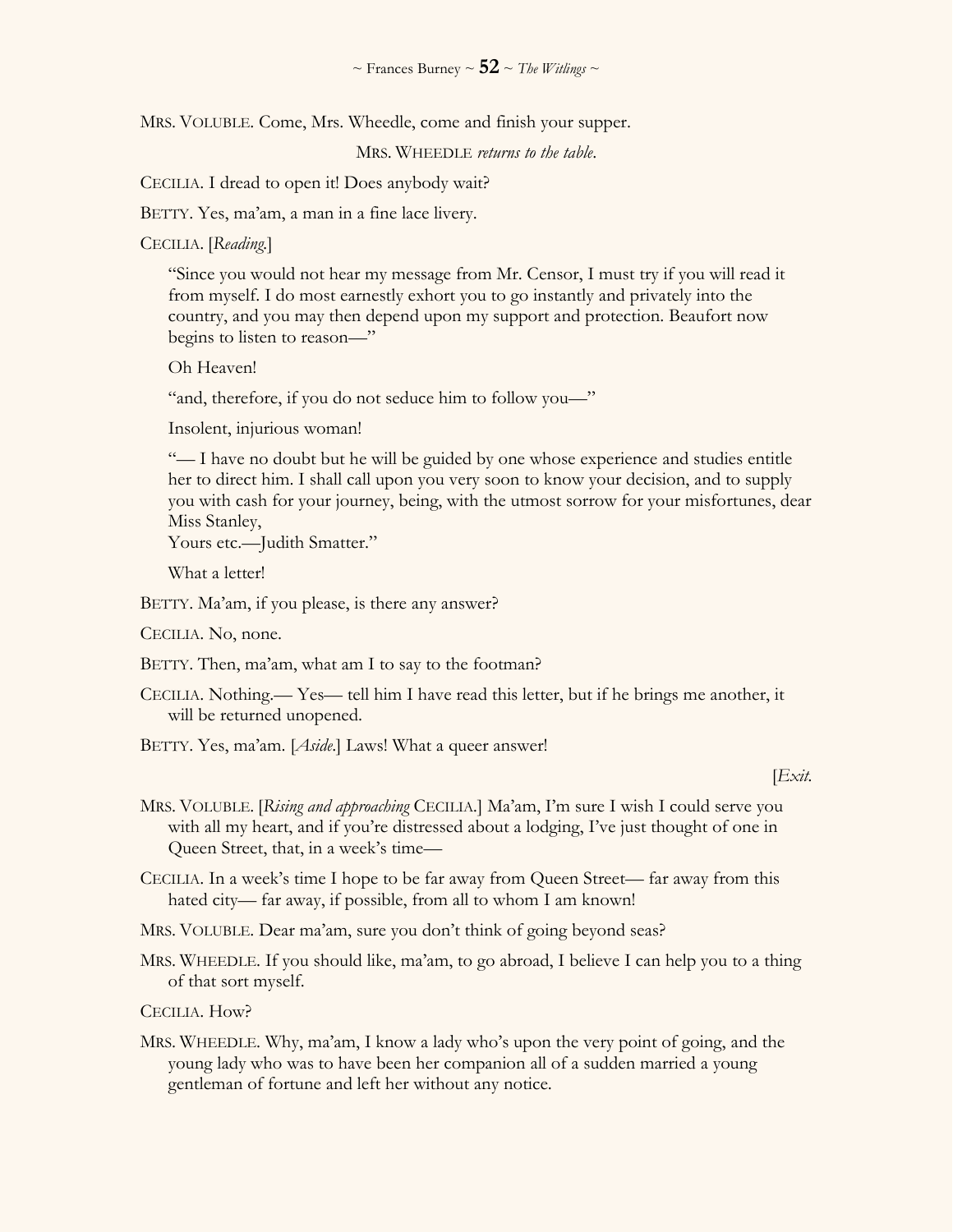CECILIA. Who is the lady?

MRS. WHEEDLE. Mrs. Hollis, ma'am; she's a lady of very good fortunes.

CECILIA. I have heard of her.

MRS. WHEEDLE. And she wants a young lady very much. She sets off the beginning of next week. If it's agreeable to you to go to her, I shall be proud to show you the way.

CECILIA. I know not what to do!— Yes, I had indeed better quit the kingdom— No stay!— Am I not too rash?— I cannot well accompany you to this lady myself, Mrs. Wheedle, but if you will go to her in my name, you will much oblige me. When did you say she leaves England?

MRS. WHEEDLE. Next week, ma'am.

CECILIA. I shall have time, then, to arrange my affairs. Tell her it is my first wish to quit this country.

- MRS. WHEEDLE. Yes, ma'am. I'll get my hat and cloak, and go directly.— I suppose, ma'am, I may tell Mrs. Hollis you will have no objection to doing a little work for the children, and things of that sort, as the last young lady did?
- CECILIA. Oh heavy hour!— down, down, proud heart!— Tell her what you will! I have no more directions to give, and I can answer no more questions.— Oh Beaufort! Faithless, unfeeling Beaufort! To have rescued *you* from distress and mortification such as this would have been *my* heart's first joy— my life's only pride!

[*Exit.*

MRS. VOLUBLE. She's quite in a sad taking, that's the truth of it.

MISS JENNY. Poor young lady! I'm so sorry for her you can't think.

MRS. VOLUBLE. Come, Mrs. Wheedle, you shan't go till you've drunk a glass of wine, so let's sit down a little while and be comfortable.

*They seat themselves at the table;* MRS. VOLUBLE *serves the wine.*

You need not be afraid of the dark, for Bobby shall go with you.

BOB. I'd rather behalf<sup>1</sup> not.

MRS. VOLUBLE. Who wants to know whether you'd rather or not? I suppose there's no need to consult all your rather-nesses. Well, ma'am, so, as I was going to tell you—

## *A violent knocking at the door.*

Lord bless me, who's at the door? Why, they'll knock the house down! Somebody to Mr. Dabler, I suppose; but he won't be home this two hours.

## *Enter* BETTY*.*

BETTY. Laws, ma'am, here's a fine lady all in her coach, and she asks for nobody but you.

MRS. VOLUBLE. For me? Well, was ever the like! Bob, why don't you stir? One would think you were nailed to your seat.

  $1 =$  For my part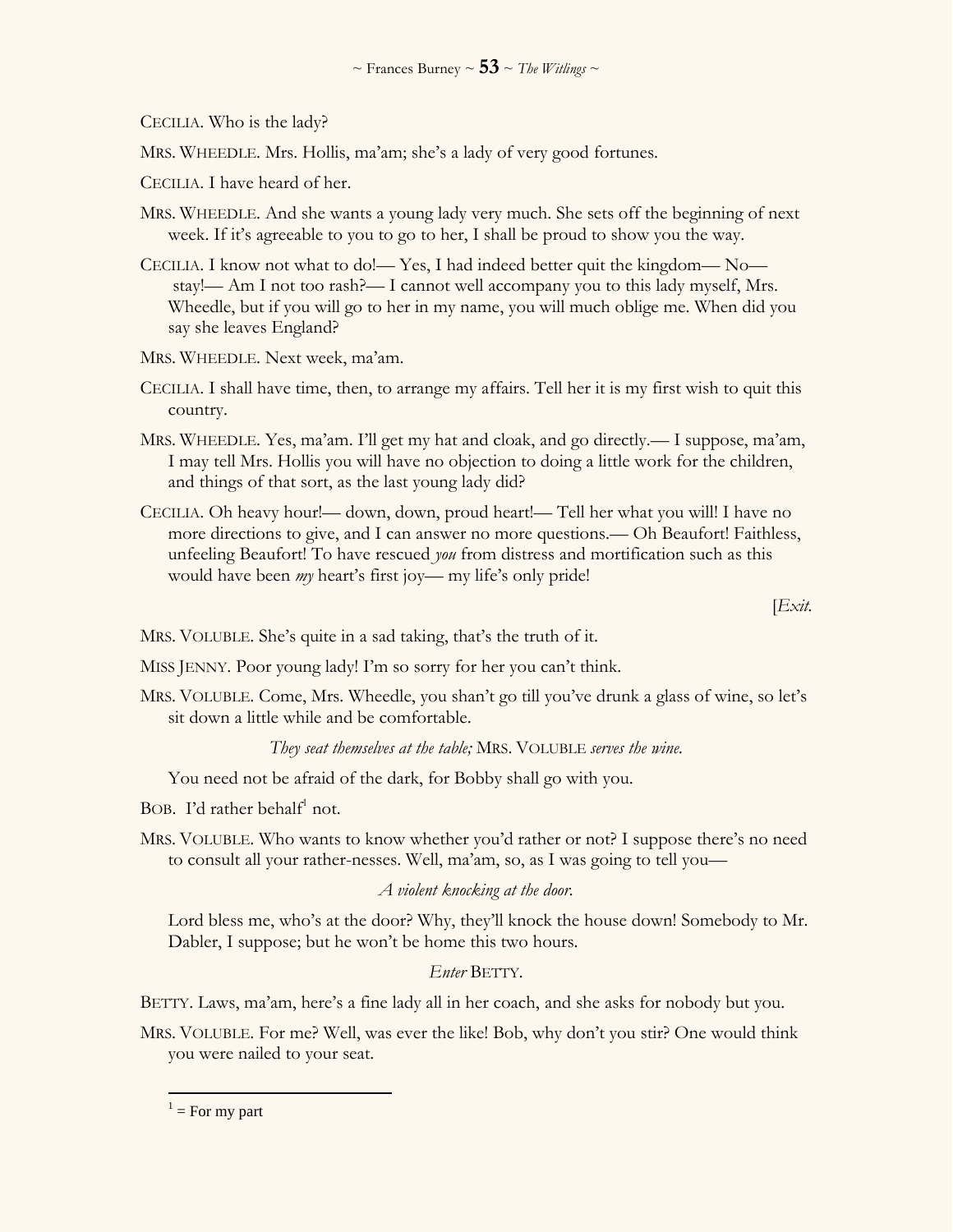BOB. Why, I'm making all the haste I can, a'n't I?

*They all rise, and* BOB *jars the table, tipping dishes and wineglasses onto the floor.*

MRS. VOLUBLE. Well, if this is not enough to drive one mad! I declare I could flay the boy alive! Here's a room to see company! You great, nasty, stupid dolt, you, get out of my sight this minute.

BOB. Why, mother, I did not do it for the purpose.

MRS. VOLUBLE. Get out of my sight this minute, I say! [*Drives him off the stage.*] Well, what's to be done now?— Did ever anybody see such a room?— Mrs. Wheedle, do help to put some of the things into the closet. Betty, why don't you get a broom?— you're as helpless as a child.— No, a mop— get a mop, and clean it all away at once.—Why, you a'n't going empty handed, are you? I declare you have not half the head you was born with.

BETTY. I'm sure I don't know what to do no more than the dog. [*Gets mop and broom.*]

## *The knocking is repeated*

MRS. VOLUBLE. There, they're knocking like mad!— Miss Jenny, what signifies your staring? Can't you make yourself a little useful?— Why, Betty, why don't you make haste?— Bobby! As soon as ever you've done the mischief you think of nothing but running away!

## *Re-enter* BOBBY *and they clear the stage.*

Come, poke everything into the closet.— There, now we shall do pretty well. Betty, go and ask the lady in.

[*Exeunt* BETTY *and* BOBBY*.*

I declare I'm in such a flustration!

MISS JENNY. So am I, I'm sure, for I'm all of a tremble.

MRS. WHEEDLE. Well, goodbye, then—we'll go to Mrs. Hollis's directly. [*Aside*.] I shall see who the lady is as I go along.

[*Exit.*

MRS. VOLUBLE. It's prodigious odd what can bring any company at this time of night.

## *Enter* MRS. SAPIENT*.*

Mrs. Sapient! Dear ma'am, I can hardly believe my eyes!

MRS. SAPIENT. I am afraid my visit is unseasonable, but I beg I may not incommode you.

MRS. VOLUBLE. Incommode me? Dear ma'am no, not the least in the world; I was doing nothing but just sitting here talking with Miss Jenny, about one thing or another.

MRS. SAPIENT. I have a question to ask you, Mrs. Voluble, which—

MRS. VOLUBLE. I'm sure, ma'am, I shall be very proud to answer it; if I had but known of the pleasure of seeing you, I should not have been in such a pickle, but you know, ma'am, in all families there will be some busy days— and I've the misfortune of a son who's so unmanageable, ma'am, that really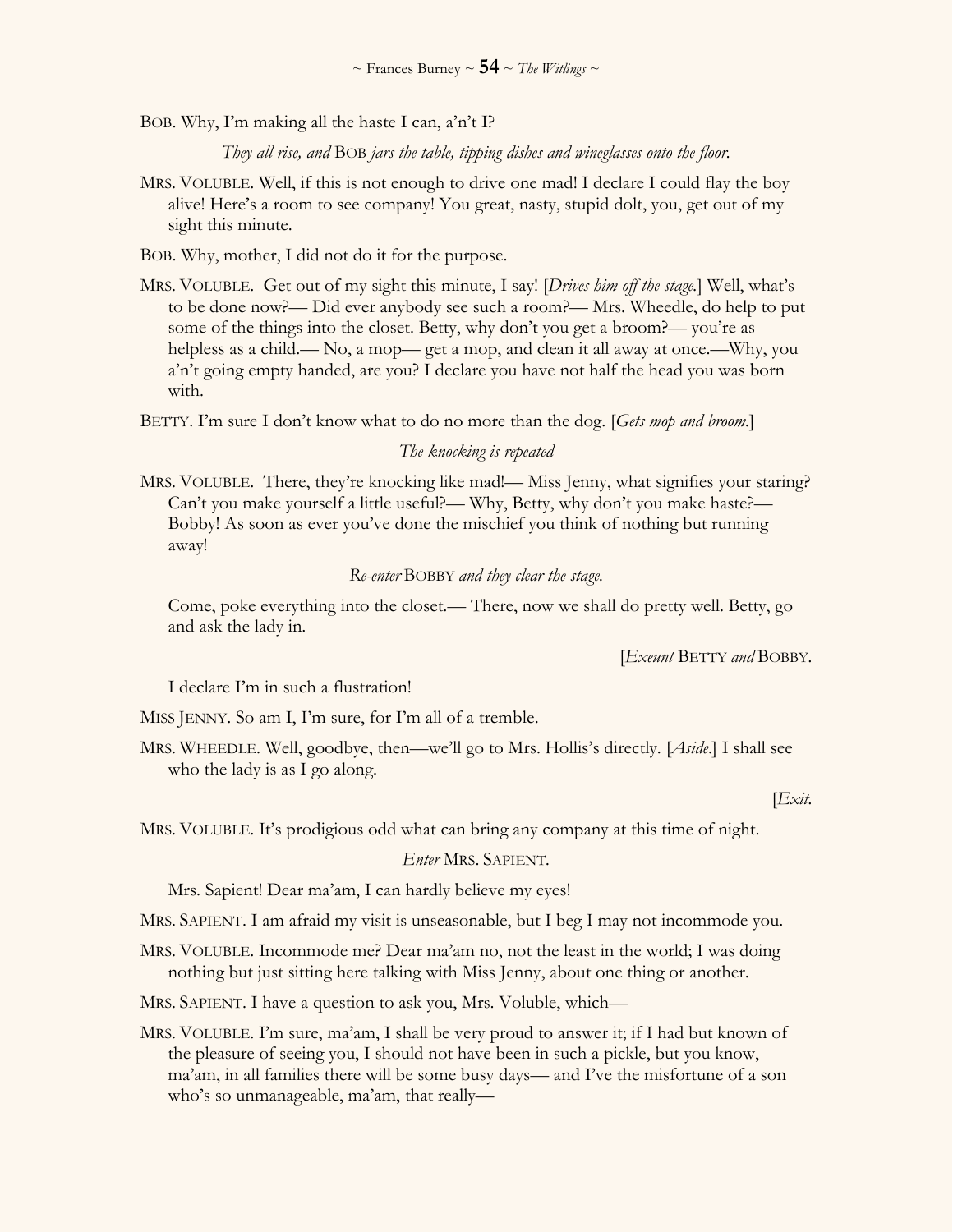MRS. SAPIENT. Well, well, I only want to ask if you know anything of Miss Stanley?

- MRS. VOLUBLE. Miss Stanley? To be sure I do, ma'am; why she's now in my own house here.
- MRS. SAPIENT. Indeed?— And pray— what, I suppose, she is chiefly with— Mr. Dabler?
- MRS. VOLUBLE. No, ma'am, no, she keeps prodigiously snug; she bid me not tell anybody she was here, so I make it a rule to keep it secret— unless, indeed, ma'am, to such a lady as you.
- MRS. SAPIENT. Oh, it's very safe with me. But, pray, don't you think Mr. Dabler— rather admires her?
- MRS. VOLUBLE. Oh no, ma'am, not half so much as he admires another lady of your acquaintance. Ha! Ha!
- MRS. SAPIENT. Fie, Mrs. Voluble!— but pray, does not he write a great deal?
- MRS. VOLUBLE. Dear ma'am yes; he's in one continual scribbling from morning to night.
- MRS. SAPIENT.Well, and— do you know if he writes about any particular person?
- MRS. VOLUBLE. Oh yes, ma'am, he writes about Celia, and Daphne, and—
- MRS. SAPIENT. You never see his poems, do you?
- MRS. VOLUBLE. Oh dear yes, ma'am, I see them all. Why only this morning I picked up the prettiest song about Cleora, who—
- MRS. SAPIENT. Cleora? Not Cecilia?
- MRS. VOLUBLE. Cleora, I believe I remember.
- MRS. SAPIENT. Cleora— [*Aside*.] Why, that's half way to Clara, my own name!— I wonder—
- MRS. VOLUBLE. Should you like to see it, ma'am?—
- MRS. SAPIENT. Why— if you have it at hand—
- MRS. VOLUBLE. Oh dear ma'am, indeed no, *I* carry off one of Mr. Dabler's miniscrips? I would not do such a thing upon any account, because I should scorn to do such a baseness to Mr. Dabler, but to such a lady as you it's quite another thing. I shall be quite proud to oblige you. Perhaps, ma'am, you'd like to see Mr. Dabler's study?
- MRS. SAPIENT. Oh no, not upon any account.

MRS. VOLUBLE. Because, upon his table, there's a matter of an hundred of his miniscrips.

- MRS. SAPIENT. Indeed?— But when do you expect him home?
- MRS. VOLUBLE. Oh not this good while.
- MRS. SAPIENT. Well then— if you are certain we shall not be surprised—
- MRS. VOLUBLE. Oh, I'm quite certain of that.
- MRS. SAPIENT. But, then, for fear of accidents, let your maid order my coach to wait in the next street.
- MRS. VOLUBLE. Yes, ma'am. Here, Betty!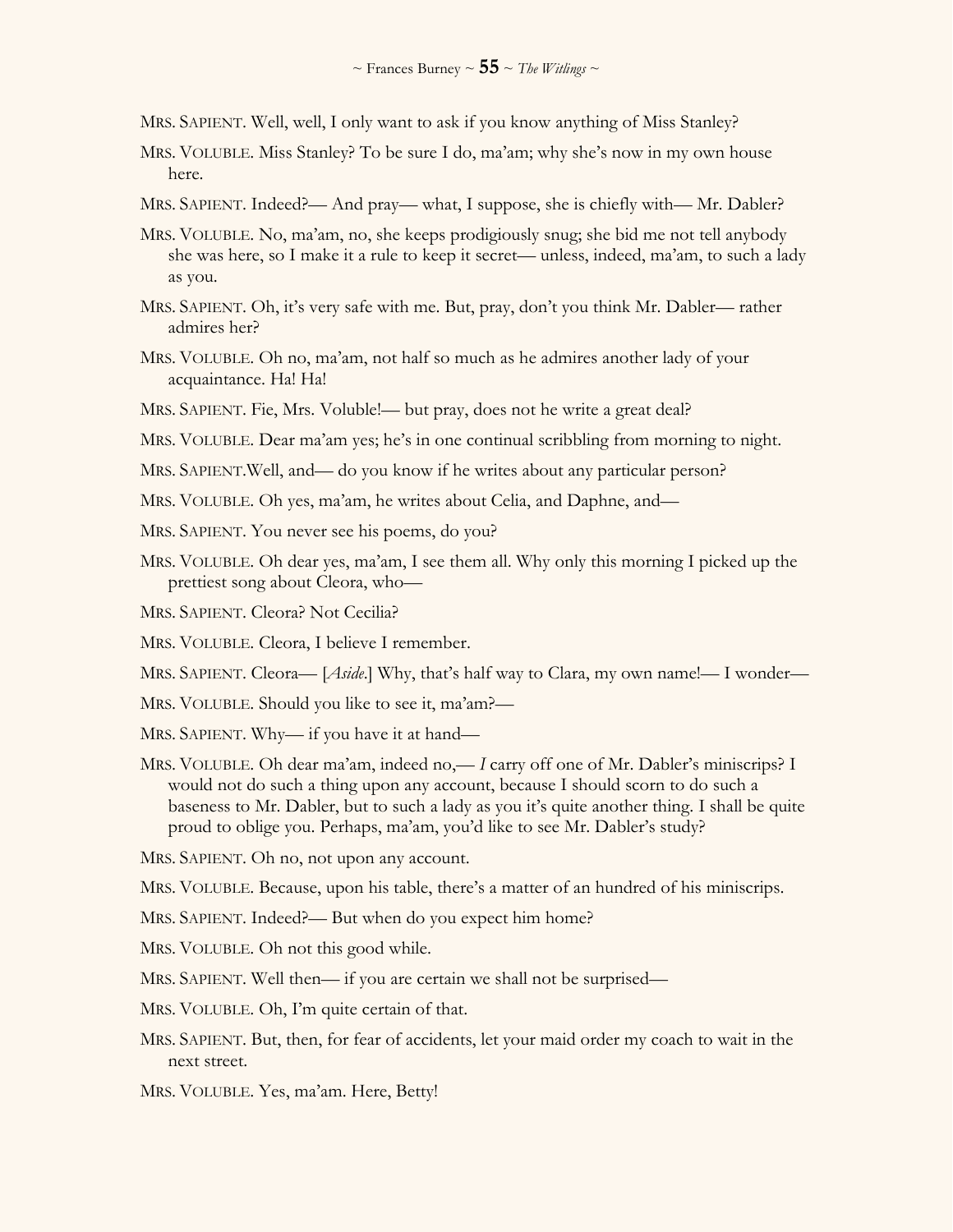```
[Exit.
```
MRS. SAPIENT. This is not quite right, but this woman would show them to somebody else if not to me. She will not, for her own sake, dare betray me. And now perhaps I may discover at last whether any of his private papers contain my name!

## *Re-enter* MRS. VOLUBLE*.*

MRS. VOLUBLE. Now, ma'am, I'll wait upon you. I assure you, ma'am, I would not do this for everybody, only a lady of your honour I'm sure would be above—

[*Exit talking, with* MRS. SAPIENT*.*

MISS JENNY. [*Runs to a looking glass.*] Dear me, what a figure I've made of myself! It's very unlucky I did not put on my Irish muslin!— She's said never a word to *me* all this time, and I dare say she knew me as well as could be; but fine ladies seem to think their words are made of gold, they are so afraid of bestowing them.

## *Re-enter* MRS. VOLUBLE*.*

MRS. VOLUBLE. Well, Miss Jenny, I never saw a lady so tickled as Mrs. Sapient when she first set foot in Mr. Dabler's study! And here's you and I and even Betty can go there every day and think nothing of it. She right away set to reading all his miniscrips, and— Lord, I hope she don't disarrange them, for then he would know—

## *A knocking at the door.*

[*Screams.*] Oh! that's Mr. Dabler's knock! What shall we all do?— run upstairs and tell the lady this minute—

[*Exit* MISS JENNY*.*

Betty! Betty! Don't go to the door yet— I can't think what brings him home so soon! here's nothing but ill luck upon ill luck!

*Enter carrying a paper* MRS. SAPIENT *with* MISS JENNY*.*

Come, ma'am, come in! Betty!— you may go to the door now.

MRS. SAPIENT. But are you sure he will not come in here?

MRS. VOLUBLE. Oh quite, ma'am; he always goes to his own room. Hush!— ay, he's gone up— I heard him pass.

MRS. SAPIENT. I am quite surprised, Mrs. Voluble, you should have deceived me thus; did not you assure me he would not return this hour?

MRS. VOLUBLE. Indeed, ma'am, I knew no more of his return than you did, for he makes it a sort of a rule of a 'Sprit night— Lord, ma'am, what have you there?

MRS. SAPIENT. Oh no! The ode to Cleora! I was reading it when Miss Jenny surprised me. I declare I'm quite beside myself! How shall I—

MISS JENNY. Ma'am, ma'am, I hear him on the stairs!

MRS. SAPIENT. Oh hide me— hide me this instant anywhere, I shall be ruined!— And don't say I am here for the universe!

[*She runs into the closet.*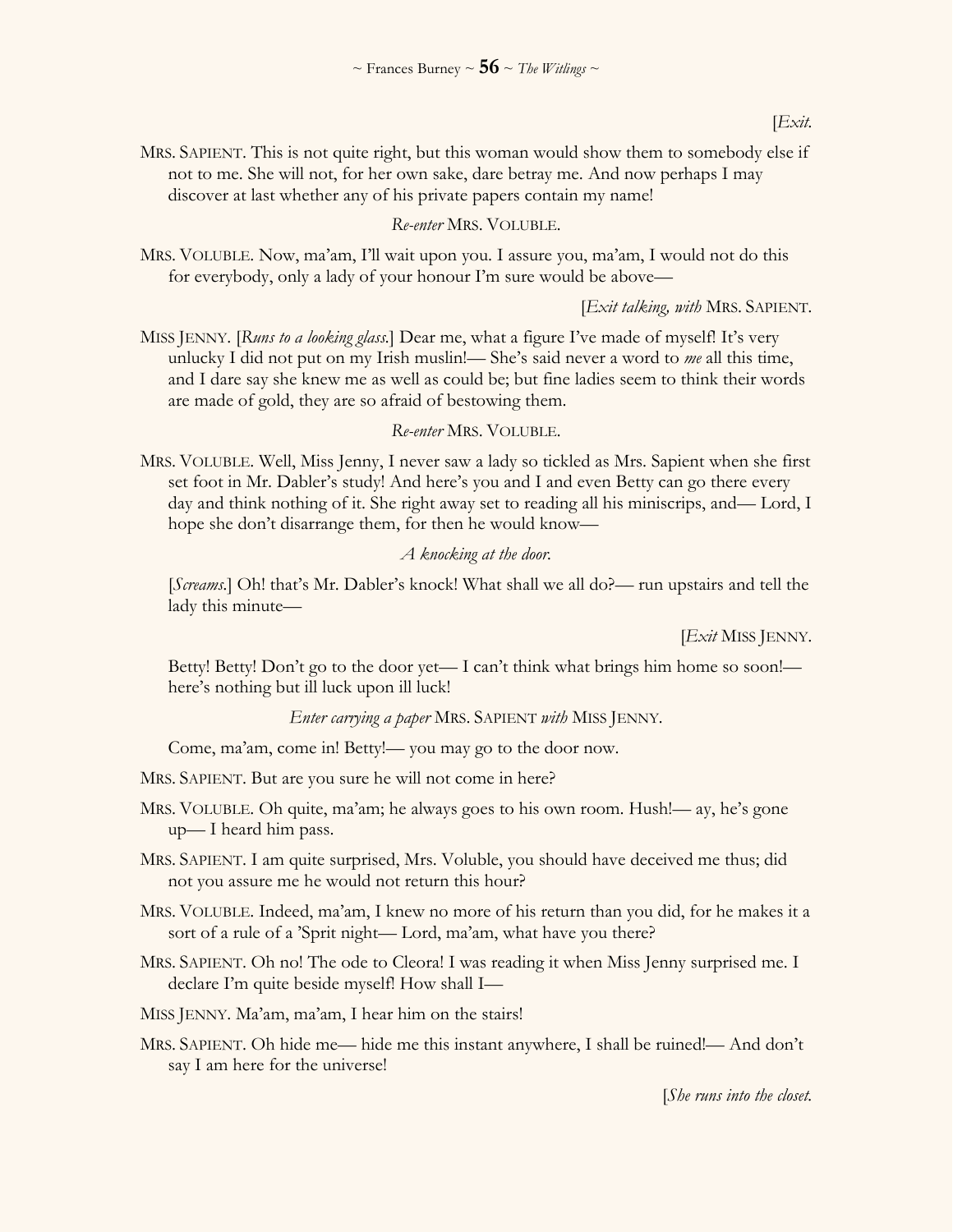$\sim$  Frances Burney  $\sim$  57  $\sim$  *The Witlings*  $\sim$ 

- MRS. VOLUBLE. No, ma'am, that I won't if it costs me my life!— you may always depend upon me. [*Shuts her in.*]
- MISS JENNY. Laws, what a pickle she'll be in in there!

*Enter* DABLER*.*

- DABLER. Mrs. Voluble, you'll please to make out my account, for I shall leave your house directly.
- MRS. VOLUBLE. Leave my house? Lord, sir, you quite frighten me!
- DABLER. You have used me very ill, Mrs. Voluble, and curse me if I shall put up with it!
- MRS. VOLUBLE. Me, sir? I'm sure, sir, I don't so much as know what you mean.

DABLER. You have been rummaging all my papers.

- MRS. VOLUBLE. I?— no, sir— I'm sorry, sir, you suspect me of such a mean proceeding.
- DABLER. 'Tis in vain to deny it; I have often had reason to think it, but now my doubts are confirmed, for my last new song, which I called Cleora, is nowhere to be found.
- MRS. VOLUBLE. Nowhere to be found?— you surprise me!— [*Aside.*] Good Lack, how shall we get it back?
- DABLER. I'm certain I left it at the top of my papers.
- MRS. VOLUBLE. Did you indeed, sir? Well, I'm sure it's the oddest thing in the world what can be come of it!
- DABLER. There is something so gross, so scandalous in this usage, that I am determined not to be duped by it. I shall quit my lodgings directly;— take your measures accordingly.

[*Going.*

- MRS. VOLUBLE. Oh pray, sir, stay—and if you won't be so angry, I'll tell you the whole truth of the matter.
- DABLER. Be quick, then.
- MRS. VOLUBLE. [*In a low voice.*] I'm sorry, sir, to betray a lady, but when one's own reputation is at stake—
- DABLER. What lady? I don't understand you.
- MRS. VOLUBLE. Hush, hush, sir!— she'll hear you.

DABLER. She?— Who?

- MRS. VOLUBLE. [*Whispering.*] Why, Mrs. Sapient, sir, she's in that closet.
- DABLER. What do you mean?
- MRS. VOLUBLE. I'll tell you all, sir, by and by— but you must know she came to me, and and—and begged just to look at your study, sir.— So, sir, never supposing such a lady as that would think of looking at your papers, I was persuaded to agree to it;— but, sir, as soon as ever we got into the room, she fell to reading them without so much as saying a word!— while I, all the time, stood in this manner!— staring with stupification. So, sir, when you knocked at the door, she ran down to the closet.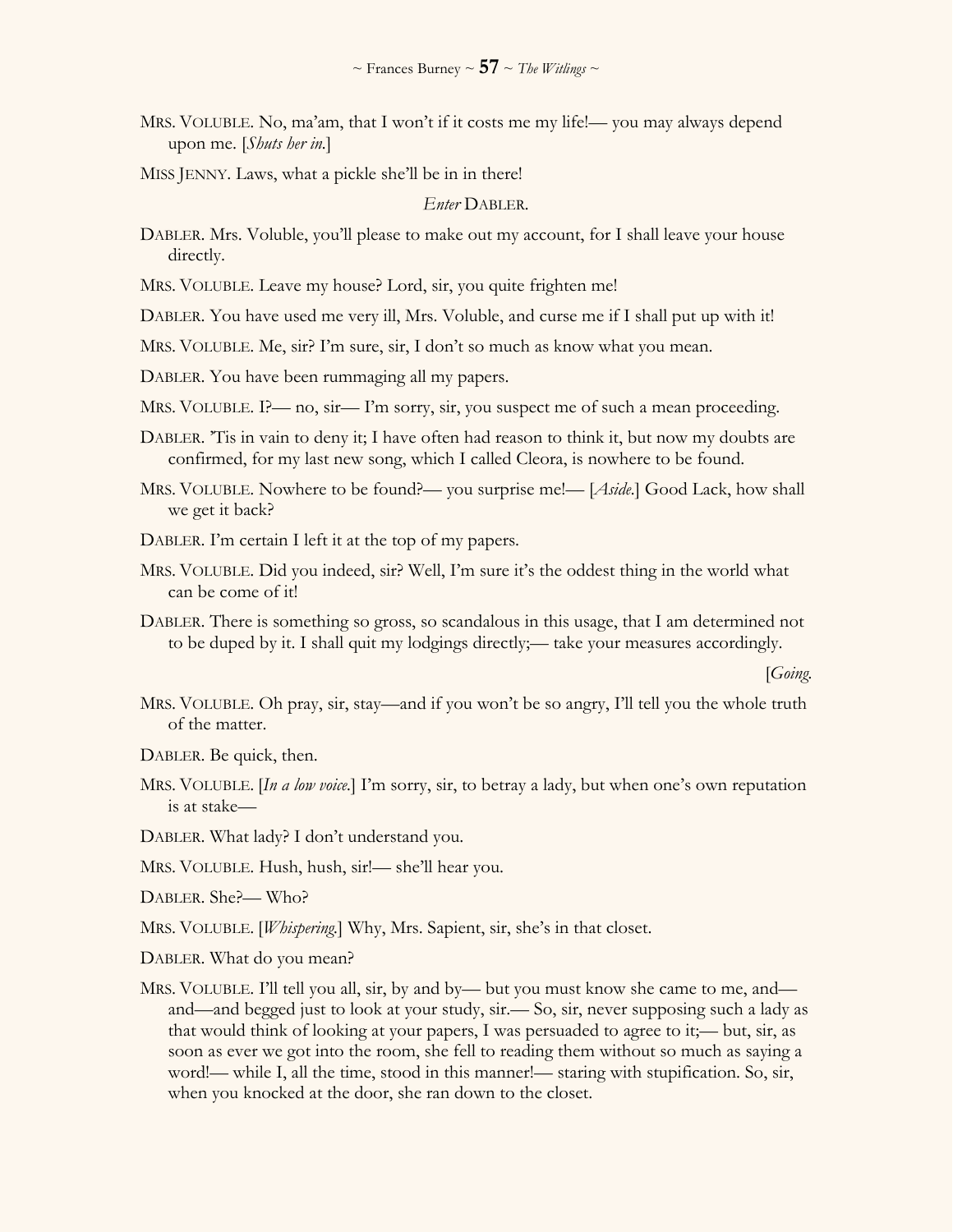DABLER. And what has induced her to do all this?

- MRS. VOLUBLE. Ah, sir, you know well enough! Mrs. Sapient is a lady of prodigious good taste; everybody knows how she admires Mr. Dabler.
- DABLER. Why yes, I don't think she wants taste.
- MRS. VOLUBLE. And seeing, perhaps, that the song about Cleora she particularly admired …

DABLER. Ah!

MRS. VOLUBLE. Well but, sir, pray don't stay, for she is quite close crammed in the closet.

DABLER. I think I'll speak to her.

- MRS. VOLUBLE. Not for the world, sir! If she knows I've betrayed her, she'll go beside herself! As soon as she's gone, I'll come and return the miniscrip— but pray, dear sir, make haste!
- DABLER. Yes, She's a good agreeable woman, and really has a pretty knowledge of poetry. Poor soul!— I begin to be half sorry for her.

[*Exit.*

MRS. VOLUBLE. I thought he'd never have gone. How do do now, ma'am? [*Opens the closet door.*]

#### *Enter* MRS. SAPIENT*.*

- MRS. SAPIENT. Cramped to death! What a strange place have you put me in! Let me be gone this instant— but are you sure, Mrs. Voluble, you have not betrayed me?
- MRS. VOLUBLE. I'm surprised, ma'am, you should suspect me! I would not do such a false thing for never so much, for I always—

#### *A knocking at the door.*

Why now who can that be?

MRS. SAPIENT. How infinitely provoking!— let me go back to this frightful closet till the coast is clear.

[*Returns to the closet.*

MRS. VOLUBLE. Well, I think I've managed matters like a Match-a-vell.<sup>1</sup>

#### *Enter* MRS. WHEEDLE*.*

MRS. WHEEDLE. Oh, I'm quite out of breath— I never walked so fast in my life.

MRS. VOLUBLE. Where have you left Bobby?

 $\overline{a}$ 

MRS. WHEEDLE. He's gone into the kitchen. I must see Miss Stanley directly.

MRS. VOLUBLE. We've been in perilous danger since you went. [*In a low voice.*] Do you know, Mrs. Sapient is now in the closet? Be sure you don't tell anybody.

<sup>1</sup> Voluble mispronounces 'Machiavel' (a person who emulates Machiavelli, author of *The Prince*, a rationale for ruthless scheming inspired by the Borgias): *cf* Sabor & Sill after Rogers.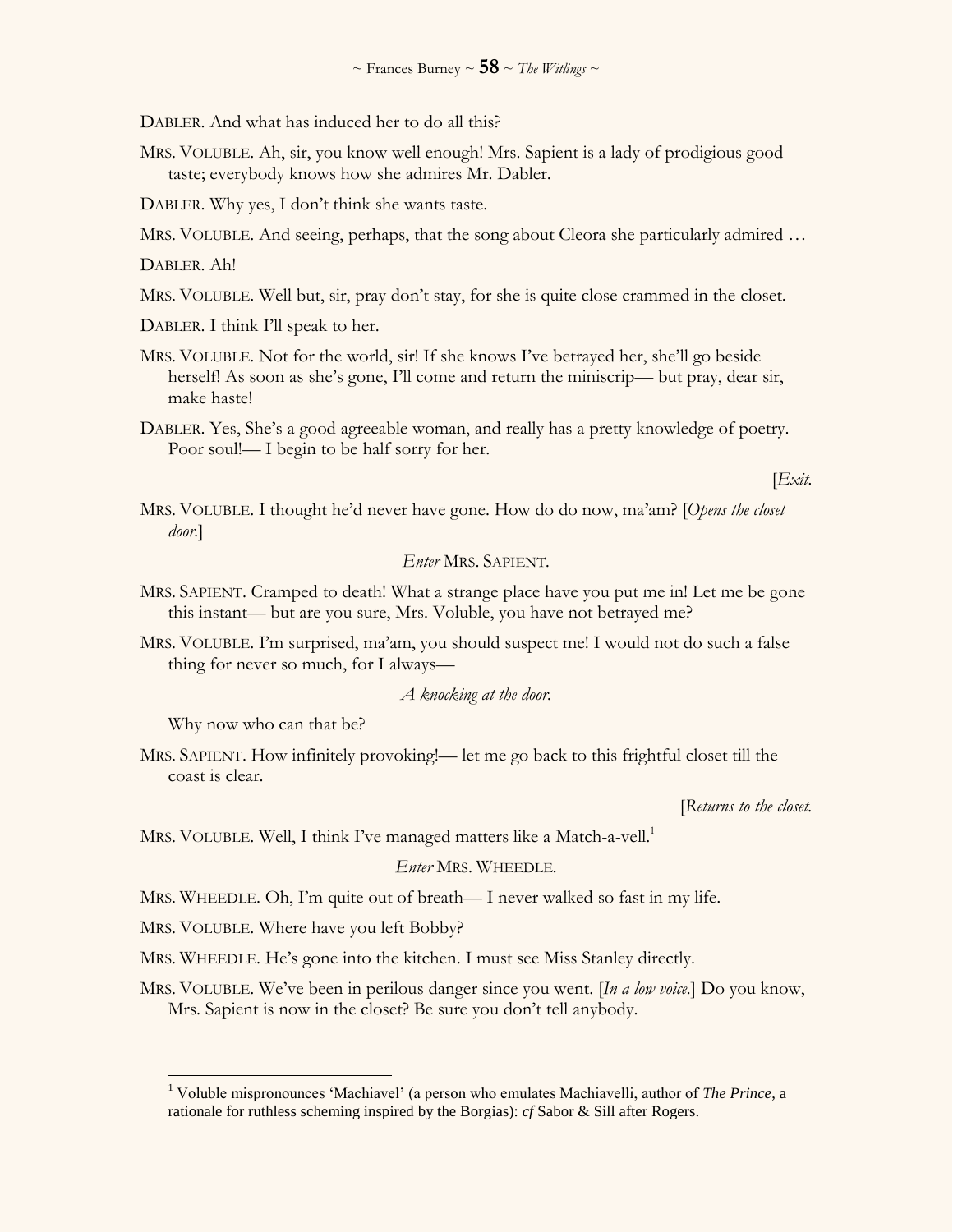MRS. WHEEDLE. No, not for the world. Miss Jenny, pray step and tell Miss Stanley I'm come back.

[*Exit* MISS JENNY*.*

- MRS. VOLUBLE. Well, and while you speak to Miss Stanley, I'll go and talk over Mr. Dabler. But first I'll get that nasty song from the poor lady in the closet! [*Opens the door.*] Ma'am! if you've a mind to keep still, you'll hear all what Miss Stanley says presently, for she's coming down. And—
- MRS. SAPIENT. Are you mad, Mrs. Voluble?— what do you hold the door open for?— Would you have that woman see me?
- MRS. VOLUBLE. Ma'am, I beg your pardon! [*Shuts the door.*] I won't help her out this half hour for that crossness.

[*Exit.*

MRS. WHEEDLE. These fine ladies go through anything for the sake of curiosity.

## *Enter* CECILIA*.*

CECILIA. Well, Mrs. Wheedle, have you seen Mrs. Hollis?

MRS. WHEEDLE. Yes, ma'am, and she's quite agreeable to your proposal: but as she's going very soon, and will be glad to be fixed, she says she shall take it as a particular favour if you will go to her house tonight.

CECILIA. Tonight— !

- MRS. WHEEDLE. She says she's heard of your misfortunes, and shall be glad to give you her advice what to do.
- CECILIA. Then I *will* go to her!— for never yet did poor creature more want advice and assistance!
- MRS. WHEEDLE. [*Calls at the door.*] Betty! go and get a coach. I'll just go get your things for you, ma'am, and come again.

[*Exit.*

CECILIA. My thanks.— Perhaps I may repent this enterprise— my heart fails me already; and yet, how few are those human actions that repentance may not pursue! Error precedes almost every step, and sorrow follows every error. I who to happiness have bid a long, a last farewell, must content myself with seeking peace in retirement and solitude.

## *Enter* BETTY*.*

BETTY. Ma'am, the coach is at the door.

[*Exit*.

CECILIA. Oh cease, fond, suffering, feeble heart, to struggle thus with misery inevitable. Beaufort is no longer the Beaufort he appeared, and since he has lost even the semblance of his worth, why should this sharp regret pursue his image? But, alas, that semblance which he has lost, *I* must ever retain! Fresh, fair and perfect it is still before me!— I will think of him no more— I will reason no longer— I will offer myself to servitude.— Where is this woman?—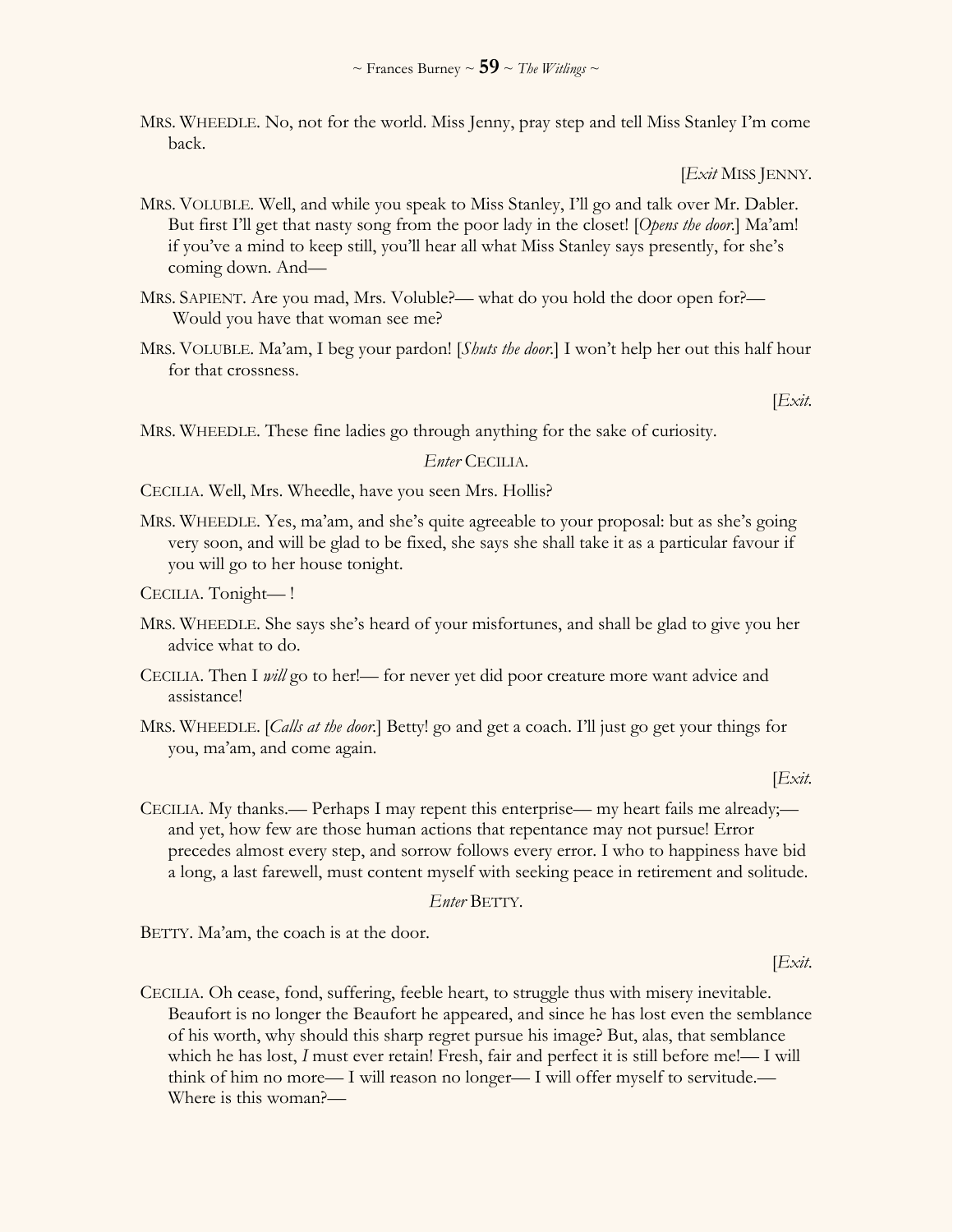#### [*Going.*

#### *Enter* BEAUFORT*, who stops her.*

BEAUFORT. My Cecilia!—

CECILIA. Oh— good Heaven!

BEAUFORT. My loved, lost, injured— my adored Cecilia!

CECILIA. Am I awake?

BEAUFORT. Whence this surprise?— my love, my heart's sweet partner—

CECILIA. Oh forbear!— these terms are no longer— Mr. Beaufort, let me pass!

BEAUFORT. What do I hear?

CECILIA. Leave me, sir— I cannot talk with you— leave me, I say!

BEAUFORT. Leave you?— [*Offering to take her hand.*]

CECILIA. Yes— [*Turning from him.*] for I cannot bear to look at you!

- BEAUFORT. Not look at me? What have I done? How have I offended you? Why are you thus dreadfully changed?
- CECILIA. *I* changed? Comes this well from *you*?— but I will not recriminate, neither will I converse with you any longer. You see me now perhaps for the last time— I am preparing to quit the kingdom.

BEAUFORT. To quit the kingdom?

CECILIA. Yes; it is a step which your own conduct has compelled me to take.

BEAUFORT.  $My$  conduct?— who has belied me to you?— what villain—

CECILIA. No one, sir; you have done your work yourself.

BEAUFORT. Cecilia, do you mean to distract me?— if not, explain your dark, your cruel meaning.

CECILIA. Can it want explanation to *you*? Have you shocked me in ignorance, and irritated me without knowing it?

BEAUFORT. *I* shocked?— *I* irritated you?—

CECILIA. Did you not, in the very first anguish of a calamity which you alone had the power to alleviate, neglect and avoid me? Send me a cold message by a friend? Suffer me to endure indignities without support, and sorrows without participation? Leave me, defenseless, to be crushed by impending ruin? and abandon my aching heart to all the torture of new-born fears, unprotected, unassured, and uncomforted?

BEAUFORT. Can *I* have done all this?

CECILIA. I am sure it has *seemed* so.

BEAUFORT. Oh wretched policy of cold, unfeeling prudence, had I listened to no dictates but those of my heart, I had never been wounded with suspicions and reproaches so cruel.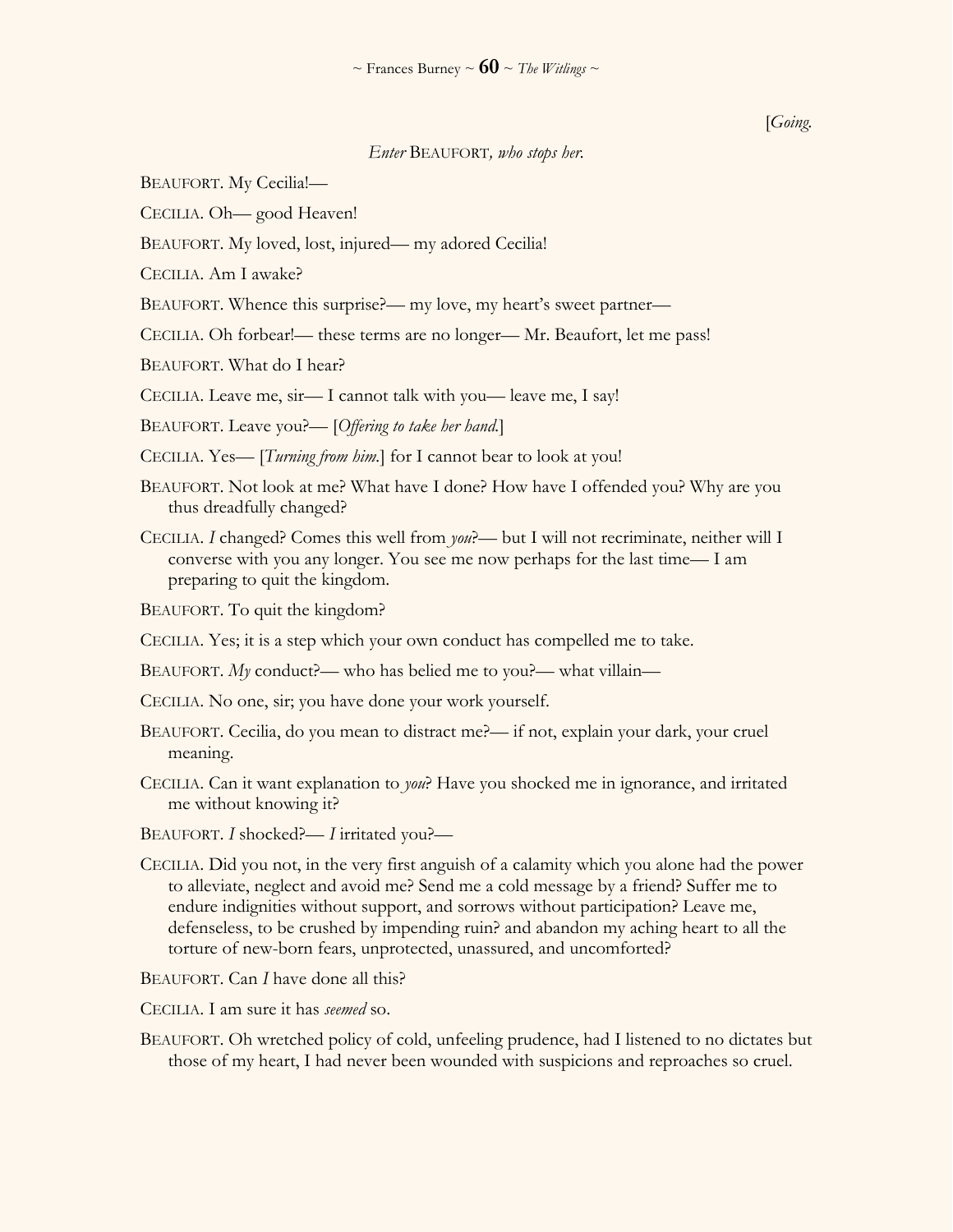- CECILIA. Rather say, had your heart sooner known its own docility, you might have permitted Lady Smatter to dispose of it ere the deluded Cecilia was known to you.
- BEAUFORT. Barbarous Cecilia! Take not such a time as this to depreciate my heart in your opinion, for now— 'tis all I have to offer you.

CECILIA. You know too well— 'tis all I ever valued.

BEAUFORT. Oh take it then— receive it once more, and with that confidence in its faith which it never deserved to forfeit! Painfully I submitted to advice I abhorred, but though my judgement has been overpowered, my truth has been inviolate. Turn not from me, Cecilia!— I have disobeyed Lady Smatter— I have defied all consequences, and flown in the very face of ruin— and now, will you, Cecilia, [*Kneeling.*] reject, disdain and spurn me?

CECILIA. Oh Beaufort— is it possible *I* can have wronged *you*?

BEAUFORT. Never, my sweetest Cecilia, if now you pardon me.

CECILIA. Pardon you?— too generous Beaufort— ah! Rise.

*Enter* LADY SMATTER *and* MR. CODGER*.*

BEAUFORT. [*Rising.*] Lady Smatter!

LADY SMATTER. How, Beaufort here?—and kneeling, too!

- CODGER. Son Beaufort, I cannot deny but I think it is rather an extraordinary thing that you should choose to be seen kneeling to that young lady, knowing, I presume, that your Aunt Smatter disaffects your so doing.
- LADY SMATTER. Beaufort, I see you are resolved to keep no terms with me. As to Miss Stanley, I came hither with the most generous views of assisting her, and prevailed with Mr. Codger to conduct her to her friends in the country; but since I find her capable of so much baseness, since I see that all her little arts have been at work, I renounce her with contempt—
- CECILIA. Forbear, madam, these unmerited reproaches; believe me, I will neither become a burden to you, nor a scorn to myself;— though I owe you no defence or explanation.

[*Exit.*

BEAUFORT. Stay, my Cecilia— hear me—

[*Follows her.*

LADY SMATTER. How? Pursue her in defiance of my presence? Had I a pen and ink I should disinherit him immediately.

*Enter* MISS JENNY*,* MRS. VOLUBLE*, and* MRS. WHEEDLE *with Cecilia's things.*

MISS JENNY. [*As she enters.*] Law, only look! Here's Lady Smatter and an old gentleman!

MRS. VOLUBLE. What, in my parlour? Well, I declare, and so there is! Why how could they get in?

MRS. WHEEDLE. I suppose the door's open because of the hackney coach.

LADY SMATTER. Who are all these people?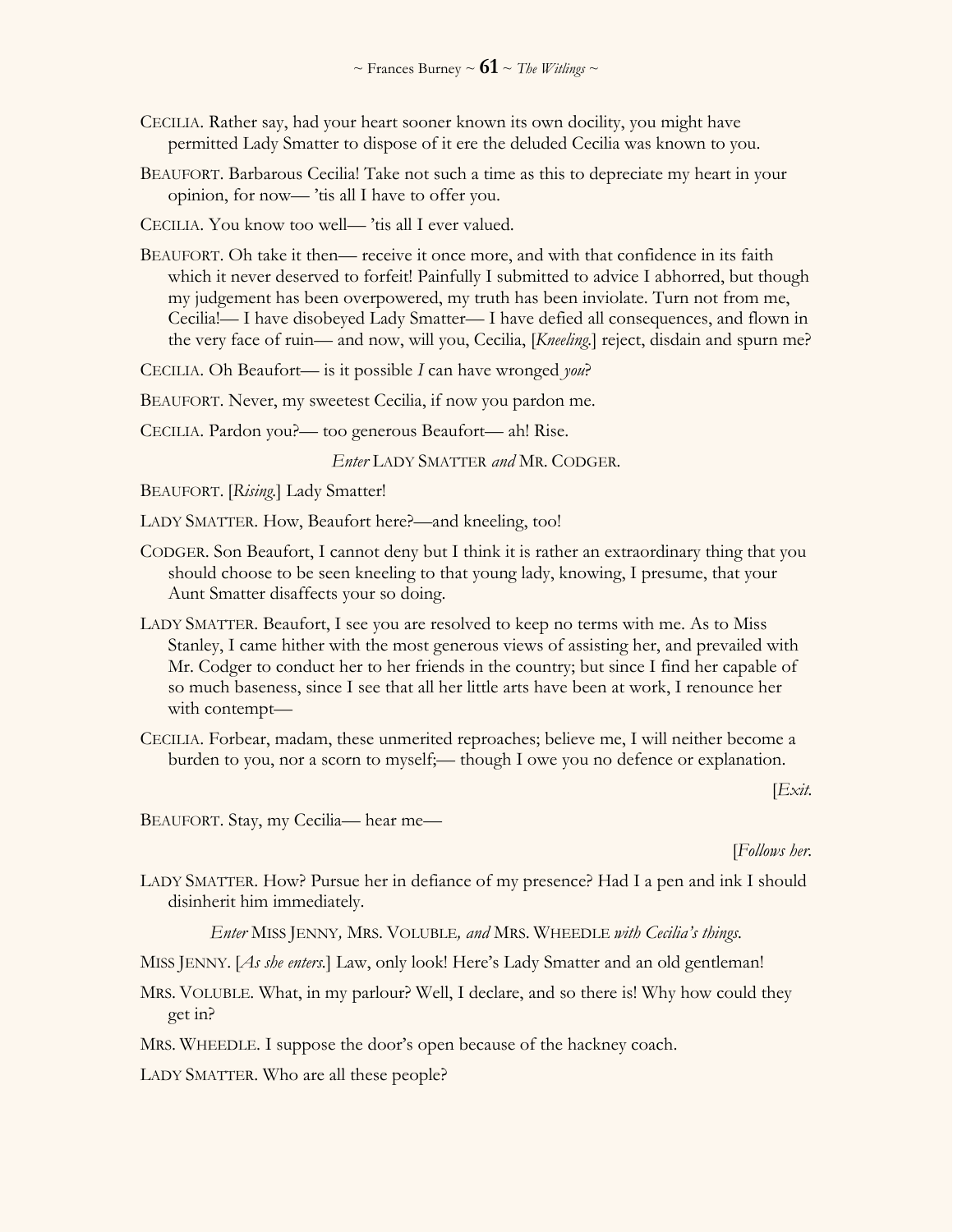$\sim$  Frances Burney  $\sim$  62  $\sim$  *The Witlings*  $\sim$ 

MRS. VOLUBLE. [*Advancing to* LADY SMATTER*.*] My Lady, I hope your Ladyship's well; I am very glad, my lady, to pay my humble duty to your Ladyship in my poor house, and I hope—

LADY SMATTER. Pray is Mr. Dabler at home?

MRS. VOLUBLE. Yes, my lady, and indeed—

LADY SMATTER. Tell him, then, I shall be glad to see him.

MRS. VOLUBLE. Yes, my lady. [*Aside to* MISS JENNY*.*] I suppose, Miss Jenny, you little thought of my having such a genteel acquaintance among the quality!

[*Exit.*

LADY SMATTER. [*To* CODGER.] Yes, I'll just consult with Mr. Dabler, and then—

#### *A sound from the closet; ALL look.*

MISS JENNY. [*Whispering* MRS. WHEEDLE*.*] I'm afraid that poor lady in the closet will spoil all her things.

*Enter* CENSOR*.*

LADY SMATTER. Mr. Censor!

CENSOR. I have, with some difficulty, traced your Ladyship hither.

LADY SMATTER. Then, sir, you have traced me to a most delightful spot; and you will find your friend Beaufort as self-willed, refractory and opinionated as your amplest instructions can have rendered him.

CENSOR. I would advise your Ladyship to think a little less for him, and a little more for yourself, lest in your solicitude for his fortune, you lose all care for your own fame.

LADY SMARTER. My fame? I don't understand you.

CENSOR. Nay, if you think such lampoons may spread without doing you injury—

LADY SMATTER. Lampoons? What lampoons?— sure nobody has dared—

*Enter* DABLER *and* MRS. VOLUBLE*.*

MRS. VOLUBLE. Why here's Mr. Censor too! I believe there'll be company coming in all night.

LADY SMATTER. Mr. Censor, I say, if there is any lampoon that concerns me, I insist upon hearing it directly.

CENSOR. I picked this one up just now at a coffee house. [*Reads.*]

Yes, Smatter is the Muse's Friend, She knows to censure or commend; And has of faith and truth such store She'll ne'er desert you— till you're poor.

LADY SMATTER. What insolent impertinence!

DABLER. Poor stuff! Poor stuff indeed! Your Ladyship should regard these little squibs as *I* do, mere impotent efforts of envy.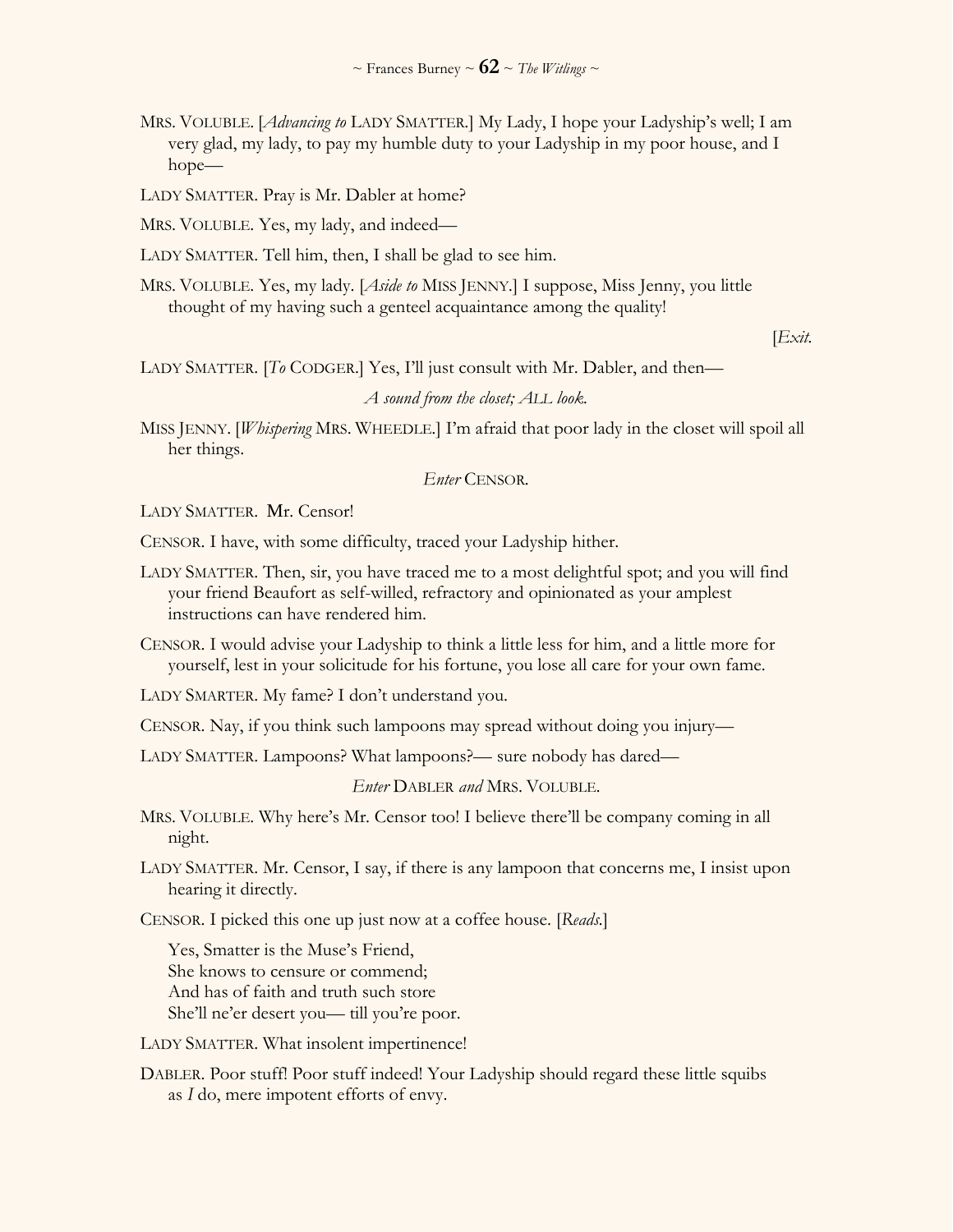LADY SMATTER. Oh I do; I'd rather hear them than not.

- DABLER. And ill done, too; most contemptibly ill done. I think I'll answer it for your Ladyship.
- CENSOR. [*Takes him aside and shows a second paper.*] Hark ye, Mr. Dabler, do you know this paper?
- DABLER. That paper?
- CENSOR. Yes, sir, this paper— torn from a new collection by 'a Sister of the Order'— on which are printed the lines which you passed off at Lady Smatter's as your own *extempore*.
- DABLER. Why, sir, that was merely— it happened—
- CENSOR. It is too late for equivocation, sir; your reputation is now wholly in my power, and I can instantly blast it, alike with respect to poetry and to veracity.
- DABLER. Surely, sir—
- CENSOR. If, therefore, you do not, with your utmost skill, assist me to reconcile Lady Smatter to her nephew and his choice, I will show this example of your *true* abilities at an *extempore* to everybody who will take the trouble to read it.
- DABLER. To be sure, sir— as to Mr. Beaufort's choice— it's the thing in the world I most approve— and so— [*Reaches for the paper*.]
- CENSOR. [*Keeps it away*.] Well, sir, you know the alternative, and must act as you please.
- DABLER. [*Aside.*] What cursed ill luck!
- CENSOR. Hold, madam— here's something on the other side which I did not see. [*Reads from the first paper.*]

 If madness kept to Bedlam's fields, The world elsewhere would be much thinner; To time now Smatter's beauty yields—

LADY SMATTER. How!

CENSOR. [*Reading.*]

She fain in wit would be a winner. At thirty she began to read—

LADY SMATTER. That's false!

CENSOR. [*Reads.*]

At forty, it is said, could spell—

LADY SMATTER. How's that? —

CENSOR. [*Reads.*] At fifty—

LADY SMATTER. At fifty?-ha! ha! ha!

CENSOR. [*Reads.*]

 At fifty, 'twas by all agreed A common school girl she'd excel.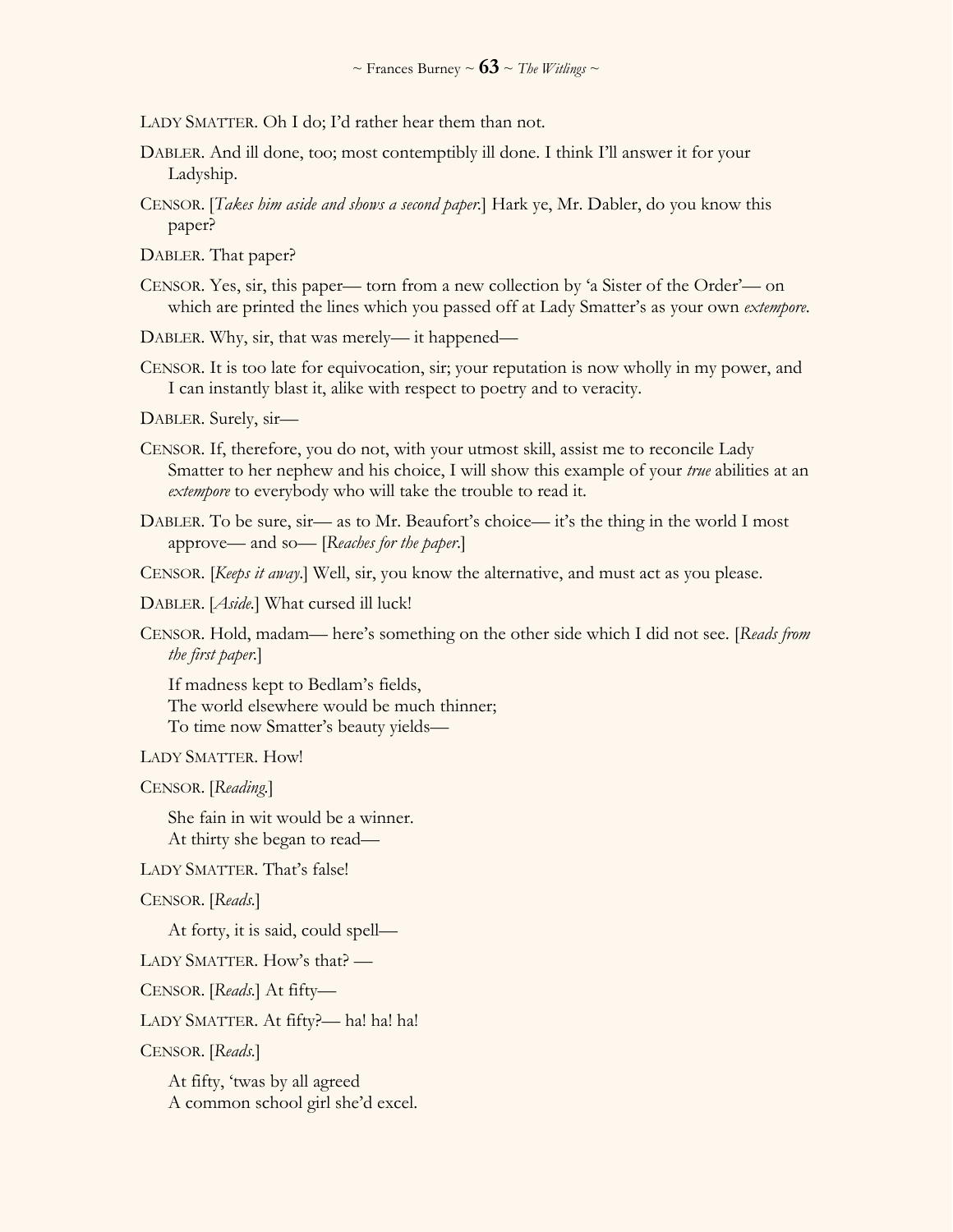$\sim$  Frances Burney  $\sim$  **64**  $\sim$  *The Witlings*  $\sim$ 

LADY SMATTER. Impertinent nonsense!

CENSOR. [*Reads.*]

Such wonders did the world presage—

LADY SMATTER. Mr. Censor, no more!—'tis such rubbish it makes me quite sick.

CENSOR. [*Reads.*]

 Such wonders did the world presage From blossoms which such fruit invited— When Avarice— the vice of age— Stepped in— and all expectance blighted.

LADY SMATTER. Of age!—I protest this is the most impudent thing I ever heard in my life!

CENSOR. Depend upon it, madam, this will never rest here; your Ladyship is so well known that one satire will but be the prelude to another.

LADY SMATTER. Alas, how dangerous is popularity! Oh, Mr. Dabler, that I could but despise these libels as you do!

DABLER. So I do, madam, only—

CENSOR. You do, sir?

- DABLER. No, sir, no! I don't mean to absolutely say that! That is, only— we men do not suffer in the world by lampoons as the poor ladies do; they, indeed, may be quite— quite ruined by them.
- CENSOR. You have certainly some secret enemy, ma'am, who avails himself of your disagreement with Miss Stanley to prejudice the entire world against you.

LADY SMATTER. Oh, I'm certain I can tell who it is.

CENSOR. Who?

LADY SMATTER. Mrs. Sapient!!

*A clatter from inside the closet; ALL look.*

MISS JENNY. [*Aside.*] Law, I'm afraid she'll hear them.

LADY SMATTER. Not that I suspect her of the writing, for miserable stuff as it is, I know her capacity is yet below it; but she was the first to leave my house when the affair was discovered, and I suppose she has been retailing it about the town ever since.

*A crash from inside the closet; ALL look.*

MRS. VOLUBLE. [*Aside.*] Ah, poor lady, it's all to fall upon her!

#### *Enter* BOB*, running.*

BOB. Mother, mother, I believe there's a cat in the closet!

MRS. VOLUBLE. Hold your tongue, you great oaf!

BOB. Why, mother, as I was in the back parlour, you can't think what a rustling it made.

MISS JENNY. [*Aside to* MRS. WHEEDLE*.*] Dear me!— it's the poor lady!—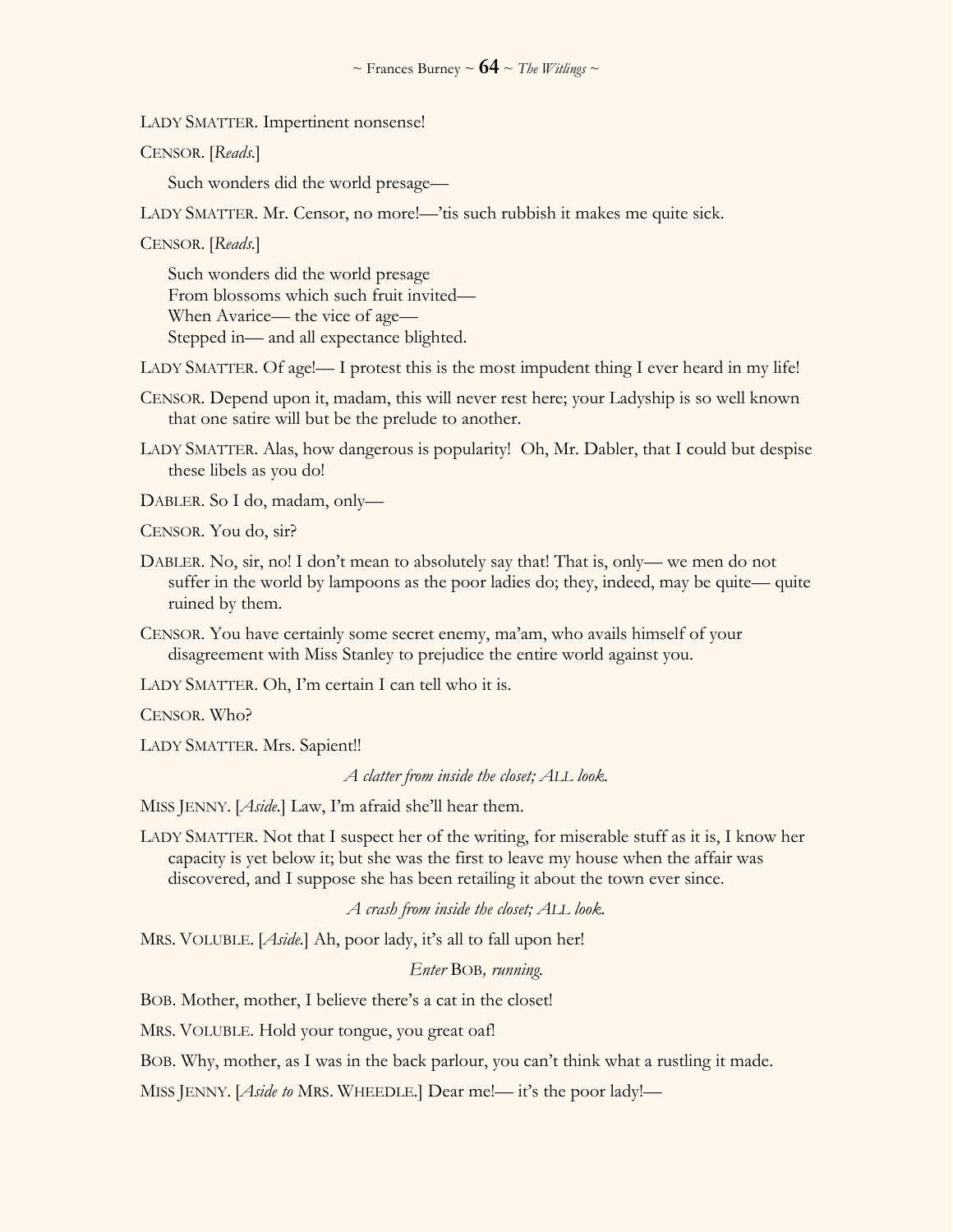$\sim$  Frances Burney  $\sim$  65  $\sim$  *The Witlings*  $\sim$ 

MRS. WHEEDLE. Well, what a thing is this!

MRS. VOLUBLE. Bob, I could beat your brains out!

BOB. Why, Lord, mother, where's the great harm of saying there's a cat in the closet? The best way is to look.[*Goes toward the closet.*]

DABLER. [*Blocking him*.] Not for the world! I won't suffer it!

BOB. But I dare say she's eating up all the victuals!

*Brushes past* DABLER*, and opens the door. Enter* MRS. SAPIENT *with a tumble of pots, foodstuffs, and soiled linens.*

ALL. Mrs. Sapient!

MRS. SAPIENT. [*Coming forward.*] Sir, this impertinent curiosity—

BOB. Lord, ma'am, I beg your pardon! I'm sure I would not have opened the door for the world, only we took you for the cat. If you please, ma'am, I'll shut you in again.

MRS. VOLUBLE. Bob, you great booby!

LADY SMATTER. That's a pretty snug retreat you have chosen, Mrs. Sapient.

CENSOR. To which of the Muses, madam, may that temple be dedicated?

CODGER. Madam, I should be much obliged if you would take the trouble to make plain to my comprehension the reason of your choosing to be shut up in that dark closet?

MRS. SAPIENT. Why I— I—

DABLER. Perhaps, madam, you were about to return a certain paper to me?

MRS. SAPIENT. I was indeed, sir; and here it is— though, with my apologies, somewhat the worse for its exposure to the strawberry preserves.

DABLER. [*Taking it*.] Ew—!

LADY SMATTER. Give me leave, madam, to recommend to your perusal this passage of Addison: 'Those who conceal themselves to hear the counsels of others, commonly have little reason to be satisfied with what they hear of themselves.'

MRS. SAPIENT. And give *me* leave, ma'am, to observe that, in *my* opinion, those who speak ill of people in their absence give no great proof of a sincere friendship.

CENSOR. [*Aside.*] I begin to hope these Witlings will demolish their Club.

*Enter* JACK*, with several copies of a handwritten score.*

JACK. [*Sings.*] … And gulped such a dose of incongruous matter That Bedlam must soon hold th' carcase of Smatter.—

LADY SMATTER. How?— what?— the carcase of who?—

JACK. Ha! Ha! Ha! Faith, madam, I beg your pardon, but who'd have thought of meeting your Ladyship here? [*Laughs*.]

LADY SMATTER. I shall go mad!— What were you singing, Jack—what is it you laugh at? why won't you speak?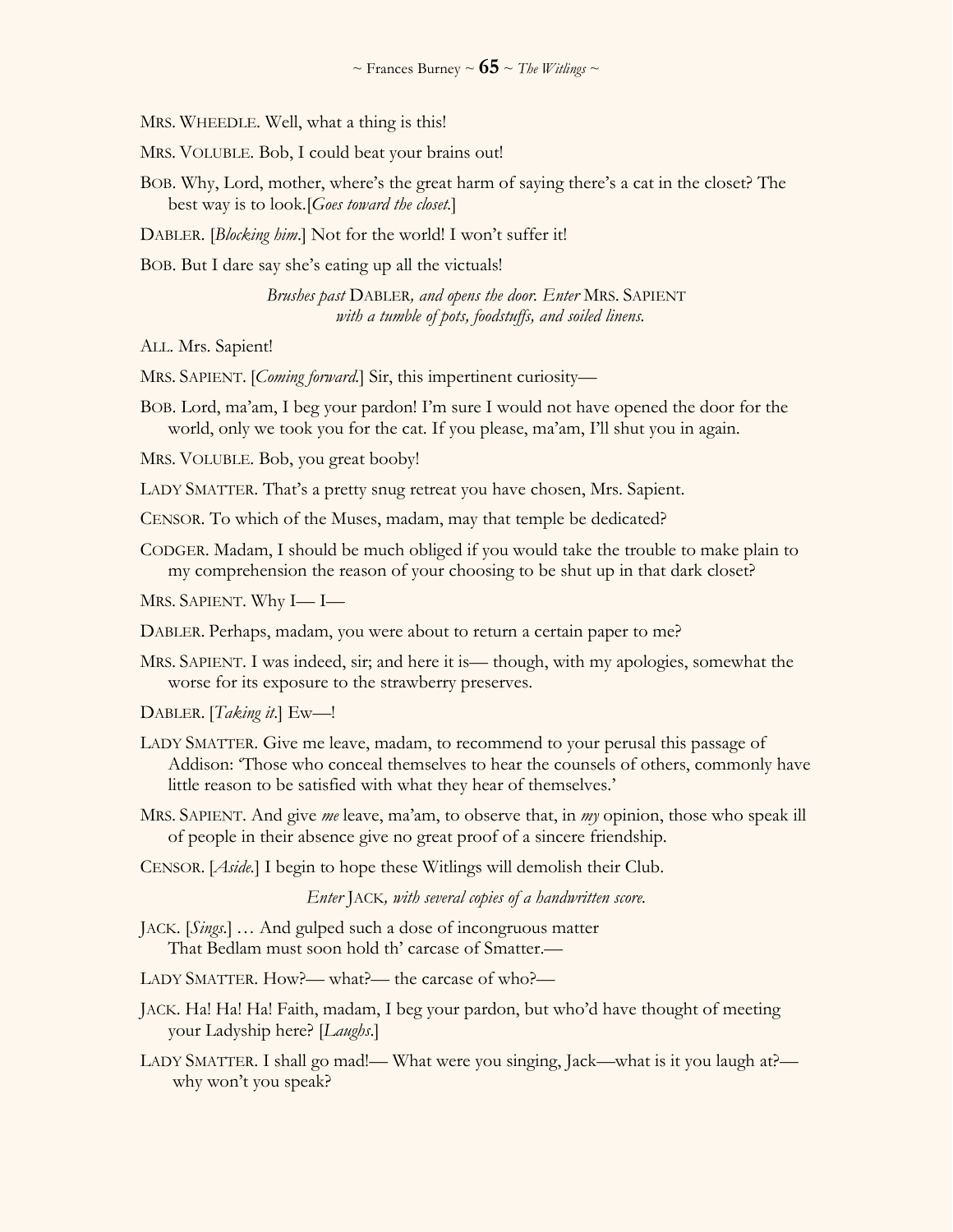JACK. I'm so much hurried I can't stay to answer your Ladyship now. Ha! Ha! Ha— I must go and sing it to Billy Skip and Will Scamper, or I shan't sleep a wink all night.

[*Going.*

- LADY SMATTER. This is intolerable! Stay, Jack, I charge you! Mr. Codger, how unmoved you stand! Why don't you make him stay?
- CODGER. Madam I will. Son Jack, stay.

JACK. Lord, sir—!

- LADY SMATTER. I am half choked!— Mr. Codger, you would provoke a saint! Why don't you make him tell you what he was singing?
- CODGER. Madam, he is so giddy-pated he attends to nothing! Son Jack, don't you perceive that her Ladyship seems curious to know what song you were humming?

JACK. Why, sir, it was only a new ballad.

LADY SMATTER. A ballad with my name in it? Explain yourself instantly!

JACK. Here it is— shall I sing it or say it?

LADY SMATTER. You shall do neither— give it me!

CENSOR. No, no, sing it first for the good of the company.

JACK. Your Ladyship won't take it ill?

LADY SMATTER. Ask me no questions— I don't know what I shall do.

JACK. [*Sings, handing copies to the Company.*]

I call not to swains t'attend to my song; Nor to all damsels, tender and young; To critics and fops and pedants I chatter; Who else will care what comes of poor Smatter?

LADY SMATTER. How? Is my name at full length?

JACK. [*Sings.*]

The lady's study's muddled her head; Sans meaning she talked, and sans knowledge she read, And gulped such a dose of incongruous matter That Bedlam must soon hold th'carcase of Smatter. With a down, down, derry down.

LADY SMATTER. The carcase of Smatter?— it can't be— no one would dare—

JACK. [*Sings.*]

She thought wealth esteem'd by foolish alone, Shunning offence, ne'er offered her own; So when her young friend misfortune did batter, Too wise to help was kind Lady Smatter.

LADY SMATTER. I'll hear no more! [*Tries to stop* JACK.]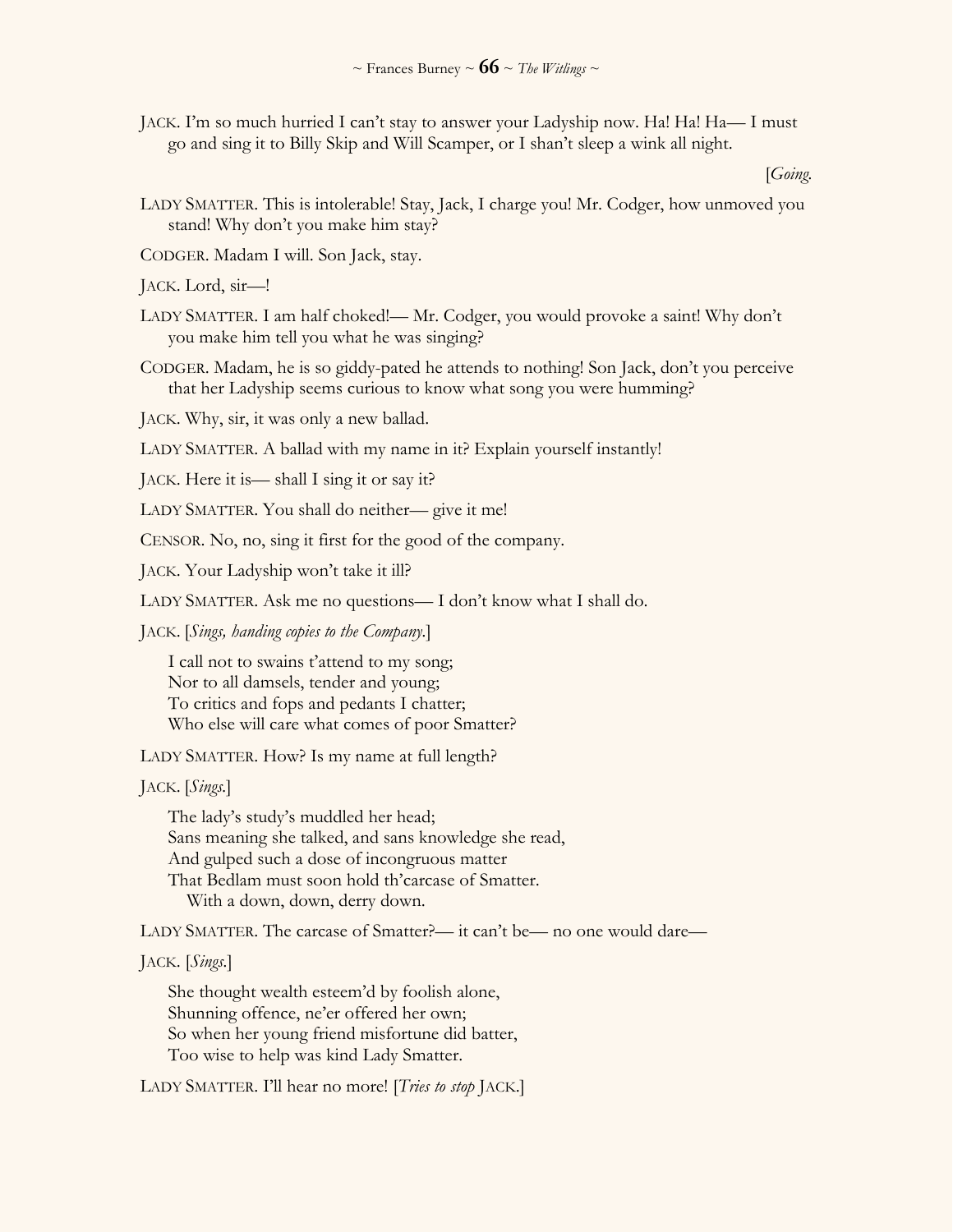CENSOR. Sing on, however, Jack; we'll hear it out.

MRS. SAPIENT. [*Blocks* LADY SMATTER*.*] Yes, Jack! Sing on!

JACK. [*Escaping, sings.*]

Her heir she ne'er corrupted with pelf, Held starving a virtue for all but herself. Of gold was her goblet, of silver her platter, But all of such ore was tarnished by Smatter. With a down, down, derry down.

ALL EXCEPT SMATTER. [*Sing*, *as* JACK *conducts*.]

A club she led of witlings and fools, Who, but for her dinners, had scoffed at her rules— And reason, if any she had, they did shatter Of poor empty-headed, and little-soul'd Smatter. With a down, down, derry down! With a down, down, derry down!

LADY SMATTER. 'Empty-headed'?— 'little-souled'?—

MRS. SAPIENT. 'Witlings'?!

LADY SMATTER. Who has dared write this?— Where did you get it?

JACK. From a man who was carrying it to the printers.

LADY SMATTER. To the printers?— Oh insupportable!— Mr. Dabler, why don't you assist me?— how can I have it suppressed?— Speak quick, or I shall die.

DABLER. Really, ma'am, I— I— I—

LADY SMATTER. Nay, Mr. Dabler, now *you* begin to distress me.

CENSOR. There is but one way to have it suppressed:— make a friend of the writer.

LADY SMATTER. Whom I detest from my soul! But if it is not Sapient, and it is not Dabler, then—I believe 'tis yourself!

CENSOR. [*Bowing.*] Your Ladyship is not deceived;— I have the honour to be the identical person.

LADY SMATTER. So, then, I see. But I shall not stay here to be mocked by you.

[*Going.*

CENSOR. Hold! [*Blocks the door.*] You have but one moment for reflection, either to establish your fame upon the firmest foundation, or to consign yourself for life to irony and contempt.

LADY SMATTER. I will have you prosecuted with the utmost severity of the law.

CENSOR. You will have the thanks of my printer for your reward.

LADY SMATTER. You will not dare—

CENSOR. I dare do anything to repel the injuries of innocence! If you any longer oppose the union of your nephew with Miss Stanley, I will destroy the whole peace of your life.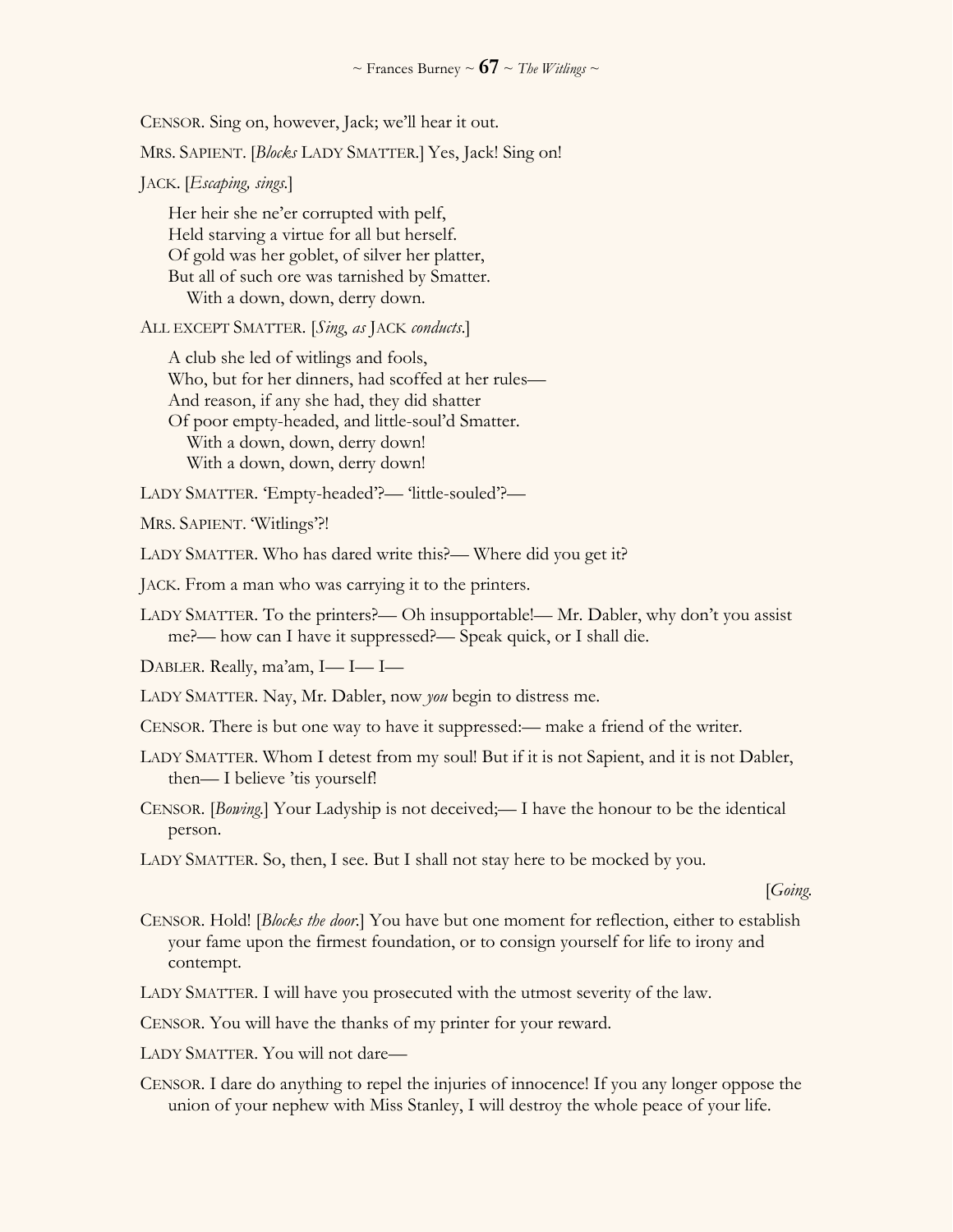## LADY SMATTER. You cannot!— I defy you!

[*Walks from him.*

CENSOR. [*Following her*.] I will drop lampoons in every coffee-house—

LADY SMATTER. You are welcome, sir.—

CENSOR. Compose daily epigrams for all the papers—

LADY SMATTER. With all my heart—

CENSOR. Send libels to every corner of the town—

LADY SMATTER. I care not!—

CENSOR. Make all the ballad singers resound your deeds—

LADY SMATTER. You cannot!—*shall* not!

CENSOR. And present the Punch and Judy  $Show<sup>1</sup>$  with a poppet to represent you.

LADY SMATTER. [*Bursting into tears.*] This is too much to be borne! Mr. Censor, you are a daemon!

- CENSOR. But, if you relent— I will burn all I have written, and forget all I have planned; lampoons shall give place to panegyric,<sup>2</sup> and libels to songs of triumph; the liberality of your soul and the depth of your knowledge shall be recorded by the Muses, and echoed by the whole nation!
- LADY SMATTER. I am half distracted!— Mr. Dabler, why don't you counsel me?— how cruel is your silence!

DABLER. Why, certainly, ma'am, what— what Mr Censor says— er—

CENSOR. Speak out, man. And boldly!

DABLER. Hem!— you— Mr. Censor has said, Madam— just what I think.

LADY SMATTER. *Et tu*, Dabler?

 $\overline{a}$ 

CENSOR. Everybody must be against you; even Mr. Codger, as I can discern by his looks. Are you not, sir?

CODGER. I … may I have some time to consider?

CENSOR. Come, madam, think what is expected from the celebrity of your character consider the applause that awaits you in the world;— you will be another Sacharissa, a second Sappho, a tenth Muse.<sup>3</sup>

LADY SMATTER. Allow me, at least, a few days—

<sup>&</sup>lt;sup>1</sup> Traditional and violent English hand-puppet show, still popular with children. (Replaces the original reference to the satirical Patagonian Puppet Theatre, which is now unknown to audiences.)  $2 =$  Hymns of praise

<sup>&</sup>lt;sup>3</sup> Sabor & Sill: "Sacharissa was Edmund Waller's poetic name for Lady Dorothea Sidney. Sappho (born c. 600 BC), a Greek lyric poet, was much admired and regarded as the tenth Muse."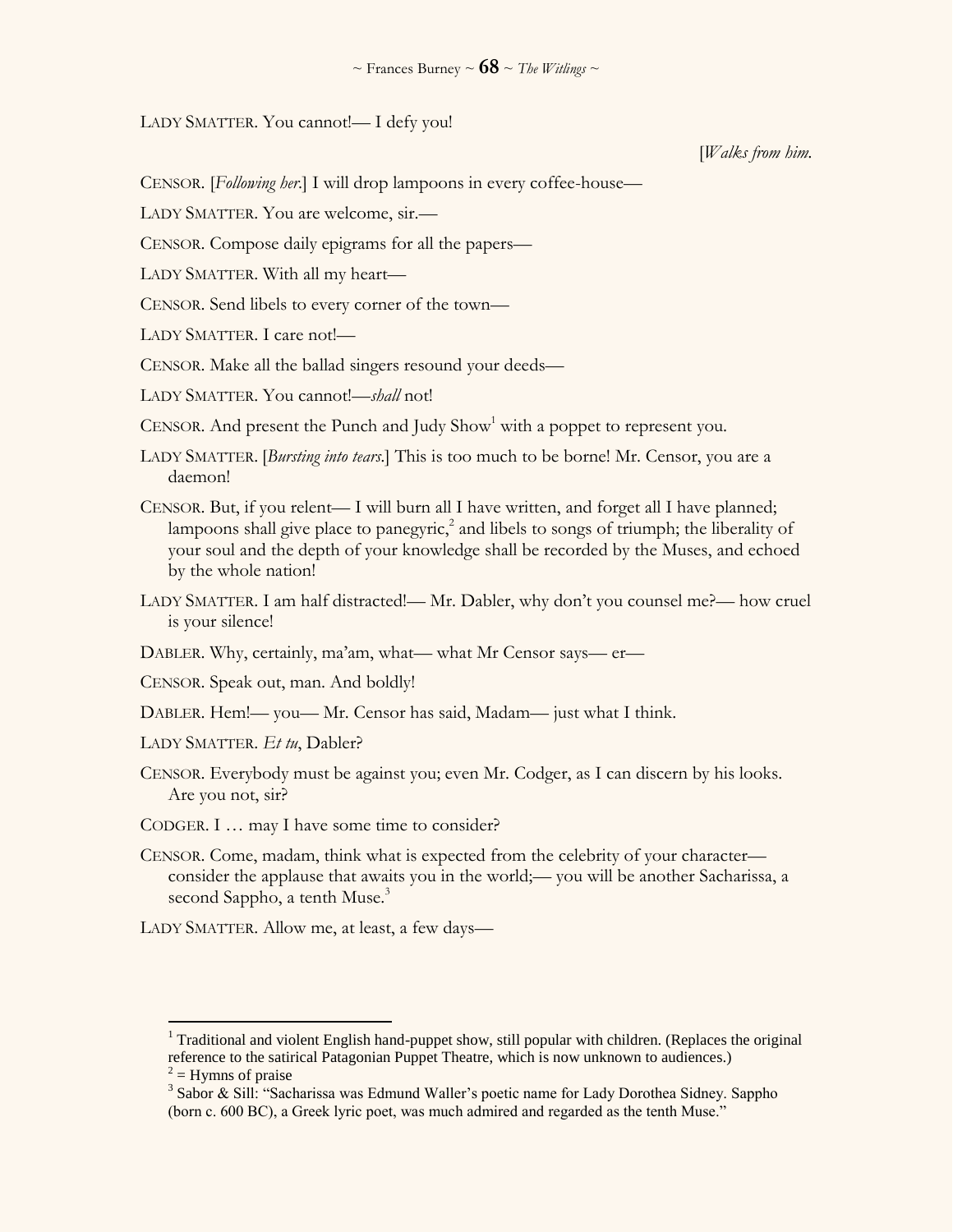- CENSOR. No, madam, not an hour!— Forego the path of meanness for that of generosity! You may now not only gain the esteem of the living, but consign your name with honour to posterity!
- LADY SMATTER. To posterity? I see you have left me no choice. [*Pauses*.]— Well, where is this girl gone?— what has Beaufort done with himself?—
- CENSOR. Now, madam, you have bound me yours forever! [*Draws a letter from his bosom*.]— Here, Beaufort!— Miss Stanley!—

[*Goes out.*

JACK. Huzzah!—

- CODGER. Madam, to confess the verity, I must acknowledge that I do not rightly comprehend what it is your Ladyship has determined upon doing?
- LADY SMATTER. No; nor would you, were I to take an hour to tell you.

*Re-enter* CENSOR*, with* BEAUFORT *and* CECILIA*.*

- BEAUFORT. Oh madam, is it indeed true that—
- LADY SMATTER. Beaufort, I am so much flurried, I hardly know what is true;— save, indeed, that pity, as a certain author says, will ever, in noble minds, conquer prudence. Miss Stanley—
- CENSOR. Come, come, no speeches; this whole company bears witness to your consent to their marriage.

MRS. SAPIENT. Indeed! *I* have always been of the opinion, that—

*She is silenced by a look from the Company.*

CECILIA. Lady Smatter's returning favour will once more devote me to her service.

- CENSOR. [*In a low voice.*] And your Ladyship may depend upon not losing sight of *me* till the ceremony is over.
- CECILIA. But this letter you gave me, Mr. Censor, I do not quite understand: it contains an order for  $\sqrt{25000}$ , and is signed with your name?

CENSOR. Pho, pho, we will talk of that another time.

CECILIA. Impossible! Liberality so undeserved—

CENSOR. Not a word more, I entreat you!

CECILIA. Indeed I can never accept it.

- CENSOR. Part with it if you wish, but *I* have got rid of it. I merit no thanks, for I mean it not in service to you, but in spite to Lady Smatter, that she may not have the pleasure of boasting to her wondering Witlings that she received a niece wholly unportioned.<sup>1</sup>
- CECILIA. Dwells benevolence in so rugged a garb?— Oh Mr. Censor—!
- BEAUFORT. Noble, generous Censor! You penetrate my heart— yet I cannot consent—

 $1 =$  Without a dowry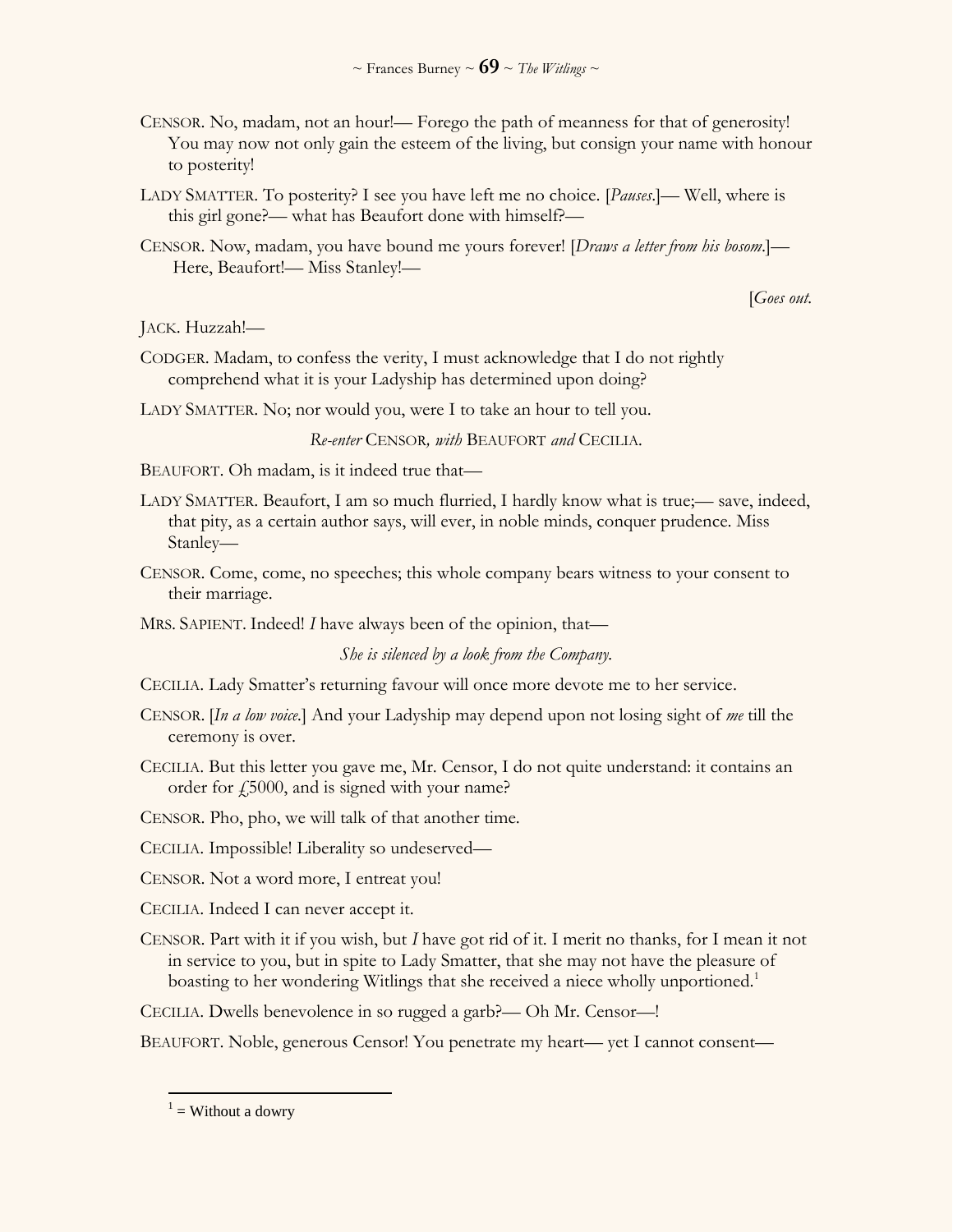$\sim$  Frances Burney  $\sim$  **70**  $\sim$  *The Witlings*  $\sim$ 

CENSOR. Pho, pho, never praise a man for only gratifying his own humour.

CODGER. Am I to conclude, then, that my stepson is after all to be wed to this young lady?

ALL. Yes!

CODGER. Ah.

BEAUFORT. [*To* SMATTER *and* SAPIENT.] You must allow me then, Ladies, with all humility, to entreat that the calm of an evening succeeding a day so agitated with storms, may be enjoyed without allay.

## *The Ladies acquiesce.* BEAUFORT *turns to* CECILIA.

Terror, my Cecilia, now ceases to alarm, and sorrow to oppress us. Let us reflect on the lesson that generosity is the first of earthly blessings, gratefully receive returning happiness from our friend, endeavour to create a life together that is more dependent on ourselves than on others, and celebrate our escape— ephemeral though it may be from the common vicissitudes of human existence, and the caprices and infirmities of human nature.

*The Company congratulates the couple.*

*— Finis. —*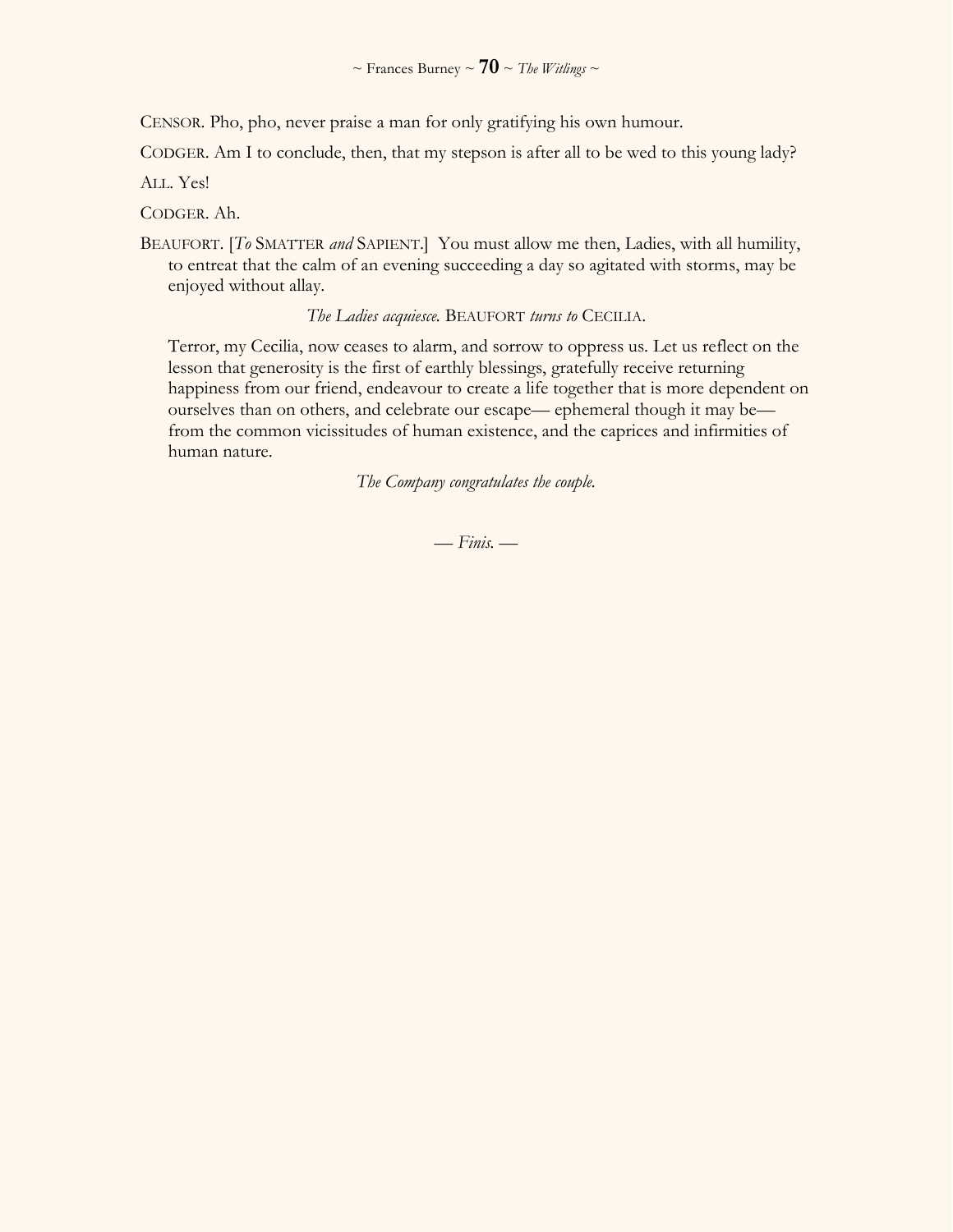## The Smatter Song

from Lillibullero (trad: Beggar's Opera)

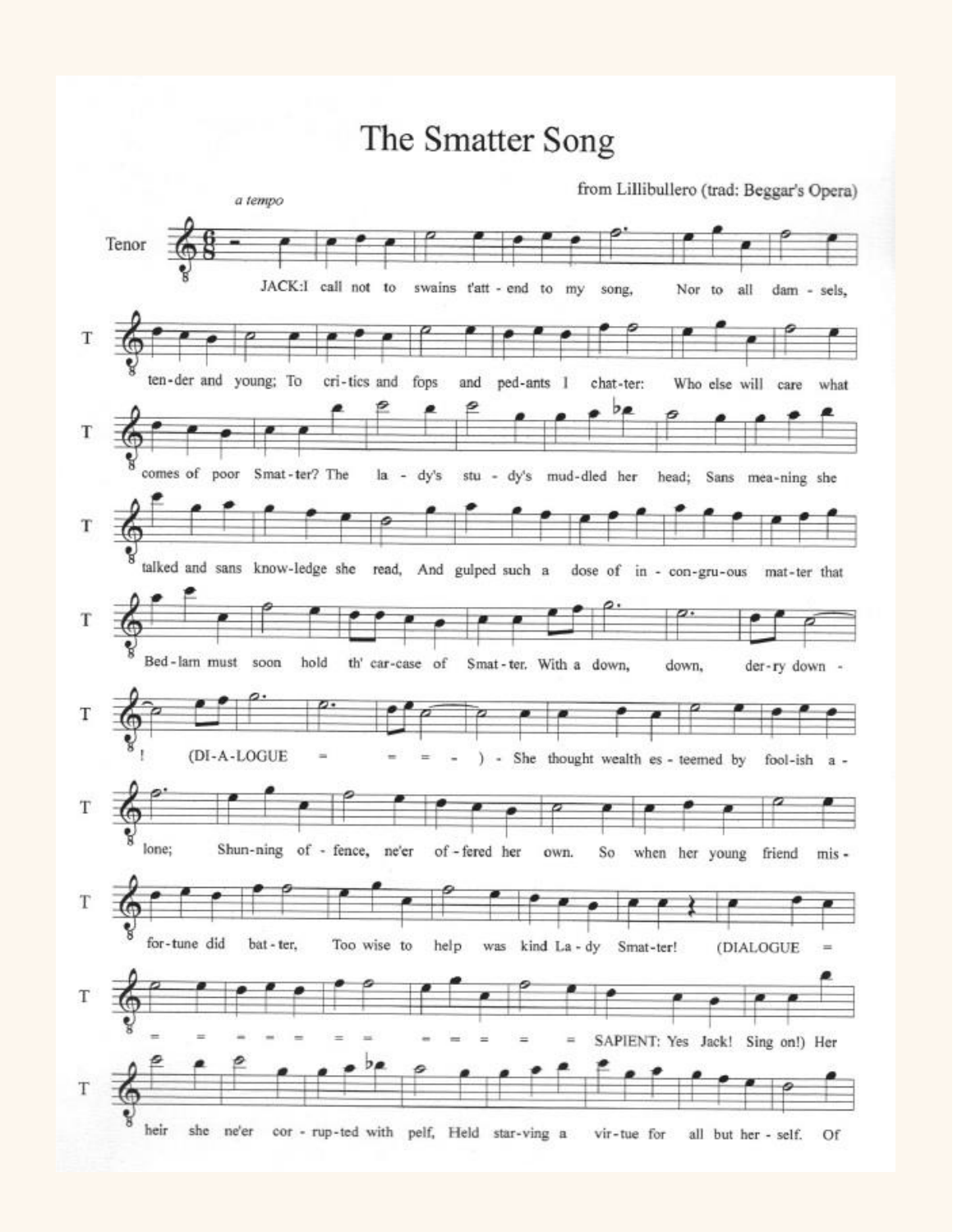